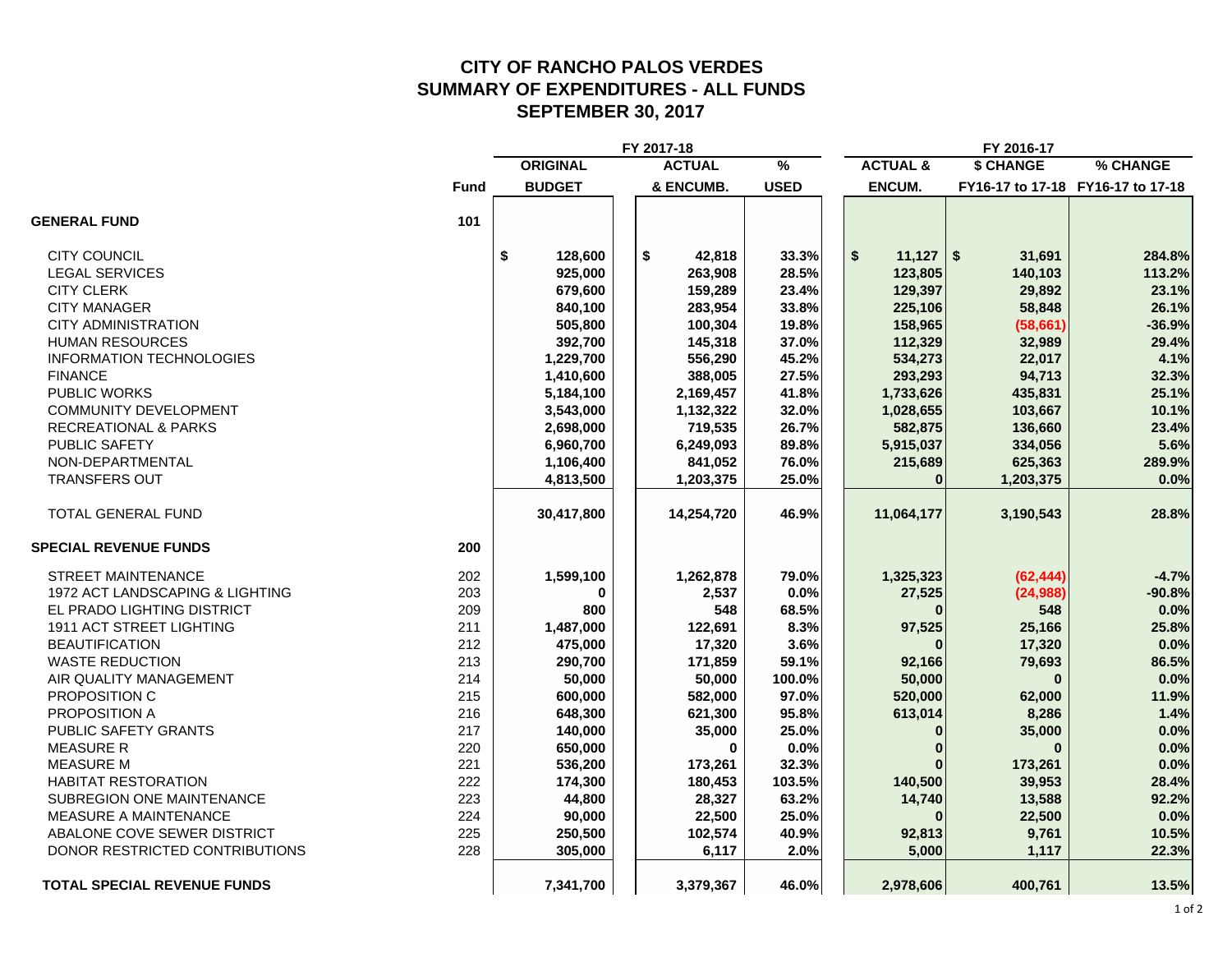# **CITY OF RANCHO PALOS VERDESSUMMARY OF EXPENDITURES - ALL FUNDS SEPTEMBER 30, 2017**

|                                                    |             |                  | FY 2017-18       |               |                     | FY 2016-17    |                                   |
|----------------------------------------------------|-------------|------------------|------------------|---------------|---------------------|---------------|-----------------------------------|
|                                                    |             | <b>ORIGINAL</b>  | <b>ACTUAL</b>    | $\frac{9}{6}$ | <b>ACTUAL &amp;</b> | \$ CHANGE     | % CHANGE                          |
|                                                    | <b>Fund</b> | <b>BUDGET</b>    | & ENCUMB.        | <b>USED</b>   | <b>ENCUM.</b>       |               | FY16-17 to 17-18 FY16-17 to 17-18 |
|                                                    |             |                  |                  |               |                     |               |                                   |
| <b>CAPITAL PROJECTS FUNDS</b>                      | 300         |                  |                  |               |                     |               |                                   |
| COMMUNITY DEVELOPMENT BLOCK GRANT (CDBG)           | 310         | 139,300          | 48,620           | 34.9%         | 11,210              | 37,410        | 333.7%                            |
| <b>INFRASTRUCTURE IMPROVEMENTS</b>                 | 330         | 5,664,400        | 1,729,909        | 30.5%         | 4,783,975           | (3,054,067)   | $-63.8%$                          |
| <b>FEDERAL GRANTS</b>                              | 331         | 1,131,300        | 0                | 0.0%          |                     | 0             | 0.0%                              |
| <b>STATE GRANTS</b>                                | 332         | 600,000          | 0                | 0.0%          |                     | 0             | 0.0%                              |
| <b>QUIMBY PARK DEVELOPMENT</b>                     | 334         | 650,000          | 0                | 0.0%          |                     | $\bf{0}$      | 0.0%                              |
| <b>BICYCLE &amp; PEDESTRIAN ACCESS</b>             | 340         | 82,500           | 0                | 0.0%          |                     | $\bf{0}$      | 0.0%                              |
| TOTAL CAPITAL PROJECTS FUNDS                       |             | 8,267,500        | 1,778,529        | 21.5%         | 4,795,185           | (3,016,657)   | $-62.9%$                          |
| <b>ENTERPRISE FUNDS</b>                            | 500         |                  |                  |               |                     |               |                                   |
| WATER QUALITY FLOOD PROTECTION                     | 501         | 0                | 1,054            | 0.0%          | 1,271,650           | (1, 270, 596) | $-99.9%$                          |
|                                                    |             |                  |                  |               |                     |               |                                   |
| <b>TOTAL ENTERPRISE FUNDS</b>                      |             | $\bf{0}$         | 1,054            | 0.0%          | 1,271,650           | (1, 270, 596) | $-99.9%$                          |
| <b>INTERNAL SERVICE FUND</b>                       | 600         |                  |                  |               |                     |               |                                   |
| <b>EQUIPMENT REPLACEMENT</b>                       | 681         | 1,844,300        | 3,263            | 0.2%          | 312,400             | (309, 137)    | $-99.0%$                          |
| <b>EMPLOYEE BENEFITS</b>                           | 685         | 0                | 88               | 0.0%          | 222,554             | (222, 465)    | $-100.0%$                         |
| TOTAL INTERNAL SERVICE FUNDS                       |             | 1,844,300        | 3,352            | 0.2%          | 534,954             | (531, 602)    | $-99.4%$                          |
| <b>IMPROVEMENT AUTHORITIES</b>                     |             |                  |                  |               |                     |               |                                   |
| IA - PORTUGUESE BEND MAINTENANCE                   | 285         | 114,900          | 66,416           | 57.8%         | 81,022              | (4,954)       | $-18.0%$                          |
| <b>IMPROVEMENT AUTHORITY - ABALONE COVE MAINT.</b> | 795         | 74,600           | 10,451           | 14.0%         | 48,164              | (37, 712)     | $-78.3%$                          |
| TOTAL IMPROVEMENT AUTHORITIES                      |             | 189,500          | 76,867           | 40.6%         | 129,185             | (52, 318)     | $-40.5%$                          |
| <b>TOTAL EXPENDITURES ALL FUNDS</b>                |             | 48,060,800<br>\$ | 19,493,889<br>\$ | 40.6%         | $$20,773,758$ \\$   | (1, 279, 869) | $-6.2%$                           |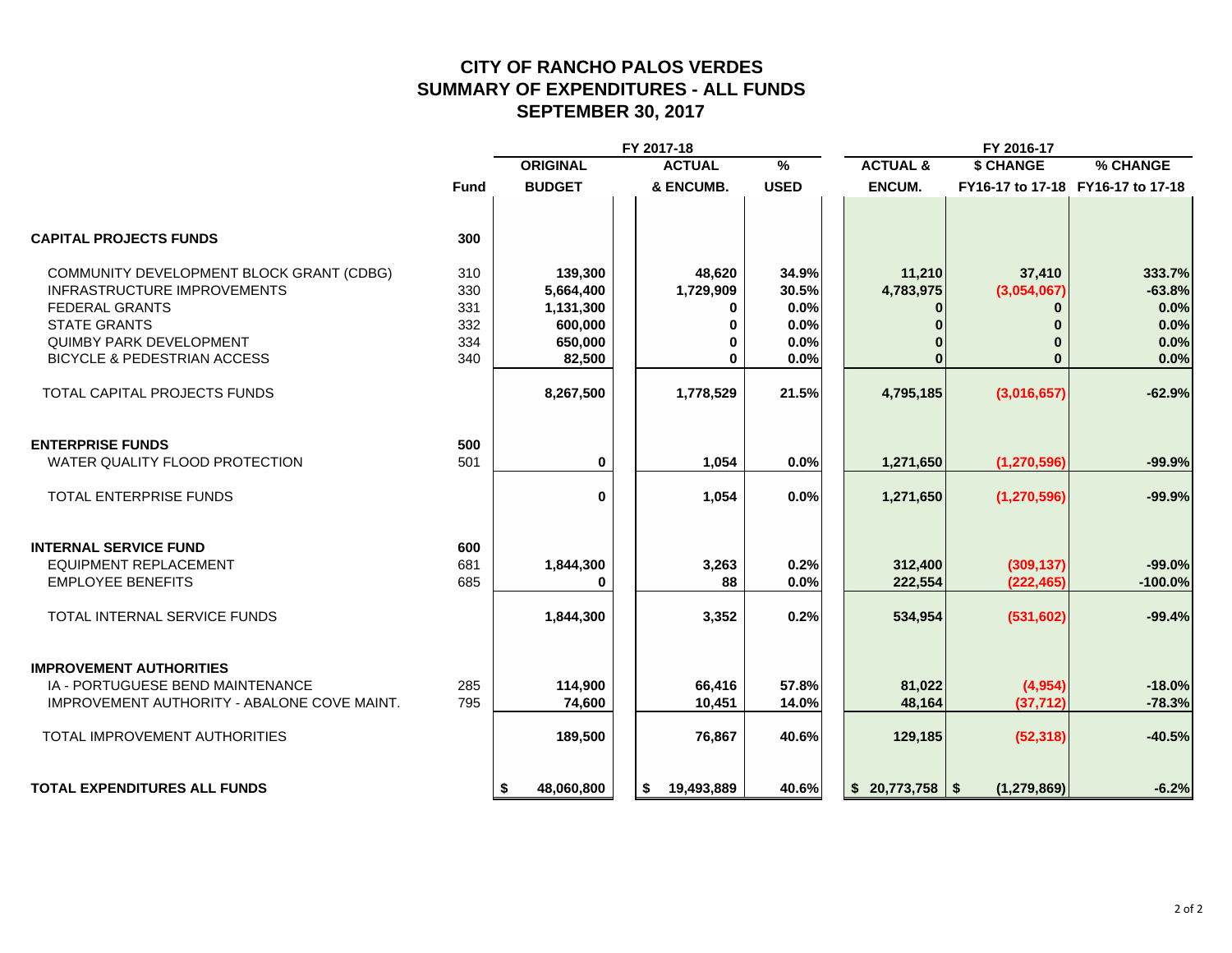| Account       |                                                                   | FY 2017-18                    | Sep. 2017                    | Sep. 2017              |                              | <b>YTD</b>                      | Available                     |                    | FY 2016-17                    | Sep. 2016             | Sep. 2016           | <b>Changes to</b>            | <b>Changes to</b>     |
|---------------|-------------------------------------------------------------------|-------------------------------|------------------------------|------------------------|------------------------------|---------------------------------|-------------------------------|--------------------|-------------------------------|-----------------------|---------------------|------------------------------|-----------------------|
| <b>Number</b> | <b>Account Desc</b><br><b>GENERAL FUND</b>                        | <b>Original Budget</b>        | <b>Actuals</b>               | <b>Encumbrances</b>    |                              | <b>YTD Actuals Encumbrances</b> | <b>Budget</b>                 | % Used             | <b>Revised Budget</b>         | <b>Actuals</b>        | <b>Encumbrances</b> | <b>Actuals</b>               | Encum.                |
| 101<br>0000   | <b>UNASSIGNED</b>                                                 | 30.417.800.00<br>4,813,500.00 | 3.962.489.59<br>1,203,375.00 | (1.219.978.15)<br>0.00 | 6.991.975.32<br>1,203,375.00 | 7.262.744.31<br>0.00            | 16.163.080.37<br>3,610,125.00 | 46.86%<br>25.00 %  | 29.033.166.00<br>5,446,000.00 | 2.673.448.39<br>0.00  | 45.120.80<br>0.00   | 1.289.041.20<br>1,203,375.00 | (1.265.098.95<br>0.00 |
| 9222          | <b>TRANSFER - HABITAT RESTORATION</b>                             | 0.00                          | 0.00                         | 0.00                   | 0.00                         | 0.00                            | 0.00                          | $0.00 \%$          | 0.00                          | 0.00                  | 0.00                | 0.00                         | 0.00                  |
| 9223          | <b>TRANSFER - SUBREGION 1 MAINT</b>                               | 41,500.00                     | 10,375.00                    | 0.00                   | 10,375.00                    | 0.00                            | 31.125.00                     | 25.00%             | 0.00                          | 0.00                  | 0.00                | 10,375.00                    | 0.00                  |
| 9225          | <b>TRANSFER - ABALONE COVE SEWER</b>                              | 208,000.00                    | 52,000.00                    | 0.00                   | 52,000.00                    | 0.00                            | 156,000.00                    | 25.00%             | 208,000.00                    | 0.00                  | 0.00                | 52,000.00                    | 0.00                  |
| 9285<br>9310  | <b>TRANSFER - IA PORTUGUESE BEND</b>                              | 0.00                          | 0.00                         | 0.00                   | 0.00                         | 0.00                            | 0.00                          | 0.00%              | 0.00                          | 0.00                  | 0.00                | 0.00                         | 0.00                  |
| 9330          | <b>TRANSFER - CDBG</b><br><b>TRANSFER - INFRASTRUCTURE</b>        | 0.00<br>4,526,000.00          | 0.00<br>1,131,500.00         | 0.00<br>0.00           | 0.00<br>1,131,500.00         | 0.00<br>0.00                    | 0.00<br>3,394,500.00          | 0.00%<br>25.00%    | 0.00<br>5,200,000.00          | 0.00<br>0.00          | 0.00<br>0.00        | 0.00<br>1,131,500.00         | 0.00<br>0.00          |
| 9795          | <b>TRANSFER - IA ABALONE COVE</b>                                 | 38,000.00                     | 9,500.00                     | 0.00                   | 9,500.00                     | 0.00                            | 28,500.00                     | 25.00%             | 38,000.00                     | 0.00                  | 0.00                | 9,500.00                     | 0.00                  |
| 9999          | <b>CAL-CARD HOLDING EXPENSE</b>                                   | 0.00                          | 0.00                         | 0.00                   | 0.00                         | 0.00                            | 0.00                          | 0.00%              | 0.00                          | 0.00                  | 0.00                | 0.00                         | 0.00                  |
| 1110          | <b>CITY COUNCIL</b>                                               | 128,600.00                    | 20.969.40                    | 2.680.00               | 40.138.30                    | 2.680.00                        | 85,781.70                     | 33.30 %            | 126.500.00                    | 3,962.04              | 0.00                | 17,007.36                    | 2.680.00              |
| 4102<br>4200  | <b>PART-TIME SALARIES</b>                                         | 24,000.00                     | 2,769.30                     | 0.00                   | 6,461.70                     | 0.00                            | 17,538.30                     | 26.93%             | 24,000.00                     | 1,846.20              | 0.00                | 923.10                       | 0.00                  |
| 4201          | <b>EMPLOYEE BENEFITS</b><br><b>HEALTH/DENTAL/VISION INSURANCE</b> | 0.00<br>50.900.00             | 0.00<br>11.726.98            | 0.00<br>0.00           | 0.00<br>24.632.59            | 0.00<br>0.00                    | 0.00<br>26.267.41             | 0.00%<br>48.39%    | 0.00<br>53.200.00             | 0.00<br>638.00        | 0.00<br>0.00        | 0.00<br>11,088.98            | 0.00<br>0.00          |
| 4202          | <b>FICA/MEDICARE</b>                                              | 500.00                        | 171.76                       | 0.00                   | 414.99                       | 0.00                            | 85.01                         | 83.00%             | 0.00                          | 0.00                  | 0.00                | 171.76                       | 0.00                  |
| 4204          | <b>WORKERS' COMPENSATION</b>                                      | 600.00                        | 138.00                       | 0.00                   | 138.00                       | 0.00                            | 462.00                        | 23.00%             | 0.00                          | 0.00                  | 0.00                | 138.00                       | 0.00                  |
| 4205          | <b>OTHER BENEFITS</b>                                             | 4.100.00                      | 0.00                         | 0.00                   | 20.06                        | 0.00                            | 4.079.94                      | 0.49%              | 800.00                        | 129.04                | 0.00                | (129.04)                     | 0.00                  |
| 4206          | <b>H.S.A. CONTRIBUTION</b>                                        | 15,000.00                     | 1,731.30                     | 0.00                   | 4.038.90                     | 0.00                            | 10.961.10                     | 26.93%             | 15.000.00                     | 1,153.80              | 0.00                | 577.50                       | 0.00                  |
| 4310<br>4311  | <b>OPERATING MATERIALS &amp; SUPPLIES</b>                         | 3,500.00                      | 0.00                         | 0.00                   | 0.00                         | 0.00                            | 3,500.00                      | 0.00%              | 3,500.00                      | 0.00                  | 0.00                | 0.00                         | 0.00                  |
| 4601          | <b>POSTAGE</b><br><b>DUES &amp; MEMBERSHIPS</b>                   | 0.00<br>0.00                  | 0.00<br>0.00                 | 0.00<br>0.00           | 0.00<br>0.00                 | 0.00<br>0.00                    | 0.00<br>0.00                  | 0.00%<br>0.00%     | 0.00<br>0.00                  | 0.00<br>0.00          | 0.00<br>0.00        | 0.00<br>0.00                 | 0.00<br>0.00          |
| 4701          | <b>INSURANCE PREMIUM</b>                                          | 0.00                          | 0.00                         | 0.00                   | 0.00                         | 0.00                            | 0.00                          | $0.00 \%$          | 0.00                          | 0.00                  | 0.00                | 0.00                         | 0.00                  |
| 4901          | <b>MISC. EXPENSES</b>                                             | 0.00                          | 0.00                         | 0.00                   | 0.00                         | 0.00                            | 0.00                          | 0.00%              | 0.00                          | 0.00                  | 0.00                | 0.00                         | 0.00                  |
| 5101          | PROFESSIONAL/TECHNICAL SERVICE                                    | 0.00                          | 0.00                         | 0.00                   | 0.00                         | 0.00                            | 0.00                          | 0.00%              | 0.00                          | 0.00                  | 0.00                | 0.00                         | 0.00                  |
| 5102<br>5103  | <b>ADVERTISING</b>                                                | 0.00                          | 0.00                         | 0.00                   | 0.00                         | 0.00                            | 0.00                          | 0.00%              | 0.00                          | 0.00                  | 0.00                | 0.00                         | 0.00                  |
| 6001          | <b>PRINTING/BINDING</b><br><b>MEETINGS &amp; CONFERENCES</b>      | 0.00<br>30.000.00             | 0.00<br>4.432.06             | 0.00<br>2,680.00       | 0.00<br>4.432.06             | 0.00<br>2,680.00                | 0.00<br>22.887.94             | 0.00%<br>23.71%    | 0.00<br>30.000.00             | 0.00<br>195.00        | 0.00<br>0.00        | 0.00<br>4.237.06             | 0.00<br>2,680.00      |
| 6002          | <b>TRAVEL/MILEAGE REIMBURSEMENT</b>                               | 0.00                          | 0.00                         | 0.00                   | 0.00                         | 0.00                            | 0.00                          | 0.00%              | 0.00                          | 0.00                  | 0.00                | 0.00                         | 0.00                  |
| 6101          | <b>TRAINING</b>                                                   | 0.00                          | 0.00                         | 0.00                   | 0.00                         | 0.00                            | 0.00                          | 0.00%              | 0.00                          | 0.00                  | 0.00                | 0.00                         | 0.00                  |
| 6102          | <b>PUBLICATIONS/JOURNALS</b>                                      | 0.00                          | 0.00                         | 0.00                   | 0.00                         | 0.00                            | 0.00                          | 0.00%              | 0.00                          | 0.00                  | 0.00                | 0.00                         | 0.00                  |
| 1210          | <b>LEGAL SERVICES - CITY ADMIN</b>                                | 925,000.00                    | 124,046.89                   | 0.00                   | 263,907.71                   | 0.00                            | 661,092.29                    | 28.53 %            | 940,000.00                    | 107,443.80            | 16,361.25           | 16,603.09                    | (16, 361.25)          |
| 5101<br>5107  | PROFESSIONAL/TECHNICAL SERVICE<br><b>LEGAL SERVICES - GENERAL</b> | 0.00                          | 315.00<br>101,303.99         | 0.00<br>0.00           | 315.00<br>220,558.33         | 0.00                            | (315.00)<br>529.441.67        | 100.00%<br>29.41%  | 0.00                          | 1,843.99<br>90,509.33 | 0.00<br>16,361.25   | (1,528.99)<br>10,794.66      | 0.00<br>(16, 361.25)  |
| 5108          | <b>LEGAL SERVICES - LABOR NEG.</b>                                | 750,000.00<br>60,000.00       | 0.00                         | 0.00                   | 0.00                         | 0.00<br>0.00                    | 60.000.00                     | 0.00%              | 610,000.00<br>60.000.00       | 3,848.50              | 0.00                | (3,848.50)                   | 0.00                  |
| 5109          | <b>LEGAL SERVICES - LITIGATION</b>                                | 55.000.00                     | 9.194.24                     | 0.00                   | 18.464.22                    | 0.00                            | 36.535.78                     | 33.57 %            | 245.000.00                    | 6.682.50              | 0.00                | 2.511.74                     | 0.00                  |
| 5110          | <b>LEGAL SERVICES - CODE ENFORCE</b>                              | 60,000.00                     | 13,233.66                    | 0.00                   | 24,570.16                    | 0.00                            | 35,429.84                     | 40.95 %            | 25,000.00                     | 4,559.48              | 0.00                | 8,674.18                     | 0.00                  |
| 1310          | <b>CITY CLERK ADMINISTRATION</b>                                  | 549.600.00                    | 57.654.15                    | (274.70)               | 150.634.30                   | 3.040.51                        | 395.925.19                    | 27.96 %            | 575.900.00                    | 69.957.43             | (166.48)            | (12.303.28)                  | (108.22)              |
| 4101<br>4102  | <b>FULL-TIME SALARIES</b><br><b>PART-TIME SALARIES</b>            | 345.000.00                    | 38.296.71                    | 0.00                   | 88.698.83                    | 0.00                            | 256.301.17                    | 25.71 %            | 329.300.00                    | 21.305.77             | 0.00                | 16.990.94                    | 0.00                  |
| 4103          | <b>OVER-TIME SALARIES</b>                                         | 0.00<br>0.00                  | 0.00<br>1,425.51             | 0.00<br>0.00           | 0.00<br>3,336.68             | 0.00<br>0.00                    | 0.00<br>(3,336.68)            | 0.00%<br>100.00%   | 0.00<br>2,400.00              | 0.00<br>0.00          | 0.00<br>0.00        | 0.00<br>1,425.51             | 0.00<br>0.00          |
| 4104          | <b>EMPLOYEE BONUSES</b>                                           | 0.00                          | 0.00                         | 0.00                   | 0.00                         | 0.00                            | 0.00                          | 0.00%              | 0.00                          | 0.00                  | 0.00                | 0.00                         | 0.00                  |
| 4200          | <b>EMPLOYEE BENEFITS</b>                                          | 0.00                          | 0.00                         | 0.00                   | 0.00                         | 0.00                            | 0.00                          | 0.00%              | 0.00                          | 0.00                  | 0.00                | 0.00                         | 0.00                  |
| 4201          | <b>HEALTH/DENTAL/VISION INSURANCE</b>                             | 50,000.00                     | 6,899.71                     | 0.00                   | 13,583.65                    | 0.00                            | 36,416.35                     | 27.17%             | 52,100.00                     | 0.00                  | 0.00                | 6,899.71                     | 0.00                  |
| 4202<br>4203  | <b>FICA/MEDICARE</b>                                              | 5,000.00                      | 507.98                       | 0.00                   | 1,096.59                     | 0.00                            | 3,903.41                      | 21.94 %            | 0.00                          | 0.00                  | 0.00                | 507.98                       | 0.00                  |
| 4204          | <b>CALPERS RETIREMENT</b><br><b>WORKERS' COMPENSATION</b>         | 31.500.00<br>7,500.00         | 3.466.62<br>1,972.89         | 0.00<br>0.00           | 8.060.59<br>1,972.89         | 0.00<br>0.00                    | 23.439.41<br>5.527.11         | 25.59 %<br>26.31 % | 61.400.00<br>0.00             | 2.015.43<br>1,899.83  | 0.00<br>0.00        | 1.451.19<br>73.06            | 0.00<br>0.00          |
| 4205          | <b>OTHER BENEFITS</b>                                             | 12,500.00                     | 1,985.91                     | 0.00                   | 5,468.22                     | 0.00                            | 7,031.78                      | 43.74 %            | 18,200.00                     | 2,902.88              | 0.00                | (916.97)                     | 0.00                  |
| 4206          | <b>H.S.A. CONTRIBUTION</b>                                        | 17.700.00                     | 577.38                       | 0.00                   | 577.38                       | 0.00                            | 17.122.62                     | 3.26 %             | 17.700.00                     | 0.00                  | 0.00                | 577.38                       | 0.00                  |
| 4207          | <b>CALPERS UNFUNDED LIABILITIES</b>                               | 28.100.00                     | 0.00                         | 0.00                   | 28.100.00                    | 0.00                            | 0.00                          | 100.00%            | 0.00                          | 41.427.63             | 0.00                | (41.427.63)                  | 0.00                  |
| 4310<br>4311  | <b>OPERATING MATERIALS &amp; SUPPLIES</b>                         | 1,500.00                      | 6.74                         | 0.00                   | 0.00                         | 719.83                          | 780.17                        | 48.00%             | 1,500.00                      | 220.09                | (166.48)            | (213.35)                     | 166.48                |
| 4601          | <b>POSTAGE</b><br><b>DUES &amp; MEMBERSHIPS</b>                   | 0.00<br>1.300.00              | 0.00<br>0.00                 | 0.00<br>0.00           | 0.00<br>400.00               | 0.00<br>0.00                    | 0.00<br>900.00                | 0.00%<br>30.77%    | 0.00<br>600.00                | 0.00<br>0.00          | 0.00<br>0.00        | 0.00<br>0.00                 | 0.00<br>0.00          |
| 4701          | <b>INSURANCE PREMIUM</b>                                          | 0.00                          | 0.00                         | 0.00                   | 0.00                         | 0.00                            | 0.00                          | 0.00%              | 0.00                          | 0.00                  | 0.00                | 0.00                         | 0.00                  |
| 4901          | <b>MISC. EXPENSES</b>                                             | 0.00                          | 0.00                         | 0.00                   | 0.00                         | 0.00                            | 0.00                          | 0.00%              | 0.00                          | 0.00                  | 0.00                | 0.00                         | 0.00                  |
| 5101          | PROFESSIONAL/TECHNICAL SERVICE                                    | 20,000.00                     | 640.00                       | 0.00                   | (2,960.00)                   | 0.00                            | 22,960.00                     | $-14.80%$          | 65,000.00                     | 35.80                 | 0.00                | 604.20                       | 0.00                  |
| 5102          | <b>ADVERTISING</b>                                                | 6.000.00                      | 0.00                         | 0.00                   | 0.00                         | 0.00                            | 6.000.00                      | 0.00%              | 5.500.00                      | 0.00                  | 0.00                | 0.00                         | 0.00                  |
| 5103<br>6001  | <b>PRINTING/BINDING</b><br><b>MEETINGS &amp; CONFERENCES</b>      | 1,000.00<br>3,000.00          | 274.70<br>0.00               | (274.70)<br>0.00       | 274.70<br>0.00               | 270.30<br>0.00                  | 455.00<br>3,000.00            | 54.50%<br>0.00%    | 1.000.00<br>3,000.00          | 0.00<br>150.00        | 0.00<br>0.00        | 274.70<br>(150.00)           | (274.70)<br>0.00      |
| 6002          | TRAVEL/MILEAGE REIMBURSEMENT                                      | 600.00                        | 0.00                         | 0.00                   | 0.00                         | 0.00                            | 600.00                        | 0.00%              | 600.00                        | 0.00                  | 0.00                | 0.00                         | 0.00                  |
| 6101          | <b>TRAINING</b>                                                   | 7.000.00                      | 0.00                         | 0.00                   | 0.00                         | 0.00                            | 7.000.00                      | 0.00%              | 7.000.00                      | 0.00                  | 0.00                | 0.00                         | 0.00                  |
| 6102          | PUBLICATIONS/JOURNALS                                             | 5,500.00                      | 0.00                         | 0.00                   | 424.77                       | 2,050.38                        | 3,024.85                      | 45.00%             | 5,000.00                      | 0.00                  | 0.00                | 0.00                         | 0.00                  |
| 6201          | <b>EQUIPMENT REPLACEMENT CHARGES</b>                              | 6,400.00                      | 1,600.00                     | 0.00                   | 1,600.00                     | 0.00                            | 4,800.00                      | 25.00%             | 5,600.00                      | 0.00                  | 0.00                | 1,600.00                     | 0.00                  |
| 8101<br>1311  | <b>EQUIPMENT &amp; FURNITURE</b><br><b>CITY CLERK ELECTION</b>    | 0.00                          | 0.00                         | 0.00                   | 0.00                         | 0.00                            | 0.00                          | 0.00%              | 0.00                          | 0.00                  | 0.00                | 0.00                         | 0.00                  |
| 4311          | <b>POSTAGE</b>                                                    | 130,000.00<br>0.00            | 1.989.86<br>0.00             | (284.72)<br>0.00       | 2.273.52<br>0.00             | 3.340.57<br>0.00                | 124.385.91<br>0.00            | 4.32%<br>0.00%     | 0.00<br>0.00                  | 0.00<br>0.00          | 0.00<br>0.00        | 1.989.86<br>0.00             | (284.72)<br>0.00      |
| 5101          | PROFESSIONAL/TECHNICAL SERVICE                                    | 130,000.00                    | 260.61                       | (284.72)               | 467.23                       | 147.24                          | 129,385.53                    | 0.47%              | 0.00                          | 0.00                  | 0.00                | 260.61                       | (284.72)              |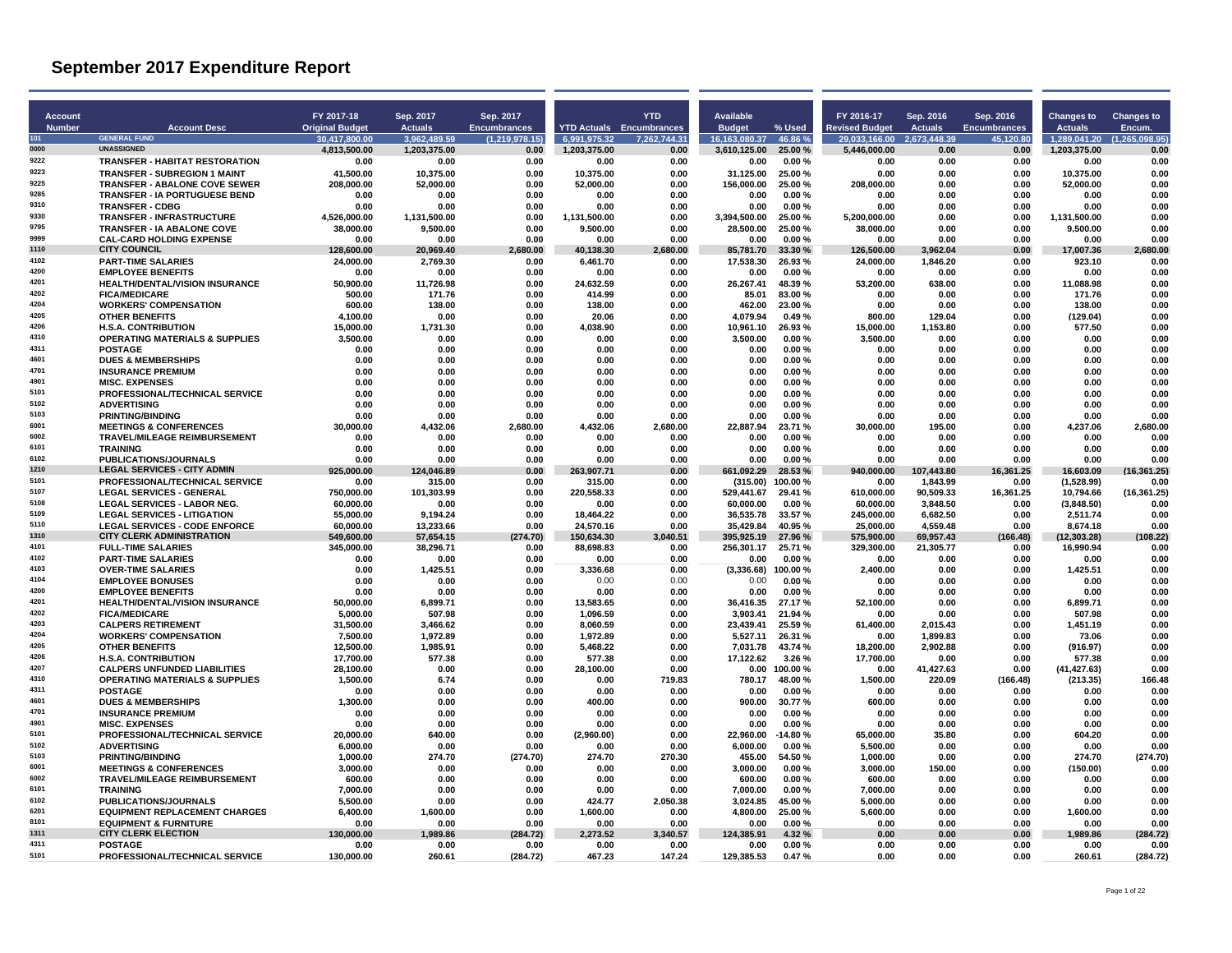| <b>Account</b><br><b>Number</b> | <b>Account Desc</b>                                                              | FY 2017-18<br><b>Original Budget</b> | Sep. 2017<br><b>Actuals</b> | Sep. 2017<br><b>Encumbrances</b> |                       | <b>YTD</b><br><b>YTD Actuals</b> Encumbrances | Available<br><b>Budget</b> | % Used            | FY 2016-17<br><b>Revised Budget</b> | Sep. 2016<br><b>Actuals</b> | Sep. 2016<br><b>Encumbrances</b> | <b>Changes to</b><br><b>Actuals</b> | <b>Changes to</b><br>Encum. |
|---------------------------------|----------------------------------------------------------------------------------|--------------------------------------|-----------------------------|----------------------------------|-----------------------|-----------------------------------------------|----------------------------|-------------------|-------------------------------------|-----------------------------|----------------------------------|-------------------------------------|-----------------------------|
| 5102                            | <b>ADVERTISING</b>                                                               | 0.00                                 | 1,729.25                    | 0.00                             | 1,806.29              | 3,193.33                                      | (4,999.62)                 | 100.00%           | 0.00                                | 0.00                        | 0.00                             | 1,729.25                            | 0.00                        |
| 1410<br>4101                    | <b>CITY MANAGER</b>                                                              | 840,100.00                           | 94,431.59                   | 0.00                             | 238,547.59            | 45,406.03                                     | 556,146.38                 | 33.80 %           | 795.700.00                          | 79,942.23                   | 48,787.50                        | 14,489.36                           | (48, 787.50)                |
| 4102                            | <b>FULL-TIME SALARIES</b><br><b>PART-TIME SALARIES</b>                           | 561,700.00<br>0.00                   | 67,114.70<br>0.00           | 0.00<br>0.00                     | 157,268.99<br>0.00    | 0.00<br>0.00                                  | 404,431.01<br>0.00         | 28.00%<br>0.00%   | 555,500.00<br>0.00                  | 43,046.03<br>0.00           | 0.00<br>0.00                     | 24,068.67<br>0.00                   | 0.00<br>0.00                |
| 4103                            | <b>OVER-TIME SALARIES</b>                                                        | 0.00                                 | 0.00                        | 0.00                             | 0.00                  | 0.00                                          | 0.00                       | 0.00%             | 1.000.00                            | 0.00                        | 0.00                             | 0.00                                | 0.00                        |
| 4104                            | <b>EMPLOYEE BONUSES</b>                                                          | 0.00                                 | 0.00                        | 0.00                             | 0.00                  | 0.00                                          | 0.00                       | 0.00%             | 0.00                                | 0.00                        | 0.00                             | 0.00                                | 0.00                        |
| 4200                            | <b>EMPLOYEE BENEFITS</b>                                                         | 0.00                                 | 0.00                        | 0.00                             | 0.00                  | 0.00                                          | 0.00                       | 0.00%             | 0.00                                | 0.00                        | 0.00                             | 0.00                                | 0.00                        |
| 4201<br>4202                    | <b>HEALTH/DENTAL/VISION INSURANCE</b><br><b>FICA/MEDICARE</b>                    | 56,700.00<br>8,100.00                | 8,722.58<br>876.81          | 0.00<br>0.00                     | 17,688.26<br>1,916.32 | 0.00<br>0.00                                  | 39,011.74<br>6,183.68      | 31.20%<br>23.65 % | 51,000.00<br>0.00                   | 319.00<br>0.00              | 0.00<br>0.00                     | 8,403.58<br>876.81                  | 0.00<br>0.00                |
| 4203                            | <b>CALPERS RETIREMENT</b>                                                        | 43.500.00                            | 5,164.97                    | 0.00                             | 12,100.37             | 0.00                                          | 31,399.63                  | 27.82%            | 57.800.00                           | 3.392.35                    | 0.00                             | 1,772.62                            | 0.00                        |
| 4204                            | <b>WORKERS' COMPENSATION</b>                                                     | 12,400.00                            | 3,363.66                    | 0.00                             | 3,363.66              | 0.00                                          | 9,036.34                   | 27.13%            | 0.00                                | 3,174.71                    | 0.00                             | 188.95                              | 0.00                        |
| 4205                            | <b>OTHER BENEFITS</b>                                                            | 14,200.00                            | 971.25                      | 0.00                             | 2.394.06              | 0.00                                          | 11,805.94                  | 16.86%            | 28,000.00                           | 1,323.79                    | 0.00                             | (352.54)                            | 0.00                        |
| 4206<br>4207                    | <b>H.S.A. CONTRIBUTION</b>                                                       | 19.800.00                            | 2,077.68                    | 0.00                             | 4.846.80              | 0.00                                          | 14.953.20                  | 24.48%            | 13.800.00                           | 923.04                      | 0.00<br>0.00                     | 1.154.64                            | 0.00                        |
| 4310                            | <b>CALPERS UNFUNDED LIABILITIES</b><br><b>OPERATING MATERIALS &amp; SUPPLIES</b> | 16,000.00<br>10,000.00               | 0.00<br>0.00                | 0.00<br>0.00                     | 16,000.00<br>184.72   | 0.00<br>4,815.28                              | 0.00<br>5,000.00           | 100.00%<br>50.00% | 0.00<br>10,000.00                   | 21,498.74<br>0.00           | 0.00                             | (21, 498.74)<br>0.00                | 0.00<br>0.00                |
| 4311                            | <b>POSTAGE</b>                                                                   | 100.00                               | 0.00                        | 0.00                             | 0.00                  | 0.00                                          | 100.00                     | 0.00%             | 100.00                              | 0.00                        | 0.00                             | 0.00                                | 0.00                        |
| 4601                            | <b>DUES &amp; MEMBERSHIPS</b>                                                    | 3.600.00                             | 1,400.00                    | 0.00                             | 6,890.00              | 0.00                                          | (3,290.00)                 | 191.39%           | 3.600.00                            | 0.00                        | 0.00                             | 1.400.00                            | 0.00                        |
| 4701                            | <b>INSURANCE PREMIUM</b>                                                         | 15,300.00                            | 0.00                        | 0.00                             | 0.00                  | 0.00                                          | 15,300.00                  | 0.00%             | 0.00                                | 0.00                        | 0.00                             | 0.00                                | 0.00                        |
| 4901<br>5100                    | <b>MISC. EXPENSES</b><br><b>PROFESSIONAL/TECHNICAL SERVICE</b>                   | 0.00<br>0.00                         | 0.00<br>0.00                | 0.00<br>0.00                     | 0.00<br>0.00          | 0.00<br>0.00                                  | 0.00<br>0.00               | 0.00%<br>0.00%    | 0.00<br>0.00                        | 0.00<br>0.00                | 0.00<br>0.00                     | 0.00<br>0.00                        | 0.00<br>0.00                |
| 5101                            | PROFESSIONAL/TECHNICAL SERVICE                                                   | 48,000.00                            | 0.00                        | 0.00                             | 9,409.25              | 40,590.75                                     | (2,000.00)                 | 104.17%           | 50,000.00                           | 5,762.50                    | 48,787.50                        | (5,762.50)                          | (48,787.50)                 |
| 5102                            | <b>ADVERTISING</b>                                                               | 0.00                                 | 0.00                        | 0.00                             | 37.53                 | 0.00                                          | (37.53)                    | 100.00%           | 0.00                                | 0.00                        | 0.00                             | 0.00                                | 0.00                        |
| 5103                            | <b>PRINTING/BINDING</b>                                                          | 600.00                               | 0.00                        | 0.00                             | 0.00                  | 0.00                                          | 600.00                     | 0.00%             | 600.00                              | 0.00                        | 0.00                             | 0.00                                | 0.00                        |
| 5301                            | <b>TELEPHONE</b>                                                                 | 0.00                                 | 0.00                        | 0.00                             | 0.00                  | 0.00                                          | 0.00                       | 0.00%             | 0.00                                | 0.00                        | 0.00                             | 0.00                                | 0.00                        |
| 6001<br>6002                    | <b>MEETINGS &amp; CONFERENCES</b>                                                | 15,000.00                            | 1,178.06                    | 0.00                             | 2,764.25              | 0.00                                          | 12,235.75                  | 18.43%            | 15,000.00                           | 502.07                      | 0.00                             | 675.99                              | 0.00                        |
| 6101                            | <b>TRAVEL/MILEAGE REIMBURSEMENT</b><br><b>TRAINING</b>                           | 500.00<br>0.00                       | 11.88<br>0.00               | 0.00<br>0.00                     | 96.38<br>0.00         | 0.00<br>0.00                                  | 403.62<br>0.00             | 19.20%<br>0.00%   | 500.00<br>0.00                      | 0.00<br>0.00                | 0.00<br>0.00                     | 11.88<br>0.00                       | 0.00<br>0.00                |
| 6102                            | PUBLICATIONS/JOURNALS                                                            | 400.00                               | 0.00                        | 0.00                             | 37.00                 | 0.00                                          | 363.00                     | 9.25%             | 400.00                              | 0.00                        | 0.00                             | 0.00                                | 0.00                        |
| 6201                            | <b>EQUIPMENT REPLACEMENT CHARGES</b>                                             | 14.200.00                            | 3,550.00                    | 0.00                             | 3.550.00              | 0.00                                          | 10.650.00                  | 25.00%            | 8.400.00                            | 0.00                        | 0.00                             | 3.550.00                            | 0.00                        |
| 8803                            | LAND                                                                             | 0.00                                 | 0.00                        | 0.00                             | 0.00                  | 0.00                                          | 0.00                       | 0.00%             | 0.00                                | 0.00                        | 0.00                             | 0.00                                | 0.00                        |
| 1420<br>4101                    | <b>COMMUNITY OUTREACH</b>                                                        | 87,500.00                            | 8,549.54                    | (3, 418.13)                      | 13,484.70             | 10,517.59                                     | 63,497.71                  | 27.43 %           | 81,500.00                           | 1,256.11                    | 404.15                           | 7,293.43                            | (3,822.28)                  |
| 4102                            | <b>FULL-TIME SALARIES</b><br><b>PART-TIME SALARIES</b>                           | 0.00<br>0.00                         | 0.00<br>0.00                | 0.00<br>0.00                     | 0.00<br>0.00          | 0.00<br>0.00                                  | 0.00<br>0.00               | 0.00%<br>0.00%    | 0.00<br>0.00                        | 0.00<br>0.00                | 0.00<br>0.00                     | 0.00<br>0.00                        | 0.00<br>0.00                |
| 4103                            | <b>OVER-TIME SALARIES</b>                                                        | 0.00                                 | 0.00                        | 0.00                             | 0.00                  | 0.00                                          | 0.00                       | 0.00%             | 0.00                                | 0.00                        | 0.00                             | 0.00                                | 0.00                        |
| 4200                            | <b>EMPLOYEE BENEFITS</b>                                                         | 0.00                                 | 0.00                        | 0.00                             | 0.00                  | 0.00                                          | 0.00                       | 0.00%             | 0.00                                | 0.00                        | 0.00                             | 0.00                                | 0.00                        |
| 4310                            | <b>OPERATING MATERIALS &amp; SUPPLIES</b>                                        | 4.200.00                             | 3.418.13                    | (3, 418.13)                      | 3.472.20              | 1.451.87                                      | (724.07)                   | 117.24 %          | 4.200.00                            | 14.71                       | 485.29                           | 3.403.42                            | (3.903.42)                  |
| 4311<br>4601                    | <b>POSTAGE</b>                                                                   | 8.400.00                             | 0.00                        | 0.00                             | 0.00                  | 8.400.00                                      | 0.00                       | 100.00%           | 8.400.00                            | 0.00                        | 0.00                             | 0.00                                | 0.00                        |
| 4701                            | <b>DUES &amp; MEMBERSHIPS</b><br><b>INSURANCE PREMIUM</b>                        | 45,800.00<br>0.00                    | 4,125.75<br>0.00            | 0.00<br>0.00                     | 8,645.61<br>0.00      | 0.00<br>0.00                                  | 37,154.39<br>0.00          | 18.88%<br>0.00%   | 45,800.00<br>0.00                   | 3,288.00<br>0.00            | 0.00<br>0.00                     | 837.75<br>0.00                      | 0.00<br>0.00                |
| 4901                            | <b>MISC. EXPENSES</b>                                                            | 0.00                                 | 0.00                        | 0.00                             | 0.00                  | 0.00                                          | 0.00                       | 0.00%             | 0.00                                | 0.00                        | 0.00                             | 0.00                                | 0.00                        |
| 5101                            | <b>PROFESSIONAL/TECHNICAL SERVICE</b>                                            | 0.00                                 | 0.00                        | 0.00                             | 0.00                  | 0.00                                          | 0.00                       | 0.00%             | 0.00                                | 0.00                        | 0.00                             | 0.00                                | 0.00                        |
| 5102                            | <b>ADVERTISING</b>                                                               | 0.00                                 | 0.00                        | 0.00                             | 0.00                  | 0.00                                          | 0.00                       | 0.00%             | 0.00                                | 0.00                        | 0.00                             | 0.00                                | 0.00                        |
| 5103                            | <b>PRINTING/BINDING</b>                                                          | 15.000.00                            | 0.00                        | 0.00                             | 0.00                  | 0.00                                          | 15.000.00                  | 0.00%             | 15.000.00                           | 0.00                        | 0.00                             | 0.00                                | 0.00                        |
| 5106<br>5201                    | <b>RENTS &amp; LEASES</b><br><b>REPAIR &amp; MAINTENANCE SERVICES</b>            | 0.00                                 | 0.00<br>0.00                | 0.00<br>0.00                     | 0.00<br>334.28        | 0.00<br>665.72                                | 0.00                       | 0.00%<br>90.91%   | 0.00<br>1,000.00                    | 0.00<br>0.00                | 0.00<br>0.00                     | 0.00<br>0.00                        | 0.00<br>0.00                |
| 6001                            | <b>MEETINGS &amp; CONFERENCES</b>                                                | 1,100.00<br>13.000.00                | 1.005.66                    | 0.00                             | 1.032.61              | 0.00                                          | 100.00<br>11.967.39        | 7.95%             | 7.000.00                            | (1, 377.74)                 | 0.00                             | 2.383.40                            | 0.00                        |
| 6002                            | <b>TRAVEL/MILEAGE REIMBURSEMENT</b>                                              | 0.00                                 | 0.00                        | 0.00                             | 0.00                  | 0.00                                          | 0.00                       | 0.00%             | 100.00                              | 0.00                        | 0.00                             | 0.00                                | 0.00                        |
| 6101                            | <b>TRAINING</b>                                                                  | 0.00                                 | 0.00                        | 0.00                             | 0.00                  | 0.00                                          | 0.00                       | 0.00%             | 0.00                                | (750.00)                    | 0.00                             | 750.00                              | 0.00                        |
| 6102                            | PUBLICATIONS/JOURNALS                                                            | 0.00                                 | 0.00                        | 0.00                             | 0.00                  | 0.00                                          | 0.00                       | 0.00%             | 0.00                                | 81.14                       | (81.14)                          | (81.14)                             | 81.14                       |
| 6201<br>1430                    | <b>EQUIPMENT REPLACEMENT CHARGES</b><br><b>EMERGENCY PREPAREDNESS</b>            | 0.00<br>189.300.00                   | 0.00<br>9.712.60            | 0.00<br>0.00                     | 0.00<br>31.972.21     | 0.00<br>1.000.00                              | 0.00<br>156.327.79         | 0.00%<br>17.42 %  | 0.00<br>205.100.00                  | 0.00<br>17,075.66           | 0.00<br>3.829.08                 | 0.00<br>(7,363.06)                  | 0.00<br>(3,829.08)          |
| 4101                            | <b>FULL-TIME SALARIES</b>                                                        | 80,100.00                            | 4,735.62                    | 0.00                             | 13,823.31             | 0.00                                          | 66,276.69                  | 17.26 %           | 77,500.00                           | 5,909.37                    | 0.00                             | (1, 173.75)                         | 0.00                        |
| 4102                            | <b>PART-TIME SALARIES</b>                                                        | 0.00                                 | 0.00                        | 0.00                             | 0.00                  | 0.00                                          | 0.00                       | 0.00%             | 0.00                                | 0.00                        | 0.00                             | 0.00                                | 0.00                        |
| 4103                            | <b>OVER-TIME SALARIES</b>                                                        | 0.00                                 | 0.00                        | 0.00                             | 0.00                  | 0.00                                          | 0.00                       | 0.00%             | 0.00                                | 0.00                        | 0.00                             | 0.00                                | 0.00                        |
| 4200                            | <b>EMPLOYEE BENEFITS</b>                                                         | 0.00                                 | 0.00                        | 0.00                             | 0.00                  | 0.00                                          | 0.00                       | 0.00%             | 0.00                                | 0.00                        | 0.00                             | 0.00                                | 0.00                        |
| 4201<br>4202                    | <b>HEALTH/DENTAL/VISION INSURANCE</b><br><b>FICA/MEDICARE</b>                    | 18,000.00<br>1,200.00                | 1,464.88<br>62.64           | 0.00<br>0.00                     | 3,051.62<br>162.90    | 0.00<br>0.00                                  | 14,948.38<br>1.037.10      | 16.96%<br>13.58%  | 18,000.00<br>0.00                   | 0.00<br>0.00                | 0.00<br>0.00                     | 1,464.88<br>62.64                   | 0.00<br>0.00                |
| 4203                            | <b>CALPERS RETIREMENT</b>                                                        | 8.100.00                             | 463.15                      | 0.00                             | 1,381.92              | 0.00                                          | 6.718.08                   | 17.06%            | 14.500.00                           | 588.26                      | 0.00                             | (125.11)                            | 0.00                        |
| 4204                            | <b>WORKERS' COMPENSATION</b>                                                     | 1,700.00                             | 1,736.00                    | 0.00                             | 1,736.00              | 0.00                                          | (36.00)                    | 102.12%           | 0.00                                | 449.96                      | 0.00                             | 1,286.04                            | 0.00                        |
| 4205                            | <b>OTHER BENEFITS</b>                                                            | 2.500.00                             | 0.00                        | 0.00                             | 19.66                 | 0.00                                          | 2.480.34                   | 0.80%             | 4.100.00                            | 168.59                      | 0.00                             | (168.59)                            | 0.00                        |
| 4206                            | <b>H.S.A. CONTRIBUTION</b>                                                       | 0.00                                 | 0.00                        | 0.00                             | 0.00                  | 0.00                                          | 0.00                       | 0.00%             | 0.00                                | 230.76                      | 0.00                             | (230.76)                            | 0.00                        |
| 4207<br>4310                    | <b>CALPERS UNFUNDED LIABILITIES</b>                                              | 9.900.00                             | 0.00                        | 0.00                             | 9.900.00              | 0.00                                          | 0.00                       | 100.00%           | 0.00                                | 9,885.20                    | 0.00                             | (9,885.20)                          | 0.00                        |
| 4311                            | <b>OPERATING MATERIALS &amp; SUPPLIES</b><br><b>POSTAGE</b>                      | 19,800.00<br>0.00                    | 0.00<br>0.00                | 0.00<br>0.00                     | 120.85<br>0.00        | 1,000.00<br>0.00                              | 18,679.15<br>0.00          | 5.66%<br>0.00%    | 17,800.00<br>0.00                   | 102.68<br>0.00              | 3,829.08<br>0.00                 | (102.68)<br>0.00                    | (3,829.08)<br>0.00          |
| 4601                            | <b>DUES &amp; MEMBERSHIPS</b>                                                    | 11.400.00                            | 0.00                        | 0.00                             | 0.00                  | 0.00                                          | 11.400.00                  | 0.00%             | 11.400.00                           | 0.00                        | 0.00                             | 0.00                                | 0.00                        |
| 4701                            | <b>INSURANCE PREMIUM</b>                                                         | 2,300.00                             | 0.00                        | 0.00                             | 0.00                  | 0.00                                          | 2,300.00                   | 0.00%             | 0.00                                | 0.00                        | 0.00                             | 0.00                                | 0.00                        |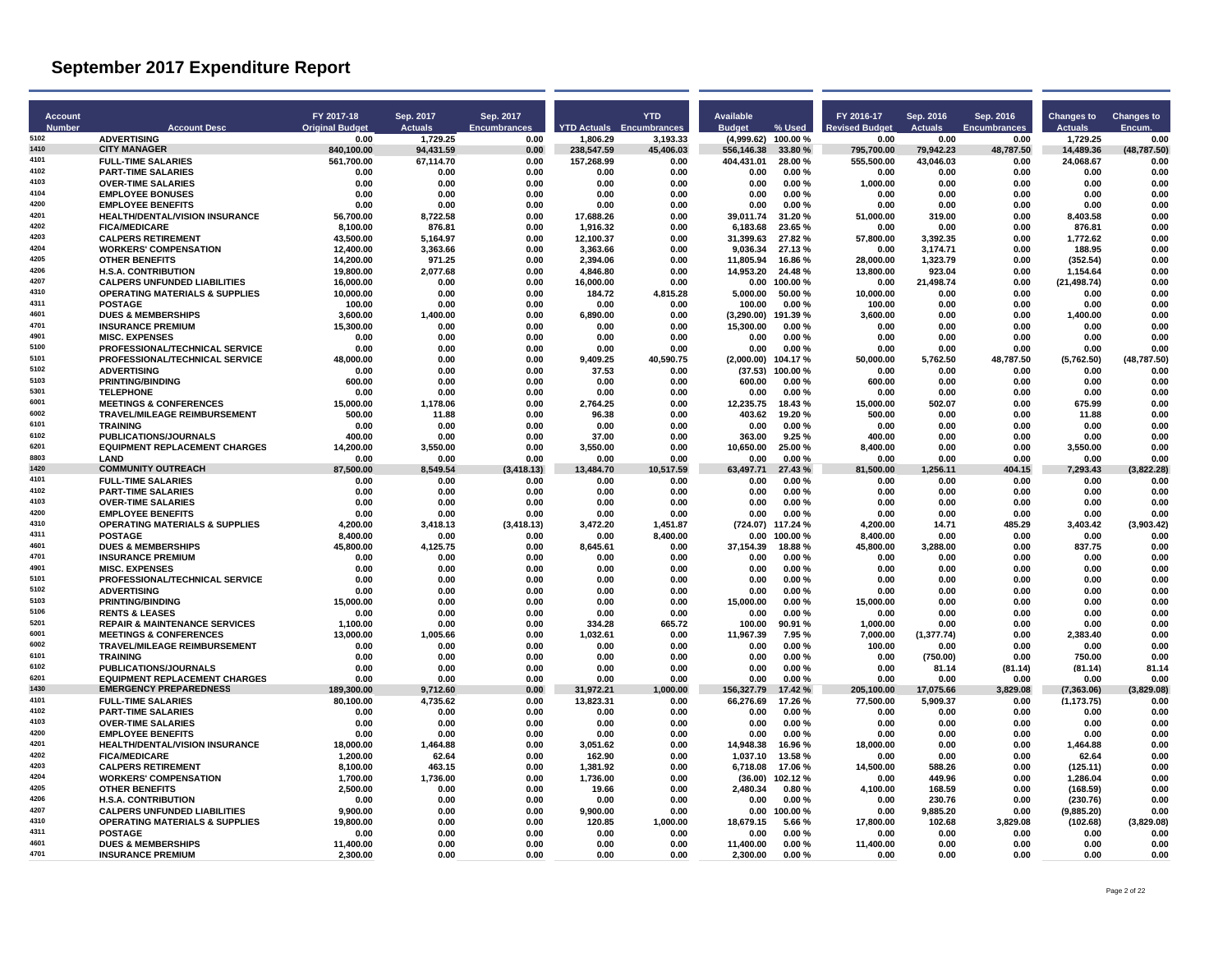| <b>Account</b><br><b>Number</b> | <b>Account Desc</b>                                                              | FY 2017-18<br><b>Original Budget</b> | Sep. 2017<br><b>Actuals</b> | Sep. 2017<br><b>Encumbrances</b> |                     | <b>YTD</b><br><b>YTD Actuals</b> Encumbrances | Available<br><b>Budget</b> | % Used             | FY 2016-17<br><b>Revised Budget</b> | Sep. 2016<br><b>Actuals</b> | Sep. 2016<br><b>Encumbrances</b> | <b>Changes to</b><br><b>Actuals</b> | <b>Changes to</b><br>Encum |
|---------------------------------|----------------------------------------------------------------------------------|--------------------------------------|-----------------------------|----------------------------------|---------------------|-----------------------------------------------|----------------------------|--------------------|-------------------------------------|-----------------------------|----------------------------------|-------------------------------------|----------------------------|
| 4901                            | <b>MISC. EXPENSES</b>                                                            | 0.00                                 | 0.00                        | 0.00                             | 0.00                | 0.00                                          | 0.00                       | 0.00%              | 0.00                                | 0.00                        | 0.00                             | 0.00                                | 0.00                       |
| 5101                            | PROFESSIONAL/TECHNICAL SERVICE                                                   | 13,500.00                            | 0.00                        | 0.00                             | 0.00                | 0.00                                          | 13.500.00                  | 0.00%              | 37.000.00                           | (400.00)                    | 0.00                             | 400.00                              | 0.00                       |
| 5102<br>5103                    | <b>ADVERTISING</b><br><b>PRINTING/BINDING</b>                                    | 0.00<br>500.00                       | 0.00<br>0.00                | 0.00                             | 0.00<br>0.00        | 0.00<br>0.00                                  | 0.00                       | 0.00%<br>0.00%     | 0.00<br>500.00                      | 0.00<br>0.00                | 0.00<br>0.00                     | 0.00<br>0.00                        | 0.00<br>0.00               |
| 5301                            | <b>TELEPHONE</b>                                                                 | 3.000.00                             | 700.31                      | 0.00<br>0.00                     | 1,225.95            | 0.00                                          | 500.00<br>1,774.05         | 40.87%             | 2.700.00                            | 103.58                      | 0.00                             | 596.73                              | 0.00                       |
| 6001                            | <b>MEETINGS &amp; CONFERENCES</b>                                                | 4.800.00                             | 0.00                        | 0.00                             | 0.00                | 0.00                                          | 4.800.00                   | 0.00%              | 4.800.00                            | 0.00                        | 0.00                             | 0.00                                | 0.00                       |
| 6002                            | <b>TRAVEL/MILEAGE REIMBURSEMENT</b>                                              | 200.00                               | 0.00                        | 0.00                             | 0.00                | 0.00                                          | 200.00                     | 0.00%              | 200.00                              | 37.26                       | 0.00                             | (37.26)                             | 0.00                       |
| 6101                            | <b>TRAINING</b>                                                                  | 10,100.00                            | 0.00                        | 0.00                             | 0.00                | 0.00                                          | 10,100.00                  | 0.00%              | 9,100.00                            | 0.00                        | 0.00                             | 0.00                                | 0.00                       |
| 6102                            | PUBLICATIONS/JOURNALS                                                            | 0.00                                 | 0.00                        | 0.00                             | 0.00                | 0.00                                          | 0.00                       | 0.00%              | 0.00                                | 0.00                        | 0.00                             | 0.00                                | 0.00                       |
| 6201<br>1440                    | <b>EQUIPMENT REPLACEMENT CHARGES</b><br><b>RPV TV</b>                            | 2.200.00<br>229.000.00               | 550.00<br>11,749.53         | 0.00<br>(6.220.00)               | 550.00<br>35.829.53 | 0.00                                          | 1,650.00                   | 25.00%<br>18.92%   | 7.500.00<br>228,400.00              | 0.00<br>14,165.00           | 0.00<br>(14, 165.00)             | 550.00<br>(2, 415.47)               | 0.00<br>7.945.00           |
| 4102                            | <b>PART-TIME SALARIES</b>                                                        | 0.00                                 | 4,488.75                    | 0.00                             | 4,488.75            | 7,500.00<br>0.00                              | 185,670.47<br>(4, 488.75)  | 100.00%            | 0.00                                | 0.00                        | 0.00                             | 4.488.75                            | 0.00                       |
| 4200                            | <b>EMPLOYEE BENEFITS</b>                                                         | 0.00                                 | 0.00                        | 0.00                             | 0.00                | 0.00                                          | 0.00                       | 0.00%              | 0.00                                | 0.00                        | 0.00                             | 0.00                                | 0.00                       |
| 4202                            | <b>FICA/MEDICARE</b>                                                             | 0.00                                 | 61.02                       | 0.00                             | 61.02               | 0.00                                          | (61.02)                    | 100.00%            | 0.00                                | 0.00                        | 0.00                             | 61.02                               | 0.00                       |
| 4203                            | <b>CALPERS RETIREMENT</b>                                                        | 0.00                                 | 293.25                      | 0.00                             | 293.25              | 0.00                                          | (293.25)                   | 100.00%            | 0.00                                | 0.00                        | 0.00                             | 293.25                              | 0.00                       |
| 4204                            | <b>WORKERS' COMPENSATION</b>                                                     |                                      | 81.51                       | 0.00                             | 81.51               | 0.00                                          | (81.51)                    | 100.00%            |                                     | 0.00                        | 0.00                             | 81.51                               | 0.00                       |
| 4205<br>4310                    | <b>OTHER BENEFITS</b><br><b>OPERATING MATERIALS &amp; SUPPLIES</b>               | 0.00<br>20,000.00                    | 0.00<br>0.00                | 0.00<br>0.00                     | 0.00<br>0.00        | 0.00<br>0.00                                  | 0.00<br>20,000.00          | 0.00%<br>0.00%     | 0.00<br>20,000.00                   | 0.00<br>0.00                | 0.00<br>0.00                     | 0.00<br>0.00                        | 0.00<br>0.00               |
| 4601                            | <b>DUES &amp; MEMBERSHIPS</b>                                                    | 700.00                               | 0.00                        | 0.00                             | 0.00                | 0.00                                          | 700.00                     | 0.00%              | 700.00                              | 0.00                        | 0.00                             | 0.00                                | 0.00                       |
| 5101                            | PROFESSIONAL/TECHNICAL SERVICE                                                   | 203.000.00                           | 5,500.00                    | (6, 220.00)                      | 29.580.00           | 7.500.00                                      | 165.920.00                 | 18.27 %            | 203.000.00                          | 14,165.00                   | (14, 165.00)                     | (8.665.00)                          | 7.945.00                   |
| 6201                            | <b>EQUIPMENT REPLACEMENT CHARGES</b>                                             | 5,300.00                             | 1,325.00                    | 0.00                             | 1,325.00            | 0.00                                          | 3,975.00                   | 25.00 %            | 4,700.00                            | 0.00                        | 0.00                             | 1,325.00                            | 0.00                       |
| 1450                            | <b>PERSONNEL</b>                                                                 | 392.700.00                           | 49.006.44                   | (13,664.73)                      | 93.654.03           | 51.663.79                                     | 247.382.18                 | 37.00 %            | 417.400.00                          | 32.827.63                   | 2.331.50                         | 16.178.81                           | (15.996.23)                |
| 4101                            | <b>FULL-TIME SALARIES</b>                                                        | 258.900.00                           | 24,522.09                   | 0.00                             | 57.018.84           | 0.00                                          | 201.881.16                 | 22.02%             | 245.500.00                          | 19.084.39                   | 0.00                             | 5.437.70                            | 0.00                       |
| 4102<br>4103                    | <b>PART-TIME SALARIES</b>                                                        | 0.00                                 | 0.00                        | 0.00                             | 0.00                | 0.00                                          | 0.00                       | 0.00%              | 0.00                                | 0.00                        | 0.00                             | 0.00                                | 0.00                       |
| 4200                            | <b>OVER-TIME SALARIES</b><br><b>EMPLOYEE BENEFITS</b>                            | 0.00<br>0.00                         | 0.00<br>0.00                | 0.00<br>0.00                     | 0.00<br>0.00        | 0.00<br>0.00                                  | 0.00<br>0.00               | 0.00%<br>0.00%     | 300.00<br>0.00                      | 0.00<br>0.00                | 0.00<br>0.00                     | 0.00<br>0.00                        | 0.00<br>0.00               |
| 4201                            | <b>HEALTH/DENTAL/VISION INSURANCE</b>                                            | 21.700.00                            | 1,699.33                    | 0.00                             | 3.724.10            | 0.00                                          | 17.975.90                  | 17.16 %            | 30.300.00                           | 319.00                      | 0.00                             | 1.380.33                            | 0.00                       |
| 4202                            | <b>FICA/MEDICARE</b>                                                             | 3,800.00                             | 331.57                      | 0.00                             | 721.04              | 0.00                                          | 3,078.96                   | 18.97%             | 0.00                                | 0.00                        | 0.00                             | 331.57                              | 0.00                       |
| 4203                            | <b>CALPERS RETIREMENT</b>                                                        | 18.400.00                            | 1.765.59                    | 0.00                             | 4.105.35            | 0.00                                          | 14.294.65                  | 22.31 %            | 22.200.00                           | 1,457.47                    | 0.00                             | 308.12                              | 0.00                       |
| 4204                            | <b>WORKERS' COMPENSATION</b>                                                     | 5.600.00                             | 1,220.76                    | 0.00                             | 1.220.76            | 0.00                                          | 4.379.24                   | 21.80%             | 0.00                                | 1.399.87                    | 0.00                             | (179.11)                            | 0.00                       |
| 4205                            | <b>OTHER BENEFITS</b>                                                            | 8,400.00                             | 605.22                      | 0.00                             | 1,456.49            | 0.00                                          | 6,943.51                   | 17.33 %            | 15,000.00                           | 726.66                      | 0.00                             | (121.44)                            | 0.00                       |
| 4206<br>4207                    | <b>H.S.A. CONTRIBUTION</b>                                                       | 1,500.00                             | 0.00                        | 0.00                             | 0.00                | 0.00                                          | 1,500.00                   | 0.00%              | 4,500.00                            | 230.76                      | 0.00                             | (230.76)                            | 0.00                       |
| 4310                            | <b>CALPERS UNFUNDED LIABILITIES</b><br><b>OPERATING MATERIALS &amp; SUPPLIES</b> | 0.00<br>7.000.00                     | 0.00<br>86.36               | 0.00<br>1,638.75                 | 0.00<br>143.90      | 0.00<br>1,638.75                              | 0.00<br>5,217.35           | 0.00%<br>25.47%    | 0.00<br>20.000.00                   | 5,127.67<br>3,814.91        | 0.00<br>2.555.50                 | (5, 127.67)<br>(3,728.55)           | 0.00<br>(916.75)           |
| 4311                            | <b>POSTAGE</b>                                                                   | 0.00                                 | 0.00                        | 0.00                             | 0.00                | 0.00                                          | 0.00                       | 0.00%              | 0.00                                | 0.00                        | 0.00                             | 0.00                                | 0.00                       |
| 4601                            | <b>DUES &amp; MEMBERSHIPS</b>                                                    | 1.300.00                             | 0.00                        | 0.00                             | 0.00                | 0.00                                          | 1.300.00                   | 0.00%              | 1.000.00                            | 0.00                        | 0.00                             | 0.00                                | 0.00                       |
| 4701                            | <b>INSURANCE PREMIUM</b>                                                         | 9.400.00                             | 0.00                        | 0.00                             | 0.00                | 0.00                                          | 9.400.00                   | 0.00%              | 0.00                                | 0.00                        | 0.00                             | 0.00                                | 0.00                       |
| 4901                            | <b>MISC. EXPENSES</b>                                                            | 0.00                                 | 0.00                        | 0.00                             | (291.38)            | 0.00                                          | 291.38                     | 100.00%            | 0.00                                | 0.00                        | 0.00                             | 0.00                                | 0.00                       |
| 5101                            | PROFESSIONAL/TECHNICAL SERVICE                                                   | 30.000.00                            | 15.002.67                   | (15.002.67)                      | 16.381.65           | 47.048.35                                     | (33.430.00) 211.43 %       |                    | 55.000.00                           | 224.00                      | (224.00)                         | 14.778.67                           | (14.778.67)                |
| 5102                            | <b>ADVERTISING</b>                                                               | 0.00                                 | 0.00                        | 0.00                             | 0.00                | 0.00                                          | 0.00                       | 0.00%              | 10,000.00                           | 150.00                      | 0.00                             | (150.00)                            | 0.00                       |
| 5103<br>5117                    | <b>PRINTING/BINDING</b><br><b>RECRUITMENT ACTIVITIES</b>                         | 1.000.00<br>5,900.00                 | 0.00                        | 0.00                             | 0.00<br>4,003.15    | 0.00<br>0.00                                  | 1,000.00<br>1,896.85       | 0.00%<br>67.85%    | 1.000.00<br>0.00                    | 0.00<br>0.00                | 0.00<br>0.00                     | 0.00<br>2,297.72                    | 0.00<br>0.00               |
| 6001                            | <b>MEETINGS &amp; CONFERENCES</b>                                                | 4.500.00                             | 2,297.72<br>282.58          | 0.00<br>0.00                     | 282.58              | 0.00                                          | 4,217.42                   | 6.29%              | 4.500.00                            | 292.90                      | 0.00                             | (10.32)                             | 0.00                       |
| 6002                            | <b>TRAVEL/MILEAGE REIMBURSEMENT</b>                                              | 500.00                               | 0.00                        | 0.00                             | 0.00                | 0.00                                          | 500.00                     | 0.00%              | 200.00                              | 0.00                        | 0.00                             | 0.00                                | 0.00                       |
| 6101                            | <b>TRAINING</b>                                                                  | 5,500.00                             | 0.00                        | 0.00                             | 3,695.00            | 0.00                                          | 1,805.00                   | 67.18%             | 5,000.00                            | 0.00                        | 0.00                             | 0.00                                | 0.00                       |
| 6102                            | <b>PUBLICATIONS/JOURNALS</b>                                                     | 1.000.00                             | 244.22                      | 0.00                             | 244.22              | 0.00                                          | 755.78                     | 24.40%             | 1.000.00                            | 0.00                        | 0.00                             | 244.22                              | 0.00                       |
| 6104                            | <b>RISK/SAFETY ACTIVITIES</b>                                                    | 6.500.00                             | 498.33                      | (300.81)                         | 498.33              | 2.976.69                                      | 3.024.98                   | 53.46%             | 0.00                                | 0.00                        | 0.00                             | 498.33                              | (300.81)                   |
| 6201<br>1460                    | <b>EQUIPMENT REPLACEMENT CHARGES</b><br><b>RISK MANAGEMENT</b>                   | 1,800.00                             | 450.00                      | 0.00                             | 450.00              | 0.00                                          | 1,350.00                   | 25.00 %            | 1,900.00                            | 0.00                        | 0.00                             | 450.00<br>0.00                      | 0.00                       |
| 4101                            | <b>FULL-TIME SALARIES</b>                                                        | 0.00<br>0.00                         | 0.00<br>0.00                | 0.00<br>0.00                     | 0.00<br>0.00        | 0.00<br>0.00                                  | 0.00<br>0.00               | $0.00 \%$<br>0.00% | 0.00<br>0.00                        | 0.00<br>0.00                | 0.00<br>0.00                     | 0.00                                | 0.00<br>0.00               |
| 4102                            | <b>PART-TIME SALARIES</b>                                                        | 0.00                                 | 0.00                        | 0.00                             | 0.00                | 0.00                                          | 0.00                       | 0.00%              | 0.00                                | 0.00                        | 0.00                             | 0.00                                | 0.00                       |
| 4103                            | <b>OVER-TIME SALARIES</b>                                                        | 0.00                                 | 0.00                        | 0.00                             | 0.00                | 0.00                                          | 0.00                       | 0.00%              | 0.00                                | 0.00                        | 0.00                             | 0.00                                | 0.00                       |
| 4200                            | <b>EMPLOYEE BENEFITS</b>                                                         | 0.00                                 | 0.00                        | 0.00                             | 0.00                | 0.00                                          | 0.00                       | 0.00%              | 0.00                                | 0.00                        | 0.00                             | 0.00                                | 0.00                       |
| 4310                            | <b>OPERATING MATERIALS &amp; SUPPLIES</b>                                        | 0.00                                 | 0.00                        | 0.00                             | 0.00                | 0.00                                          | 0.00                       | 0.00%              | 0.00                                | 0.00                        | 0.00                             | 0.00                                | 0.00                       |
| 4311<br>4601                    | <b>POSTAGE</b>                                                                   | 0.00                                 | 0.00                        | 0.00                             | 0.00                | 0.00                                          | 0.00                       | 0.00%              | 0.00                                | 0.00                        | 0.00                             | 0.00                                | 0.00                       |
| 4701                            | <b>DUES &amp; MEMBERSHIPS</b><br><b>INSURANCE PREMIUM</b>                        | 0.00<br>0.00                         | 0.00<br>0.00                | 0.00<br>0.00                     | 0.00<br>0.00        | 0.00<br>0.00                                  | 0.00<br>0.00               | 0.00%<br>0.00%     | 0.00<br>0.00                        | 0.00<br>0.00                | 0.00<br>0.00                     | 0.00<br>0.00                        | 0.00<br>0.00               |
| 4901                            | <b>MISC. EXPENSES</b>                                                            | 0.00                                 | 0.00                        | 0.00                             | 0.00                | 0.00                                          | 0.00                       | 0.00%              | 0.00                                | 0.00                        | 0.00                             | 0.00                                | 0.00                       |
| 5101                            | PROFESSIONAL/TECHNICAL SERVICE                                                   | 0.00                                 | 0.00                        | 0.00                             | 0.00                | 0.00                                          | 0.00                       | 0.00%              | 0.00                                | 0.00                        | 0.00                             | 0.00                                | 0.00                       |
| 5102                            | <b>ADVERTISING</b>                                                               | 0.00                                 | 0.00                        | 0.00                             | 0.00                | 0.00                                          | 0.00                       | 0.00%              | 0.00                                | 0.00                        | 0.00                             | 0.00                                | 0.00                       |
| 5103                            | <b>PRINTING/BINDING</b>                                                          | 0.00                                 | 0.00                        | 0.00                             | 0.00                | 0.00                                          | 0.00                       | 0.00%              | 0.00                                | 0.00                        | 0.00                             | 0.00                                | 0.00                       |
| 6001                            | <b>MEETINGS &amp; CONFERENCES</b>                                                | 0.00                                 | 0.00                        | 0.00                             | 0.00                | 0.00                                          | 0.00                       | 0.00%              | 0.00                                | 0.00                        | 0.00                             | 0.00                                | 0.00                       |
| 6002<br>6101                    | <b>TRAVEL/MILEAGE REIMBURSEMENT</b>                                              | 0.00                                 | 0.00                        | 0.00                             | 0.00                | 0.00                                          | 0.00                       | 0.00%              | 0.00                                | 0.00                        | 0.00                             | 0.00                                | 0.00                       |
| 6102                            | <b>TRAINING</b><br><b>PUBLICATIONS/JOURNALS</b>                                  | 0.00<br>0.00                         | 0.00<br>0.00                | 0.00<br>0.00                     | 0.00<br>0.00        | 0.00<br>0.00                                  | 0.00<br>0.00               | 0.00%<br>0.00%     | 0.00<br>0.00                        | 0.00<br>0.00                | 0.00<br>0.00                     | 0.00<br>0.00                        | 0.00<br>0.00               |
| 1470                            | INFORMATION TECHNOLOGY - DATA                                                    | 1,134,700.00                         | 105,655.43                  | (34, 506.42)                     | 269,172.24          | 263,595.54                                    | 601,932.22                 | 46.95 %            | 1,133,500.00                        | 50,207.31                   | (25, 836.56)                     | 55,448.12                           | (8,669.86)                 |
|                                 |                                                                                  |                                      |                             |                                  |                     |                                               |                            |                    |                                     |                             |                                  |                                     |                            |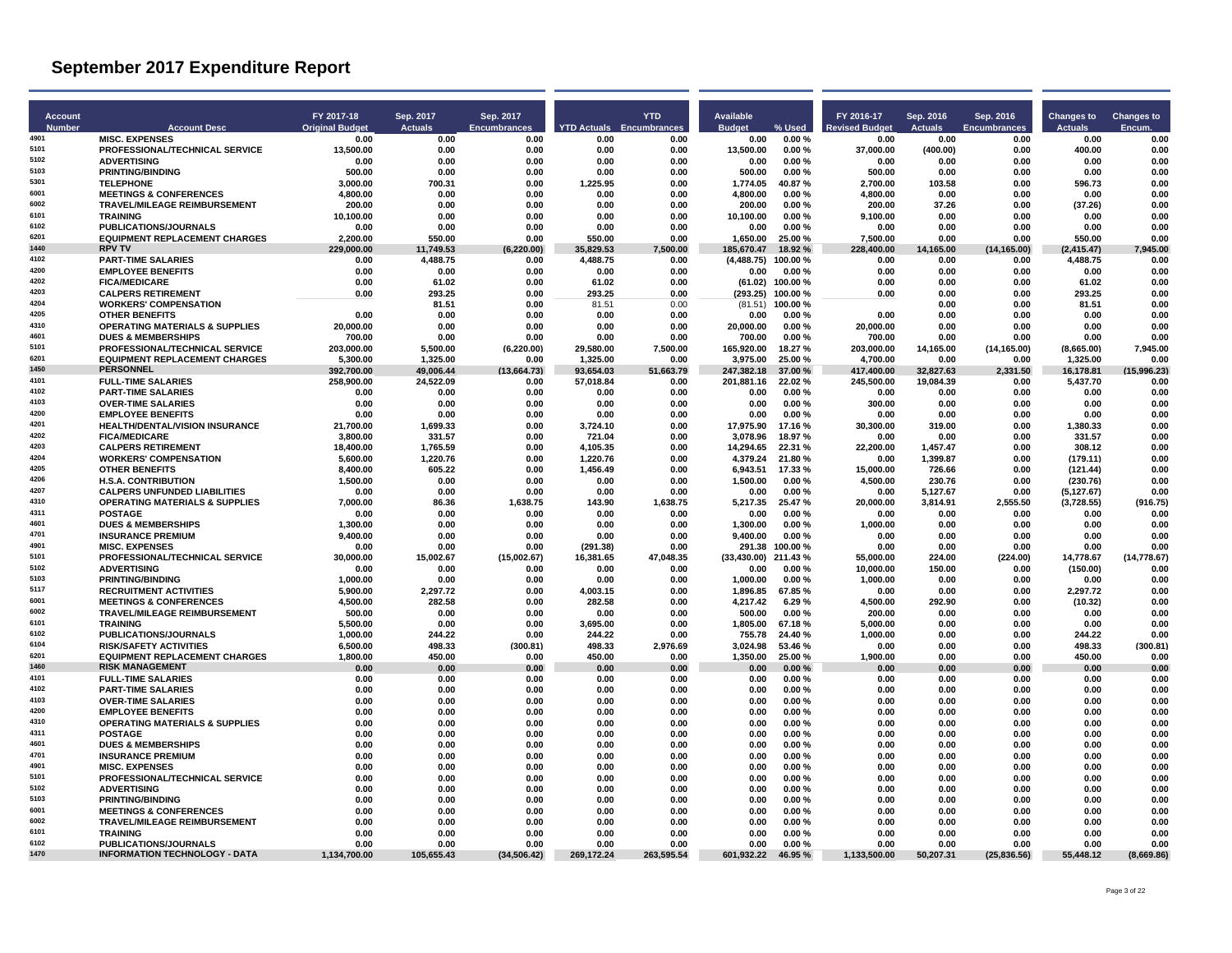| <b>Account</b><br><b>Number</b> | <b>Account Desc</b>                                                       | FY 2017-18<br><b>Original Budget</b> | Sep. 2017<br><b>Actuals</b> | Sep. 2017<br><b>Encumbrances</b> | <b>YTD Actuals Encumbrances</b> | <b>YTD</b>       | Available<br><b>Budget</b> | % Used               | FY 2016-17<br><b>Revised Budget</b> | Sep. 2016<br><b>Actuals</b> | Sep. 2016<br><b>Encumbrances</b> | <b>Changes to</b><br><b>Actuals</b> | <b>Changes to</b><br>Encum |
|---------------------------------|---------------------------------------------------------------------------|--------------------------------------|-----------------------------|----------------------------------|---------------------------------|------------------|----------------------------|----------------------|-------------------------------------|-----------------------------|----------------------------------|-------------------------------------|----------------------------|
| 4101                            | <b>FULL-TIME SALARIES</b>                                                 | 214,000.00                           | 24,713.19                   | 0.00                             | 56,502.57                       | 0.00             | 157,497.43                 | 26.40%               | 200,200.00                          | 15,602.16                   | 0.00                             | 9,111.03                            | 0.00                       |
| 4102                            | <b>PART-TIME SALARIES</b>                                                 | 15,800.00                            | 1,260.00                    | 0.00                             | 2,571.55                        | 0.00             | 13,228.45                  | 16.28%               | 15,900.00                           | 1,060.22                    | 0.00                             | 199.78                              | 0.00                       |
| 4103                            | <b>OVER-TIME SALARIES</b>                                                 | 0.00                                 | 253.47                      | 0.00                             | 372.93                          | 0.00             | (372.93)                   | 100.00%              | 0.00                                | 0.00                        | 0.00                             | 253.47                              | 0.00                       |
| 4200<br>4201                    | <b>EMPLOYEE BENEFITS</b>                                                  | 0.00                                 | 0.00                        | 0.00                             | 0.00                            | 0.00             | 0.00                       | 0.00%                | 0.00                                | 0.00                        | 0.00                             | 0.00                                | 0.00                       |
| 4202                            | <b>HEALTH/DENTAL/VISION INSURANCE</b><br><b>FICA/MEDICARE</b>             | 27.600.00<br>3.300.00                | 4,762.57<br>420.33          | 0.00<br>0.00                     | 9.932.90<br>862.41              | 0.00<br>0.00     | 17.667.10<br>2.437.59      | 35.99%<br>26.12%     | 28.700.00<br>0.00                   | 0.00<br>0.00                | 0.00<br>0.00                     | 4.762.57<br>420.33                  | 0.00<br>0.00               |
| 4203                            | <b>CALPERS RETIREMENT</b>                                                 | 14,800.00                            | 1,697.91                    | 0.00                             | 3,900.13                        | 0.00             | 10,899.87                  | 26.35%               | 14,300.00                           | 1,078.48                    | 0.00                             | 619.43                              | 0.00                       |
| 4204                            | <b>WORKERS' COMPENSATION</b>                                              | 5,000.00                             | 2,157.20                    | 0.00                             | 2,157.20                        | 0.00             | 2,842.80                   | 43.14 %              | 0.00                                | 1,224.89                    | 0.00                             | 932.31                              | 0.00                       |
| 4205                            | <b>OTHER BENEFITS</b>                                                     | 7,700.00                             | 441.93                      | 0.00                             | 938.88                          | 0.00             | 6,761.12                   | 12.19%               | 14.000.00                           | 521.82                      | 0.00                             | (79.89)                             | 0.00                       |
| 4206                            | <b>H.S.A. CONTRIBUTION</b>                                                | 9.000.00                             | 1,038.78                    | 0.00                             | 2,423.34                        | 0.00             | 6.576.66                   | 26.92%               | 9.000.00                            | 692.28                      | 0.00                             | 346.50                              | 0.00                       |
| 4207                            | <b>CALPERS UNFUNDED LIABILITIES</b>                                       | 0.00                                 | 0.00                        | 0.00                             | 0.00                            | 0.00             | 0.00                       | 0.00%                | 0.00                                | 0.00                        | 0.00                             | 0.00                                | 0.00                       |
| 4310                            | <b>OPERATING MATERIALS &amp; SUPPLIES</b>                                 | 55.000.00                            | 3,932.21                    | 1.443.13                         | 8.239.98                        | 3.052.38         | 43.707.64                  | 20.53%               | 135.800.00                          | 2.639.40                    | 0.00                             | 1.292.81                            | 1.443.13                   |
| 4601<br>4701                    | <b>DUES &amp; MEMBERSHIPS</b>                                             | 1.000.00                             | 0.00                        | 0.00                             | 290.00                          | 0.00             | 710.00                     | 29.00 %              | 3.500.00                            | 0.00                        | 0.00                             | 0.00                                | 0.00                       |
| 4901                            | <b>INSURANCE PREMIUM</b><br><b>MISC. EXPENSES</b>                         | 9,100.00<br>0.00                     | 0.00<br>0.00                | 0.00<br>0.00                     | 0.00<br>0.00                    | 0.00<br>0.00     | 9.100.00<br>0.00           | 0.00%<br>0.00%       | 0.00<br>0.00                        | 0.00<br>0.00                | 0.00<br>0.00                     | 0.00<br>0.00                        | 0.00<br>0.00               |
| 5101                            | PROFESSIONAL/TECHNICAL SERVICE                                            | 280.000.00                           | 18,445.00                   | (18, 445.00)                     | 47,595.00                       | 148,923.00       | 83.482.00                  | 70.19%               | 260.000.00                          | 22,262.50                   | (20, 422.50)                     | (3,817.50)                          | 1.977.50                   |
| 5103                            | <b>PRINTING/BINDING</b>                                                   | 0.00                                 | 0.00                        | 0.00                             | 0.00                            | 0.00             | 0.00                       | 0.00%                | 0.00                                | 0.00                        | 0.00                             | 0.00                                | 0.00                       |
| 5201                            | <b>REPAIR &amp; MAINTENANCE SERVICES</b>                                  | 433,000.00                           | 35,439.47                   | (17, 504.55)                     | 117,410.70                      | 111,620.16       | 203,969.14                 | 52.89%               | 434,400.00                          | 4,840.83                    | (5,414.06)                       | 30,598.64                           | (12,090.49)                |
| 6001                            | <b>MEETINGS &amp; CONFERENCES</b>                                         | 6.000.00                             | 160.60                      | 0.00                             | 2.555.32                        | 0.00             | 3.444.68                   | 42.58%               | 5.000.00                            | 0.00                        | 0.00                             | 160.60                              | 0.00                       |
| 6002                            | <b>TRAVEL/MILEAGE REIMBURSEMENT</b>                                       | 600.00                               | 0.00                        | 0.00                             | 160.61                          | 0.00             | 439.39                     | 26.83%               | 300.00                              | 60.48                       | 0.00                             | (60.48)                             | 0.00                       |
| 6101                            | <b>TRAINING</b>                                                           | 10,000.00                            | 357.77                      | 0.00                             | 2,683.72                        | 0.00             | 7,316.28                   | 26.84 %              | 10,000.00                           | 224.25                      | 0.00                             | 133.52                              | 0.00                       |
| 6102                            | PUBLICATIONS/JOURNALS                                                     | 500.00                               | 0.00                        | 0.00                             | 0.00                            | 0.00             | 500.00                     | 0.00%                | 500.00                              | 0.00                        | 0.00                             | 0.00                                | 0.00                       |
| 6201<br>8101                    | <b>EQUIPMENT REPLACEMENT CHARGES</b>                                      | 42.300.00                            | 10.575.00                   | 0.00                             | 10.575.00                       | 0.00             | 31.725.00                  | 25.00%               | 1.900.00                            | 0.00                        | 0.00                             | 10.575.00                           | 0.00                       |
| 1480                            | <b>EQUIPMENT &amp; FURNITURE</b><br><b>INFORMATION TECHNOLOGY - VOICE</b> | 0.00<br>95,000.00                    | 0.00<br>7,183.79            | 0.00<br>0.00                     | 0.00<br>18,522.28               | 0.00<br>5,000.00 | 0.00<br>71,477.72          | $0.00 \%$<br>24.76 % | 0.00                                | 0.00                        | 0.00<br>0.00                     | 0.00<br>1,451.72                    | 0.00<br>0.00               |
| 4101                            | <b>FULL-TIME SALARIES</b>                                                 | 0.00                                 | 0.00                        | 0.00                             | 0.00                            | 0.00             | 0.00                       | 0.00%                | 105,000.00<br>0.00                  | 5,732.07<br>0.00            | 0.00                             | 0.00                                | 0.00                       |
| 4102                            | <b>PART-TIME SALARIES</b>                                                 | 0.00                                 | 0.00                        | 0.00                             | 0.00                            | 0.00             | 0.00                       | 0.00%                | 0.00                                | 0.00                        | 0.00                             | 0.00                                | 0.00                       |
| 4103                            | <b>OVER-TIME SALARIES</b>                                                 | 0.00                                 | 0.00                        | 0.00                             | 0.00                            | 0.00             | 0.00                       | 0.00%                | 0.00                                | 0.00                        | 0.00                             | 0.00                                | 0.00                       |
| 4200                            | <b>EMPLOYEE BENEFITS</b>                                                  | 0.00                                 | 0.00                        | 0.00                             | 0.00                            | 0.00             | 0.00                       | 0.00%                | 0.00                                | 0.00                        | 0.00                             | 0.00                                | 0.00                       |
| 4310                            | <b>OPERATING MATERIALS &amp; SUPPLIES</b>                                 | 5.000.00                             | 0.00                        | 0.00                             | 0.00                            | 0.00             | 5.000.00                   | 0.00%                | 5.000.00                            | 0.00                        | 0.00                             | 0.00                                | 0.00                       |
| 4311<br>4601                    | <b>POSTAGE</b>                                                            | 0.00                                 | 0.00                        | 0.00                             | 0.00                            | 0.00             | 0.00                       | 0.00%                | 0.00                                | 0.00                        | 0.00                             | 0.00                                | 0.00                       |
| 4701                            | <b>DUES &amp; MEMBERSHIPS</b>                                             | 0.00                                 | 0.00                        | 0.00                             | 0.00                            | 0.00             | 0.00                       | 0.00%                | 0.00                                | 0.00                        | 0.00                             | 0.00                                | 0.00                       |
| 4901                            | <b>INSURANCE PREMIUM</b><br><b>MISC. EXPENSES</b>                         | 0.00<br>0.00                         | 0.00<br>0.00                | 0.00<br>0.00                     | 0.00<br>0.00                    | 0.00<br>0.00     | 0.00<br>0.00               | 0.00%<br>0.00%       | 0.00<br>0.00                        | 0.00<br>0.00                | 0.00<br>0.00                     | 0.00<br>0.00                        | 0.00<br>0.00               |
| 5101                            | PROFESSIONAL/TECHNICAL SERVICE                                            | 0.00                                 | 0.00                        | 0.00                             | 0.00                            | 0.00             | 0.00                       | 0.00%                | 0.00                                | 0.00                        | 0.00                             | 0.00                                | 0.00                       |
| 5102                            | <b>ADVERTISING</b>                                                        | 0.00                                 | 0.00                        | 0.00                             | 0.00                            | 0.00             | 0.00                       | 0.00%                | 0.00                                | 0.00                        | 0.00                             | 0.00                                | 0.00                       |
| 5103                            | <b>PRINTING/BINDING</b>                                                   | 0.00                                 | 0.00                        | 0.00                             | 0.00                            | 0.00             | 0.00                       | 0.00%                | 0.00                                | 0.00                        | 0.00                             | 0.00                                | 0.00                       |
| 5201                            | <b>REPAIR &amp; MAINTENANCE SERVICES</b>                                  | 5.000.00                             | 0.00                        | 0.00                             | 0.00                            | 5.000.00         | 0.00                       | 100.00%              | 10.000.00                           | 0.00                        | 0.00                             | 0.00                                | 0.00                       |
| 5301                            | <b>TELEPHONE</b>                                                          | 85,000.00                            | 7,183.79                    | 0.00                             | 18,522.28                       | 0.00             | 66,477.72                  | 21.79%               | 90,000.00                           | 5,732.07                    | 0.00                             | 1,451.72                            | 0.00                       |
| 6001                            | <b>MEETINGS &amp; CONFERENCES</b>                                         | 0.00                                 | 0.00                        | 0.00                             | 0.00                            | 0.00             | 0.00                       | 0.00%                | 0.00                                | 0.00                        | 0.00                             | 0.00                                | 0.00                       |
| 6002<br>6101                    | <b>TRAVEL/MILEAGE REIMBURSEMENT</b><br><b>TRAINING</b>                    | 0.00                                 | 0.00                        | 0.00                             | 0.00                            | 0.00             | 0.00<br>0.00               | 0.00%<br>0.00%       | 0.00                                | 0.00                        | 0.00                             | 0.00<br>0.00                        | 0.00                       |
| 6102                            | PUBLICATIONS/JOURNALS                                                     | 0.00<br>0.00                         | 0.00<br>0.00                | 0.00<br>0.00                     | 0.00<br>0.00                    | 0.00<br>0.00     | 0.00                       | 0.00%                | 0.00<br>0.00                        | 0.00<br>0.00                | 0.00<br>0.00                     | 0.00                                | 0.00<br>0.00               |
| 6201                            | <b>EQUIPMENT REPLACEMENT CHARGES</b>                                      | 0.00                                 | 0.00                        | 0.00                             | 0.00                            | 0.00             | 0.00                       | 0.00%                | 0.00                                | 0.00                        | 0.00                             | 0.00                                | 0.00                       |
| 2110                            | <b>FINANCE ADMINISTRATION</b>                                             | 1.410.600.00                         | 163.570.33                  | (4.807.58)                       | 372.031.04                      | 15.974.44        | 1.022.594.52               | 27.51 %              | 1.296.900.00                        | 108.959.96                  | 120.37                           | 54.610.37                           | (4.927.95)                 |
| 4101                            | <b>FULL-TIME SALARIES</b>                                                 | 836,700.00                           | 102,744.54                  | 0.00                             | 229,724.37                      | 0.00             | 606,975.63                 | 27.46%               | 803,200.00                          | 57,026.76                   | 0.00                             | 45,717.78                           | 0.00                       |
| 4102                            | <b>PART-TIME SALARIES</b>                                                 | 49,000.00                            | 10,109.74                   | 0.00                             | 18,473.41                       | 0.00             | 30,526.59                  | 37.70%               | 37,300.00                           | 4,551.81                    | 0.00                             | 5,557.93                            | 0.00                       |
| 4103                            | <b>OVER-TIME SALARIES</b>                                                 | 700.00                               | 73.31                       | 0.00                             | 377.63                          | 0.00             | 322.37                     | 54.00%               | 0.00                                | 0.00                        | 0.00                             | 73.31                               | 0.00                       |
| 4104                            | <b>EMPLOYEE BONUSES</b>                                                   | 0.00                                 | 0.00                        | 0.00                             | 0.00                            | 0.00             | 0.00                       | 0.00%                | 0.00                                | 0.00                        | 0.00                             | 0.00                                | 0.00                       |
| 4200<br>4201                    | <b>EMPLOYEE BENEFITS</b>                                                  | 0.00                                 | 0.00                        | 0.00                             | 0.00                            | 0.00             | 0.00<br>64,242.48          | 0.00%                | 0.00                                | 0.00                        | 0.00                             | 0.00                                | 0.00                       |
| 4202                            | <b>HEALTH/DENTAL/VISION INSURANCE</b><br><b>FICA/MEDICARE</b>             | 93,900.00<br>12.900.00               | 15,084.94<br>1.470.82       | 0.00<br>0.00                     | 29,657.52<br>3.016.48           | 0.00<br>0.00     | 9.883.52                   | 31.58%<br>23.38%     | 95,200.00<br>0.00                   | 319.00<br>0.00              | 0.00<br>0.00                     | 14,765.94<br>1.470.82               | 0.00<br>0.00               |
| 4203                            | <b>CALPERS RETIREMENT</b>                                                 | 68,300.00                            | 8,658.16                    | 0.00                             | 19,123.93                       | 0.00             | 49,176.07                  | 28.00%               | 81,200.00                           | 4,816.51                    | 0.00                             | 3,841.65                            | 0.00                       |
| 4204                            | <b>WORKERS' COMPENSATION</b>                                              | 19,400.00                            | 4,085.54                    | 0.00                             | 4,085.54                        | 0.00             | 15,314.46                  | 21.06%               | 0.00                                | 4,799.57                    | 0.00                             | (714.03)                            | 0.00                       |
| 4205                            | <b>OTHER BENEFITS</b>                                                     | 26.900.00                            | 1,766.94                    | 0.00                             | 4.310.95                        | 0.00             | 22.589.05                  | 16.03%               | 47,400.00                           | 2,123.80                    | 0.00                             | (356.86)                            | 0.00                       |
| 4206                            | <b>H.S.A. CONTRIBUTION</b>                                                | 24,000.00                            | 2,770.08                    | 0.00                             | 6,462.24                        | 0.00             | 17,537.76                  | 26.93%               | 21,000.00                           | 1,384.56                    | 0.00                             | 1,385.52                            | 0.00                       |
| 4207                            | <b>CALPERS UNFUNDED LIABILITIES</b>                                       | 23,900.00                            | 0.00                        | 0.00                             | 23,900.00                       | 0.00             | 0.00                       | 100.00%              | 0.00                                | 25,304.65                   | 0.00                             | (25, 304.65)                        | 0.00                       |
| 4310                            | <b>OPERATING MATERIALS &amp; SUPPLIES</b>                                 | 10,000.00                            | 229.18                      | (38.63)                          | 1,069.92                        | 2,361.80         | 6,568.28                   | 34.32 %              | 10,000.00                           | 58.11                       | (58.11)                          | 171.07                              | 19.48                      |
| 4311<br>4601                    | <b>POSTAGE</b>                                                            | 0.00                                 | 0.00                        | 0.00                             | 0.00                            | 0.00             | 0.00                       | 0.00%                | 0.00                                | 0.00                        | 0.00                             | 0.00                                | 0.00                       |
| 4701                            | <b>DUES &amp; MEMBERSHIPS</b><br><b>INSURANCE PREMIUM</b>                 | 2,000.00<br>28,200.00                | 504.18<br>0.00              | 0.00<br>0.00                     | 659.18                          | 0.00<br>0.00     | 1,340.82<br>28,200.00      | 32.95 %<br>0.00%     | 2,500.00                            | 0.00<br>0.00                | 0.00<br>0.00                     | 504.18                              | 0.00<br>0.00               |
| 4901                            | <b>MISC. EXPENSES</b>                                                     | 40.000.00                            | 3,624.50                    | (244.19)                         | 0.00<br>8.263.42                | 1.790.35         | 29.946.23                  | 25.14 %              | 0.00<br>40.000.00                   | 3,355.76                    | 0.00                             | 0.00<br>268.74                      | (244.19)                   |
| 5101                            | PROFESSIONAL/TECHNICAL SERVICE                                            | 115,000.00                           | 4,325.54                    | (4,325.54)                       | 9,918.29                        | 6,076.71         | 99.005.00                  | 13.91 %              | 112,000.00                          | 3,942.76                    | (847.76)                         | 382.78                              | (3, 477.78)                |
| 5102                            | <b>ADVERTISING</b>                                                        | 1.000.00                             | 0.00                        | 0.00                             | 0.00                            | 0.00             | 1.000.00                   | 0.00%                | 1.000.00                            | 0.00                        | 600.00                           | 0.00                                | (600.00)                   |
| 5103                            | <b>PRINTING/BINDING</b>                                                   | 5,300.00                             | 0.00                        | 0.00                             | 3,463.23                        | 4,036.77         | (2,200.00) 141.51 %        |                      | 5,000.00                            | 160.00                      | 0.00                             | (160.00)                            | 0.00                       |
| 5106                            | <b>RENTS &amp; LEASES</b>                                                 | 2,500.00                             | 199.22                      | (199.22)                         | 791.19                          | 1,708.81         |                            | 0.00 100.00 %        | 2,500.00                            | 198.76                      | (198.76)                         | 0.46                                | (0.46)                     |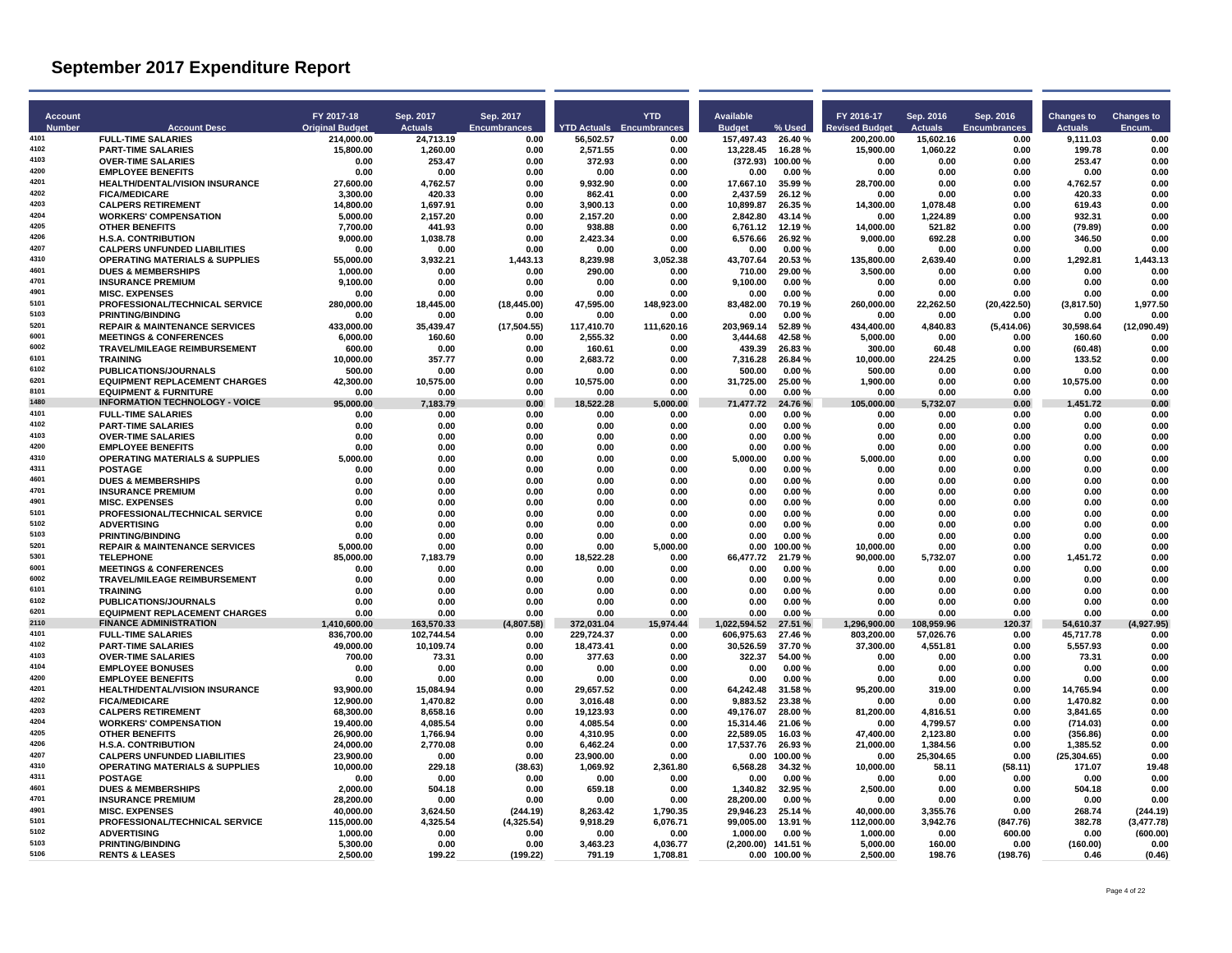| <b>Account</b> |                                                             | FY 2017-18              | Sep. 2017            | Sep. 2017           |                                 | <b>YTD</b>         | Available                |                   | FY 2016-17              | Sep. 2016            | Sep. 2016           | <b>Changes to</b>      | <b>Changes to</b>   |
|----------------|-------------------------------------------------------------|-------------------------|----------------------|---------------------|---------------------------------|--------------------|--------------------------|-------------------|-------------------------|----------------------|---------------------|------------------------|---------------------|
| <b>Number</b>  | <b>Account Desc</b>                                         | <b>Original Budget</b>  | <b>Actuals</b>       | <b>Encumbrances</b> | <b>YTD Actuals Encumbrances</b> |                    | <b>Budget</b>            | % Used            | evised Budget           | <b>Actuals</b>       | <b>Encumbrances</b> | <b>Actuals</b>         | Encum.              |
| 6001           | <b>MEETINGS &amp; CONFERENCES</b>                           | 15,000.00               | 316.86               | 0.00                | 1,091.86                        | 0.00               | 13,908.14                | 7.28%             | 20,000.00               | 103.97               | 0.00                | 212.89                 | 0.00                |
| 6002<br>6101   | TRAVEL/MILEAGE REIMBURSEMENT<br><b>TRAINING</b>             | 1,000.00<br>5.000.00    | 7.81<br>150.00       | 0.00<br>0.00        | 42.91<br>150.00                 | 0.00<br>0.00       | 957.09<br>4.850.00       | 4.30 %<br>3.00%   | 1,000.00<br>5,000.00    | 0.00<br>640.00       | 0.00<br>625.00      | 7.81<br>(490.00)       | 0.00<br>(625.00)    |
| 6102           | PUBLICATIONS/JOURNALS                                       | 500.00                  | 98.97                | 0.00                | 98.97                           | 0.00               | 401.03                   | 19.80%            | 500.00                  | 173.94               | 0.00                | (74.97)                | 0.00                |
| 6201           | <b>EQUIPMENT REPLACEMENT CHARGES</b>                        | 29.400.00               | 7,350.00             | 0.00                | 7.350.00                        | 0.00               | 22.050.00                | 25.00%            | 12,100.00               | 0.00                 | 0.00                | 7,350.00               | 0.00                |
| 8101           | <b>EQUIPMENT &amp; FURNITURE</b>                            | 0.00                    | 0.00                 | 0.00                | 0.00                            | 0.00               | 0.00                     | 0.00%             | 0.00                    | 0.00                 | 0.00                | 0.00                   | 0.00                |
| 2999<br>4105   | <b>NON-DEPARTMENTAL</b>                                     | 1.106.400.00            | 3.210.45             | (6.405.06)          | 781.366.88                      | 59.684.76          | 265,348.36               | 76.02%            | 1.287.100.00            | 171.632.33           | 12.652.38           | (168.421.88)           | (19.057.44)         |
| 4199           | <b>LEAVE BUYOUT</b><br><b>HOLDING ACCOUNT FOR SALARY</b>    | 50,000.00<br>0.00       | 15,515.86<br>0.00    | 0.00<br>0.00        | 15,515.86<br>0.00               | 0.00<br>0.00       | 34,484.14<br>0.00        | 31.03%<br>0.00%   | 50,000.00<br>0.00       | 12,653.06<br>0.00    | 0.00<br>0.00        | 2,862.80<br>0.00       | 0.00<br>0.00        |
| 4201           | <b>HEALTH/DENTAL/VISION INSURANCE</b>                       | 0.00                    | 2,749.79             | 0.00                | 204.75                          | 0.00               | (204.75)                 | 100.00%           | 0.00                    | 0.00                 | 0.00                | 2,749.79               | 0.00                |
| 4203           | <b>CALPERS RETIREMENT</b>                                   | 0.00                    | 0.00                 | 0.00                | 0.00                            | 0.00               | 0.00                     | 0.00%             | 0.00                    | 0.00                 | 0.00                | 0.00                   | 0.00                |
| 4205           | <b>OTHER BENEFITS</b>                                       | 0.00                    | (3,059.85)           | 0.00                | 12,832.74                       | 0.00               | (12, 832.74)             | 100.00%           | 0.00                    | 0.00                 | 0.00                | (3,059.85)             | 0.00                |
| 4207<br>4310   | <b>CALPERS UNFUNDED LIABILITIES</b>                         | 0.00                    | 0.00                 | 0.00                | 121.274.00                      | 0.00               | (121.274.00)             | 100.00%           | 0.00                    | 86.00                | 0.00                | (86.00)                | 0.00                |
| 4311           | <b>OPERATING MATERIALS &amp; SUPPLIES</b><br><b>POSTAGE</b> | 125,000.00<br>35,000.00 | 2,849.77<br>2,763.51 | (2,758.32)<br>0.00  | 5,083.16<br>6,182.00            | 38,520.50<br>0.00  | 81,396.34<br>28,818.00   | 34.88%<br>17.66%  | 125,000.00<br>35,000.00 | 484.28<br>2,525.98   | 515.72<br>0.00      | 2,365.49<br>237.53     | (3,274.04)<br>0.00  |
| 4701           | <b>INSURANCE PREMIUM</b>                                    | 585,900.00              | (33, 443.68)         | (3,961.00)          | 593,403.32                      | 0.00               | $(7,503.32)$ 101.28 %    |                   | 394,100.00              | 153,121.75           | 0.00                | (186, 565.43)          | (3,961.00)          |
| 4703           | <b>CLAIM SETTLEMENTS</b>                                    | 0.00                    | 6,358.31             | 0.00                | 6,358.31                        | 0.00               | (6,358.31)               | 100.00%           | 0.00                    | 0.00                 | 0.00                | 6,358.31               | 0.00                |
| 4901           | <b>MISC. EXPENSES</b>                                       | 150,000.00              | 1,050.00             | 0.00                | 6,050.00                        | 0.00               | 143,950.00               | 4.03%             | 595,000.00              | 0.00                 | 0.00                | 1,050.00               | 0.00                |
| 5101           | PROFESSIONAL/TECHNICAL SERVICE                              | 50.000.00               | 0.00                 | 0.00                | 3,150.00                        | 20,850.00          | 26,000.00                | 48.00%            | 13,000.00               | 0.00                 | 0.00                | 0.00                   | 0.00                |
| 5201<br>5304   | <b>REPAIR &amp; MAINTENANCE SERVICES</b><br><b>FI FTRIC</b> | 50.000.00<br>0.00       | 801.74<br>0.00       | 314.26              | 3,687.74<br>0.00                | 314.26<br>0.00     | 45.998.00<br>0.00        | 8.00 %<br>0.00%   | 50.000.00               | 2,761.26             | 12.136.66           | (1,959.52)<br>0.00     | (11.822.40)<br>0.00 |
| 6001           | <b>MEETINGS &amp; CONFERENCES</b>                           | 5.000.00                | 0.00                 | 0.00<br>0.00        | 0.00                            | 0.00               | 5.000.00                 | 0.00%             | 0.00<br>0.00            | 0.00<br>0.00         | 0.00<br>0.00        | 0.00                   | 0.00                |
| 6201           | <b>EQUIPMENT REPLACEMENT CHARGES</b>                        | 30.500.00               | 7.625.00             | 0.00                | 7.625.00                        | 0.00               | 22.875.00                | 25.00%            | 0.00                    | 0.00                 | 0.00                | 7.625.00               | 0.00                |
| 8803           | <b>I AND</b>                                                | 25.000.00               | 0.00                 | 0.00                | 0.00                            | 0.00               | 25,000.00                | 0.00%             | 25.000.00               | 0.00                 | 0.00                | 0.00                   | 0.00                |
| 3110           | <b>PUBLIC WORKS ADMINISTRATION</b>                          | 2,723,100.00            | 235,462.31           | (24, 441.76)        | 554,192.59                      | 158,839.52         | 2,010,067.89             | 26.18%            | 2,282,200.00            | 193,525.82           | 7,132.95            | 41,936.49              | (31, 574.71)        |
| 4101<br>4102   | <b>FULL-TIME SALARIES</b>                                   | 1,686,000.00            | 129,434.35           | 0.00                | 306.941.14                      | 0.00               | 1,379,058.86             | 18.21 %           | 1,439,800.00            | 95,209.86            | 0.00                | 34,224.49              | 0.00                |
| 4103           | <b>PART-TIME SALARIES</b><br><b>OVER-TIME SALARIES</b>      | 0.00<br>22,200.00       | 3,049.20<br>1,388.91 | 0.00<br>0.00        | 7,153.03<br>3,963.63            | 0.00<br>0.00       | (7, 153.03)<br>18,236.37 | 100.00%<br>17.86% | 25,200.00<br>18,900.00  | 1,936.36<br>0.00     | 0.00<br>0.00        | 1,112.84<br>1,388.91   | 0.00<br>0.00        |
| 4104           | <b>EMPLOYEE BONUSES</b>                                     | 0.00                    | 1,395.00             | 0.00                | 1,395.00                        | 0.00               | (1,395.00)               | 100.00%           |                         | 0.00                 | 0.00                | 1.395.00               | 0.00                |
| 4200           | <b>EMPLOYEE BENEFITS</b>                                    | 0.00                    | 0.00                 | 0.00                | 0.00                            | 0.00               | 0.00                     | $0.00 \%$         | 0.00                    | 0.00                 | 0.00                | 0.00                   | 0.00                |
| 4201           | HEALTH/DENTAL/VISION INSURANCE                              | 178,600.00              | 23,341.93            | 0.00                | 40,013.37                       | 0.00               | 138,586.63               | 22.40 %           | 192,600.00              | 414.70               | 0.00                | 22,927.23              | 0.00                |
| 4202           | <b>FICA/MEDICARE</b>                                        | 24,800.00               | 1,959.72             | 0.00                | 4,299.38                        | 0.00               | 20,500.62                | 17.33%            | 0.00                    | 0.00                 | 0.00                | 1,959.72               | 0.00                |
| 4203<br>4204   | <b>CALPERS RETIREMENT</b><br><b>WORKERS' COMPENSATION</b>   | 129,200.00<br>36.900.00 | 9,978.92<br>6,648.12 | 0.00<br>0.00        | 23,952.04<br>6.648.12           | 0.00<br>0.00       | 105,247.96<br>30.251.88  | 18.54 %<br>18.02% | 159,000.00<br>0.00      | 7,606.97<br>8.624.22 | 0.00<br>0.00        | 2,371.95<br>(1,976.10) | 0.00<br>0.00        |
| 4205           | <b>OTHER BENEFITS</b>                                       | 56,100.00               | 2,057.40             | 0.00                | 5,088.43                        | 0.00               | 51,011.57                | 9.07%             | 85,800.00               | 3,495.69             | 0.00                | (1,438.29)             | 0.00                |
| 4206           | <b>H.S.A. CONTRIBUTION</b>                                  | 50.600.00               | 3,770.56             | 0.00                | 9.385.76                        | 0.00               | 41.214.24                | 18.55 %           | 41.700.00               | 2,076.84             | 0.00                | 1.693.72               | 0.00                |
| 4207           | <b>CALPERS UNFUNDED LIABILITIES</b>                         | 54.900.00               | 0.00                 | 0.00                | 54.900.00                       | 0.00               | 0.00                     | 100.00%           | 0.00                    | 64.841.39            | 0.00                | (64.841.39)            | 0.00                |
| 4310           | <b>OPERATING MATERIALS &amp; SUPPLIES</b>                   | 13,000.00               | 232.81               | (232.81)            | 445.51                          | 10,054.49          | 2,500.00                 | 80.77%            | 13,000.00               | 167.29               | 382.71              | 65.52                  | (615.52)            |
| 4311<br>4601   | <b>POSTAGE</b>                                              | 0.00                    | 0.00                 | 0.00                | 0.00                            | 0.00               | 0.00                     | 0.00%             | 0.00                    | 0.00                 | 0.00                | 0.00                   | 0.00                |
| 4701           | <b>DUES &amp; MEMBERSHIPS</b><br><b>INSURANCE PREMIUM</b>   | 5,000.00<br>51.300.00   | 0.00<br>0.00         | 0.00<br>0.00        | 80.00<br>0.00                   | 0.00<br>0.00       | 4,920.00<br>51.300.00    | 1.60%<br>0.00%    | 5.000.00<br>0.00        | 0.00<br>0.00         | 0.00<br>0.00        | 0.00<br>0.00           | 0.00<br>0.00        |
| 4901           | <b>MISC. EXPENSES</b>                                       | 0.00                    | 0.00                 | 0.00                | 0.00                            | 0.00               | 0.00                     | 0.00%             | 0.00                    | 0.00                 | 0.00                | 0.00                   | 0.00                |
| 5101           | PROFESSIONAL/TECHNICAL SERVICE                              | 260.000.00              | 38,487.00            | (20.722.00)         | 68.983.87                       | 106,281.13         | 84.735.00                | 67.41 %           | 155.000.00              | (5,895.00)           | 18.895.00           | 44.382.00              | (39,617.00)         |
| 5102           | <b>ADVERTISING</b>                                          | 60.000.00               | 1.040.04             | (1.040.04)          | 5,139.71                        | 21,860.29          | 33.000.00                | 45.00%            | 60.000.00               | 0.00                 | 0.00                | 1.040.04               | (1,040.04)          |
| 5103           | <b>PRINTING/BINDING</b>                                     | 25,000.00               | 2,059.85             | (2,059.85)          | 3,601.68                        | 16,398.32          | 5,000.00                 | 80.00%            | 25,000.00               | 2,179.09             | (2, 179.09)         | (119.24)               | 119.24              |
| 5106<br>5301   | <b>RENTS &amp; LEASES</b><br><b>TELEPHONE</b>               | 7.300.00<br>5.000.00    | 387.06<br>530.44     | (387.06)<br>0.00    | 1,354.71<br>941.22              | 3,645.29<br>0.00   | 2.300.00<br>4.058.78     | 68.49%<br>18.82 % | 7.300.00<br>5.000.00    | 386.16<br>378.29     | (386.16)<br>0.00    | 0.90<br>152.15         | (0.90)<br>0.00      |
| 6001           | <b>MEETINGS &amp; CONFERENCES</b>                           | 15,000.00               | 1,976.00             | 0.00                | 2,180.99                        | 0.00               | 12,819.01                | 14.54 %           | 15,000.00               | 15.95                | 0.00                | 1,960.05               | 0.00                |
| 6002           | <b>TRAVEL/MILEAGE REIMBURSEMENT</b>                         | 1,500.00                | 0.00                 | 0.00                | 0.00                            | 0.00               | 1,500.00                 | 0.00%             | 1,500.00                | 0.00                 | 0.00                | 0.00                   | 0.00                |
| 6101           | <b>TRAINING</b>                                             | 8.000.00                | 0.00                 | 0.00                | 0.00                            | 0.00               | 8.000.00                 | 0.00%             | 10,000.00               | 2.394.00             | 0.00                | (2,394.00)             | 0.00                |
| 6102           | <b>PUBLICATIONS/JOURNALS</b>                                | 1.800.00                | 0.00                 | 0.00                | 0.00                            | 600.00             | 1.200.00                 | 33.33 %           | 1.800.00                | 114.50               | 0.00                | (114.50)               | 0.00                |
| 6201<br>8101   | <b>EQUIPMENT REPLACEMENT CHARGES</b>                        | 30,900.00               | 7,725.00             | 0.00                | 7,725.00                        | 0.00               | 23,175.00                | 25.00 %           | 20,600.00               | 0.00                 | 0.00                | 7,725.00               | 0.00                |
| 8201           | <b>EQUIPMENT &amp; FURNITURE</b><br><b>VEHICLES</b>         | 0.00<br>0.00            | 0.00<br>0.00         | 0.00<br>0.00        | 0.00<br>0.00                    | 0.00<br>0.00       | 0.00<br>0.00             | 0.00%<br>0.00%    | 0.00<br>0.00            | 0.00<br>9.579.51     | 0.00<br>(9.579.51)  | 0.00<br>(9.579.51)     | 0.00<br>9.579.51    |
| 3120           | <b>TRAFFIC SAFETY</b>                                       | 406.000.00              | 9,048.01             | (10, 117.43)        | 17.208.24                       | 146,091.40         | 242,700.36               | 40.22 %           | 298,000.00              | 18,764.88            | 149,855.14          | (9,716.87)             | (159.972.57)        |
| 4101           | <b>FULL-TIME SALARIES</b>                                   | 0.00                    | 0.00                 | 0.00                | 0.00                            | 0.00               | 0.00                     | 0.00%             | 0.00                    | 0.00                 | 0.00                | 0.00                   | 0.00                |
| 4102           | <b>PART-TIME SALARIES</b>                                   | 0.00                    | 0.00                 | 0.00                | 0.00                            | 0.00               | 0.00                     | 0.00%             | 0.00                    | 0.00                 | 0.00                | 0.00                   | 0.00                |
| 4200           | <b>EMPLOYEE BENEFITS</b>                                    | 0.00                    | 0.00                 | 0.00                | 0.00                            | 0.00               | 0.00                     | 0.00%             | 0.00                    | 0.00                 | 0.00                | 0.00                   | 0.00                |
| 4310<br>5101   | <b>OPERATING MATERIALS &amp; SUPPLIES</b>                   | 40,000.00               | 0.00                 | 0.00                | 0.00                            | 0.00               | 40,000.00                | 0.00%             | 0.00                    | 0.00                 | 0.00                | 0.00                   | 0.00                |
| 5102           | <b>PROFESSIONAL/TECHNICAL SERVICE</b><br><b>ADVERTISING</b> | 258.000.00<br>0.00      | 8,083.83<br>0.00     | (9.153.25)<br>0.00  | 16.020.06<br>0.00               | 127.431.02<br>0.00 | 114.548.92<br>0.00       | 55.60%<br>0.00%   | 190.000.00<br>0.00      | 18,599.88<br>0.00    | 51.166.00<br>0.00   | (10.516.05)<br>0.00    | (60.319.25)<br>0.00 |
| 5103           | <b>PRINTING/BINDING</b>                                     | 2.000.00                | 0.00                 | 0.00                | 0.00                            | 0.00               | 2,000.00                 | 0.00%             | 2,000.00                | 0.00                 | 0.00                | 0.00                   | 0.00                |
| 5201           | <b>REPAIR &amp; MAINTENANCE SERVICES</b>                    | 106,000.00              | 964.18               | (964.18)            | 1,188.18                        | 18,660.38          | 86,151.44                | 18.73%            | 106,000.00              | 165.00               | 98,689.14           | 799.18                 | (99, 653.32)        |
| 8802           | <b>OTHER IMPROVEMENTS</b>                                   | 0.00                    | 0.00                 | 0.00                | 0.00                            | 0.00               | 0.00                     | 0.00%             | 0.00                    | 0.00                 | 0.00                | 0.00                   | 0.00                |
| 3130           | <b>STORM WATER QUALITY</b>                                  | 586.100.00              | 20.692.50            | 79,307.50           | 22.044.68                       | 57,891.67          | 506.163.65               | 13.64 %           | 579.600.00              | (142, 496.60)        | 32,736.00           | 163.189.10             | 46.571.50           |
| 4101           | <b>FULL-TIME SALARIES</b>                                   | 0.00                    | 0.00                 | 0.00                | 0.00                            | 0.00               | 0.00                     | 0.00%             | 0.00                    | 0.00                 | 0.00                | 0.00                   | 0.00                |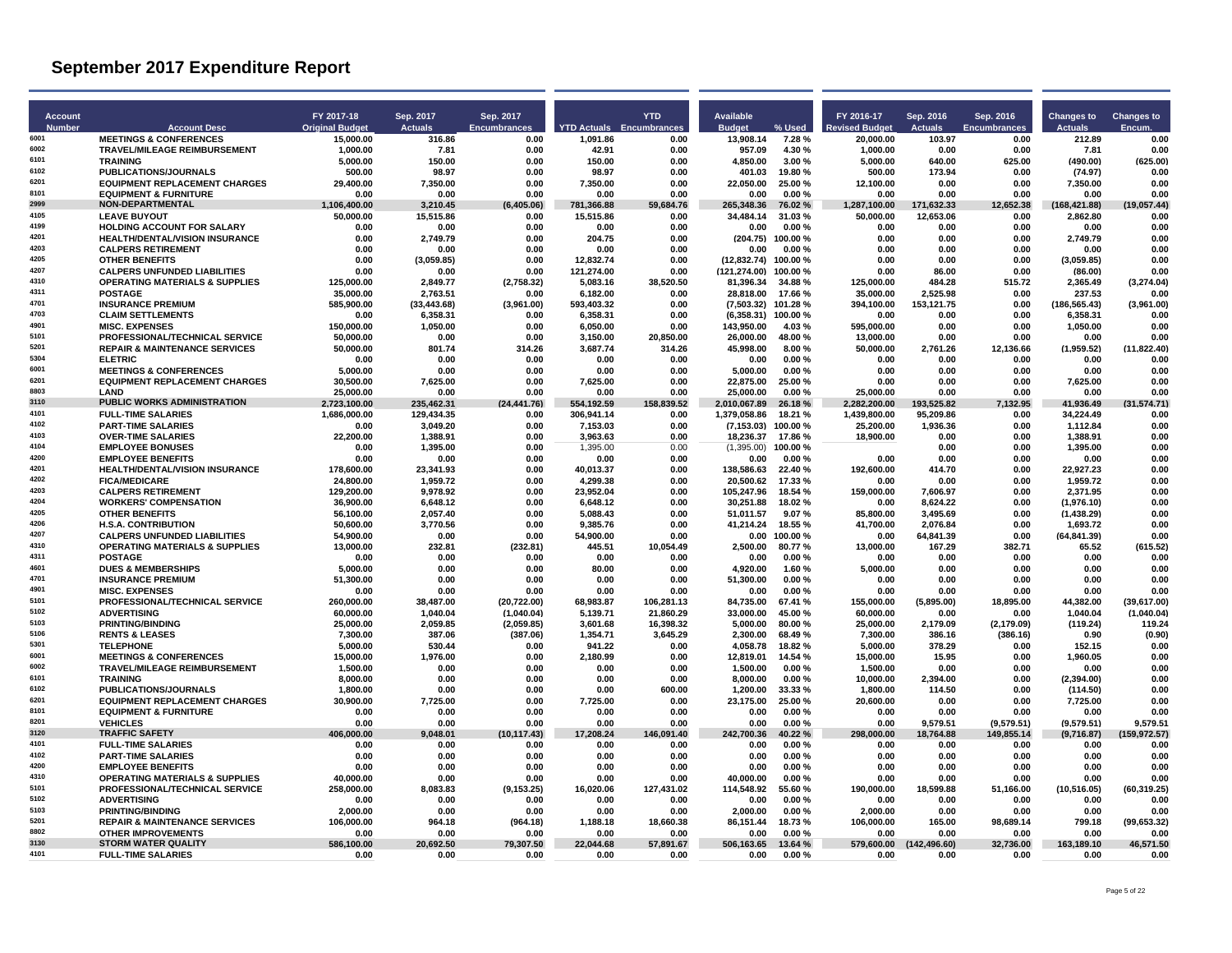| Account       |                                                                       | FY 2017-18              | Sep. 2017         | Sep. 2017            |                       | <b>YTD</b>                      | <b>Available</b>                            |                     | FY 2016-17              | Sep. 2016           | Sep. 2016           | <b>Changes to</b>      | <b>Changes to</b>     |
|---------------|-----------------------------------------------------------------------|-------------------------|-------------------|----------------------|-----------------------|---------------------------------|---------------------------------------------|---------------------|-------------------------|---------------------|---------------------|------------------------|-----------------------|
| <b>Number</b> | <b>Account Desc</b>                                                   | <b>Original Budget</b>  | <b>Actuals</b>    | <b>Encumbrances</b>  |                       | <b>YTD Actuals Encumbrances</b> | <b>Budget</b>                               | % Used              | <b>evised Budget</b>    | <b>Actuals</b>      | <b>Encumbrances</b> | Actuals                | Encum                 |
| 4102<br>4200  | <b>PART-TIME SALARIES</b>                                             | 0.00                    | 0.00              | 0.00                 | 0.00                  | 0.00                            | 0.00                                        | 0.00%               | 0.00                    | 0.00                | 0.00                | 0.00                   | 0.00                  |
| 4310          | <b>EMPLOYEE BENEFITS</b><br><b>OPERATING MATERIALS &amp; SUPPLIES</b> | 0.00<br>2,000.00        | 0.00<br>0.00      | 0.00<br>0.00         | 0.00<br>0.00          | 0.00<br>0.00                    | 0.00<br>2,000.00                            | 0.00%<br>0.00%      | 0.00<br>2,000.00        | 0.00<br>0.00        | 0.00<br>0.00        | 0.00<br>0.00           | 0.00<br>0.00          |
| 4311          | <b>POSTAGE</b>                                                        | 0.00                    | 0.00              | 0.00                 | 0.00                  | 0.00                            | 0.00                                        | 0.00%               | 0.00                    | 0.00                | 0.00                | 0.00                   | 0.00                  |
| 4601          | <b>DUES &amp; MEMBERSHIPS</b>                                         | 0.00                    | 0.00              | 0.00                 | 0.00                  | 0.00                            | 0.00                                        | 0.00%               | 0.00                    | 0.00                | 0.00                | 0.00                   | 0.00                  |
| 5101          | PROFESSIONAL/TECHNICAL SERVICE                                        | 463,000.00              | 2,672.50          | 97,327.50            | 4,024.68              | 30,311.67                       | 428,663.65                                  | 7.42%               | 462,000.00              | (144, 145.35)       | 8,660.00            | 146,817.85             | 88,667.50             |
| 5102<br>5107  | <b>ADVERTISING</b><br><b>LEGAL SERVICES - GENERAL</b>                 | 0.00<br>0.00            | 0.00<br>0.00      | 0.00<br>0.00         | 0.00<br>0.00          | 0.00<br>0.00                    | 0.00<br>0.00                                | 0.00%<br>0.00%      | 0.00                    | 0.00<br>0.00        | 0.00<br>0.00        | 0.00<br>0.00           | 0.00<br>0.00          |
| 5201          | <b>REPAIR &amp; MAINTENANCE SERVICES</b>                              | 121,100.00              | 18,020.00         | (18,020.00)          | 18,020.00             | 27,580.00                       | 75,500.00                                   | 37.65%              | 0.00<br>115,600.00      | 1,648.75            | 24,076.00           | 16,371.25              | (42,096.00)           |
| 6001          | <b>MEETINGS &amp; CONFERENCES</b>                                     | 0.00                    | 0.00              | 0.00                 | 0.00                  | 0.00                            | 0.00                                        | 0.00%               | 0.00                    | 0.00                | 0.00                | 0.00                   | 0.00                  |
| 6002          | <b>TRAVEL/MILEAGE REIMBURSEMENT</b>                                   | 0.00                    | 0.00              | 0.00                 | 0.00                  | 0.00                            | 0.00                                        | 0.00%               | 0.00                    | 0.00                | 0.00                | 0.00                   | 0.00                  |
| 6101<br>6102  | <b>TRAINING</b>                                                       | 0.00                    | 0.00              | 0.00                 | 0.00                  | 0.00                            | 0.00                                        | 0.00%               | 0.00                    | 0.00                | 0.00                | 0.00                   | 0.00                  |
| 6201          | <b>PUBLICATIONS/JOURNALS</b><br><b>EQUIPMENT REPLACEMENT CHARGES</b>  | 0.00<br>0.00            | 0.00<br>0.00      | 0.00<br>0.00         | 0.00<br>0.00          | 0.00<br>0.00                    | 0.00<br>0.00                                | 0.00%<br>0.00%      | 0.00<br>0.00            | 0.00<br>0.00        | 0.00<br>0.00        | 0.00<br>0.00           | 0.00<br>0.00          |
| 3140          | <b>BUILDING MAINTENANCE</b>                                           | 651.800.00              | 45.133.92         | (33, 415.72)         | 95,572.19             | 292,854.20                      | 263,373.61                                  | 59.59 %             | 618,083.00              | 45.484.65           | (2.344.41)          | (350.73)               | (31,071.31)           |
| 4101          | <b>FULL-TIME SALARIES</b>                                             | 0.00                    | 0.00              | 0.00                 | 0.00                  | 0.00                            | 0.00                                        | 0.00%               | 0.00                    | 0.00                | 0.00                | 0.00                   | 0.00                  |
| 4102          | <b>PART-TIME SALARIES</b>                                             | 0.00                    | 0.00              | 0.00                 | 0.00                  | 0.00                            | 0.00                                        | 0.00%               | 0.00                    | 0.00                | 0.00                | 0.00                   | 0.00                  |
| 4103<br>4200  | <b>OVER-TIME SALARIES</b>                                             | 0.00                    | 0.00              | 0.00                 | 0.00                  | 0.00                            | 0.00                                        | 0.00%               | 0.00                    | 0.00                | 0.00                | 0.00                   | 0.00<br>0.00          |
| 4310          | <b>EMPLOYEE BENEFITS</b><br><b>OPERATING MATERIALS &amp; SUPPLIES</b> | 0.00<br>95,000.00       | 0.00<br>2,950.30  | 0.00<br>(928.53)     | 0.00<br>9,740.58      | 0.00<br>24,012.69               | 0.00<br>61,246.73                           | 0.00%<br>35.53 %    | 0.00<br>78,500.00       | 0.00<br>9,456.75    | 0.00<br>(2,058.93)  | 0.00<br>(6, 506.45)    | 1,130.40              |
| 4901          | <b>MISC. EXPENSES</b>                                                 | 0.00                    | 0.00              | 0.00                 | 0.00                  | 0.00                            | 0.00                                        | 0.00%               | 0.00                    | 0.00                | 0.00                | 0.00                   | 0.00                  |
| 5101          | PROFESSIONAL/TECHNICAL SERVICE                                        | 2.500.00                | 0.00              | 0.00                 | 0.00                  | 0.00                            | 2,500.00                                    | 0.00%               | 4,000.00                | 0.00                | 0.00                | 0.00                   | 0.00                  |
| 5106          | <b>RENTS &amp; LEASES</b>                                             | 5.000.00                | 1.000.00          | (1,000.00)           | 2.586.00              | 2,414.00                        | 0.00                                        | 100.00%             | 5,000.00                | 1,000.00            | (1,000.00)          | 0.00                   | 0.00                  |
| 5201<br>5302  | <b>REPAIR &amp; MAINTENANCE SERVICES</b><br><b>WATER</b>              | 419,400.00<br>15.000.00 | 31,516.52<br>0.00 | (31, 487.19)<br>0.00 | 60,379.43<br>3,559.97 | 266,427.51<br>0.00              | 92,593.06                                   | 77.92 %<br>23.73%   | 397,883.00<br>15,000.00 | 24,569.48<br>529.87 | 714.52<br>0.00      | 6,947.04               | (32, 201.71)<br>0.00  |
| 5303          | GAS                                                                   | 1,900.00                | 273.82            | 0.00                 | 431.08                | 0.00                            | 11,440.03<br>1,468.92                       | 22.68%              | 1,900.00                | 72.17               | 0.00                | (529.87)<br>201.65     | 0.00                  |
| 5304          | <b>ELECTRIC</b>                                                       | 113,000.00              | 9,393.28          | 0.00                 | 18,875.13             | 0.00                            | 94,124.87                                   | 16.70%              | 113,000.00              | 9,856.38            | 0.00                | (463.10)               | 0.00                  |
| 6201          | <b>EQUIPMENT REPLACEMENT CHARGES</b>                                  | 0.00                    | 0.00              | 0.00                 | 0.00                  | 0.00                            | 0.00                                        | 0.00%               | 2.800.00                | 0.00                | 0.00                | 0.00                   | 0.00                  |
| 3150          | <b>PARKS.TRAILS&amp;OPEN SPACE MAINT</b>                              | 748,100.00              | 137,545.33        | (79, 162.60)         | 173,221.43            | 623,480.88                      | (48,602.31)                                 | 106.50%             | 979,483.00              | 60,131.89           | 90,592.92           | 77,413.44              | (169, 755.52)         |
| 4101<br>4102  | <b>FULL-TIME SALARIES</b>                                             | 0.00                    | 0.00              | 0.00                 | 0.00                  | 0.00                            | 0.00                                        | 0.00%               | 0.00                    | 0.00                | 0.00                | 0.00                   | 0.00                  |
| 4103          | <b>PART-TIME SALARIES</b><br><b>OVER-TIME SALARIES</b>                | 0.00<br>0.00            | 0.00<br>0.00      | 0.00<br>0.00         | 0.00<br>0.00          | 0.00<br>0.00                    | 0.00<br>0.00                                | 0.00%<br>0.00%      | 0.00<br>0.00            | 0.00<br>0.00        | 0.00<br>0.00        | 0.00<br>0.00           | 0.00<br>0.00          |
| 4200          | <b>EMPLOYEE BENEFITS</b>                                              | 0.00                    | 0.00              | 0.00                 | 0.00                  | 0.00                            | 0.00                                        | 0.00%               | 0.00                    | 0.00                | 0.00                | 0.00                   | 0.00                  |
| 4310          | <b>OPERATING MATERIALS &amp; SUPPLIES</b>                             | 102,000.00              | 17,512.43         | (4, 104.42)          | 20,972.68             | 31,778.39                       | 49,248.93                                   | 51.72%              | 82,600.00               | 6,147.90            | 0.00                | 11,364.53              | (4, 104.42)           |
| 4601          | <b>DUES &amp; MEMBERSHIPS</b>                                         | 0.00                    | 0.00              | 0.00                 | 0.00                  | 0.00                            | 0.00                                        | 0.00%               | 0.00                    | 0.00                | 0.00                | 0.00                   | 0.00                  |
| 4901<br>5101  | <b>MISC. EXPENSES</b>                                                 | 116,000.00              | 42,971.90         | 0.00                 | 42,971.90             | 0.00                            | 73,028.10                                   | 37.04 %             | 116,000.00              | 23,822.07           | 0.00                | 19,149.83              | 0.00                  |
| 5106          | PROFESSIONAL/TECHNICAL SERVICE<br><b>RENTS &amp; LEASES</b>           | 35,000.00<br>0.00       | 8,332.00<br>0.00  | (6,997.00)<br>0.00   | 8.332.00<br>0.00      | 17,999.00<br>0.00               | 8,669.00<br>0.00                            | 75.23 %<br>0.00%    | 35,000.00<br>0.00       | 0.00<br>1.054.54    | 0.00<br>(1,054.54)  | 8.332.00<br>(1,054.54) | (6.997.00)<br>1.054.5 |
| 5201          | <b>REPAIR &amp; MAINTENANCE SERVICES</b>                              | 402,100.00              | 68,615.95         | (68,061.18)          | 73,274.36             | 573,703.49                      | (244, 877.85)                               | 160.90%             | 667,883.00              | 21,944.54           | 91,647.46           | 46,671.41              | (159,708.64)          |
| 5302          | <b>WATER</b>                                                          | 90,000.00               | 0.00              | 0.00                 | 27,496.41             | 0.00                            | 62,503.59                                   | 30.55 %             | 75,000.00               | 7,083.24            | 0.00                | (7,083.24)             | 0.00                  |
| 5303          | GAS                                                                   | 1,500.00                | 0.00              | 0.00                 | 0.00                  | 0.00                            | 1,500.00                                    | 0.00%               | 1,500.00                | 0.00                | 0.00                | 0.00                   | 0.00                  |
| 5304<br>6201  | <b>FLECTRIC</b><br><b>EQUIPMENT REPLACEMENT CHARGES</b>               | 1.500.00                | 113.05            | 0.00                 | 174.08                | 0.00                            | 1.325.92                                    | 11.60%              | 1.500.00                | 79.60               | 0.00                | 33.45                  | 0.00<br>0.00          |
| 8802          | <b>OTHER IMPROVEMENTS</b>                                             | 0.00<br>0.00            | 0.00<br>0.00      | 0.00<br>0.00         | 0.00<br>0.00          | 0.00<br>0.00                    | 0.00<br>0.00                                | 0.00%<br>0.00%      | 0.00<br>0.00            | 0.00<br>0.00        | 0.00<br>0.00        | 0.00<br>0.00           | 0.00                  |
| 3160          | <b>SEWER MAINTENANCE</b>                                              | 69.000.00               | 0.00              | 0.00                 | 0.00                  | 4.599.83                        | 64,400.17                                   | 6.67%               | 69,000.00               | (2,450.29)          | 0.00                | 2.450.29               | 0.00                  |
| 4101          | <b>FULL-TIME SALARIES</b>                                             | 0.00                    | 0.00              | 0.00                 | 0.00                  | 0.00                            | 0.00                                        | 0.00%               | 0.00                    | 0.00                | 0.00                | 0.00                   | 0.00                  |
| 4103          | <b>OVER-TIME SALARIES</b>                                             | 0.00                    | 0.00              | 0.00                 | 0.00                  | 0.00                            | 0.00                                        | 0.00%               | 0.00                    | 0.00                | 0.00                | 0.00                   | 0.00                  |
| 4200<br>5101  | <b>EMPLOYEE BENEFITS</b><br>PROFESSIONAL/TECHNICAL SERVICE            | 0.00<br>59.000.00       | 0.00<br>0.00      | 0.00<br>0.00         | 0.00<br>0.00          | 0.00<br>4.599.83                | 0.00<br>54.400.17                           | 0.00%<br>7.80%      | 0.00<br>59.000.00       | 0.00<br>(2,450.29)  | 0.00<br>0.00        | 0.00<br>2.450.29       | 0.00<br>0.00          |
| 5201          | <b>REPAIR &amp; MAINTENANCE SERVICES</b>                              | 10,000.00               | 0.00              | 0.00                 | 0.00                  | 0.00                            | 10,000.00                                   | 0.00%               | 10,000.00               | 0.00                | 0.00                | 0.00                   | 0.00                  |
| 6201          | <b>EQUIPMENT REPLACEMENT CHARGES</b>                                  | 0.00                    | 0.00              | 0.00                 | 0.00                  | 0.00                            | 0.00                                        | 0.00%               | 0.00                    | 0.00                | 0.00                | 0.00                   | 0.00                  |
| 3240          | <b>VEHICLES MAINTENANCE</b>                                           | 0.00                    | 2.244.87          | 0.00                 | 3,669.36              | 19,791.00                       | (23, 460.36)                                | 100.00%             | 0.00                    | 0.00                | 0.00                | 2.244.87               | 0.00                  |
| 4310          | <b>OPERATING MATERIALS &amp; SUPPLIES</b>                             | 0.00                    | 726.27            | 0.00                 | 806.06                | 0.00                            |                                             | $(806.06)$ 100.00 % | 0.00                    | 0.00                | 0.00                | 726.27                 | 0.00                  |
| 4313<br>5201  | <b>FUELS/GASOLINE</b><br><b>REPAIR &amp; MAINTENANCE SERVICES</b>     | 0.00<br>0.00            | 1,456.61<br>61.99 | 0.00<br>0.00         | 2.801.31<br>61.99     | 0.00<br>15.000.00               | (2,801.31) 100.00 %<br>(15,061.99) 100.00 % |                     | 0.00<br>0.00            | 0.00<br>0.00        | 0.00<br>0.00        | 1,456.61<br>61.99      | 0.00<br>0.00          |
| 5305          | <b>WIRELESS</b>                                                       | 0.00                    | 0.00              | 0.00                 | 0.00                  | 4,791.00                        | (4,791.00)                                  | 100.00%             | 0.00                    | 0.00                | 0.00                | 0.00                   | 0.00                  |
| 4110          | <b>COMMUNITY DEVELOPMENT ADMIN</b>                                    | 604,500.00              | 13,332.85         | 0.00                 | 59,432.85             | 0.00                            | 545,067.15                                  | 9.83%               | 0.00                    | 0.00                | 0.00                | 13,332.85              | 0.00                  |
| 4101          | <b>FULL-TIME SALARIES</b>                                             | 376,700.00              | 0.00              | 0.00                 | 0.00                  | 0.00                            | 376,700.00                                  | 0.00%               | 0.00                    | 0.00                | 0.00                | 0.00                   | 0.00                  |
| 4102          | <b>PART-TIME SALARIES</b>                                             | 8,100.00                | 0.00              | 0.00                 | 0.00                  | 0.00                            | 8,100.00                                    | 0.00%               | 0.00                    | 0.00                | 0.00                | 0.00                   | 0.00                  |
| 4103<br>4104  | <b>OVER-TIME SALARIES</b><br><b>EMPLOYEE BONUSES</b>                  | 1,100.00<br>0.00        | 0.00<br>0.00      | 0.00<br>0.00         | 0.00<br>0.00          | 0.00<br>0.00                    | 1,100.00                                    | 0.00%<br>0.00%      | 0.00<br>0.00            | 0.00<br>0.00        | 0.00<br>0.00        | 0.00<br>0.00           | 0.00<br>0.00          |
| 4201          | <b>HEALTH/DENTAL/VISION INSURANCE</b>                                 | 42.100.00               | 157.85            | 0.00                 | 157.85                | 0.00                            | 0.00<br>41.942.15                           | 0.38%               | 0.00                    | 0.00                | 0.00                | 157.85                 | 0.00                  |
| 4202          | <b>FICA/MEDICARE</b>                                                  | 5,600.00                | 0.00              | 0.00                 | 0.00                  | 0.00                            | 5,600.00                                    | 0.00%               | 0.00                    | 0.00                | 0.00                | 0.00                   | 0.00                  |
| 4203          | <b>CALPERS RETIREMENT</b>                                             | 37.900.00               | 0.00              | 0.00                 | 0.00                  | 0.00                            | 37.900.00                                   | 0.00%               | 0.00                    | 0.00                | 0.00                | 0.00                   | 0.00                  |
| 4204          | <b>WORKERS' COMPENSATION</b>                                          | 8,500.00                | 0.00              | 0.00                 | 0.00                  | 0.00                            | 8,500.00                                    | 0.00%               | 0.00                    | 0.00                | 0.00                | 0.00                   | 0.00                  |
| 4205          | <b>OTHER BENEFITS</b>                                                 | 10,700.00               | 0.00              | 0.00                 | 0.00                  | 0.00                            | 10,700.00                                   | 0.00%               | 0.00                    | 0.00                | 0.00                | 0.00                   | 0.00                  |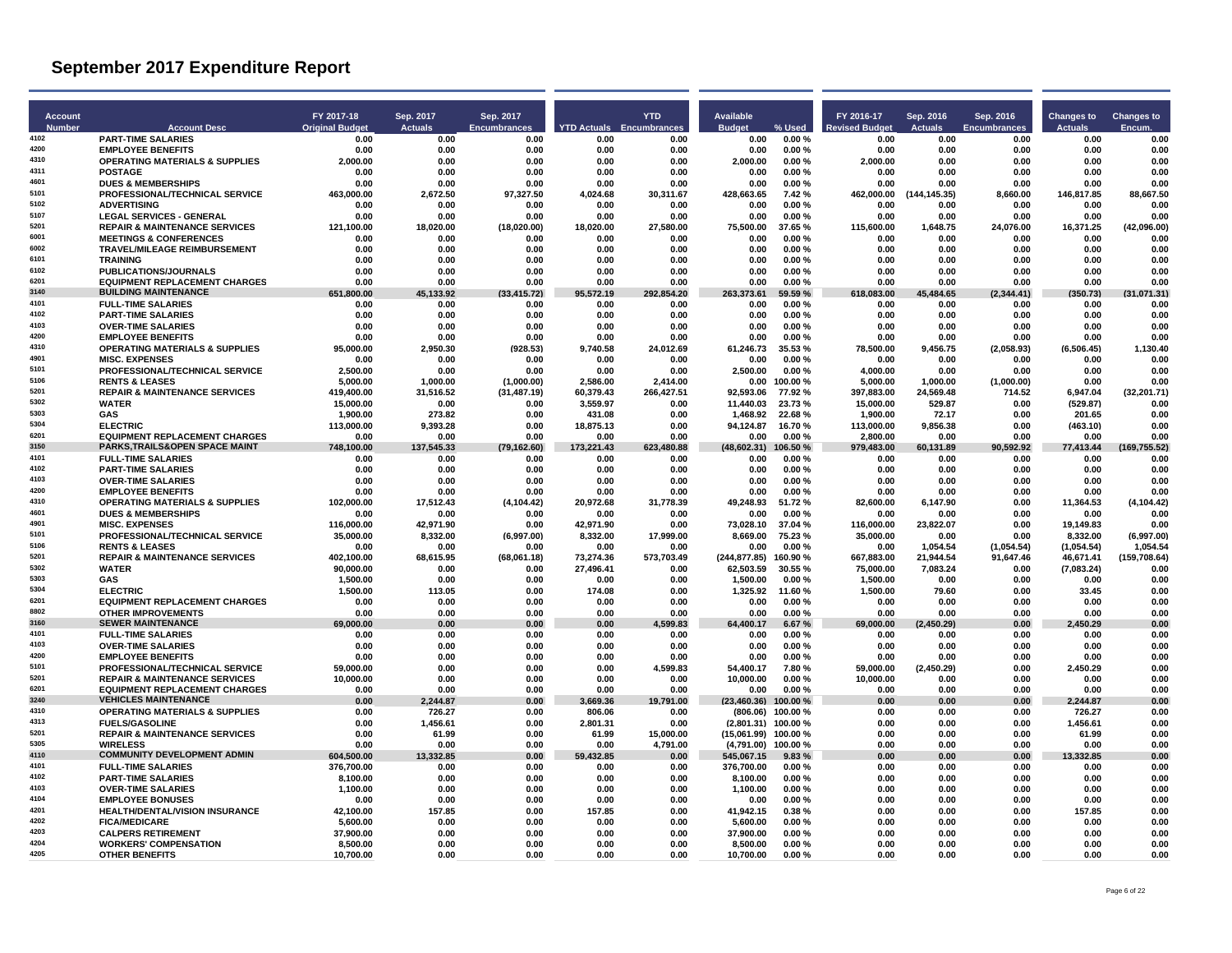| <b>Account</b> |                                                                             | FY 2017-18             | Sep. 2017           | Sep. 2017           |                                 | <b>YTD</b>            | Available             |                            | FY 2016-17            | Sep. 2016      | Sep. 2016           | <b>Changes to</b>   | <b>Changes to</b> |
|----------------|-----------------------------------------------------------------------------|------------------------|---------------------|---------------------|---------------------------------|-----------------------|-----------------------|----------------------------|-----------------------|----------------|---------------------|---------------------|-------------------|
| <b>Number</b>  | <b>Account Desc</b>                                                         | <b>Original Budget</b> | <b>Actuals</b>      | <b>Encumbrances</b> | <b>YTD Actuals Encumbrances</b> |                       | <b>Budget</b>         | % Used                     | <b>Revised Budget</b> | <b>Actuals</b> | <b>Encumbrances</b> | <b>Actuals</b>      | Encum.            |
| 4206<br>4207   | <b>H.S.A. CONTRIBUTION</b>                                                  | 15,000.00              | 0.00                | 0.00                | 0.00                            | 0.00                  | 15,000.00             | 0.00%                      | 0.00<br>0.00          | 0.00           | 0.00<br>0.00        | 0.00<br>0.00        | 0.00              |
| 6201           | <b>CALPERS UNFUNDED LIABILITIES</b><br><b>EQUIPMENT REPLACEMENT CHARGES</b> | 46,100.00<br>52.700.00 | 0.00<br>13.175.00   | 0.00<br>0.00        | 46,100.00<br>13,175.00          | 0.00<br>0.00          | 39.525.00             | $0.00$ 100.00 %<br>25.00 % | 0.00                  | 0.00<br>0.00   | 0.00                | 13.175.00           | 0.00<br>0.00      |
| 4120           | <b>PLANNING</b>                                                             | 1,005,400.00           | 140,981.95          | (9, 145.57)         | 332,496.13                      | 41,558.53             | 631,345.34 37.20 %    |                            | 1,545,600.00          | 142,745.38     | (762.64)            | (1,763.43)          | (8, 382.93)       |
| 4101           | <b>FULL-TIME SALARIES</b>                                                   | 607,500.00             | 88,220.17           | 0.00                | 208,466.11                      | 0.00                  | 399,033.89            | 34.32%                     | 929.500.00            | 56,996.01      | 0.00                | 31,224.16           | 0.00              |
| 4102           | <b>PART-TIME SALARIES</b>                                                   | 0.00                   | 2,657.18            | 0.00                | 6.007.56                        | 0.00                  | (6.007.56)            | 100.00%                    | 0.00                  | 1,524.10       | 0.00                | 1.133.08            | 0.00              |
| 4103           | <b>OVER-TIME SALARIES</b>                                                   | 13.700.00              | 6,327.15            | 0.00                | 13.318.83                       | 0.00                  | 381.17                | 97.22%                     | 0.00                  | 0.00           | 0.00                | 6.327.15            | 0.00              |
| 4104           | <b>EMPLOYEE BONUSES</b>                                                     | 0.00                   | 3,347.42            | 0.00                | 3,347.42                        | 0.00                  | (3,347.42)            | 100.00%                    | 0.00                  | 0.00           | 0.00                | 3,347.42            | 0.00              |
| 4200<br>4201   | <b>EMPLOYEE BENEFITS</b><br><b>HEALTH/DENTAL/VISION INSURANCE</b>           | 0.00<br>80.700.00      | 0.00<br>10,976.63   | 0.00<br>0.00        | 0.00<br>21,906.11               | 0.00<br>0.00          | 0.00<br>58,793.89     | 0.00%<br>27.14 %           | 0.00<br>125.900.00    | 0.00<br>0.00   | 0.00<br>0.00        | 0.00<br>10,976.63   | 0.00<br>0.00      |
| 4202           | <b>FICA/MEDICARE</b>                                                        | 9,000.00               | 1,588.18            | 0.00                | 3,249.50                        | 0.00                  | 5,750.50              | 36.11 %                    | 0.00                  | 0.00           | 0.00                | 1,588.18            | 0.00              |
| 4203           | <b>CALPERS RETIREMENT</b>                                                   | 48,400.00              | 7,583.26            | 0.00                | 18,550.85                       | 0.00                  | 29.849.15             | 38.33 %                    | 115.200.00            | 5,162.74       | 0.00                | 2,420.52            | 0.00              |
| 4204           | <b>WORKERS' COMPENSATION</b>                                                | 13.200.00              | 4,757.23            | 0.00                | 4.757.23                        | 0.00                  | 8.442.77              | 36.04 %                    | 0.00                  | 5.424.51       | 0.00                | (667.28)            | 0.00              |
| 4205           | <b>OTHER BENEFITS</b>                                                       | 21,700.00              | 1,320.00            | 0.00                | 3,200.65                        | 0.00                  | 18,499.35             | 14.75%                     | 52,800.00             | 1,834.83       | 0.00                | (514.83)            | 0.00              |
| 4206           | <b>H.S.A. CONTRIBUTION</b>                                                  | 18,000.00              | 4,501.02            | 0.00                | 9,577.74                        | 0.00                  | 8,422.26              | 53.21 %                    | 27,000.00             | 2,192.22       | 0.00                | 2,308.80            | 0.00              |
| 4207<br>4310   | <b>CALPERS UNFUNDED LIABILITIES</b>                                         | 25,800.00              | 0.00                | 0.00                | 25,800.00                       | 0.00                  | 0.00                  | 100.00%                    | 0.00                  | 67,651.80      | 0.00                | (67, 651.80)        | 0.00              |
| 4311           | <b>OPERATING MATERIALS &amp; SUPPLIES</b><br><b>POSTAGE</b>                 | 10,000.00<br>0.00      | 547.92<br>0.00      | (547.92)<br>0.00    | 2,760.59<br>0.00                | 5,275.70<br>0.00      | 1,963.71<br>0.00      | 80.36%<br>0.00%            | 8.000.00<br>0.00      | 75.52<br>0.00  | (49.54)<br>0.00     | 472.40<br>0.00      | (498.38)<br>0.00  |
| 4400           | <b>NON-CAPITAL EQUIPMENT</b>                                                | 0.00                   | 0.00                | 0.00                | 0.00                            | 0.00                  | 0.00                  | 0.00%                      | 0.00                  | 0.00           | 0.00                | 0.00                | 0.00              |
| 4601           | <b>DUES &amp; MEMBERSHIPS</b>                                               | 5.200.00               | 1.086.00            | 0.00                | 1.086.00                        | 0.00                  | 4.114.00              | 20.88%                     | 4.800.00              | 425.00         | 0.00                | 661.00              | 0.00              |
| 4701           | <b>INSURANCE PREMIUM</b>                                                    | 31,100.00              | 0.00                | 0.00                | 0.00                            | 0.00                  | 31,100.00             | 0.00%                      | 0.00                  | 0.00           | 0.00                | 0.00                | 0.00              |
| 4901           | <b>MISC. EXPENSES</b>                                                       | 0.00                   | 0.00                | 0.00                | 0.00                            | 0.00                  | 0.00                  | 0.00%                      | 0.00                  | 0.00           | 0.00                | 0.00                | 0.00              |
| 5101           | PROFESSIONAL/TECHNICAL SERVICE                                              | 45.000.00              | 0.00                | 1.000.00            | 37.00                           | 1.000.00              | 43.963.00             | 2.30%                      | 185.000.00            | 0.00           | 0.00                | 0.00                | 1.000.00          |
| 5102<br>5103   | <b>ADVERTISING</b>                                                          | 25.000.00              | 4,404.12            | (9,404.12)          | 4.904.07                        | 18,595.93             | 1,500.00              | 94.00 %                    | 25,000.00             | 520.02         | (520.02)            | 3,884.10            | (8,884.10)        |
| 5106           | <b>PRINTING/BINDING</b><br><b>RENTS &amp; LEASES</b>                        | 25,000.00<br>5.300.00  | 0.00<br>193.53      | 0.00<br>(193.53)    | 242.51<br>387.06                | 11,773.96<br>4,912.94 | 12,983.53<br>0.00     | 48.06%<br>100.00%          | 25,000.00<br>3.500.00 | 0.00<br>193.08 | 0.00<br>(193.08)    | 0.00<br>0.45        | 0.00<br>(0.45)    |
| 5301           | <b>TELEPHONE</b>                                                            | 0.00                   | 0.00                | 0.00                | 0.00                            | 0.00                  | 0.00                  | 0.00%                      | 0.00                  | 0.00           | 0.00                | 0.00                | 0.00              |
| 6001           | <b>MEETINGS &amp; CONFERENCES</b>                                           | 9,000.00               | 1,837.81            | 0.00                | 1,837.81                        | 0.00                  | 7,162.19              | 20.42%                     | 9,000.00              | 12.25          | 0.00                | 1,825.56            | 0.00              |
| 6002           | <b>TRAVEL/MILEAGE REIMBURSEMENT</b>                                         | 600.00                 | 0.00                | 0.00                | 71.31                           | 0.00                  | 528.69                | 11.83 %                    | 800.00                | 55.30          | 0.00                | (55.30)             | 0.00              |
| 6101           | <b>TRAINING</b>                                                             | 10.000.00              | 1.634.33            | 0.00                | 2.099.33                        | 0.00                  | 7.900.67              | 20.99%                     | 17.000.00             | 143.00         | 0.00                | 1.491.33            | 0.00              |
| 6102           | PUBLICATIONS/JOURNALS                                                       | 1,200.00               | 0.00                | 0.00                | 888.45                          | 0.00                  | 311.55                | 74.00 %                    | 1,200.00              | 535.00         | 0.00                | (535.00)            | 0.00              |
| 6201<br>8101   | <b>EQUIPMENT REPLACEMENT CHARGES</b>                                        | 0.00                   | 0.00                | 0.00                | 0.00                            | 0.00                  | 0.00                  | 0.00%                      | 15,900.00             | 0.00           | 0.00                | 0.00                | 0.00              |
| 8201           | <b>EQUIPMENT &amp; FURNITURE</b><br><b>VEHICLES</b>                         | 0.00<br>0.00           | 0.00<br>0.00        | 0.00<br>0.00        | 0.00<br>0.00                    | 0.00<br>0.00          | 0.00<br>0.00          | 0.00%<br>0.00%             | 0.00<br>0.00          | 0.00<br>0.00   | 0.00<br>0.00        | 0.00<br>0.00        | 0.00<br>0.00      |
| 4130           | <b>BUILDING &amp; SAFETY</b>                                                | 969,100.00             | 75,829.50           | (21,531.60)         | 225,478.45                      | 123,242.43            | 620,379.12            | 35.98 %                    | 886,800.00            | 80,901.15      | (4,938.23)          | (5,071.65)          | (16, 593.37)      |
| 4101           | <b>FULL-TIME SALARIES</b>                                                   | 482.300.00             | 25.624.21           | 0.00                | 85.955.08                       | 0.00                  | 396.344.92            | 17.82 %                    | 455.400.00            | 30,231.97      | 0.00                | (4,607.76)          | 0.00              |
| 4102           | <b>PART-TIME SALARIES</b>                                                   | 28.500.00              | 3.568.07            | 0.00                | 8.581.45                        | 0.00                  | 19.918.55             | 30.11 %                    | 25.200.00             | 2,335.04       | 0.00                | 1,233.03            | 0.00              |
| 4103           | <b>OVER-TIME SALARIES</b>                                                   | 1,900.00               | 183.38              | 0.00                | 183.38                          | 0.00                  | 1,716.62              | 9.63%                      | 0.00                  | 0.00           | 0.00                | 183.38              | 0.00              |
| 4200<br>4201   | <b>EMPLOYEE BENEFITS</b>                                                    | 0.00                   | 0.00                | 0.00                | 0.00                            | 0.00                  | 0.00                  | 0.00%                      | 0.00                  | 0.00           | 0.00                | 0.00                | 0.00              |
| 4202           | HEALTH/DENTAL/VISION INSURANCE<br><b>FICA/MEDICARE</b>                      | 74,500.00<br>7.400.00  | 14,479.49<br>479.01 | 0.00<br>0.00        | 28,079.69<br>1.232.42           | 0.00<br>0.00          | 46,420.31<br>6.167.58 | 37.69%<br>16.65%           | 73.800.00<br>0.00     | 0.00<br>0.00   | 0.00<br>0.00        | 14,479.49<br>479.01 | 0.00<br>0.00      |
| 4203           | <b>CALPERS RETIREMENT</b>                                                   | 43,900.00              | 2,777.83            | 0.00                | 7,809.12                        | 0.00                  | 36,090.88             | 17.79%                     | 63,600.00             | 2,698.42       | 0.00                | 79.41               | 0.00              |
| 4204           | <b>WORKERS' COMPENSATION</b>                                                | 11,200.00              | 1,951.08            | 0.00                | 1.951.08                        | 0.00                  | 9,248.92              | 17.42 %                    | 0.00                  | 2,599.76       | 0.00                | (648.68)            | 0.00              |
| 4205           | <b>OTHER BENEFITS</b>                                                       | 19.200.00              | 600.00              | 0.00                | 1.463.52                        | 0.00                  | 17.736.48             | 7.63%                      | 26.100.00             | 1.344.76       | 0.00                | (744.76)            | 0.00              |
| 4206           | <b>H.S.A. CONTRIBUTION</b>                                                  | 27,000.00              | 3,577.38            | 0.00                | 9,231.24                        | 0.00                  | 17,768.76             | 34.19 %                    | 24,000.00             | 1,615.32       | 0.00                | 1,962.06            | 0.00              |
| 4207           | <b>CALPERS UNFUNDED LIABILITIES</b>                                         | 35.000.00              | 0.00                | 0.00                | 35.000.00                       | 0.00                  | 0.00                  | 100.00 %                   | 0.00                  | 34.509.59      | 0.00                | (34.509.59)         | 0.00              |
| 4310           | <b>OPERATING MATERIALS &amp; SUPPLIES</b>                                   | 3.500.00               | 136.99              | (136.99)            | 309.46                          | 1.690.54              | 1.500.00              | 57.14 %                    | 3.500.00              | 121.38         | (13.94)             | 15.61               | (123.05)          |
| 4311<br>4601   | <b>POSTAGE</b><br><b>DUES &amp; MEMBERSHIPS</b>                             | 0.00<br>900.00         | 0.00<br>0.00        | 0.00<br>0.00        | 0.00                            | 0.00                  | 0.00<br>900.00        | 0.00%<br>$0.00 \%$         | 0.00<br>700.00        | 0.00<br>0.00   | 0.00<br>0.00        | 0.00<br>0.00        | 0.00<br>0.00      |
| 4701           | <b>INSURANCE PREMIUM</b>                                                    | 15.700.00              | 0.00                | 0.00                | 0.00<br>0.00                    | 0.00<br>0.00          | 15,700.00             | 0.00%                      | 0.00                  | 0.00           | 0.00                | 0.00                | 0.00              |
| 5101           | PROFESSIONAL/TECHNICAL SERVICE                                              | 201.000.00             | 21.258.00           | (21, 258.00)        | 43.743.75                       | 118.055.25            | 39.201.00             | 80.50%                     | 195.000.00            | 4.581.75       | (4,788.00)          | 16.676.25           | (16, 470.00)      |
| 5102           | <b>ADVERTISING</b>                                                          | 0.00                   | 0.00                | 0.00                | 0.00                            | 0.00                  | 0.00                  | 0.00%                      | 0.00                  | 0.00           | 0.00                | 0.00                | 0.00              |
| 5103           | <b>PRINTING/BINDING</b>                                                     | 1.000.00               | 0.00                | 0.00                | 0.00                            | 500.00                | 500.00                | 50.00 %                    | 1.000.00              | 0.00           | 0.00                | 0.00                | 0.00              |
| 5106           | <b>RENTS &amp; LEASES</b>                                                   | 3.600.00               | 136.61              | (136.61)            | 603.36                          | 2.996.64              | 0.00                  | 100.00%                    | 1.800.00              | 136.29         | (136.29)            | 0.32                | (0.32)            |
| 5301<br>6001   | <b>TELEPHONE</b>                                                            | 5,000.00               | 277.45              | 0.00                | 554.90                          | 0.00                  | 4.445.10              | 11.10%                     | 4.000.00              | 171.37         | 0.00                | 106.08              | 0.00              |
| 6002           | <b>MEETINGS &amp; CONFERENCES</b><br><b>TRAVEL/MILEAGE REIMBURSEMENT</b>    | 0.00<br>900.00         | 0.00<br>0.00        | 0.00<br>0.00        | 0.00<br>0.00                    | 0.00<br>0.00          | 0.00<br>900.00        | 0.00%<br>0.00%             | 0.00<br>700.00        | 0.00<br>0.00   | 0.00<br>0.00        | 0.00<br>0.00        | 0.00<br>0.00      |
| 6101           | <b>TRAINING</b>                                                             | 4.800.00               | 780.00              | 0.00                | 780.00                          | 0.00                  | 4.020.00              | 16.25 %                    | 4.000.00              | 199.00         | 0.00                | 581.00              | 0.00              |
| 6102           | PUBLICATIONS/JOURNALS                                                       | 1,800.00               | 0.00                | 0.00                | 0.00                            | 0.00                  | 1,800.00              | 0.00%                      | 1,500.00              | 356.50         | 0.00                | (356.50)            | 0.00              |
| 6201           | <b>EQUIPMENT REPLACEMENT CHARGES</b>                                        | 0.00                   | 0.00                | 0.00                | 0.00                            | 0.00                  | 0.00                  | 0.00%                      | 6.500.00              | 0.00           | 0.00                | 0.00                | 0.00              |
| 4140           | <b>CODE ENFORCEMENT</b>                                                     | 321.000.00             | 13.831.89           | 0.00                | 44.103.65                       | 6.123.30              | 270.773.05            | 15.65 %                    | 136.300.00            | 17.270.81      | 0.00                | (3.438.92)          | 0.00              |
| 4101           | <b>FULL-TIME SALARIES</b>                                                   | 147,700.00             | 9,266.98            | 0.00                | 21,547.60                       | 0.00                  | 126,152.40            | 14.59 %                    | 87,900.00             | 5,934.03       | 0.00                | 3,332.95            | 0.00              |
| 4102<br>4103   | <b>PART-TIME SALARIES</b>                                                   | 40,400.00              | 0.00                | 0.00                | 0.00                            | 0.00                  | 40,400.00             | 0.00%                      | 0.00                  | 0.00           | 0.00                | 0.00                | 0.00              |
| 4104           | <b>OVER-TIME SALARIES</b><br><b>EMPLOYEE BONUSES</b>                        | 3.400.00<br>0.00       | 434.39<br>0.00      | 0.00<br>0.00        | 825.34<br>0.00                  | 0.00<br>0.00          | 2.574.66<br>0.00      | 24.26 %<br>0.00%           | 0.00<br>0.00          | 0.00<br>0.00   | 0.00<br>0.00        | 434.39<br>0.00      | 0.00<br>0.00      |
| 4200           | <b>EMPLOYEE BENEFITS</b>                                                    | 0.00                   | 0.00                | 0.00                | 0.00                            | 0.00                  | 0.00                  | 0.00%                      | 0.00                  | 0.00           | 0.00                | 0.00                | 0.00              |
|                |                                                                             |                        |                     |                     |                                 |                       |                       |                            |                       |                |                     |                     |                   |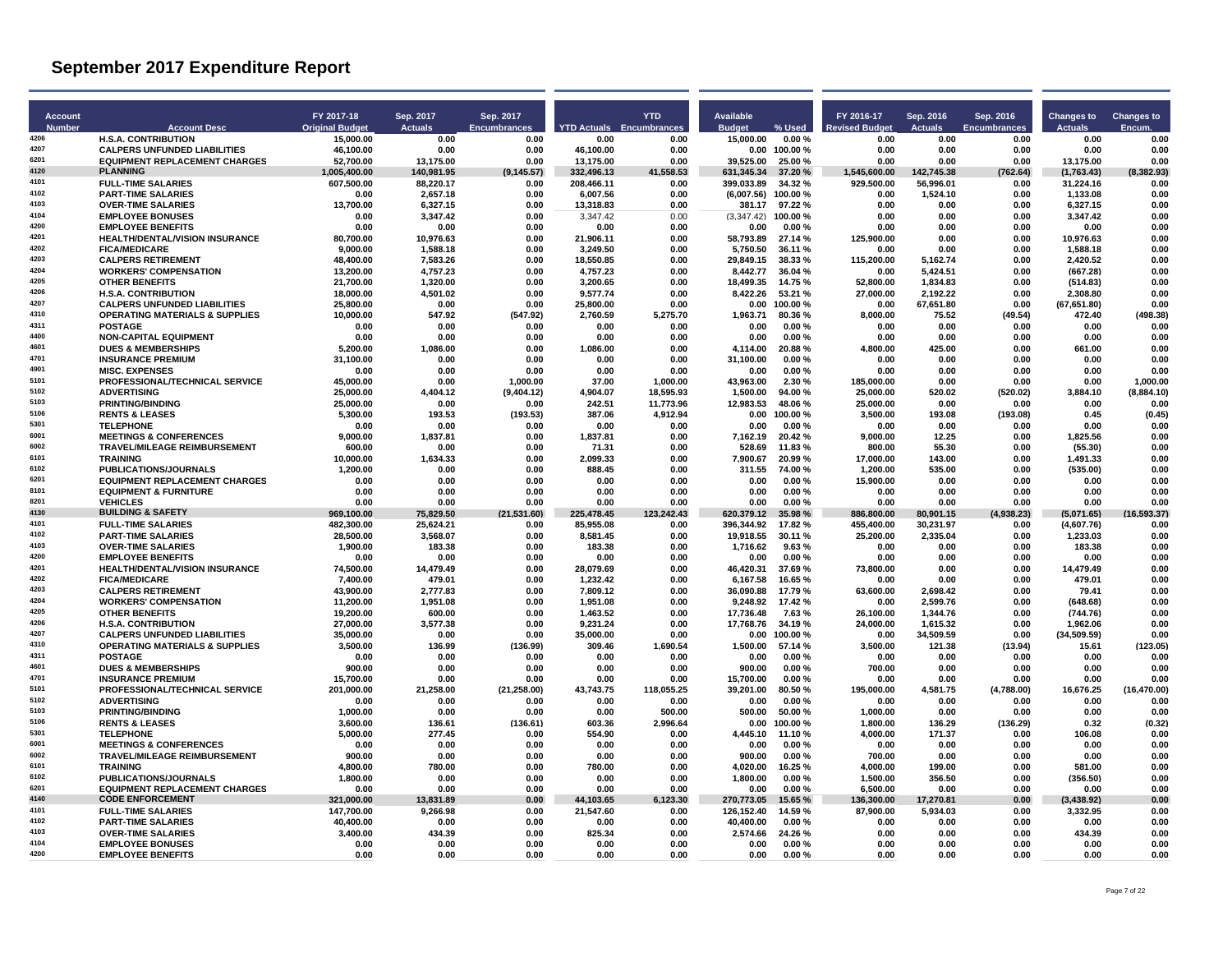| <b>Account</b> |                                                                                  | FY 2017-18               | Sep. 2017         | Sep. 2017           |                        | <b>YTD</b>                      | Available                                 | FY 2016-17                                    | Sep. 2016              | Sep. 2016                  | <b>Changes to</b>      | <b>Changes to</b> |
|----------------|----------------------------------------------------------------------------------|--------------------------|-------------------|---------------------|------------------------|---------------------------------|-------------------------------------------|-----------------------------------------------|------------------------|----------------------------|------------------------|-------------------|
| <b>Number</b>  | <b>Account Desc</b>                                                              | <b>Original Budget</b>   | <b>Actuals</b>    | <b>Encumbrances</b> |                        | <b>YTD Actuals Encumbrances</b> | % Used<br><b>Budget</b>                   | evised Budget                                 | <b>Actuals</b>         | Encumbrances               | Actuals                | Encum.            |
| 4201           | <b>HEALTH/DENTAL/VISION INSURANCE</b>                                            | 19.600.00                | 2.022.81          | 0.00                | 4.079.12               | 0.00                            | 15.520.88<br>20.81%                       | 10.400.00                                     | 0.00                   | 0.00                       | 2.022.81               | 0.00              |
| 4202           | <b>FICA/MEDICARE</b>                                                             | 2.800.00                 | 126.74            | 0.00                | 272.43                 | 0.00                            | 2.527.57                                  | 9.71%<br>0.00                                 | 0.00                   | 0.00                       | 126.74                 | 0.00              |
| 4203<br>4204   | <b>CALPERS RETIREMENT</b><br><b>WORKERS' COMPENSATION</b>                        | 15,100.00<br>4,100.00    | 936.90<br>821.01  | 0.00<br>0.00        | 2,178.48<br>821.01     | 0.00<br>0.00                    | 12,921.52<br>14.42%<br>3,278.99<br>20.02% | 16,500.00<br>0.00                             | 589.22<br>499.95       | 0.00<br>0.00               | 347.68<br>321.06       | 0.00<br>0.00      |
| 4205           | <b>OTHER BENEFITS</b>                                                            | 6.200.00                 | 180.00            | 0.00                | 436.16                 | 0.00                            | 5.763.84                                  | 7.03%<br>4.700.00                             | 231.02                 | 0.00                       | (51.02)                | 0.00              |
| 4206           | <b>H.S.A. CONTRIBUTION</b>                                                       | 6.000.00                 | 0.12              | 0.00                | 0.12                   | 0.00                            | 5.999.88                                  | 0.00%<br>3.000.00                             | 115.38                 | 0.00                       | (115.26)               | 0.00              |
| 4207           | <b>CALPERS UNFUNDED LIABILITIES</b>                                              | 10,200.00                | 0.00              | 0.00                | 10,200.00              | 0.00                            | 0.00<br>100.00%                           | 0.00                                          | 9,901.21               | 0.00                       | (9,901.21)             | 0.00              |
| 4311<br>4601   | <b>POSTAGE</b><br><b>DUES &amp; MEMBERSHIPS</b>                                  | 0.00<br>400.00           | 0.00<br>0.00      | 0.00<br>0.00        | 0.00<br>0.00           | 0.00<br>0.00                    | 0.00<br>400.00                            | 0.00%<br>0.00<br>0.00%<br>400.00              | 0.00<br>0.00           | 0.00<br>0.00               | 0.00<br>0.00           | 0.00<br>0.00      |
| 4701           | <b>INSURANCE PREMIUM</b>                                                         | 2.700.00                 | 0.00              | 0.00                | 0.00                   | 0.00                            | 2.700.00                                  | 0.00%<br>0.00                                 | 0.00                   | 0.00                       | 0.00                   | 0.00              |
| 5101           | PROFESSIONAL/TECHNICAL SERVICE                                                   | 55,000.00                | 0.00              | 0.00                | 2,983.33               | 5,840.42                        | 46,176.25                                 | 16.04 %<br>10,000.00                          | 0.00                   | 0.00                       | 0.00                   | 0.00              |
| 5102           | <b>ADVERTISING</b>                                                               | 0.00                     | 0.00              | 0.00                | 0.00                   | 0.00                            | 0.00                                      | 0.00%<br>0.00                                 | 0.00                   | 0.00                       | 0.00                   | 0.00              |
| 5103           | <b>PRINTING/BINDING</b>                                                          | 1,000.00                 | 0.00              | 0.00                | 717.12                 | 282.88                          | 100.00%<br>0.00                           | 500.00                                        | 0.00                   | 0.00                       | 0.00                   | 0.00              |
| 5106<br>5301   | <b>RENTS &amp; LEASES</b>                                                        | 0.00                     | 0.00              | 0.00                | 0.00                   | 0.00                            | 0.00                                      | 0.00%<br>0.00                                 | 0.00                   | 0.00<br>0.00               | 0.00                   | 0.00              |
| 6001           | <b>TELEPHONE</b><br><b>MEETINGS &amp; CONFERENCES</b>                            | 3,000.00<br>2,000.00     | 0.00<br>0.00      | 0.00<br>0.00        | 0.00<br>0.00           | 0.00<br>0.00                    | 3,000.00<br>2,000.00                      | 0.00%<br>0.00<br>0.00%<br>1,000.00            | 0.00<br>0.00           | 0.00                       | 0.00<br>0.00           | 0.00<br>0.00      |
| 6002           | <b>TRAVEL/MILEAGE REIMBURSEMENT</b>                                              | 400.00                   | 42.94             | 0.00                | 42.94                  | 0.00                            | 357.06                                    | 10.75%<br>0.00                                | 0.00                   | 0.00                       | 42.94                  | 0.00              |
| 6101           | <b>TRAINING</b>                                                                  | 1,000.00                 | 0.00              | 0.00                | 0.00                   | 0.00                            | 1,000.00                                  | 0.00%<br>0.00                                 | 0.00                   | 0.00                       | 0.00                   | 0.00              |
| 6102           | PUBLICATIONS/JOURNALS                                                            | 0.00                     | 0.00              | 0.00                | 0.00                   | 0.00                            | 0.00                                      | 0.00%<br>0.00                                 | 0.00                   | 0.00                       | 0.00                   | 0.00              |
| 6201<br>4150   | <b>EQUIPMENT REPLACEMENT CHARGES</b><br><b>VIEW RESTORATION</b>                  | 0.00                     | 0.00<br>34,522.81 | 0.00<br>(1,576.99)  | 0.00                   | 0.00                            | 0.00                                      | 0.00%<br>1.900.00                             | 0.00                   | 0.00                       | 0.00<br>(1, 148.05)    | 0.00<br>1,610.51  |
| 4101           | <b>FULL-TIME SALARIES</b>                                                        | 357,000.00<br>206.100.00 | 24.775.38         | 0.00                | 90,430.81<br>55.389.56 | 41,730.54<br>0.00               | 224,838.65<br>150.710.44                  | 347,200.00<br>37.02 %<br>26.88%<br>208.200.00 | 35,670.86<br>14,895.46 | (3, 187.50)<br>0.00        | 9.879.92               | 0.00              |
| 4102           | <b>PART-TIME SALARIES</b>                                                        | 0.00                     | 0.00              | 0.00                | 0.00                   | 0.00                            | 0.00                                      | 0.00%<br>0.00                                 | 0.00                   | 0.00                       | 0.00                   | 0.00              |
| 4103           | <b>OVER-TIME SALARIES</b>                                                        | 600.00                   | 525.21            | 0.00                | 843.52                 | 0.00                            | (243.52)<br>140.67%                       | 0.00                                          | 0.00                   | 0.00                       | 525.21                 | 0.00              |
| 4104<br>4200   | <b>EMPLOYEE BONUSES</b>                                                          | 0.00                     | 0.00              | 0.00                | 0.00                   | 0.00                            | 0.00                                      | 0.00%<br>0.00                                 | 0.00                   | 0.00                       | 0.00                   | 0.00              |
| 4201           | <b>EMPLOYEE BENEFITS</b><br><b>HEALTH/DENTAL/VISION INSURANCE</b>                | 0.00<br>32.500.00        | 0.00<br>2.518.73  | 0.00<br>0.00        | 0.00<br>4.681.78       | 0.00<br>0.00                    | 0.00<br>27.818.22                         | 0.00%<br>0.00<br>14.41 %<br>34.300.00         | 0.00<br>0.00           | 0.00<br>0.00               | 0.00<br>2.518.73       | 0.00<br>0.00      |
| 4202           | <b>FICA/MEDICARE</b>                                                             | 3,000.00                 | 322.84            | 0.00                | 664.26                 | 0.00                            | 2.335.74                                  | 22.13 %<br>0.00                               | 0.00                   | 0.00                       | 322.84                 | 0.00              |
| 4203           | <b>CALPERS RETIREMENT</b>                                                        | 17,300.00                | 1,971.21          | 0.00                | 4,583.47               | 0.00                            | 12,716.53                                 | 26.49 %<br>39,100.00                          | 1,271.60               | 0.00                       | 699.61                 | 0.00              |
| 4204           | <b>WORKERS' COMPENSATION</b>                                                     | 4.500.00                 | 1.087.41          | 0.00                | 1.087.41               | 0.00                            | 3.412.59                                  | 24.16%<br>0.00                                | 1.199.89               | 0.00                       | (112.48)               | 0.00              |
| 4205           | <b>OTHER BENEFITS</b>                                                            | 6.200.00                 | 360.00            | 0.00                | 880.23                 | 0.00                            | 5.319.77<br>14.19%                        | 10.800.00                                     | 441.42                 | 0.00                       | (81.42)                | 0.00              |
| 4206<br>4207   | <b>H.S.A. CONTRIBUTION</b>                                                       | 12,000.00                | 1,385.04          | 0.00                | 3,231.12               | 0.00                            | 8,768.88<br>26.93%                        | 6,000.00                                      | 461.52                 | 0.00                       | 923.52                 | 0.00              |
| 4310           | <b>CALPERS UNFUNDED LIABILITIES</b><br><b>OPERATING MATERIALS &amp; SUPPLIES</b> | 13,800.00<br>2.000.00    | 0.00<br>136.99    | 0.00<br>(136.99)    | 13,800.00<br>309.46    | 0.00<br>1.690.54                | 0.00<br>100.00%<br>0.00<br>100.00%        | 0.00<br>2.000.00                              | 14,213.47<br>0.00      | 0.00<br>0.00               | (14, 213.47)<br>136.99 | 0.00<br>(136.99)  |
| 4701           | <b>INSURANCE PREMIUM</b>                                                         | 6,000.00                 | 0.00              | 0.00                | 0.00                   | 0.00                            | 6.000.00                                  | 0.00%<br>0.00                                 | 0.00                   | 0.00                       | 0.00                   | 0.00              |
| 5101           | <b>PROFESSIONAL/TECHNICAL SERVICE</b>                                            | 53,000.00                | 1,440.00          | (1,440.00)          | 4,960.00               | 40,040.00                       | 8,000.00                                  | 84.91 %<br>44,000.00                          | 3,187.50               | (3, 187.50)                | (1,747.50)             | 1,747.50          |
| 5201           | <b>REPAIR &amp; MAINTENANCE SERVICES</b>                                         | 0.00                     | 0.00              | 0.00                | 0.00                   | 0.00                            | 0.00                                      | 0.00%<br>0.00                                 | 0.00                   | 0.00                       | 0.00                   | 0.00              |
| 6201<br>4160   | <b>EQUIPMENT REPLACEMENT CHARGES</b><br><b>NCCP</b>                              | 0.00                     | 0.00              | 0.00                | 0.00                   | 0.00                            | 0.00                                      | 0.00%<br>2.800.00                             | 0.00                   | 0.00                       | 0.00                   | 0.00              |
| 4101           | <b>FULL-TIME SALARIES</b>                                                        | 0.00<br>0.00             | 0.00<br>0.00      | 0.00<br>0.00        | 0.00<br>0.00           | 0.00<br>0.00                    | 0.00<br>0.00                              | 0.00%<br>75.000.00<br>0.00%<br>0.00           | 0.00<br>0.00           | 0.00<br>0.00               | 0.00<br>0.00           | 0.00<br>0.00      |
| 4102           | <b>PART-TIME SALARIES</b>                                                        | 0.00                     | 0.00              | 0.00                | 0.00                   | 0.00                            | 0.00                                      | 0.00%<br>0.00                                 | 0.00                   | 0.00                       | 0.00                   | 0.00              |
| 4103           | <b>OVER-TIME SALARIES</b>                                                        | 0.00                     | 0.00              | 0.00                | 0.00                   | 0.00                            | 0.00                                      | 0.00%<br>0.00                                 | 0.00                   | 0.00                       | 0.00                   | 0.00              |
| 4200           | <b>EMPLOYEE BENEFITS</b>                                                         | 0.00                     | 0.00              | 0.00                | 0.00                   | 0.00                            | 0.00                                      | 0.00%<br>0.00                                 | 0.00                   | 0.00                       | 0.00                   | 0.00              |
| 5101<br>4170   | PROFESSIONAL/TECHNICAL SERVICE<br><b>GEOLOGY</b>                                 | 0.00<br>150.000.00       | 0.00<br>0.00      | 0.00<br>0.00        | 0.00                   | 0.00                            | 0.00<br>125.001.00                        | 0.00%<br>75,000.00<br>16.67%<br>150.000.00    | 0.00<br>12.300.00      | 0.00                       | 0.00<br>(12.300.00)    | 0.00<br>12.300.00 |
| 5101           | PROFESSIONAL/TECHNICAL SERVICE                                                   | 150,000.00               | 0.00              | 0.00                | 10,100.00<br>10,100.00 | 14,899.00<br>14,899.00          | 125.001.00<br>16.67%                      | 150,000.00                                    | 12,300.00              | (12,300.00)<br>(12,300.00) | (12, 300.00)           | 12,300.00         |
| 5110           | <b>RECREATION ADMINISTRATION</b>                                                 | 1,193,000.00             | 110,786.52        | (1, 118.71)         | 307,814.46             | (13.125.32)                     | 898.310.86                                | 24.70%<br>835,840.00                          | 56,343.24              | (1,485.18)                 | 54,443.28              | 366.47            |
| 4101           | <b>FULL-TIME SALARIES</b>                                                        | 624.300.00               | 54.286.16         | 0.00                | 125.980.06             | 0.00                            | 498.319.94<br>20.18%                      | 489.900.00                                    | 37.276.92              | 0.00                       | 17.009.24              | 0.00              |
| 4102           | <b>PART-TIME SALARIES</b>                                                        | 102.600.00               | 7,465.52          | 0.00                | 14,597.61              | 0.00                            | 88.002.39                                 | 14.23%<br>82,200.00                           | 5,148.16               | 0.00                       | 2,317.36               | 0.00              |
| 4103<br>4104   | <b>OVER-TIME SALARIES</b><br><b>EMPLOYEE BONUSES</b>                             | 200.00<br>0.00           | 0.00<br>0.00      | 0.00<br>0.00        | 500.10<br>0.00         | 0.00<br>0.00                    | (300.10)<br>250.00%<br>0.00               | 1,300.00<br>0.00%<br>0.00                     | 0.00<br>0.00           | 0.00<br>0.00               | 0.00<br>0.00           | 0.00<br>0.00      |
| 4200           | <b>EMPLOYEE BENEFITS</b>                                                         | 0.00                     | 0.00              | 0.00                | 0.00                   | 0.00                            | 0.00                                      | 0.00%<br>0.00                                 | 0.00                   | 0.00                       | 0.00                   | 0.00              |
| 4201           | HEALTH/DENTAL/VISION INSURANCE                                                   | 74,300.00                | 14,381.39         | 0.00                | 28,685.77              | 0.00                            | 45,614.23<br>38.61 %                      | 51,200.00                                     | 574.20                 | 0.00                       | 13,807.19              | 0.00              |
| 4202           | <b>FICA/MEDICARE</b>                                                             | 10.500.00                | 844.43            | 0.00                | 1.779.09               | 0.00                            | 8.720.91                                  | 16.94 %<br>0.00                               | 0.00                   | 0.00                       | 844.43                 | 0.00              |
| 4203           | <b>CALPERS RETIREMENT</b>                                                        | 60.100.00                | 5.156.70          | 0.00                | 11.792.31              | 0.00                            | 48.307.69                                 | 19.62%<br>76.200.00                           | 3.672.25               | 0.00                       | 1.484.45               | 0.00              |
| 4204<br>4205   | <b>WORKERS' COMPENSATION</b><br><b>OTHER BENEFITS</b>                            | 16,000.00                | 2,629.10          | 0.00                | 2.629.10               | 0.00                            | 13.370.90                                 | 16.43%<br>0.00                                | 3,274.72               | 0.00                       | (645.62)               | 0.00              |
| 4206           | <b>H.S.A. CONTRIBUTION</b>                                                       | 24,900.00<br>14.000.00   | 666.00<br>346.62  | 0.00<br>0.00        | 1,729.72<br>808.14     | 0.00<br>0.00                    | 23,170.28<br>13.191.86                    | 6.95%<br>31,200.00<br>5.77%<br>1.000.00       | 1,290.29<br>0.00       | 0.00<br>0.00               | (624.29)<br>346.62     | 0.00<br>0.00      |
| 4207           | <b>CALPERS UNFUNDED LIABILITIES</b>                                              | 52.400.00                | 0.00              | 0.00                | 52.400.00              | 0.00                            | 0.00<br>100.00%                           | 0.00                                          | 38.974.51              | 0.00                       | (38.974.51)            | 0.00              |
| 4310           | <b>OPERATING MATERIALS &amp; SUPPLIES</b>                                        | 18,000.00                | 1,549.11          | (1,061.59)          | 2,298.23               | 3,876.40                        | 11,825.37                                 | 34.31 %<br>16,000.00                          | 2,870.05               | (1,870.18)                 | (1,320.94)             | 808.59            |
| 4311           | <b>POSTAGE</b>                                                                   | 0.00                     | 0.00              | 0.00                | 0.00                   | 0.00                            | 0.00                                      | 0.00%<br>0.00                                 | 0.00                   | 0.00                       | 0.00                   | 0.00              |
| 4601<br>4701   | <b>DUES &amp; MEMBERSHIPS</b><br><b>INSURANCE PREMIUM</b>                        | 2,100.00                 | 0.00              | 0.00<br>0.00        | 0.00<br>0.00           | 0.00                            | 2,100.00                                  | 0.00%<br>2,100.00<br>0.00%                    | 165.00                 | 385.00<br>0.00             | (165.00)               | (385.00)          |
| 5101           | PROFESSIONAL/TECHNICAL SERVICE                                                   | 18.100.00<br>35,000.00   | 0.00<br>57.12     | (57.12)             | 20.107.94              | 0.00<br>1,089.36                | 18.100.00<br>13,802.70                    | 0.00<br>60.56 %<br>35,000.00                  | 0.00<br>(37, 753.23)   | 0.00                       | 0.00<br>37,810.35      | 0.00<br>(57.12)   |
| 5102           | <b>ADVERTISING</b>                                                               | 21,000.00                | 0.00              | 0.00                | 0.00                   | 0.00                            | 21,000.00                                 | 0.00%<br>12,000.00                            | 0.00                   | 0.00                       | 0.00                   | 0.00              |
| 5103           | <b>PRINTING/BINDING</b>                                                          | 2.000.00                 | 0.00              | 0.00                | 0.00                   | 0.00                            | 2.000.00                                  | 0.00%<br>2.340.00                             | 0.00                   | 0.00                       | 0.00                   | 0.00              |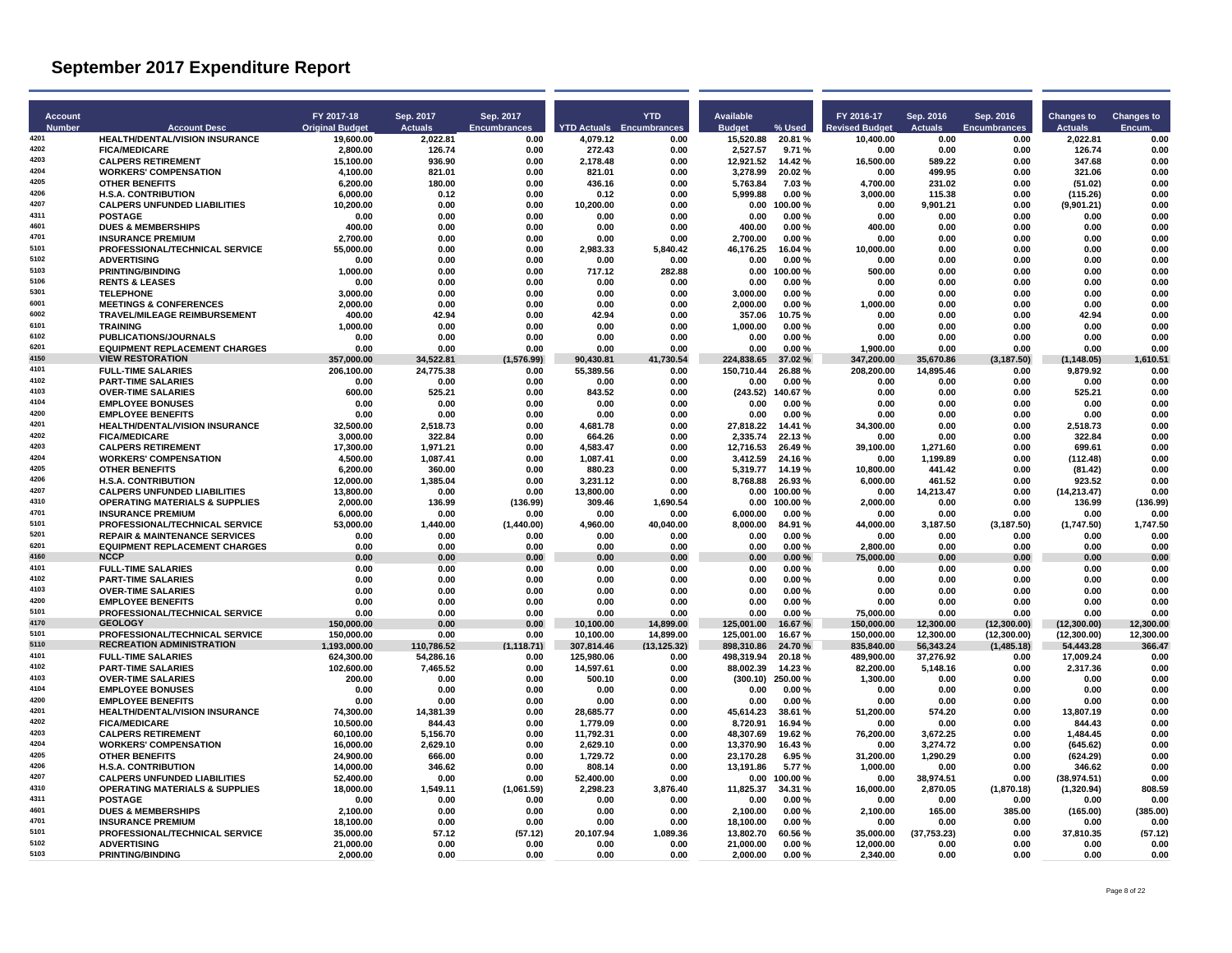| <b>Account</b> |                                                                          | FY 2017-18               | Sep. 2017             | Sep. 2017           |                       | <b>YTD</b>                      | <b>Available</b>         |                    | FY 2016-17              | Sep. 2016             | Sep. 2016      | <b>Changes to</b>    | <b>Changes to</b> |
|----------------|--------------------------------------------------------------------------|--------------------------|-----------------------|---------------------|-----------------------|---------------------------------|--------------------------|--------------------|-------------------------|-----------------------|----------------|----------------------|-------------------|
| Number         | <b>Account Desc</b>                                                      | <b>Original Budget</b>   | <b>Actuals</b>        | <b>Encumbrances</b> |                       | <b>YTD Actuals Encumbrances</b> | <b>Budget</b>            | % Used             | evised Budget           | <b>Actuals</b>        | Encumbrances   | <b>Actuals</b>       | Encum             |
| 5104           | <b>MERCHANT FEES</b>                                                     | 14.000.00                | 961.85                | 0.00                | 2.410.78              | 0.00                            | 11.589.22                | 17.22%             | 14.000.00               | 390.59                | 0.00           | 571.26               | 0.00              |
| 5301<br>6001   | <b>TELEPHONE</b><br><b>MEETINGS &amp; CONFERENCES</b>                    | 4.000.00<br>11,000.00    | 0.00<br>995.54        | 0.00<br>0.00        | 0.00<br>2,295.51      | 0.00<br>0.00                    | 4.000.00<br>8,704.49     | 0.00%<br>20.87%    | 0.00<br>11,000.00       | 0.00<br>155.39        | 0.00<br>0.00   | 0.00<br>840.15       | 0.00<br>0.00      |
| 6002           | TRAVEL/MILEAGE REIMBURSEMENT                                             | 2,000.00                 | 321.98                | 0.00                | 584.02                | 0.00                            | 1,415.98                 | 29.20%             | 2,000.00                | 304.39                | 0.00           | 17.59                | 0.00              |
| 6101           | <b>TRAINING</b>                                                          | 1.500.00                 | 0.00                  | 0.00                | 0.00                  | 0.00                            | 1.500.00                 | 0.00%              | 1.500.00                | 0.00                  | 0.00           | 0.00                 | 0.00              |
| 6102           | <b>PUBLICATIONS/JOURNALS</b>                                             | 500.00                   | 0.00                  | 0.00                | 0.00                  | 0.00                            | 500.00                   | 0.00%              | 400.00                  | 0.00                  | 0.00           | 0.00                 | 0.00              |
| 6201<br>8101   | <b>EQUIPMENT REPLACEMENT CHARGES</b><br><b>EQUIPMENT &amp; FURNITURE</b> | 84,500.00<br>0.00        | 21,125.00<br>0.00     | 0.00<br>0.00        | 21,125.00<br>0.00     | 0.00<br>0.00                    | 63,375.00<br>0.00        | 25.00%<br>0.00%    | 6,500.00<br>0.00        | 0.00<br>0.00          | 0.00<br>0.00   | 21,125.00<br>0.00    | 0.00<br>0.00      |
| 8201           | <b>VEHICLES</b>                                                          | 0.00                     | 0.00                  | 0.00                | 18.091.08             | (18.091.08)                     | 0.00                     | 0.00%              | 0.00                    | 0.00                  | 0.00           | 0.00                 | 0.00              |
| 5120           | OTHER RECREATIONAL FACILITIES                                            | 77.200.00                | 18.090.24             | (8.98)              | 32.459.38             | 3,552.47                        | 41.188.15                | 46.65%             | 183.710.00              | 14,266.88             | 700.00         | 3.823.36             | (708.98)          |
| 4101           | <b>FULL-TIME SALARIES</b>                                                | 0.00                     | 1,545.94              | 0.00                | 3,588.37              | 0.00                            | $(3,588.37)$ 100.00 %    |                    | 54,000.00               | 1,002.42              | 0.00           | 543.52               | 0.00              |
| 4102<br>4103   | <b>PART-TIME SALARIES</b><br><b>OVER-TIME SALARIES</b>                   | 55,300.00<br>0.00        | 11,944.11<br>0.00     | 0.00<br>0.00        | 26,502.69<br>0.00     | 0.00<br>0.00                    | 28,797.31<br>0.00        | 47.93%<br>0.00%    | 66,000.00<br>0.00       | 7,351.07<br>0.00      | 0.00<br>0.00   | 4,593.04<br>0.00     | 0.00<br>0.00      |
| 4200           | <b>EMPLOYEE BENEFITS</b>                                                 | 0.00                     | 0.00                  | 0.00                | 0.00                  | 0.00                            | 0.00                     | $0.00 \%$          | 2,950.00                | 0.00                  | 0.00           | 0.00                 | 0.00              |
| 4201           | <b>HEALTH/DENTAL/VISION INSURANCE</b>                                    | 0.00                     | (507.48)              | 0.00                | (1, 184.12)           | 0.00                            | 1,184.12 100.00 %        |                    | 0.00                    | 0.00                  | 0.00           | (507.48)             | 0.00              |
| 4202<br>4203   | <b>FICA/MEDICARE</b>                                                     | 800.00                   | 752.05                | 0.00                | 1,429.48              | 0.00                            | (629.48)                 | 178.63%            | 0.00                    | 0.00                  | 0.00           | 752.05               | 0.00              |
| 4204           | <b>CALPERS RETIREMENT</b><br><b>WORKERS' COMPENSATION</b>                | 0.00<br>1,300.00         | 346.94<br>678.23      | 0.00<br>0.00        | 956.07<br>678.23      | 0.00<br>0.00                    | (956.07)<br>621.77       | 100.00%<br>52.15 % | 27.500.00<br>0.00       | 380.35<br>949.91      | 0.00<br>0.00   | (33.41)<br>(271.68)  | 0.00<br>0.00      |
| 4205           | <b>OTHER BENEFITS</b>                                                    | 3,400.00                 | 0.00                  | 0.00                | 112.68                | 0.00                            | 3,287.32                 | 3.32%              | 10,700.00               | 391.38                | 0.00           | (391.38)             | 0.00              |
| 4206           | <b>H.S.A. CONTRIBUTION</b>                                               | 0.00                     | 0.24                  | 0.00                | 0.24                  | 0.00                            | (0.24)                   | 100.00%            | 0.00                    | 0.00                  | 0.00           | 0.24                 | 0.00              |
| 4207<br>4310   | <b>CALPERS UNFUNDED LIABILITIES</b>                                      | 0.00                     | 0.00                  | 0.00                | 0.00                  | 0.00                            | 0.00                     | 0.00%              | 0.00                    | 3,944.14              | 0.00           | (3,944.14)           | 0.00              |
| 4311           | <b>OPERATING MATERIALS &amp; SUPPLIES</b><br><b>POSTAGE</b>              | 2.500.00<br>0.00         | 3.223.23<br>0.00      | (8.98)<br>0.00      | 268.76<br>0.00        | 3.552.47<br>0.00                | (1,321.23)<br>0.00       | 152.84%<br>0.00%   | 18.000.00<br>0.00       | 193.82<br>0.00        | 700.00<br>0.00 | 3.029.41<br>0.00     | (708.98)<br>0.00  |
| 4701           | <b>INSURANCE PREMIUM</b>                                                 | 6.900.00                 | 0.00                  | 0.00                | 0.00                  | 0.00                            | 6.900.00                 | 0.00%              | 0.00                    | 0.00                  | 0.00           | 0.00                 | 0.00              |
| 5102           | <b>ADVERTISING</b>                                                       | 0.00                     | 0.00                  | 0.00                | 0.00                  | 0.00                            | 0.00                     | 0.00%              | 0.00                    | 0.00                  | 0.00           | 0.00                 | 0.00              |
| 5103           | <b>PRINTING/BINDING</b>                                                  | 4.500.00                 | 0.00                  | 0.00                | 0.00                  | 0.00                            | 4,500.00                 | 0.00%              | 2.160.00                | 0.00                  | 0.00           | 0.00                 | 0.00              |
| 5106<br>5301   | <b>RENTS &amp; LEASES</b><br><b>TELEPHONE</b>                            | 2.500.00<br>0.00         | 0.00<br>106.98        | 0.00<br>0.00        | 0.00<br>106.98        | 0.00<br>0.00                    | 2.500.00<br>(106.98)     | 0.00%<br>100.00%   | 2.400.00<br>0.00        | 0.00<br>53.79         | 0.00<br>0.00   | 0.00<br>53.19        | 0.00<br>0.00      |
| 6201           | <b>EQUIPMENT REPLACEMENT CHARGES</b>                                     | 0.00                     | 0.00                  | 0.00                | 0.00                  | 0.00                            | 0.00                     | 0.00%              | 0.00                    | 0.00                  | 0.00           | 0.00                 | 0.00              |
| 5121           | <b>EASTVIEW PARK</b>                                                     | 5.000.00                 | 0.00                  | 0.00                | 0.00                  | 0.00                            | 5.000.00                 | 0.00%              | 0.00                    | 0.00                  | 0.00           | 0.00                 | 0.00              |
| 4310           | <b>OPERATING MATERIALS &amp; SUPPLIES</b>                                | 5.000.00                 | 0.00                  | 0.00                | 0.00                  | 0.00                            | 5,000.00                 | 0.00%              | 0.00                    | 0.00                  | 0.00           | 0.00                 | 0.00              |
| 5122<br>4102   | <b>OPEN SPACE MANAGEMENT</b><br><b>PART-TIME SALARIES</b>                | 148,600.00<br>103,600.00 | 872.01<br>0.00        | (208.49)<br>0.00    | 1,510.86<br>0.00      | 291.51<br>0.00                  | 146,797.63<br>103,600.00 | 1.21%<br>0.00%     | 0.00<br>0.00            | 0.00<br>0.00          | 0.00<br>0.00   | 872.01<br>0.00       | (208.49)<br>0.00  |
| 4202           | <b>FICA/MEDICARE</b>                                                     | 1.500.00                 | 0.00                  | 0.00                | 0.00                  | 0.00                            | 1.500.00                 | 0.00%              | 0.00                    | 0.00                  | 0.00           | 0.00                 | 0.00              |
| 4203           | <b>CALPERS RETIREMENT</b>                                                | 1,500.00                 | 0.00                  | 0.00                | 0.00                  | 0.00                            | 1,500.00                 | 0.00%              | 0.00                    | 0.00                  | 0.00           | 0.00                 | 0.00              |
| 4204           | <b>WORKERS' COMPENSATION</b>                                             | 2,400.00                 | 0.00                  | 0.00                | 0.00                  | 0.00                            | 2,400.00                 | 0.00%              | 0.00                    | 0.00                  | 0.00           | 0.00                 | 0.00              |
| 4205<br>4310   | OTHER BENEFITS<br><b>OPERATING MATERIALS &amp; SUPPLIES</b>              | 4,900.00<br>31.000.00    | 0.00<br>872.01        | 0.00<br>(208.49)    | 0.00<br>1,510.86      | 0.00<br>291.51                  | 4,900.00<br>29.197.63    | 0.00%<br>5.81%     | 0.00<br>0.00            | 0.00<br>0.00          | 0.00<br>0.00   | 0.00<br>872.01       | 0.00<br>(208.49)  |
| 5101           | <b>PROFESSIONAL/TECHNICAL SERVICE</b>                                    | 1,200.00                 | 0.00                  | 0.00                | 0.00                  | 0.00                            | 1,200.00                 | 0.00%              | 0.00                    | 0.00                  | 0.00           | 0.00                 | 0.00              |
| 5103           | <b>PRINTING/BINDING</b>                                                  | 2,500.00                 | 0.00                  | 0.00                | 0.00                  | 0.00                            | 2,500.00                 | 0.00%              | 0.00                    | 0.00                  | 0.00           | 0.00                 | 0.00              |
| 5130<br>4101   | FRED HESSE JR. PARK                                                      | 202,100.00               | 22,581.91             | (15.58)             | 58,383.95             | (3,626.62)                      | 147,342.67               | 27.09 %            | 186,900.00              | 17,524.07             | 0.00           | 5,057.84             | (15.58)           |
| 4102           | <b>FULL-TIME SALARIES</b><br><b>PART-TIME SALARIES</b>                   | 32.400.00<br>129,000.00  | 3.622.41<br>15,574.48 | 0.00<br>0.00        | 8.440.55<br>34,643.38 | 0.00<br>0.00                    | 23.959.45<br>94,356.62   | 26.05%<br>26.86%   | 31.000.00<br>116,700.00 | 2.365.21<br>8,272.52  | 0.00<br>0.00   | 1,257.20<br>7,301.96 | 0.00<br>0.00      |
| 4103           | <b>OVER-TIME SALARIES</b>                                                | 100.00                   | 0.00                  | 0.00                | 0.00                  | 0.00                            | 100.00                   | 0.00%              | 0.00                    | 0.00                  | 0.00           | 0.00                 | 0.00              |
| 4104           | <b>EMPLOYEE BONUSES</b>                                                  | 0.00                     | 0.00                  | 0.00                | 0.00                  | 0.00                            | 0.00                     | 0.00%              | 0.00                    | 0.00                  | 0.00           | 0.00                 | 0.00              |
| 4200<br>4201   | <b>EMPLOYEE BENEFITS</b>                                                 | 0.00                     | 0.00                  | 0.00                | 0.00                  | 0.00                            | 0.00                     | 0.00%              | 0.00                    | 0.00                  | 0.00           | 0.00                 | 0.00              |
| 4202           | <b>HEALTH/DENTAL/VISION INSURANCE</b><br><b>FICA/MEDICARE</b>            | 3.400.00<br>2.300.00     | 776.22<br>514.41      | 0.00<br>0.00        | 1.564.16<br>1.171.88  | 0.00<br>0.00                    | 1.835.84<br>1.128.12     | 46.00%<br>50.96 %  | 3.400.00<br>0.00        | 0.00<br>0.00          | 0.00<br>0.00   | 776.22<br>514.41     | 0.00<br>0.00      |
| 4203           | <b>CALPERS RETIREMENT</b>                                                | 5,400.00                 | 1,135.50              | 0.00                | 2,402.62              | 0.00                            | 2.997.38                 | 44.50%             | 16,500.00               | 526.09                | 0.00           | 609.41               | 0.00              |
| 4204           | <b>WORKERS' COMPENSATION</b>                                             | 3,700.00                 | 876.22                | 0.00                | 876.22                | 0.00                            | 2,823.78                 | 23.68%             | 0.00                    | 849.92                | 0.00           | 26.30                | 0.00              |
| 4205           | <b>OTHER BENEFITS</b>                                                    | 7,100.00                 | 63.00                 | 0.00                | 244.79                | 0.00                            | 6.855.21                 | 3.45 %             | 9.800.00                | 440.32                | 0.00           | (377.32)             | 0.00              |
| 4206<br>4207   | <b>H.S.A. CONTRIBUTION</b><br><b>CALPERS UNFUNDED LIABILITIES</b>        | 1.100.00<br>4,700.00     | 0.00<br>0.00          | 0.00<br>0.00        | 0.00<br>4,700.00      | 0.00<br>0.00                    | 1.100.00<br>0.00         | 0.00%<br>100.00%   | 1.100.00<br>0.00        | 0.00<br>5,070.01      | 0.00<br>0.00   | 0.00<br>(5,070.01)   | 0.00<br>0.00      |
| 4310           | <b>OPERATING MATERIALS &amp; SUPPLIES</b>                                | 6.500.00                 | 19.67                 | (15.58)             | 4.340.35              | (3.626.62)                      | 5.786.27                 | 10.98%             | 6.500.00                | 0.00                  | 0.00           | 19.67                | (15.58)           |
| 4701           | <b>INSURANCE PREMIUM</b>                                                 | 6.400.00                 | 0.00                  | 0.00                | 0.00                  | 0.00                            | 6.400.00                 | 0.00%              | 0.00                    | 0.00                  | 0.00           | 0.00                 | 0.00              |
| 6201<br>5140   | <b>EQUIPMENT REPLACEMENT CHARGES</b><br><b>ROBERT E. RYAN PARK</b>       | 0.00                     | 0.00                  | 0.00                | 0.00                  | 0.00                            | 0.00                     | 0.00%              | 1.900.00                | 0.00                  | 0.00           | 0.00                 | 0.00              |
| 4101           | <b>FULL-TIME SALARIES</b>                                                | 120,000.00<br>18.500.00  | 11,422.50<br>2.349.44 | (7.18)<br>0.00      | 30,125.28<br>5.102.65 | 392.82<br>0.00                  | 89,481.90<br>13.397.35   | 25.43 %<br>27.58%  | 110,600.00<br>17.700.00 | 11,567.76<br>1.689.25 | 0.00<br>0.00   | (145.26)<br>660.19   | (7.18)<br>0.00    |
| 4102           | <b>PART-TIME SALARIES</b>                                                | 76.600.00                | 7.253.54              | 0.00                | 17.083.54             | 0.00                            | 59.516.46                | 22.30%             | 70.700.00               | 3.557.62              | 0.00           | 3.695.92             | 0.00              |
| 4103           | <b>OVER-TIME SALARIES</b>                                                | 100.00                   | 0.00                  | 0.00                | 27.92                 | 0.00                            | 72.08                    | 28.00 %            | 0.00                    | 0.00                  | 0.00           | 0.00                 | 0.00              |
| 4104<br>4200   | <b>EMPLOYEE BONUSES</b>                                                  | 0.00                     | 0.00                  | 0.00                | 0.00                  | 0.00                            | 0.00                     | 0.00%              | 0.00                    | 0.00                  | 0.00           | 0.00                 | 0.00              |
| 4201           | <b>EMPLOYEE BENEFITS</b><br><b>HEALTH/DENTAL/VISION INSURANCE</b>        | 0.00<br>2.000.00         | 0.00<br>443.55        | 0.00<br>0.00        | 0.00<br>893.80        | 0.00<br>0.00                    | 0.00<br>1,106.20         | 0.00%<br>44.70%    | 0.00<br>2.500.00        | 0.00<br>0.00          | 0.00<br>0.00   | 0.00<br>443.55       | 0.00<br>0.00      |
| 4202           | <b>FICA/MEDICARE</b>                                                     | 1,400.00                 | 333.95                | 0.00                | 719.73                | 0.00                            | 680.27                   | 51.43 %            | 0.00                    | 0.00                  | 0.00           | 333.95               | 0.00              |
| 4203           | <b>CALPERS RETIREMENT</b>                                                | 3,500.00                 | 554.87                | 0.00                | 1,296.64              | 0.00                            | 2,203.36                 | 37.06%             | 11,100.00               | 295.41                | 0.00           | 259.46               | 0.00              |
| 4204           | <b>WORKERS' COMPENSATION</b>                                             | 2.200.00                 | 451.15                | 0.00                | 451.15                | 0.00                            | 1.748.85                 | 20.50 %            | 0.00                    | 499.95                | 0.00           | (48.80)              | 0.00              |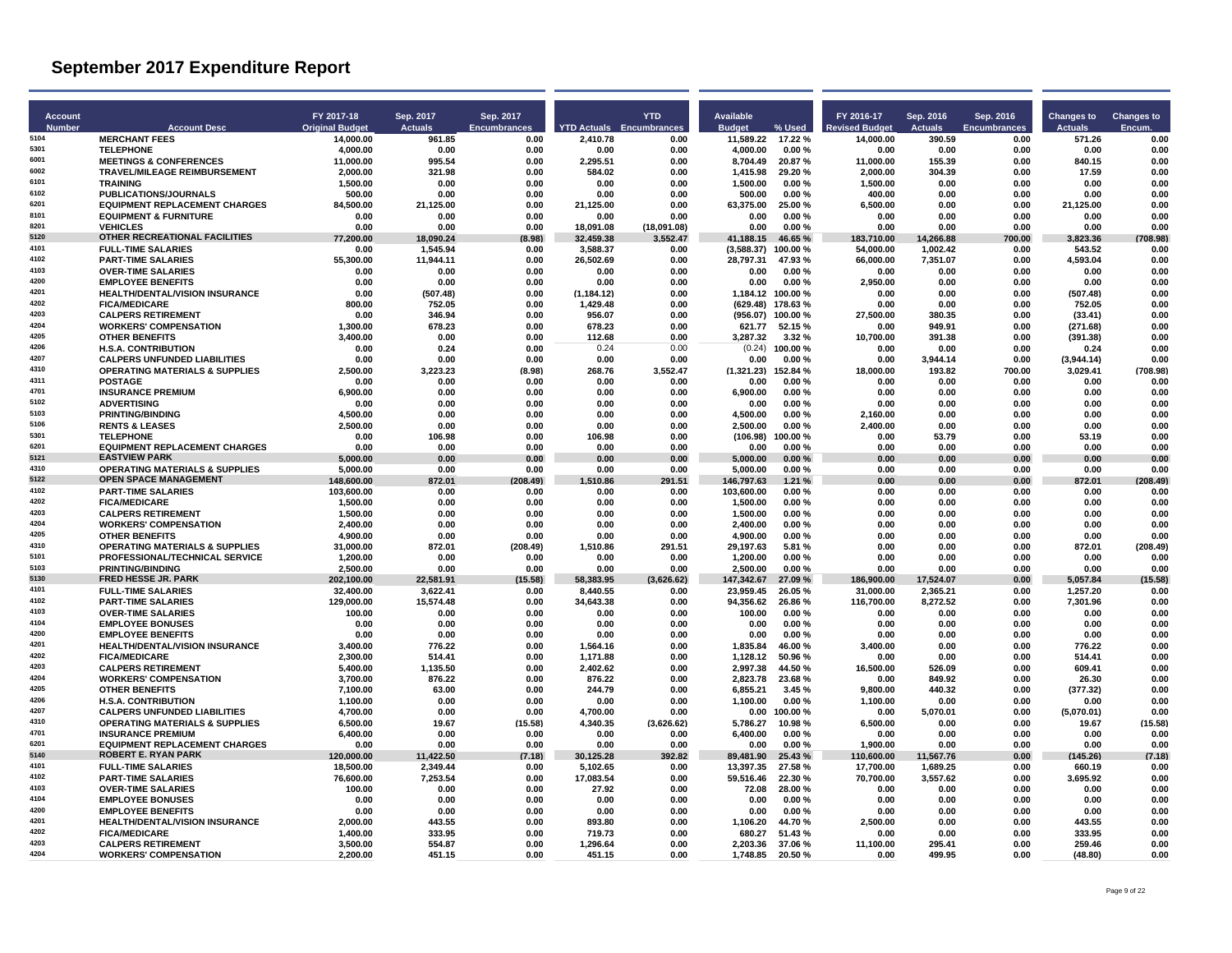| <b>Account</b> |                                                                                  | FY 2017-18             | Sep. 2017            | Sep. 2017           |                                 | <b>YTD</b>       | Available              |                          | FY 2016-17             | Sep. 2016            | Sep. 2016           | <b>Changes to</b>   | <b>Changes to</b> |
|----------------|----------------------------------------------------------------------------------|------------------------|----------------------|---------------------|---------------------------------|------------------|------------------------|--------------------------|------------------------|----------------------|---------------------|---------------------|-------------------|
| <b>Number</b>  | <b>Account Desc</b>                                                              | <b>Original Budget</b> | <b>Actuals</b>       | <b>Encumbrances</b> | <b>YTD Actuals Encumbrances</b> |                  | <b>Budget</b>          | % Used                   | evised Budget          | <b>Actuals</b>       | <b>Encumbrances</b> | <b>Actuals</b>      | Encum             |
| 4205           | <b>OTHER BENEFITS</b>                                                            | 4,300.00               | 36.00                | 0.00                | 136.65                          | 0.00             | 4,163.35               | 3.19%                    | 5,400.00               | 228.60               | 0.00                | (192.60)            | 0.00              |
| 4206<br>4207   | <b>H.S.A. CONTRIBUTION</b><br><b>CALPERS UNFUNDED LIABILITIES</b>                | 600.00<br>4.400.00     | 0.00<br>0.00         | 0.00<br>0.00        | 0.00<br>4.400.00                | 0.00<br>0.00     | 600.00                 | 0.00%<br>$0.00$ 100.00 % | 600.00<br>0.00         | 0.00<br>5,296.93     | 0.00<br>0.00        | 0.00<br>(5, 296.93) | 0.00<br>0.00      |
| 4310           | <b>OPERATING MATERIALS &amp; SUPPLIES</b>                                        | 3,000.00               | 0.00                 | (7.18)              | 13.20                           | 392.82           | 2.593.98               | 13.53 %                  | 2,600.00               | 0.00                 | 0.00                | 0.00                | (7.18)            |
| 4701           | <b>INSURANCE PREMIUM</b>                                                         | 3,400.00               | 0.00                 | 0.00                | 0.00                            | 0.00             | 3.400.00               | 0.00%                    | 0.00                   | 0.00                 | 0.00                | 0.00                | 0.00              |
| 5150           | <b>LADERA LINDA COMMUNITY CENTER</b>                                             | 99.100.00              | 8.505.48             | (108.17)            | 21.157.80                       | 591.83           | 77.350.37              | 21.95 %                  | 90.600.00              | 9.238.29             | (79.70)             | (732.81)            | (28.47)           |
| 4101<br>4102   | <b>FULL-TIME SALARIES</b><br><b>PART-TIME SALARIES</b>                           | 22,900.00<br>51,700.00 | 2,773.20<br>3,488.71 | 0.00<br>0.00        | 6,177.23<br>8,094.94            | 0.00<br>0.00     | 16,722.77<br>43,605.06 | 26.97%<br>15.66 %        | 22,200.00<br>46,400.00 | 1,670.68<br>2,809.09 | 0.00<br>0.00        | 1,102.52<br>679.62  | 0.00<br>0.00      |
| 4103           | <b>OVER-TIME SALARIES</b>                                                        | 100.00                 | 0.00                 | 0.00                | 0.00                            | 0.00             | 100.00                 | 0.00%                    | 0.00                   | 0.00                 | 0.00                | 0.00                | 0.00              |
| 4104           | <b>EMPLOYEE BONUSES</b>                                                          | 0.00                   | 0.00                 | 0.00                | 0.00                            | 0.00             | 0.00                   | 0.00%                    | 0.00                   | 0.00                 | 0.00                | 0.00                | 0.00              |
| 4200           | <b>EMPLOYEE BENEFITS</b>                                                         | 0.00                   | 0.00                 | 0.00                | 0.00                            | 0.00             | 0.00                   | 0.00%                    | 0.00                   | 0.00                 | 0.00                | 0.00                | 0.00              |
| 4201<br>4202   | <b>HEALTH/DENTAL/VISION INSURANCE</b>                                            | 4.400.00               | 1,122.12             | 0.00                | 2.262.59                        | 0.00             | 2.137.41               | 51.43%                   | 3.900.00               | 0.00                 | 0.00                | 1.122.12            | 0.00              |
| 4203           | <b>FICA/MEDICARE</b><br><b>CALPERS RETIREMENT</b>                                | 1.100.00<br>4,700.00   | 84.21<br>492.02      | 0.00<br>0.00        | 194.17<br>1,111.40              | 0.00<br>0.00     | 905.83<br>3,588.60     | 17.64 %<br>23.64 %       | 0.00<br>9,700.00       | 0.00<br>362.22       | 0.00<br>0.00        | 84.21<br>129.80     | 0.00<br>0.00      |
| 4204           | <b>WORKERS' COMPENSATION</b>                                                     | 1,700.00               | 404.62               | 0.00                | 404.62                          | 0.00             | 1,295.38               | 23.82%                   | 0.00                   | 399.96               | 0.00                | 4.66                | 0.00              |
| 4205           | <b>OTHER BENEFITS</b>                                                            | 1,500.00               | 45.00                | 0.00                | 117.25                          | 0.00             | 1,382.75               | 7.80%                    | 3,900.00               | 88.51                | 0.00                | (43.51)             | 0.00              |
| 4206           | <b>H.S.A. CONTRIBUTION</b>                                                       | 1.500.00               | 0.00                 | 0.00                | 0.00                            | 0.00             | 1.500.00               | 0.00%                    | 0.00                   | 0.00                 | 0.00                | 0.00                | 0.00              |
| 4207<br>4310   | <b>CALPERS UNFUNDED LIABILITIES</b><br><b>OPERATING MATERIALS &amp; SUPPLIES</b> | 2,700.00<br>4.500.00   | 0.00<br>95.60        | 0.00<br>(108.17)    | 2,700.00<br>95.60               | 0.00<br>591.83   | 0.00<br>3.812.57       | 100.00%<br>15.27 %       | 0.00<br>4.500.00       | 3,828.13<br>79.70    | 0.00<br>(79.70)     | (3,828.13)<br>15.90 | 0.00<br>(28.47)   |
| 4701           | <b>INSURANCE PREMIUM</b>                                                         | 2.300.00               | 0.00                 | 0.00                | 0.00                            | 0.00             | 2.300.00               | 0.00%                    | 0.00                   | 0.00                 | 0.00                | 0.00                | 0.00              |
| 5160           | <b>ABABLONE COVE SHORELINE PARK</b>                                              | 98,300.00              | 16,900.57            | (224.42)            | 38,166.34                       | 4,459.10         | 55,674.56              | 43.36 %                  | 105,800.00             | 7,242.54             | (47.67)             | 9.658.03            | (176.75)          |
| 4102           | <b>PART-TIME SALARIES</b>                                                        | 81,400.00              | 14,545.45            | 0.00                | 32,133.23                       | 0.00             | 49,266.77              | 39.48%                   | 83,200.00              | 5,588.49             | 0.00                | 8,956.96            | 0.00              |
| 4103<br>4200   | <b>OVER-TIME SALARIES</b><br><b>EMPLOYEE BENEFITS</b>                            | 0.00<br>0.00           | 0.00<br>0.00         | 0.00<br>0.00        | 0.00<br>0.00                    | 0.00<br>0.00     | 0.00<br>0.00           | 0.00%<br>0.00%           | 0.00<br>0.00           | 0.00<br>0.00         | 0.00<br>0.00        | 0.00<br>0.00        | 0.00<br>0.00      |
| 4202           | <b>FICA/MEDICARE</b>                                                             | 1,200.00               | 906.26               | 0.00                | 1,898.23                        | 0.00             | (698.23)               | 158.17%                  | 0.00                   | 0.00                 | 0.00                | 906.26              | 0.00              |
| 4203           | <b>CALPERS RETIREMENT</b>                                                        | 2.500.00               | 215.79               | 0.00                | 445.35                          | 0.00             | 2.054.65               | 17.80%                   | 12.600.00              | 61.75                | 0.00                | 154.04              | 0.00              |
| 4204           | <b>WORKERS' COMPENSATION</b>                                                     | 1.900.00               | 697.86               | 0.00                | 697.86                          | 0.00             | 1.202.14               | 36.74 %                  | 0.00                   | 474.96               | 0.00                | 222.90              | 0.00              |
| 4205           | <b>OTHER BENEFITS</b>                                                            | 2,900.00               | 0.00                 | 0.00                | 151.17                          | 0.00             | 2,748.83               | 5.21%                    | 4,100.00               | 357.59               | 0.00                | (357.59)            | 0.00              |
| 4207<br>4310   | <b>CALPERS UNFUNDED LIABILITIES</b>                                              | 1,200.00               | 0.00                 | 0.00                | 1,200.00                        | 0.00             | 0.00                   | 100.00%                  | 0.00                   | 506.60               | 0.00                | (506.60)            | 0.00              |
| 4701           | <b>OPERATING MATERIALS &amp; SUPPLIES</b><br><b>INSURANCE PREMIUM</b>            | 5.000.00<br>2.200.00   | 319.77<br>0.00       | (8.98)<br>0.00      | 1.108.58<br>0.00                | 491.02<br>0.00   | 3.400.40<br>2.200.00   | 32.00%<br>0.00%          | 5.000.00<br>0.00       | 253.15<br>0.00       | (47.67)<br>0.00     | 66.62<br>0.00       | 38.69<br>0.00     |
| 5101           | PROFESSIONAL/TECHNICAL SERVICE                                                   | 0.00                   | 215.44               | (215.44)            | 531.92                          | 3,968.08         | (4,500.00)             | 100.00%                  | 0.00                   | 0.00                 | 0.00                | 215.44              | (215.44)          |
| 6201           | <b>EQUIPMENT REPLACEMENT CHARGES</b>                                             | 0.00                   | 0.00                 | 0.00                | 0.00                            | 0.00             | 0.00                   | 0.00%                    | 900.00                 | 0.00                 | 0.00                | 0.00                | 0.00              |
| 5170           | <b>SPECIAL EVENTS &amp; PROGRAMS</b>                                             | 218.000.00             | 8.941.06             | (99.08)             | 60.429.82                       | 8.447.13         | 149.123.05             | 31.59 %                  | 216.700.00             | 8.949.13             | (730.29)            | (8.07)              | 631.21            |
| 4101<br>4102   | <b>FULL-TIME SALARIES</b>                                                        | 54,200.00              | 4,584.57             | 0.00                | 10,647.48                       | 0.00             | 43.552.52              | 19.64 %                  | 52,300.00              | 2,966.58             | 0.00                | 1,617.99            | 0.00              |
| 4103           | <b>PART-TIME SALARIES</b><br><b>OVER-TIME SALARIES</b>                           | 36,800.00<br>100.00    | 175.76<br>0.00       | 0.00<br>0.00        | 4,217.45<br>0.00                | 0.00<br>0.00     | 32,582.55<br>100.00    | 11.46 %<br>0.00%         | 10,300.00<br>100.00    | 403.49<br>0.00       | 0.00<br>0.00        | (227.73)<br>0.00    | 0.00<br>0.00      |
| 4104           | <b>EMPLOYEE BONUSES</b>                                                          | 0.00                   | 0.00                 | 0.00                | 0.00                            | 0.00             | 0.00                   | 0.00%                    | 0.00                   | 0.00                 | 0.00                | 0.00                | 0.00              |
| 4200           | <b>EMPLOYEE BENEFITS</b>                                                         | 0.00                   | 0.00                 | 0.00                | 0.00                            | 0.00             | 0.00                   | 0.00%                    | 0.00                   | 0.00                 | 0.00                | 0.00                | 0.00              |
| 4201           | <b>HEALTH/DENTAL/VISION INSURANCE</b>                                            | 10,100.00              | 2,437.51             | 0.00                | 4,948.37                        | 0.00             | 5,151.63               | 48.99%                   | 8,200.00               | 31.90                | 0.00                | 2,405.61            | 0.00              |
| 4202<br>4203   | <b>FICA/MEDICARE</b>                                                             | 1.300.00               | 63.21                | 0.00                | 203.74                          | 0.00             | 1.096.26               | 15.69%                   | 0.00                   | 0.00                 | 0.00                | 63.21               | 0.00              |
| 4204           | <b>CALPERS RETIREMENT</b><br><b>WORKERS' COMPENSATION</b>                        | 5,900.00<br>2,000.00   | 417.09<br>438.34     | 0.00<br>0.00        | 1,011.20<br>438.34              | 0.00<br>0.00     | 4,888.80<br>1,561.66   | 17.14 %<br>21.90%        | 8,600.00<br>0.00       | 258.35<br>349.97     | 0.00<br>0.00        | 158.74<br>88.37     | 0.00<br>0.00      |
| 4205           | <b>OTHER BENEFITS</b>                                                            | 3,500.00               | 108.00               | 0.00                | 323.16                          | 0.00             | 3,176.84               | 9.23%                    | 3,700.00               | 167.47               | 0.00                | (59.47)             | 0.00              |
| 4206           | <b>H.S.A. CONTRIBUTION</b>                                                       | 2.900.00               | 0.00                 | 0.00                | 0.00                            | 0.00             | 2.900.00               | 0.00%                    | 200.00                 | 0.00                 | 0.00                | 0.00                | 0.00              |
| 4207           | <b>CALPERS UNFUNDED LIABILITIES</b>                                              | 5,700.00               | 0.00                 | 0.00                | 5,700.00                        | 0.00             | 0.00                   | 100.00%                  | 0.00                   | 3,019.08             | 0.00                | (3,019.08)          | 0.00              |
| 4310<br>4701   | <b>OPERATING MATERIALS &amp; SUPPLIES</b>                                        | 21,000.00              | 126.49               | (8.99)              | 2,267.40                        | 2,118.20         | 16,614.40              | 20.89%                   | 65,000.00              | 272.94               | 477.06              | (146.45)            | (486.05)          |
| 5101           | <b>INSURANCE PREMIUM</b><br>PROFESSIONAL/TECHNICAL SERVICE                       | 2.300.00<br>56,200.00  | 0.00<br>400.00       | 0.00<br>100.00      | 0.00<br>30.254.22               | 0.00<br>5,247.39 | 2.300.00<br>20.698.39  | 0.00%<br>63.17%          | 0.00<br>51.500.00      | 0.00<br>406.00       | 0.00<br>(190.00)    | 0.00<br>(6.00)      | 0.00<br>290.00    |
| 5102           | <b>ADVERTISING</b>                                                               | 2,500.00               | 0.00                 | 0.00                | 0.00                            | 0.00             | 2,500.00               | 0.00%                    | 5,000.00               | 0.00                 | 0.00                | 0.00                | 0.00              |
| 5103           | <b>PRINTING/BINDING</b>                                                          | 7,500.00               | 190.09               | (190.09)            | 418.46                          | 1,081.54         | 6,000.00               | 20.00%                   | 7,500.00               | 670.35               | (670.35)            | (480.26)            | 480.26            |
| 5106           | <b>RENTS &amp; LEASES</b>                                                        | 6.000.00               | 0.00                 | 0.00                | 0.00                            | 0.00             | 6.000.00               | 0.00%                    | 4.300.00               | 403.00               | (347.00)            | (403.00)            | 347.00            |
| 5171           | <b>CITY RUN SPORTS &amp; ACTIVITIES</b>                                          | 18,700.00              | 0.00                 | 0.00                | 522.33                          | 0.00             | 18,177.67              | 2.79%                    | 0.00                   | 0.00                 | 0.00                | 0.00                | 0.00              |
| 4102<br>4202   | <b>PART-TIME SALARIES</b><br><b>FICA/MEDICARE</b>                                | 6,100.00<br>100.00     | 0.00<br>0.00         | 0.00<br>0.00        | 522.33<br>0.00                  | 0.00<br>0.00     | 5,577.67<br>100.00     | 8.56%<br>0.00%           | 0.00<br>0.00           | 0.00<br>0.00         | 0.00<br>0.00        | 0.00<br>0.00        | 0.00<br>0.00      |
| 4204           | <b>WORKERS' COMPENSATION</b>                                                     | 100.00                 | 0.00                 | 0.00                | 0.00                            | 0.00             | 100.00                 | 0.00%                    | 0.00                   | 0.00                 | 0.00                | 0.00                | 0.00              |
| 4205           | <b>OTHER BENEFITS</b>                                                            | 400.00                 | 0.00                 | 0.00                | 0.00                            | 0.00             | 400.00                 | 0.00%                    | 0.00                   | 0.00                 | 0.00                | 0.00                | 0.00              |
| 4310           | <b>OPERATING MATERIALS &amp; SUPPLIES</b>                                        | 10,000.00              | 0.00                 | 0.00                | 0.00                            | 0.00             | 10,000.00              | 0.00%                    | 0.00                   | 0.00                 | 0.00                | 0.00                | 0.00              |
| 5103           | <b>PRINTING/BINDING</b>                                                          | 2.000.00               | 0.00                 | 0.00                | 0.00                            | 0.00             | 2.000.00               | 0.00%                    | 0.00                   | 0.00                 | 0.00                | 0.00                | 0.00              |
| 5180<br>0140   | POINT VICENTE INTER. CENTER<br><b>INVENTORY - HELD FOR RESALE</b>                | 425,300.00<br>0.00     | 47,538.69<br>0.00    | 582.05<br>0.00      | 125,427.37<br>0.00              | 7,330.85<br>0.00 | 292,541.78<br>0.00     | 31.22 %<br>0.00%         | 413,250.00<br>0.00     | 53,297.38<br>0.00    | (8,818.39)<br>0.00  | (5,758.69)<br>0.00  | 9,400.44<br>0.00  |
| 4101           | <b>FULL-TIME SALARIES</b>                                                        | 77.900.00              | 13,603.22            | 0.00                | 33,788.90                       | 0.00             | 44.111.10              | 43.37%                   | 130,100.00             | 5,846.68             | 0.00                | 7,756.54            | 0.00              |
| 4102           | <b>PART-TIME SALARIES</b>                                                        | 192,800.00             | 19.091.44            | 0.00                | 45,586.04                       | 0.00             | 147,213.96             | 23.64 %                  | 128,800.00             | 15,416.95            | 0.00                | 3,674.49            | 0.00              |
| 4103           | <b>OVER-TIME SALARIES</b>                                                        | 0.00                   | 0.00                 | 0.00                | 312.14                          | 0.00             | (312.14)               | 100.00%                  | 0.00                   | 0.00                 | 0.00                | 0.00                | 0.00              |
| 4104           | <b>EMPLOYEE BONUSES</b>                                                          | 0.00                   | 0.00                 | 0.00                | 0.00                            | 0.00             | 0.00                   | 0.00%                    | 0.00                   | 0.00                 | 0.00                | 0.00                | 0.00              |
| 4200           | <b>EMPLOYEE BENEFITS</b>                                                         | 0.00                   | 0.00                 | 0.00                | 0.00                            | 0.00             | 0.00                   | 0.00%                    | 2,950.00               | 0.00                 | 0.00                | 0.00                | 0.00              |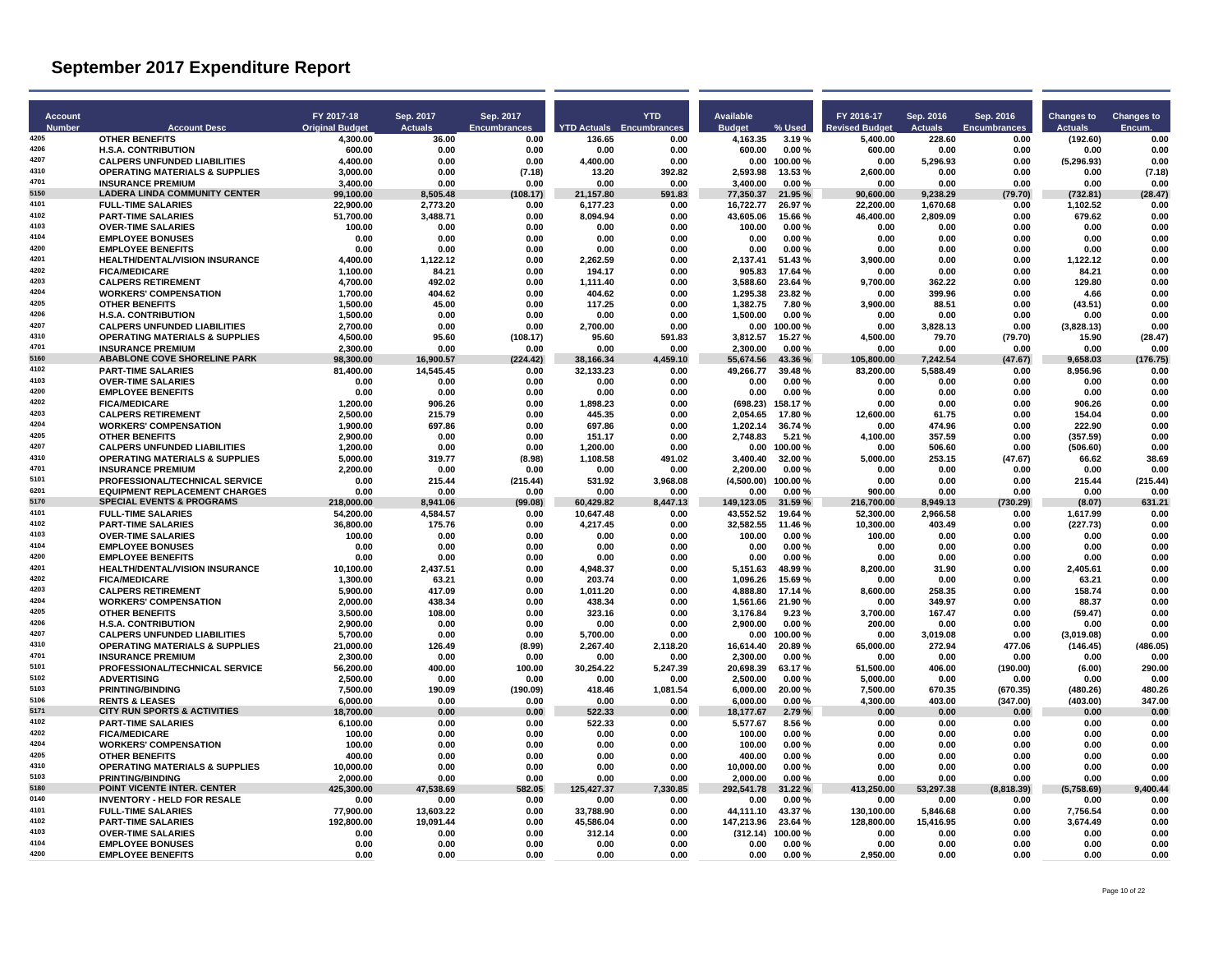| <b>Account</b> |                                                                                  | FY 2017-18                   | Sep. 2017                    | Sep. 2017                            |                                 | <b>YTD</b>                   | Available             |                                    | FY 2016-17                   | Sep. 2016                | Sep. 2016                      | <b>Changes to</b>        | <b>Changes to</b>            |
|----------------|----------------------------------------------------------------------------------|------------------------------|------------------------------|--------------------------------------|---------------------------------|------------------------------|-----------------------|------------------------------------|------------------------------|--------------------------|--------------------------------|--------------------------|------------------------------|
| <b>Number</b>  | <b>Account Desc</b>                                                              | <b>Original Budget</b>       | <b>Actuals</b>               | <b>Encumbrances</b>                  | <b>YTD Actuals Encumbrances</b> |                              | <b>Budget</b>         | % Used                             | evised Budget                | <b>Actuals</b>           | <b>Encumbrances</b>            | <b>Actuals</b>           | Encum.                       |
| 4201<br>4202   | HEALTH/DENTAL/VISION INSURANCE                                                   | 11,700.00                    | 1,967.31                     | 0.00                                 | 3,798.14                        | 0.00                         | 7.901.86              | 32.46%                             | 11,200.00                    | 0.00                     | 0.00                           | 1,967.31                 | 0.00                         |
| 4203           | <b>FICA/MEDICARE</b><br><b>CALPERS RETIREMENT</b>                                | 3,900.00<br>16,400.00        | 634.58<br>2,446.99           | 0.00<br>0.00                         | 1,470.98<br>5,929.96            | 0.00<br>0.00                 | 2.429.02<br>10.470.04 | 37.72%<br>36.16%                   | 0.00<br>36,500.00            | 0.00<br>1.582.94         | 0.00<br>0.00                   | 634.58<br>864.05         | 0.00<br>0.00                 |
| 4204           | <b>WORKERS' COMPENSATION</b>                                                     | 6,200.00                     | 1,464.87                     | 0.00                                 | 1,464.87                        | 0.00                         | 4,735.13              | 23.63%                             | 0.00                         | 1,324.88                 | 0.00                           | 139.99                   | 0.00                         |
| 4205           | <b>OTHER BENEFITS</b>                                                            | 6.900.00                     | 254.43                       | 0.00                                 | 698.64                          | 0.00                         | 6,201.36              | 10.13%                             | 13,400.00                    | 655.01                   | 0.00                           | (400.58)                 | 0.00                         |
| 4206           | <b>H.S.A. CONTRIBUTION</b>                                                       | 0.00                         | 346.26                       | 0.00                                 | 807.78                          | 0.00                         | (807.78)              | 100.00%                            | 0.00                         | 0.00                     | 0.00                           | 346.26                   | 0.00                         |
| 4207           | <b>CALPERS UNFUNDED LIABILITIES</b>                                              | 10.600.00                    | 0.00                         | 0.00                                 | 10.600.00                       | 0.00                         | 0.00                  | 100.00%                            | 0.00                         | 16,032.15                | 0.00                           | (16, 032.15)             | 0.00                         |
| 4310           | <b>OPERATING MATERIALS &amp; SUPPLIES</b>                                        | 89,500.00                    | 806.37                       | 660.71                               | 3,362.83                        | 6,739.51                     | 79,397.66             | 11.29 %                            | 81,500.00                    | 12,360.29                | (8,739.91)                     | (11, 553.92)             | 9,400.62                     |
| 4311           | <b>POSTAGE</b>                                                                   | 0.00                         | 0.00                         | 0.00                                 | 0.00                            | 0.00                         | 0.00                  | 0.00%                              | 0.00                         | 0.00                     | 0.00                           | 0.00                     | 0.00                         |
| 4312           | <b>INVENTORY</b>                                                                 | 0.00                         | 6,844.56                     | 0.00                                 | 17,327.27                       | 0.00                         | (17, 327.27)          | 100.00%                            | 0.00                         | 0.00                     | 0.00                           | 6,844.56                 | 0.00                         |
| 4601<br>4701   | <b>DUES &amp; MEMBERSHIPS</b>                                                    | 0.00                         | 0.00                         | 0.00                                 | 0.00                            | 0.00                         | 0.00                  | 0.00%                              | 0.00                         | 0.00                     | 0.00                           | 0.00                     | 0.00                         |
| 5101           | <b>INSURANCE PREMIUM</b><br><b>PROFESSIONAL/TECHNICAL SERVICE</b>                | 8.100.00<br>0.00             | 0.00<br>0.00                 | 0.00<br>0.00                         | 0.00<br>0.00                    | 0.00<br>0.00                 | 8,100.00<br>0.00      | 0.00%<br>0.00%                     | 0.00<br>0.00                 | 0.00<br>0.00             | 0.00<br>0.00                   | 0.00<br>0.00             | 0.00<br>0.00                 |
| 5102           | <b>ADVERTISING</b>                                                               | 0.00                         | 0.00                         | 0.00                                 | 0.00                            | 0.00                         | 0.00                  | 0.00 %                             | 0.00                         | 0.00                     | 0.00                           | 0.00                     | 0.00                         |
| 5103           | <b>PRINTING/BINDING</b>                                                          | 0.00                         | 78.66                        | (78.66)                              | 208.66                          | 591.34                       | (800.00)              | 100.00%                            | 0.00                         | 78.48                    | (78.48)                        | 0.18                     | (0.18)                       |
| 5106           | <b>RENTS &amp; LEASES</b>                                                        | 500.00                       | 0.00                         | 0.00                                 | 0.00                            | 0.00                         | 500.00                | 0.00%                              | 500.00                       | 0.00                     | 0.00                           | 0.00                     | 0.00                         |
| 6001           | <b>MEETINGS &amp; CONFERENCES</b>                                                | 500.00                       | 0.00                         | 0.00                                 | 0.00                            | 0.00                         | 500.00                | 0.00%                              | 500.00                       | 0.00                     | 0.00                           | 0.00                     | 0.00                         |
| 6002           | <b>TRAVEL/MILEAGE REIMBURSEMENT</b>                                              | 300.00                       | 0.00                         | 0.00                                 | 71.16                           | 0.00                         | 228.84                | 23.67%                             | 300.00                       | 0.00                     | 0.00                           | 0.00                     | 0.00                         |
| 6101           | <b>TRAINING</b>                                                                  | 0.00                         | 0.00                         | 0.00                                 | 0.00                            | 0.00                         | 0.00                  | 0.00%                              | 0.00                         | 0.00                     | 0.00                           | 0.00                     | 0.00                         |
| 6102<br>6201   | <b>PUBLICATIONS/JOURNALS</b>                                                     | 0.00                         | 0.00                         | 0.00                                 | 0.00                            | 0.00                         | 0.00                  | 0.00%                              | 0.00                         | 0.00                     | 0.00                           | 0.00                     | 0.00                         |
| 5190           | <b>EQUIPMENT REPLACEMENT CHARGES</b><br><b>REACH</b>                             | 0.00<br>66.700.00            | 0.00<br>5,374.43             | 0.00<br>0.00                         | 0.00<br>12.626.97               | 0.00<br>0.00                 | 0.00<br>54.073.03     | 0.00%<br>18.93 %                   | 7,500.00<br>41.300.00        | 0.00<br>5.923.03         | 0.00<br>0.00                   | 0.00<br>(548.60)         | 0.00<br>0.00                 |
| 4101           | <b>FULL-TIME SALARIES</b>                                                        | 0.00                         | 0.00                         | 0.00                                 | 0.00                            | 0.00                         | 0.00                  | 0.00%                              | 0.00                         | 0.00                     | 0.00                           | 0.00                     | 0.00                         |
| 4102           | <b>PART-TIME SALARIES</b>                                                        | 43,900.00                    | 4,405.59                     | 0.00                                 | 7,949.23                        | 0.00                         | 35,950.77             | 18.11%                             | 25,900.00                    | 2,007.73                 | 0.00                           | 2,397.86                 | 0.00                         |
| 4103           | <b>OVER-TIME SALARIES</b>                                                        | 0.00                         | 0.00                         | 0.00                                 | 0.00                            | 0.00                         | 0.00                  | 0.00%                              | 0.00                         | 0.00                     | 0.00                           | 0.00                     | 0.00                         |
| 4200           | <b>EMPLOYEE BENEFITS</b>                                                         | 0.00                         | 0.00                         | 0.00                                 | 0.00                            | 0.00                         | 0.00                  | 0.00%                              | 0.00                         | 0.00                     | 0.00                           | 0.00                     | 0.00                         |
| 4202           | <b>FICA/MEDICARE</b>                                                             | 600.00                       | 227.03                       | 0.00                                 | 388.99                          | 0.00                         | 211.01                | 64.83%                             | 0.00                         | 0.00                     | 0.00                           | 227.03                   | 0.00                         |
| 4203           | <b>CALPERS RETIREMENT</b>                                                        | 2,400.00                     | 137.44                       | 0.00                                 | 263.02                          | 0.00                         | 2,136.98              | 10.96%                             | 3,800.00                     | 161.43                   | 0.00                           | (23.99)                  | 0.00                         |
| 4204<br>4205   | <b>WORKERS' COMPENSATION</b>                                                     | 1.000.00                     | 206.32                       | 0.00                                 | 206.32                          | 0.00                         | 793.68                | 20.60%                             | 0.00                         | 149.99                   | 0.00                           | 56.33                    | 0.00                         |
| 4207           | <b>OTHER BENEFITS</b>                                                            | 1.300.00                     | 0.00                         | 0.00                                 | 7.47                            | 0.00                         | 1.292.53              | 0.54%                              | 1.300.00                     | 49.58                    | 0.00                           | (49.58)                  | 0.00                         |
| 4310           | <b>CALPERS UNFUNDED LIABILITIES</b><br><b>OPERATING MATERIALS &amp; SUPPLIES</b> | 3,000.00<br>13,500.00        | 0.00<br>398.05               | 0.00<br>0.00                         | 3,000.00<br>811.94              | 0.00<br>0.00                 | 0.00<br>12,688.06     | 100.00%<br>6.01%                   | 0.00<br>10,000.00            | 2,933.46<br>620.84       | 0.00<br>0.00                   | (2,933.46)<br>(222.79)   | 0.00<br>0.00                 |
| 4311           | <b>POSTAGE</b>                                                                   | 0.00                         | 0.00                         | 0.00                                 | 0.00                            | 0.00                         | 0.00                  | 0.00%                              | 0.00                         | 0.00                     | 0.00                           | 0.00                     | 0.00                         |
| 4601           | <b>DUES &amp; MEMBERSHIPS</b>                                                    | 0.00                         | 0.00                         | 0.00                                 | 0.00                            | 0.00                         | 0.00                  | 0.00%                              | 0.00                         | 0.00                     | 0.00                           | 0.00                     | 0.00                         |
| 4701           | <b>INSURANCE PREMIUM</b>                                                         | 700.00                       | 0.00                         | 0.00                                 | 0.00                            | 0.00                         | 700.00                | 0.00%                              | 0.00                         | 0.00                     | 0.00                           | 0.00                     | 0.00                         |
| 5102           | <b>ADVERTISING</b>                                                               | 0.00                         | 0.00                         | 0.00                                 | 0.00                            | 0.00                         | 0.00                  | 0.00%                              | 0.00                         | 0.00                     | 0.00                           | 0.00                     | 0.00                         |
| 5103           | <b>PRINTING/BINDING</b>                                                          | 0.00                         | 0.00                         | 0.00                                 | 0.00                            | 0.00                         | 0.00                  | 0.00%                              | 0.00                         | 0.00                     | 0.00                           | 0.00                     | 0.00                         |
| 5106<br>6001   | <b>RENTS &amp; LEASES</b>                                                        | 0.00                         | 0.00                         | 0.00                                 | 0.00                            | 0.00                         | 0.00                  | 0.00%                              | 0.00                         | 0.00                     | 0.00                           | 0.00                     | 0.00                         |
| 6002           | <b>MEETINGS &amp; CONFERENCES</b><br><b>TRAVEL/MILEAGE REIMBURSEMENT</b>         | 0.00<br>300.00               | 0.00<br>0.00                 | 0.00<br>0.00                         | 0.00<br>0.00                    | 0.00<br>0.00                 | 0.00<br>300.00        | 0.00%<br>0.00%                     | 0.00<br>300.00               | 0.00<br>0.00             | 0.00<br>0.00                   | 0.00<br>0.00             | 0.00<br>0.00                 |
| 6101           | <b>TRAINING</b>                                                                  | 0.00                         | 0.00                         | 0.00                                 | 0.00                            | 0.00                         | 0.00                  | 0.00%                              | 0.00                         | 0.00                     | 0.00                           | 0.00                     | 0.00                         |
| 6102           | PUBLICATIONS/JOURNALS                                                            | 0.00                         | 0.00                         | 0.00                                 | 0.00                            | 0.00                         | 0.00                  | 0.00%                              | 0.00                         | 0.00                     | 0.00                           | 0.00                     | 0.00                         |
| 6201           | <b>EQUIPMENT REPLACEMENT CHARGES</b>                                             | 0.00                         | 0.00                         | 0.00                                 | 0.00                            | 0.00                         | 0.00                  | 0.00%                              | 0.00                         | 0.00                     | 0.00                           | 0.00                     | 0.00                         |
| 5210           | <b>SUPPORT SERVICES</b>                                                          | 26.000.00                    | 8,979.16                     | 0.00                                 | 22.596.89                       | 0.00                         | 3,403.11              | 86.91 %                            | 79.200.00                    | 9,267.16                 | 0.00                           | (288.00)                 | 0.00                         |
| 4101           | <b>FULL-TIME SALARIES</b>                                                        | 15,600.00                    | 1,749.26                     | 0.00                                 | 4,067.86                        | 0.00                         | 11,532.14             | 26.08%                             | 14,900.00                    | 1,128.94                 | 0.00                           | 620.32                   | 0.00                         |
| 4102           | <b>PART-TIME SALARIES</b>                                                        | 0.00                         | 3,821.70                     | 0.00                                 | 9.970.55                        | 0.00                         | (9.970.55)            | 100.00%                            | 49.400.00                    | 3,143.92                 | 0.00                           | 677.78                   | 0.00                         |
| 4103<br>4104   | <b>OVER-TIME SALARIES</b>                                                        | 0.00                         | 0.00                         | 0.00                                 | 0.00                            | 0.00                         | 0.00                  | 0.00%                              | 0.00                         | 0.00                     | 0.00                           | 0.00                     | 0.00                         |
| 4200           | <b>EMPLOYEE BONUSES</b><br><b>EMPLOYEE BENEFITS</b>                              | 0.00<br>0.00                 | 0.00<br>0.00                 | 0.00                                 | 0.00<br>0.00                    | 0.00<br>0.00                 | 0.00<br>0.00          | 0.00%<br>0.00%                     | 0.00<br>0.00                 | 0.00                     | 0.00<br>0.00                   | 0.00<br>0.00             | 0.00<br>0.00                 |
| 4201           | <b>HEALTH/DENTAL/VISION INSURANCE</b>                                            | 3.100.00                     | 824.95                       | 0.00<br>0.00                         | 1,661.29                        | 0.00                         | 1.438.71              | 53.58%                             | 2.400.00                     | 0.00<br>31.90            | 0.00                           | 793.05                   | 0.00                         |
| 4202           | <b>FICA/MEDICARE</b>                                                             | 200.00                       | 168.41                       | 0.00                                 | 393.04                          | 0.00                         | (193.04)              | 196.50%                            | 0.00                         | 0.00                     | 0.00                           | 168.41                   | 0.00                         |
| 4203           | <b>CALPERS RETIREMENT</b>                                                        | 1,300.00                     | 350.79                       | 0.00                                 | 959.10                          | 0.00                         | 340.90                | 73.77 %                            | 8,000.00                     | 222.60                   | 0.00                           | 128.19                   | 0.00                         |
| 4204           | <b>WORKERS' COMPENSATION</b>                                                     | 300.00                       | 297.35                       | 0.00                                 | 297.35                          | 0.00                         | 2.65                  | 99.00%                             | 0.00                         | 399.96                   | 0.00                           | (102.61)                 | 0.00                         |
| 4205           | <b>OTHER BENEFITS</b>                                                            | 600.00                       | 36.00                        | 0.00                                 | 109.40                          | 0.00                         | 490.60                | 18.17%                             | 4.300.00                     | 199.90                   | 0.00                           | (163.90)                 | 0.00                         |
| 4206           | <b>H.S.A. CONTRIBUTION</b>                                                       | 1,100.00                     | 1,730.70                     | 0.00                                 | 4,038.30                        | 0.00                         | (2,938.30) 367.09%    |                                    | 200.00                       | 230.76                   | 0.00                           | 1,499.94                 | 0.00                         |
| 4207<br>4701   | <b>CALPERS UNFUNDED LIABILITIES</b>                                              | 1,100.00                     | 0.00                         | 0.00                                 | 1,100.00                        | 0.00                         | 0.00                  | 100.00%                            | 0.00                         | 3,909.18                 | 0.00                           | (3,909.18)               | 0.00                         |
|                | <b>INSURANCE PREMIUM</b>                                                         | 2.700.00                     | 0.00                         | 0.00                                 | 0.00                            | 0.00                         | 2.700.00              | 0.00%                              | 0.00                         | 0.00                     | 0.00                           | 0.00                     | 0.00                         |
| 6110<br>5101   | <b>SHERIFF CONTRACT</b><br>PROFESSIONAL/TECHNICAL SERVICE                        | 6.135.200.00<br>6,135,200.00 | 1,117,021.62<br>1,117,021.62 | (1, 117, 021.62)<br>(1, 117, 021.62) | 1,117,021.62<br>1,117,021.62    | 5,018,178.38<br>5,018,178.38 |                       | $0.00$ 100.00 %<br>$0.00$ 100.00 % | 5.369.200.00<br>5,369,200.00 | 887,411.55<br>887,411.55 | (887, 411.55)<br>(887, 411.55) | 229.610.07<br>229,610.07 | (229,610.07)<br>(229,610.07) |
| 6120           | <b>SPECIAL PROGRAMS</b>                                                          | 825.500.00                   | (13,902.14)                  | 71,581.14                            | (1,208.97)                      | 115,101.64                   | 711.607.33            | 13.80 %                            | 676,800.00                   | 460,118.40               | 648,990.18                     | (474, 020.54)            | (577, 409.04)                |
| 4101           | <b>FULL-TIME SALARIES</b>                                                        | 64.500.00                    | 7.229.31                     | 0.00                                 | 16.809.62                       | 0.00                         | 47.690.38             | 26.06%                             | 71.700.00                    | 0.00                     | 0.00                           | 7.229.31                 | 0.00                         |
| 4102           | <b>PART-TIME SALARIES</b>                                                        | 0.00                         | 0.00                         | 0.00                                 | 0.00                            | 0.00                         | 0.00                  | 0.00%                              | 0.00                         | 0.00                     | 0.00                           | 0.00                     | 0.00                         |
| 4103           | <b>OVER-TIME SALARIES</b>                                                        | 0.00                         | 0.00                         | 0.00                                 | 361.46                          | 0.00                         | (361.46)              | 100.00%                            | 0.00                         | 0.00                     | 0.00                           | 0.00                     | 0.00                         |
| 4200           | <b>EMPLOYEE BENEFITS</b>                                                         | 0.00                         | 0.00                         | 0.00                                 | 0.00                            | 0.00                         | 0.00                  | 0.00%                              | 0.00                         | 0.00                     | 0.00                           | 0.00                     | 0.00                         |
| 4201<br>4202   | HEALTH/DENTAL/VISION INSURANCE                                                   | 400.00                       | 1.001.59                     | 0.00                                 | 2.080.00                        | 0.00                         | (1.680.00)            | 520.00%                            | 9.200.00                     | 0.00                     | 0.00                           | 1.001.59                 | 0.00                         |
|                | <b>FICA/MEDICARE</b>                                                             | 900.00                       | 98.41                        | 0.00                                 | 218.06                          | 0.00                         | 681.94                | 24.22 %                            | 0.00                         | 0.00                     | 0.00                           | 98.41                    | 0.00                         |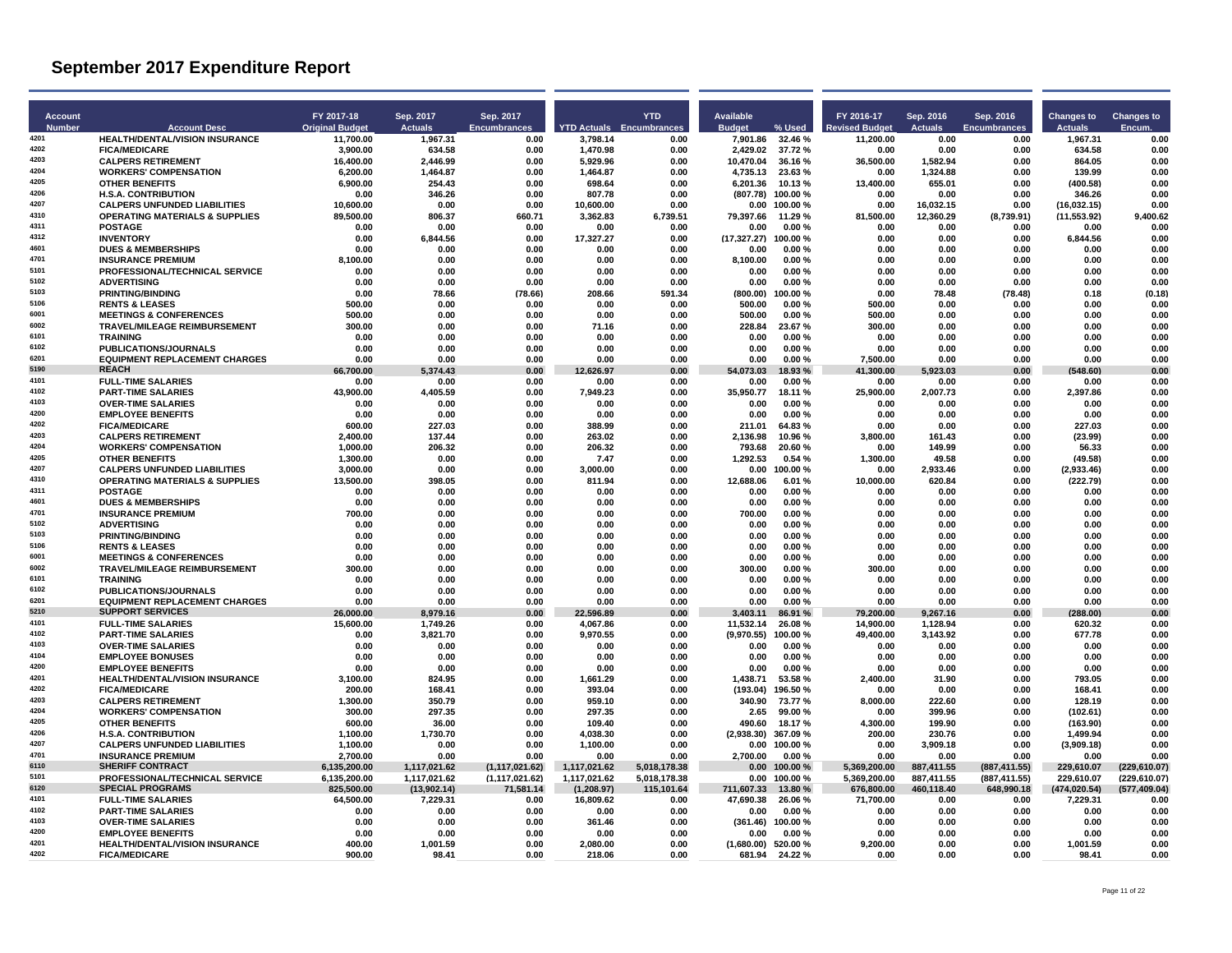| <b>Actuals</b><br><b>YTD Actuals</b> Encumbrances<br>% Used<br><b>Actuals</b><br><b>Encumbrances</b><br><b>Original Budget</b><br><b>Encumbrances</b><br><b>Budget</b><br>evised Budget<br><b>Actuals</b><br>Encum<br><b>Number</b><br><b>Account Desc</b><br><b>CALPERS RETIREMENT</b><br>3,101.83<br>5,200.00<br>4,200.00<br>472.29<br>0.00<br>1,098.17<br>26.14 %<br>0.00<br>0.00<br>472.29<br>0.00<br>0.00<br><b>WORKERS' COMPENSATION</b><br>1,400.00<br>366.86<br>0.00<br>1,033.14<br>26.21 %<br>424.96<br>(58.10)<br>0.00<br>366.86<br>0.00<br>0.00<br>0.00<br>4205<br><b>OTHER BENEFITS</b><br>3.100.00<br>144.00<br>0.00<br>349.27<br>0.00<br>2.750.73<br>11.26 %<br>3.200.00<br>0.00<br>0.00<br>144.00<br>0.00<br>4206<br>0.00<br>0.00%<br>0.00<br><b>H.S.A. CONTRIBUTION</b><br>0.00<br>0.00<br>0.00<br>0.00<br>0.00<br>3,000.00<br>0.00<br>0.00<br>0.00<br>4310<br><b>OPERATING MATERIALS &amp; SUPPLIES</b><br>6,000.00<br>(43, 213.18)<br>(154.17)<br>(43, 213.18)<br>845.83<br>48,367.35 -706.12 %<br>16,500.00<br>422,469.06<br>245,510.72<br>(465, 682.24)<br>(245, 664.89)<br>4311<br><b>POSTAGE</b><br>0.00<br>0.00<br>0.00<br>0.00<br>0.00<br>0.00%<br>0.00<br>0.00<br>0.00<br>0.00<br>0.00<br>0.00<br><b>DUES &amp; MEMBERSHIPS</b><br>0.00<br>0.00<br>0.00<br>0.00<br>0.00<br>0.00%<br>0.00<br>0.00<br>0.00<br>0.00<br>0.00<br>0.00<br><b>INSURANCE PREMIUM</b><br>1,500.00<br>0.00<br>0.00<br>0.00<br>0.00<br>1,500.00<br>0.00%<br>0.00<br>0.00<br>0.00<br>0.00<br>0.00<br>0.00<br>0.00%<br><b>MISC. EXPENSES</b><br>0.00<br>0.00<br>0.00<br>0.00<br>0.00<br>0.00<br>0.00<br>0.00<br>0.00<br>0.00<br>PROFESSIONAL/TECHNICAL SERVICE<br>35.800.00<br>4.052.69<br>4.052.69<br>29.398.39<br>564.000.00<br>(458.46)<br>3.594.23<br>(4,663.65)<br>(5, 122.11)<br>2.348.92<br>93.44 %<br>458.46<br><b>ADVERTISING</b><br>0.00<br>0.00<br>0.00<br>0.00<br>0.00<br>0.00<br>0.00%<br>0.00<br>0.00<br>0.00<br>0.00<br>0.00<br><b>PRINTING/BINDING</b><br>4,000.00<br>4,000.00<br>0.00<br>0.00<br>0.00<br>0.00<br>4,000.00<br>0.00%<br>0.00<br>0.00<br>0.00<br>0.00<br>5111<br><b>PUBLIC SAFETY - TRAFFIC</b><br>16.000.00<br>16.000.00<br>0.00%<br>0.00<br>0.00<br>0.00<br>0.00<br>0.00<br>0.00<br>0.00<br>0.00<br>0.00<br>5112<br><b>PUBLIC SAFETY - COASTAL</b><br>960.20<br>960.20<br>(5,361.53)<br>44,361.53<br>39,000.00<br>38,039.80<br>38,039.80<br>0.00<br>100.00%<br>0.00<br>6,321.73<br>(6,321.73)<br>5113<br><b>PUBLIC SAFETY- WESTERN</b><br>8,000.00<br>1,869.19<br>(1,869.19)<br>1,869.19<br>6,130.81<br>0.00<br>100.00%<br>0.00<br>36.75<br>(36.75)<br>1,832.44<br>(1,832.44)<br><b>PUBLIC SAFETY - SUMMER</b><br>10.000.00<br>0.00<br>0.00<br>0.00<br>0.00<br>10.000.00<br>0.00%<br>0.00<br>45.94<br>(45.94)<br>(45.94)<br>45.94<br>100.00%<br>12,244.28<br>40,755.72<br>PUBLIC SAFETY - SUPPLEMENTAL<br>53,000.00<br>12,313.19<br>40,686.81<br>12,313.19<br>40,686.81<br>0.00<br>68.91<br>(68.91)<br>0.00<br>567,000.00<br>(29, 788.75)<br>(410, 411.25)<br><b>PUBLIC SAFETY - PRESERVE</b><br>0.00<br>0.00<br>0.00<br>0.00<br>567,000.00<br>0.00%<br>0.00<br>29,788.75<br>410,411.25<br><b>REPAIR &amp; MAINTENANCE SERVICES</b><br>0.00<br>0.00<br>0.00<br>0.00<br>0.00<br>0.00<br>0.00%<br>0.00<br>0.00<br>0.00<br>0.00<br>0.00<br><b>TELEPHONE</b><br>628.31<br>13.50%<br>10.000.00<br>0.00<br>1.350.50<br>0.00<br>8.649.50<br>0.00<br>503.84<br>0.00<br>124.47<br>0.00<br><b>MEETINGS &amp; CONFERENCES</b><br>0.00<br>0.00<br>0.00<br>0.00<br>0.00<br>0.00<br>0.00%<br>0.00<br>0.00<br>0.00<br>0.00<br>0.00<br>6002<br><b>TRAVEL/MILEAGE REIMBURSEMENT</b><br>0.00<br>0.00<br>0.00<br>0.00<br>0.00<br>0.00<br>0.00%<br>0.00<br>0.00<br>0.00<br>0.00<br>0.00<br>6101<br>0.00<br>0.00<br>0.00<br>0.00%<br>0.00<br>0.00<br><b>TRAINING</b><br>0.00<br>0.00<br>0.00<br>0.00<br>0.00<br>0.00<br>6102<br>PUBLICATIONS/JOURNALS<br>0.00<br>0.00<br>0.00%<br>0.00<br>0.00<br>0.00<br>0.00<br>0.00<br>0.00<br>0.00<br>0.00<br>0.00<br>6201<br><b>EQUIPMENT REPLACEMENT CHARGES</b><br>700.00<br>175.00<br>0.00<br>175.00<br>0.00<br>525.00<br>25.00 %<br>0.00<br>0.00<br>0.00<br>175.00<br>0.00<br><b>VEHICLES</b><br>0.00<br>0.00<br>0.00<br>0.00<br>0.00<br>0.00<br>0.00%<br>0.00<br>0.00<br>0.00<br>0.00<br>0.00<br><b>ANIMAL CONTROL</b><br>9.646.60<br>(6,343.60)<br>22,081.51<br>120,644.99<br>(6,726.50)<br>117,000.00<br>7,288.84<br>(7,099.02)<br>2,357.76<br>755.42<br>136,000.00<br>104.95%<br><b>FULL-TIME SALARIES</b><br>0.00<br>0.00<br>0.00<br>0.00<br>0.00<br>0.00<br>0.00%<br>0.00<br>0.00<br>0.00<br>0.00<br>0.00<br><b>PART-TIME SALARIES</b><br>0.00<br>0.00<br>0.00<br>0.00<br>0.00<br>0.00<br>$0.00 \%$<br>0.00<br>0.00<br>0.00<br>0.00<br>0.00<br><b>OVER-TIME SALARIES</b><br>0.00<br>0.00%<br>0.00<br>0.00<br>0.00<br>0.00<br>0.00<br>0.00<br>0.00<br>0.00<br>0.00<br>0.00<br><b>EMPLOYEE BENEFITS</b><br>0.00<br>0.00<br>0.00<br>0.00<br>0.00<br>0.00<br>0.00%<br>0.00<br>0.00<br>0.00<br>0.00<br>0.00<br>4310<br><b>OPERATING MATERIALS &amp; SUPPLIES</b><br>0.00<br>0.00<br>0.00<br>0.00<br>0.00<br>0.00<br>0.00%<br>0.00<br>0.00<br>0.00<br>0.00<br>0.00<br>4311<br><b>POSTAGE</b><br>0.00<br>0.00<br>0.00<br>0.00<br>0.00<br>0.00<br>0.00%<br>0.00<br>0.00<br>0.00<br>0.00<br>0.00<br>4601<br><b>DUES &amp; MEMBERSHIPS</b><br>0.00<br>0.00<br>0.00<br>0.00<br>0.00%<br>0.00<br>0.00<br>0.00<br>0.00<br>0.00<br>0.00<br>0.00<br><b>INSURANCE PREMIUM</b><br>0.00<br>0.00<br>0.00<br>2.748.36<br>0.00<br>(2.748.36)<br>100.00%<br>0.00<br>0.00<br>0.00<br>0.00<br>0.00<br>4901<br><b>MISC. EXPENSES</b><br>0.00<br>0.00<br>0.00<br>0.00<br>0.00<br>0.00<br>0.00%<br>0.00<br>0.00<br>0.00<br>0.00<br>0.00<br>PROFESSIONAL/TECHNICAL SERVICE<br>136,000.00<br>9,646.60<br>(6,343.60)<br>19,333.15<br>120,644.99<br>(3,978.14)<br>102.93%<br>117.000.00<br>7,288.84<br>(7,099.02)<br>2,357.76<br>755.42<br><b>ADVERTISING</b><br>0.00<br>0.00<br>0.00<br>0.00<br>0.00<br>0.00<br>0.00%<br>0.00<br>0.00<br>0.00<br>0.00<br>0.00<br><b>PRINTING/BINDING</b><br>0.00<br>0.00<br>0.00<br>0.00<br>0.00<br>0.00<br>0.00%<br>0.00<br>0.00<br>0.00<br>0.00<br>0.00<br><b>MEETINGS &amp; CONFERENCES</b><br>0.00<br>0.00<br>0.00<br>0.00<br>0.00<br>0.00<br>0.00%<br>0.00<br>0.00<br>0.00<br>0.00<br>0.00<br>6002<br>TRAVEL/MILEAGE REIMBURSEMENT<br>0.00<br>0.00<br>0.00<br>0.00<br>0.00<br>0.00<br>0.00%<br>0.00<br>0.00<br>0.00<br>0.00<br>0.00<br>6101<br><b>TRAINING</b><br>0.00<br>0.00<br>0.00<br>0.00<br>0.00<br>0.00<br>0.00%<br>0.00<br>0.00<br>0.00<br>0.00<br>0.00<br>6102<br><b>PUBLICATIONS/JOURNALS</b><br>0.00<br>0.00<br>0.00<br>0.00<br>0.00<br>0.00<br>$0.00 \%$<br>0.00<br>0.00<br>0.00<br>0.00<br>0.00<br>6201<br><b>EQUIPMENT REPLACEMENT CHARGES</b><br>0.00<br>0.00<br>0.00<br>0.00<br>0.00<br>0.00<br>0.00%<br>0.00<br>0.00<br>0.00<br>0.00<br>0.00<br><b>NEIGHBORHOOD WATCH</b><br>0.00<br>0.00<br>0.00<br>0.00<br>0.00<br>0.00<br>0.00%<br>0.00<br>0.00<br>0.00<br>0.00<br>0.00<br><b>OPERATING MATERIALS &amp; SUPPLIES</b><br>0.00<br>0.00<br>0.00<br>0.00<br>0.00<br>0.00<br>0.00%<br>0.00<br>0.00<br>0.00<br>0.00<br>0.00<br>PROFESSIONAL/TECHNICAL SERVICE<br>0.00<br>0.00<br>0.00<br>0.00<br>0.00<br>0.00<br>0.00%<br>0.00<br>0.00<br>0.00<br>0.00<br>0.00<br><b>MEETINGS &amp; CONFERENCES</b><br>0.00<br>0.00<br>0.00<br>0.00<br>0.00<br>0.00<br>0.00%<br>0.00<br>0.00<br>0.00<br>0.00<br>0.00<br><b>GRANT ADMINISTRATION</b><br>0.00<br>0.00<br>0.00<br>0.00<br>0.00<br>0.00<br>0.00%<br>0.00<br>0.00<br>0.00<br>0.00<br>0.00<br><b>ADA IMPROVE - PROF/TECH</b><br>0.00<br>0.00<br>0.00<br>0.00<br>0.00<br>0.00<br>0.00%<br>0.00<br>0.00<br>0.00<br>0.00<br>0.00<br>8810<br><b>ADA IMPROVEMENTS</b><br>0.00<br>0.00<br>0.00<br>0.00<br>0.00<br>0.00<br>0.00%<br>0.00<br>0.00<br>0.00<br>0.00<br>0.00<br>8001<br><b>ADA IMPROVE - PROF/TECH</b><br>0.00<br>0.00<br>0.00<br>0.00<br>0.00<br>0.00<br>0.00%<br>0.00<br>0.00<br>0.00<br>0.00<br>0.00<br>9101<br><b>EMERGENCY OPERATION CENTER</b><br>0.00<br>0.00<br>0.00<br>0.00<br>0.00<br>0.00<br>0.00%<br>0.00<br>0.00<br>0.00<br>0.00<br>0.00<br>4310<br><b>OPERATING MATERIALS &amp; SUPPLIES</b><br>0.00<br>0.00%<br>0.00<br>0.00<br>0.00<br>0.00<br>0.00<br>0.00<br>0.00<br>0.00<br>0.00<br>0.00<br><b>COMPUTERS</b><br>0.00<br>0.00<br>0.00<br>0.00<br>0.00<br>0.00<br>0.00%<br>0.00<br>0.00<br>0.00<br>0.00<br>0.00<br><b>MISC. EXPENSES</b><br>0.00<br>0.00<br>0.00<br>0.00<br>0.00<br>0.00<br>0.00%<br>0.00<br>0.00<br>0.00<br>0.00<br>0.00<br>PROFESSIONAL/TECHNICAL SERVICE<br>0.00<br>0.00<br>0.00<br>0.00<br>0.00<br>0.00<br>0.00%<br>0.00<br>0.00<br>0.00<br>0.00<br>0.00<br>0.00<br><b>RENTS &amp; LEASES</b><br>0.00<br>0.00<br>0.00<br>0.00<br>0.00%<br>0.00<br>0.00<br>0.00<br>0.00<br>0.00<br>0.00<br><b>REPAIR &amp; MAINTENANCE SERVICES</b><br>0.00<br>0.00<br>0.00<br>0.00<br>0.00<br>0.00<br>0.00%<br>0.00<br>0.00<br>0.00<br>0.00<br>0.00<br><b>EQUIPMENT &amp; FURNITURE</b><br>0.00<br>0.00<br>0.00<br>0.00<br>0.00<br>0.00<br>0.00%<br>0.00<br>0.00<br>0.00<br>0.00<br>0.00<br>8201<br><b>VEHICLES</b><br>0.00<br>0.00%<br>0.00<br>0.00<br>0.00<br>0.00<br>0.00<br>0.00<br>0.00<br>0.00<br>0.00<br>0.00<br>8801<br><b>INFRASTRUCTURES</b><br>0.00<br>0.00<br>0.00<br>0.00<br>0.00<br>0.00<br>0.00%<br>0.00<br>0.00<br>0.00<br>0.00<br>0.00<br>8802<br><b>OTHER IMPROVEMENTS</b><br>0.00<br>0.00<br>0.00<br>0.00<br>0.00<br>0.00<br>0.00%<br>0.00<br>0.00<br>0.00<br>0.00<br>0.00<br><b>GAS TAX</b><br>316,329.74<br>(313, 124.91)<br>385 58<br>336,221.54<br>78.97 %<br>1,647,583.00<br>77,219.27<br>45.78<br>239,110.47<br>(1,100,170.69)<br>1.599.100.00<br>365.892.8<br>896.<br>787,0<br><b>UNASSIGNED</b><br>0.00<br>0.00<br>0.00<br>0.00<br>0.00<br>0.00<br>$0.00 \%$<br>0.00<br>0.00<br>0.00<br>0.00<br>0.00<br><b>TRANSFER - INFRASTRUCTURE</b><br>0.00<br>0.00<br>0.00%<br>0.00<br>0.00<br>0.00<br>0.00<br>0.00<br>0.00<br>0.00<br>0.00<br>0.00 |                |            |           |           |            |           |            |           |           |            |                   |
|---------------------------------------------------------------------------------------------------------------------------------------------------------------------------------------------------------------------------------------------------------------------------------------------------------------------------------------------------------------------------------------------------------------------------------------------------------------------------------------------------------------------------------------------------------------------------------------------------------------------------------------------------------------------------------------------------------------------------------------------------------------------------------------------------------------------------------------------------------------------------------------------------------------------------------------------------------------------------------------------------------------------------------------------------------------------------------------------------------------------------------------------------------------------------------------------------------------------------------------------------------------------------------------------------------------------------------------------------------------------------------------------------------------------------------------------------------------------------------------------------------------------------------------------------------------------------------------------------------------------------------------------------------------------------------------------------------------------------------------------------------------------------------------------------------------------------------------------------------------------------------------------------------------------------------------------------------------------------------------------------------------------------------------------------------------------------------------------------------------------------------------------------------------------------------------------------------------------------------------------------------------------------------------------------------------------------------------------------------------------------------------------------------------------------------------------------------------------------------------------------------------------------------------------------------------------------------------------------------------------------------------------------------------------------------------------------------------------------------------------------------------------------------------------------------------------------------------------------------------------------------------------------------------------------------------------------------------------------------------------------------------------------------------------------------------------------------------------------------------------------------------------------------------------------------------------------------------------------------------------------------------------------------------------------------------------------------------------------------------------------------------------------------------------------------------------------------------------------------------------------------------------------------------------------------------------------------------------------------------------------------------------------------------------------------------------------------------------------------------------------------------------------------------------------------------------------------------------------------------------------------------------------------------------------------------------------------------------------------------------------------------------------------------------------------------------------------------------------------------------------------------------------------------------------------------------------------------------------------------------------------------------------------------------------------------------------------------------------------------------------------------------------------------------------------------------------------------------------------------------------------------------------------------------------------------------------------------------------------------------------------------------------------------------------------------------------------------------------------------------------------------------------------------------------------------------------------------------------------------------------------------------------------------------------------------------------------------------------------------------------------------------------------------------------------------------------------------------------------------------------------------------------------------------------------------------------------------------------------------------------------------------------------------------------------------------------------------------------------------------------------------------------------------------------------------------------------------------------------------------------------------------------------------------------------------------------------------------------------------------------------------------------------------------------------------------------------------------------------------------------------------------------------------------------------------------------------------------------------------------------------------------------------------------------------------------------------------------------------------------------------------------------------------------------------------------------------------------------------------------------------------------------------------------------------------------------------------------------------------------------------------------------------------------------------------------------------------------------------------------------------------------------------------------------------------------------------------------------------------------------------------------------------------------------------------------------------------------------------------------------------------------------------------------------------------------------------------------------------------------------------------------------------------------------------------------------------------------------------------------------------------------------------------------------------------------------------------------------------------------------------------------------------------------------------------------------------------------------------------------------------------------------------------------------------------------------------------------------------------------------------------------------------------------------------------------------------------------------------------------------------------------------------------------------------------------------------------------------------------------------------------------------------------------------------------------------------------------------------------------------------------------------------------------------------------------------------------------------------------------------------------------------------------------------------------------------------------------------------------------------------------------------------------------------------------------------------------------------------------------------------------------------------------------------------------------------------------------------------------------------------------------------------------------------------------------------------------------------------------------------------------------------------------------------------------------------------------------------------------------------------------------------------------------------------------------------------------------------------------------------------------------------------------------------------------------------------------------------------------------------------------------------------------------------------------------------------------------------------------------------------------------------------------------------------------------------------------------------------------------------------------------------------------------------------------------------------------------------------------------------------------------------------------------------------------------------------------------------------------------------------------------------------------------------------------------------------------------------------------------------------------------------------------------------------------------------------------------------------------------------------------------------------------------------------------------------------------------------------------------------------------------------------------------------------------------------------------------------------------------------------------------------------------------------------------------------------------------------------------------------------------------------------------------------------------------------------------------------------------------------------------------------------------------|----------------|------------|-----------|-----------|------------|-----------|------------|-----------|-----------|------------|-------------------|
|                                                                                                                                                                                                                                                                                                                                                                                                                                                                                                                                                                                                                                                                                                                                                                                                                                                                                                                                                                                                                                                                                                                                                                                                                                                                                                                                                                                                                                                                                                                                                                                                                                                                                                                                                                                                                                                                                                                                                                                                                                                                                                                                                                                                                                                                                                                                                                                                                                                                                                                                                                                                                                                                                                                                                                                                                                                                                                                                                                                                                                                                                                                                                                                                                                                                                                                                                                                                                                                                                                                                                                                                                                                                                                                                                                                                                                                                                                                                                                                                                                                                                                                                                                                                                                                                                                                                                                                                                                                                                                                                                                                                                                                                                                                                                                                                                                                                                                                                                                                                                                                                                                                                                                                                                                                                                                                                                                                                                                                                                                                                                                                                                                                                                                                                                                                                                                                                                                                                                                                                                                                                                                                                                                                                                                                                                                                                                                                                                                                                                                                                                                                                                                                                                                                                                                                                                                                                                                                                                                                                                                                                                                                                                                                                                                                                                                                                                                                                                                                                                                                                                                                                                                                                                                                                                                                                                                                                                                                                                                                                                                                                                                                                                                                                                                                                                                                                                                                                                                                                                                                                                                                                                                                                                                                                                                                                                                                                                                                                                                                                                                                                                                                                                                                                                                                                                                                                                                                                                                                                                                                                                                                                                                                                                                                                                                                                                                                                                                                     | <b>Account</b> | FY 2017-18 | Sep. 2017 | Sep. 2017 | <b>YTD</b> | Available | FY 2016-17 | Sep. 2016 | Sep. 2016 | Changes to | <b>Changes to</b> |
|                                                                                                                                                                                                                                                                                                                                                                                                                                                                                                                                                                                                                                                                                                                                                                                                                                                                                                                                                                                                                                                                                                                                                                                                                                                                                                                                                                                                                                                                                                                                                                                                                                                                                                                                                                                                                                                                                                                                                                                                                                                                                                                                                                                                                                                                                                                                                                                                                                                                                                                                                                                                                                                                                                                                                                                                                                                                                                                                                                                                                                                                                                                                                                                                                                                                                                                                                                                                                                                                                                                                                                                                                                                                                                                                                                                                                                                                                                                                                                                                                                                                                                                                                                                                                                                                                                                                                                                                                                                                                                                                                                                                                                                                                                                                                                                                                                                                                                                                                                                                                                                                                                                                                                                                                                                                                                                                                                                                                                                                                                                                                                                                                                                                                                                                                                                                                                                                                                                                                                                                                                                                                                                                                                                                                                                                                                                                                                                                                                                                                                                                                                                                                                                                                                                                                                                                                                                                                                                                                                                                                                                                                                                                                                                                                                                                                                                                                                                                                                                                                                                                                                                                                                                                                                                                                                                                                                                                                                                                                                                                                                                                                                                                                                                                                                                                                                                                                                                                                                                                                                                                                                                                                                                                                                                                                                                                                                                                                                                                                                                                                                                                                                                                                                                                                                                                                                                                                                                                                                                                                                                                                                                                                                                                                                                                                                                                                                                                                                                     | 4203           |            |           |           |            |           |            |           |           |            |                   |
|                                                                                                                                                                                                                                                                                                                                                                                                                                                                                                                                                                                                                                                                                                                                                                                                                                                                                                                                                                                                                                                                                                                                                                                                                                                                                                                                                                                                                                                                                                                                                                                                                                                                                                                                                                                                                                                                                                                                                                                                                                                                                                                                                                                                                                                                                                                                                                                                                                                                                                                                                                                                                                                                                                                                                                                                                                                                                                                                                                                                                                                                                                                                                                                                                                                                                                                                                                                                                                                                                                                                                                                                                                                                                                                                                                                                                                                                                                                                                                                                                                                                                                                                                                                                                                                                                                                                                                                                                                                                                                                                                                                                                                                                                                                                                                                                                                                                                                                                                                                                                                                                                                                                                                                                                                                                                                                                                                                                                                                                                                                                                                                                                                                                                                                                                                                                                                                                                                                                                                                                                                                                                                                                                                                                                                                                                                                                                                                                                                                                                                                                                                                                                                                                                                                                                                                                                                                                                                                                                                                                                                                                                                                                                                                                                                                                                                                                                                                                                                                                                                                                                                                                                                                                                                                                                                                                                                                                                                                                                                                                                                                                                                                                                                                                                                                                                                                                                                                                                                                                                                                                                                                                                                                                                                                                                                                                                                                                                                                                                                                                                                                                                                                                                                                                                                                                                                                                                                                                                                                                                                                                                                                                                                                                                                                                                                                                                                                                                                                     | 4204           |            |           |           |            |           |            |           |           |            |                   |
|                                                                                                                                                                                                                                                                                                                                                                                                                                                                                                                                                                                                                                                                                                                                                                                                                                                                                                                                                                                                                                                                                                                                                                                                                                                                                                                                                                                                                                                                                                                                                                                                                                                                                                                                                                                                                                                                                                                                                                                                                                                                                                                                                                                                                                                                                                                                                                                                                                                                                                                                                                                                                                                                                                                                                                                                                                                                                                                                                                                                                                                                                                                                                                                                                                                                                                                                                                                                                                                                                                                                                                                                                                                                                                                                                                                                                                                                                                                                                                                                                                                                                                                                                                                                                                                                                                                                                                                                                                                                                                                                                                                                                                                                                                                                                                                                                                                                                                                                                                                                                                                                                                                                                                                                                                                                                                                                                                                                                                                                                                                                                                                                                                                                                                                                                                                                                                                                                                                                                                                                                                                                                                                                                                                                                                                                                                                                                                                                                                                                                                                                                                                                                                                                                                                                                                                                                                                                                                                                                                                                                                                                                                                                                                                                                                                                                                                                                                                                                                                                                                                                                                                                                                                                                                                                                                                                                                                                                                                                                                                                                                                                                                                                                                                                                                                                                                                                                                                                                                                                                                                                                                                                                                                                                                                                                                                                                                                                                                                                                                                                                                                                                                                                                                                                                                                                                                                                                                                                                                                                                                                                                                                                                                                                                                                                                                                                                                                                                                                     |                |            |           |           |            |           |            |           |           |            |                   |
|                                                                                                                                                                                                                                                                                                                                                                                                                                                                                                                                                                                                                                                                                                                                                                                                                                                                                                                                                                                                                                                                                                                                                                                                                                                                                                                                                                                                                                                                                                                                                                                                                                                                                                                                                                                                                                                                                                                                                                                                                                                                                                                                                                                                                                                                                                                                                                                                                                                                                                                                                                                                                                                                                                                                                                                                                                                                                                                                                                                                                                                                                                                                                                                                                                                                                                                                                                                                                                                                                                                                                                                                                                                                                                                                                                                                                                                                                                                                                                                                                                                                                                                                                                                                                                                                                                                                                                                                                                                                                                                                                                                                                                                                                                                                                                                                                                                                                                                                                                                                                                                                                                                                                                                                                                                                                                                                                                                                                                                                                                                                                                                                                                                                                                                                                                                                                                                                                                                                                                                                                                                                                                                                                                                                                                                                                                                                                                                                                                                                                                                                                                                                                                                                                                                                                                                                                                                                                                                                                                                                                                                                                                                                                                                                                                                                                                                                                                                                                                                                                                                                                                                                                                                                                                                                                                                                                                                                                                                                                                                                                                                                                                                                                                                                                                                                                                                                                                                                                                                                                                                                                                                                                                                                                                                                                                                                                                                                                                                                                                                                                                                                                                                                                                                                                                                                                                                                                                                                                                                                                                                                                                                                                                                                                                                                                                                                                                                                                                                     |                |            |           |           |            |           |            |           |           |            |                   |
|                                                                                                                                                                                                                                                                                                                                                                                                                                                                                                                                                                                                                                                                                                                                                                                                                                                                                                                                                                                                                                                                                                                                                                                                                                                                                                                                                                                                                                                                                                                                                                                                                                                                                                                                                                                                                                                                                                                                                                                                                                                                                                                                                                                                                                                                                                                                                                                                                                                                                                                                                                                                                                                                                                                                                                                                                                                                                                                                                                                                                                                                                                                                                                                                                                                                                                                                                                                                                                                                                                                                                                                                                                                                                                                                                                                                                                                                                                                                                                                                                                                                                                                                                                                                                                                                                                                                                                                                                                                                                                                                                                                                                                                                                                                                                                                                                                                                                                                                                                                                                                                                                                                                                                                                                                                                                                                                                                                                                                                                                                                                                                                                                                                                                                                                                                                                                                                                                                                                                                                                                                                                                                                                                                                                                                                                                                                                                                                                                                                                                                                                                                                                                                                                                                                                                                                                                                                                                                                                                                                                                                                                                                                                                                                                                                                                                                                                                                                                                                                                                                                                                                                                                                                                                                                                                                                                                                                                                                                                                                                                                                                                                                                                                                                                                                                                                                                                                                                                                                                                                                                                                                                                                                                                                                                                                                                                                                                                                                                                                                                                                                                                                                                                                                                                                                                                                                                                                                                                                                                                                                                                                                                                                                                                                                                                                                                                                                                                                                                     |                |            |           |           |            |           |            |           |           |            |                   |
|                                                                                                                                                                                                                                                                                                                                                                                                                                                                                                                                                                                                                                                                                                                                                                                                                                                                                                                                                                                                                                                                                                                                                                                                                                                                                                                                                                                                                                                                                                                                                                                                                                                                                                                                                                                                                                                                                                                                                                                                                                                                                                                                                                                                                                                                                                                                                                                                                                                                                                                                                                                                                                                                                                                                                                                                                                                                                                                                                                                                                                                                                                                                                                                                                                                                                                                                                                                                                                                                                                                                                                                                                                                                                                                                                                                                                                                                                                                                                                                                                                                                                                                                                                                                                                                                                                                                                                                                                                                                                                                                                                                                                                                                                                                                                                                                                                                                                                                                                                                                                                                                                                                                                                                                                                                                                                                                                                                                                                                                                                                                                                                                                                                                                                                                                                                                                                                                                                                                                                                                                                                                                                                                                                                                                                                                                                                                                                                                                                                                                                                                                                                                                                                                                                                                                                                                                                                                                                                                                                                                                                                                                                                                                                                                                                                                                                                                                                                                                                                                                                                                                                                                                                                                                                                                                                                                                                                                                                                                                                                                                                                                                                                                                                                                                                                                                                                                                                                                                                                                                                                                                                                                                                                                                                                                                                                                                                                                                                                                                                                                                                                                                                                                                                                                                                                                                                                                                                                                                                                                                                                                                                                                                                                                                                                                                                                                                                                                                                                     | 4601           |            |           |           |            |           |            |           |           |            |                   |
|                                                                                                                                                                                                                                                                                                                                                                                                                                                                                                                                                                                                                                                                                                                                                                                                                                                                                                                                                                                                                                                                                                                                                                                                                                                                                                                                                                                                                                                                                                                                                                                                                                                                                                                                                                                                                                                                                                                                                                                                                                                                                                                                                                                                                                                                                                                                                                                                                                                                                                                                                                                                                                                                                                                                                                                                                                                                                                                                                                                                                                                                                                                                                                                                                                                                                                                                                                                                                                                                                                                                                                                                                                                                                                                                                                                                                                                                                                                                                                                                                                                                                                                                                                                                                                                                                                                                                                                                                                                                                                                                                                                                                                                                                                                                                                                                                                                                                                                                                                                                                                                                                                                                                                                                                                                                                                                                                                                                                                                                                                                                                                                                                                                                                                                                                                                                                                                                                                                                                                                                                                                                                                                                                                                                                                                                                                                                                                                                                                                                                                                                                                                                                                                                                                                                                                                                                                                                                                                                                                                                                                                                                                                                                                                                                                                                                                                                                                                                                                                                                                                                                                                                                                                                                                                                                                                                                                                                                                                                                                                                                                                                                                                                                                                                                                                                                                                                                                                                                                                                                                                                                                                                                                                                                                                                                                                                                                                                                                                                                                                                                                                                                                                                                                                                                                                                                                                                                                                                                                                                                                                                                                                                                                                                                                                                                                                                                                                                                                                     | 4701           |            |           |           |            |           |            |           |           |            |                   |
|                                                                                                                                                                                                                                                                                                                                                                                                                                                                                                                                                                                                                                                                                                                                                                                                                                                                                                                                                                                                                                                                                                                                                                                                                                                                                                                                                                                                                                                                                                                                                                                                                                                                                                                                                                                                                                                                                                                                                                                                                                                                                                                                                                                                                                                                                                                                                                                                                                                                                                                                                                                                                                                                                                                                                                                                                                                                                                                                                                                                                                                                                                                                                                                                                                                                                                                                                                                                                                                                                                                                                                                                                                                                                                                                                                                                                                                                                                                                                                                                                                                                                                                                                                                                                                                                                                                                                                                                                                                                                                                                                                                                                                                                                                                                                                                                                                                                                                                                                                                                                                                                                                                                                                                                                                                                                                                                                                                                                                                                                                                                                                                                                                                                                                                                                                                                                                                                                                                                                                                                                                                                                                                                                                                                                                                                                                                                                                                                                                                                                                                                                                                                                                                                                                                                                                                                                                                                                                                                                                                                                                                                                                                                                                                                                                                                                                                                                                                                                                                                                                                                                                                                                                                                                                                                                                                                                                                                                                                                                                                                                                                                                                                                                                                                                                                                                                                                                                                                                                                                                                                                                                                                                                                                                                                                                                                                                                                                                                                                                                                                                                                                                                                                                                                                                                                                                                                                                                                                                                                                                                                                                                                                                                                                                                                                                                                                                                                                                                                     | 4901           |            |           |           |            |           |            |           |           |            |                   |
|                                                                                                                                                                                                                                                                                                                                                                                                                                                                                                                                                                                                                                                                                                                                                                                                                                                                                                                                                                                                                                                                                                                                                                                                                                                                                                                                                                                                                                                                                                                                                                                                                                                                                                                                                                                                                                                                                                                                                                                                                                                                                                                                                                                                                                                                                                                                                                                                                                                                                                                                                                                                                                                                                                                                                                                                                                                                                                                                                                                                                                                                                                                                                                                                                                                                                                                                                                                                                                                                                                                                                                                                                                                                                                                                                                                                                                                                                                                                                                                                                                                                                                                                                                                                                                                                                                                                                                                                                                                                                                                                                                                                                                                                                                                                                                                                                                                                                                                                                                                                                                                                                                                                                                                                                                                                                                                                                                                                                                                                                                                                                                                                                                                                                                                                                                                                                                                                                                                                                                                                                                                                                                                                                                                                                                                                                                                                                                                                                                                                                                                                                                                                                                                                                                                                                                                                                                                                                                                                                                                                                                                                                                                                                                                                                                                                                                                                                                                                                                                                                                                                                                                                                                                                                                                                                                                                                                                                                                                                                                                                                                                                                                                                                                                                                                                                                                                                                                                                                                                                                                                                                                                                                                                                                                                                                                                                                                                                                                                                                                                                                                                                                                                                                                                                                                                                                                                                                                                                                                                                                                                                                                                                                                                                                                                                                                                                                                                                                                                     | 5101           |            |           |           |            |           |            |           |           |            |                   |
|                                                                                                                                                                                                                                                                                                                                                                                                                                                                                                                                                                                                                                                                                                                                                                                                                                                                                                                                                                                                                                                                                                                                                                                                                                                                                                                                                                                                                                                                                                                                                                                                                                                                                                                                                                                                                                                                                                                                                                                                                                                                                                                                                                                                                                                                                                                                                                                                                                                                                                                                                                                                                                                                                                                                                                                                                                                                                                                                                                                                                                                                                                                                                                                                                                                                                                                                                                                                                                                                                                                                                                                                                                                                                                                                                                                                                                                                                                                                                                                                                                                                                                                                                                                                                                                                                                                                                                                                                                                                                                                                                                                                                                                                                                                                                                                                                                                                                                                                                                                                                                                                                                                                                                                                                                                                                                                                                                                                                                                                                                                                                                                                                                                                                                                                                                                                                                                                                                                                                                                                                                                                                                                                                                                                                                                                                                                                                                                                                                                                                                                                                                                                                                                                                                                                                                                                                                                                                                                                                                                                                                                                                                                                                                                                                                                                                                                                                                                                                                                                                                                                                                                                                                                                                                                                                                                                                                                                                                                                                                                                                                                                                                                                                                                                                                                                                                                                                                                                                                                                                                                                                                                                                                                                                                                                                                                                                                                                                                                                                                                                                                                                                                                                                                                                                                                                                                                                                                                                                                                                                                                                                                                                                                                                                                                                                                                                                                                                                                                     | 5102           |            |           |           |            |           |            |           |           |            |                   |
|                                                                                                                                                                                                                                                                                                                                                                                                                                                                                                                                                                                                                                                                                                                                                                                                                                                                                                                                                                                                                                                                                                                                                                                                                                                                                                                                                                                                                                                                                                                                                                                                                                                                                                                                                                                                                                                                                                                                                                                                                                                                                                                                                                                                                                                                                                                                                                                                                                                                                                                                                                                                                                                                                                                                                                                                                                                                                                                                                                                                                                                                                                                                                                                                                                                                                                                                                                                                                                                                                                                                                                                                                                                                                                                                                                                                                                                                                                                                                                                                                                                                                                                                                                                                                                                                                                                                                                                                                                                                                                                                                                                                                                                                                                                                                                                                                                                                                                                                                                                                                                                                                                                                                                                                                                                                                                                                                                                                                                                                                                                                                                                                                                                                                                                                                                                                                                                                                                                                                                                                                                                                                                                                                                                                                                                                                                                                                                                                                                                                                                                                                                                                                                                                                                                                                                                                                                                                                                                                                                                                                                                                                                                                                                                                                                                                                                                                                                                                                                                                                                                                                                                                                                                                                                                                                                                                                                                                                                                                                                                                                                                                                                                                                                                                                                                                                                                                                                                                                                                                                                                                                                                                                                                                                                                                                                                                                                                                                                                                                                                                                                                                                                                                                                                                                                                                                                                                                                                                                                                                                                                                                                                                                                                                                                                                                                                                                                                                                                                     | 5103           |            |           |           |            |           |            |           |           |            |                   |
|                                                                                                                                                                                                                                                                                                                                                                                                                                                                                                                                                                                                                                                                                                                                                                                                                                                                                                                                                                                                                                                                                                                                                                                                                                                                                                                                                                                                                                                                                                                                                                                                                                                                                                                                                                                                                                                                                                                                                                                                                                                                                                                                                                                                                                                                                                                                                                                                                                                                                                                                                                                                                                                                                                                                                                                                                                                                                                                                                                                                                                                                                                                                                                                                                                                                                                                                                                                                                                                                                                                                                                                                                                                                                                                                                                                                                                                                                                                                                                                                                                                                                                                                                                                                                                                                                                                                                                                                                                                                                                                                                                                                                                                                                                                                                                                                                                                                                                                                                                                                                                                                                                                                                                                                                                                                                                                                                                                                                                                                                                                                                                                                                                                                                                                                                                                                                                                                                                                                                                                                                                                                                                                                                                                                                                                                                                                                                                                                                                                                                                                                                                                                                                                                                                                                                                                                                                                                                                                                                                                                                                                                                                                                                                                                                                                                                                                                                                                                                                                                                                                                                                                                                                                                                                                                                                                                                                                                                                                                                                                                                                                                                                                                                                                                                                                                                                                                                                                                                                                                                                                                                                                                                                                                                                                                                                                                                                                                                                                                                                                                                                                                                                                                                                                                                                                                                                                                                                                                                                                                                                                                                                                                                                                                                                                                                                                                                                                                                                                     |                |            |           |           |            |           |            |           |           |            |                   |
|                                                                                                                                                                                                                                                                                                                                                                                                                                                                                                                                                                                                                                                                                                                                                                                                                                                                                                                                                                                                                                                                                                                                                                                                                                                                                                                                                                                                                                                                                                                                                                                                                                                                                                                                                                                                                                                                                                                                                                                                                                                                                                                                                                                                                                                                                                                                                                                                                                                                                                                                                                                                                                                                                                                                                                                                                                                                                                                                                                                                                                                                                                                                                                                                                                                                                                                                                                                                                                                                                                                                                                                                                                                                                                                                                                                                                                                                                                                                                                                                                                                                                                                                                                                                                                                                                                                                                                                                                                                                                                                                                                                                                                                                                                                                                                                                                                                                                                                                                                                                                                                                                                                                                                                                                                                                                                                                                                                                                                                                                                                                                                                                                                                                                                                                                                                                                                                                                                                                                                                                                                                                                                                                                                                                                                                                                                                                                                                                                                                                                                                                                                                                                                                                                                                                                                                                                                                                                                                                                                                                                                                                                                                                                                                                                                                                                                                                                                                                                                                                                                                                                                                                                                                                                                                                                                                                                                                                                                                                                                                                                                                                                                                                                                                                                                                                                                                                                                                                                                                                                                                                                                                                                                                                                                                                                                                                                                                                                                                                                                                                                                                                                                                                                                                                                                                                                                                                                                                                                                                                                                                                                                                                                                                                                                                                                                                                                                                                                                                     |                |            |           |           |            |           |            |           |           |            |                   |
|                                                                                                                                                                                                                                                                                                                                                                                                                                                                                                                                                                                                                                                                                                                                                                                                                                                                                                                                                                                                                                                                                                                                                                                                                                                                                                                                                                                                                                                                                                                                                                                                                                                                                                                                                                                                                                                                                                                                                                                                                                                                                                                                                                                                                                                                                                                                                                                                                                                                                                                                                                                                                                                                                                                                                                                                                                                                                                                                                                                                                                                                                                                                                                                                                                                                                                                                                                                                                                                                                                                                                                                                                                                                                                                                                                                                                                                                                                                                                                                                                                                                                                                                                                                                                                                                                                                                                                                                                                                                                                                                                                                                                                                                                                                                                                                                                                                                                                                                                                                                                                                                                                                                                                                                                                                                                                                                                                                                                                                                                                                                                                                                                                                                                                                                                                                                                                                                                                                                                                                                                                                                                                                                                                                                                                                                                                                                                                                                                                                                                                                                                                                                                                                                                                                                                                                                                                                                                                                                                                                                                                                                                                                                                                                                                                                                                                                                                                                                                                                                                                                                                                                                                                                                                                                                                                                                                                                                                                                                                                                                                                                                                                                                                                                                                                                                                                                                                                                                                                                                                                                                                                                                                                                                                                                                                                                                                                                                                                                                                                                                                                                                                                                                                                                                                                                                                                                                                                                                                                                                                                                                                                                                                                                                                                                                                                                                                                                                                                                     | 5114           |            |           |           |            |           |            |           |           |            |                   |
|                                                                                                                                                                                                                                                                                                                                                                                                                                                                                                                                                                                                                                                                                                                                                                                                                                                                                                                                                                                                                                                                                                                                                                                                                                                                                                                                                                                                                                                                                                                                                                                                                                                                                                                                                                                                                                                                                                                                                                                                                                                                                                                                                                                                                                                                                                                                                                                                                                                                                                                                                                                                                                                                                                                                                                                                                                                                                                                                                                                                                                                                                                                                                                                                                                                                                                                                                                                                                                                                                                                                                                                                                                                                                                                                                                                                                                                                                                                                                                                                                                                                                                                                                                                                                                                                                                                                                                                                                                                                                                                                                                                                                                                                                                                                                                                                                                                                                                                                                                                                                                                                                                                                                                                                                                                                                                                                                                                                                                                                                                                                                                                                                                                                                                                                                                                                                                                                                                                                                                                                                                                                                                                                                                                                                                                                                                                                                                                                                                                                                                                                                                                                                                                                                                                                                                                                                                                                                                                                                                                                                                                                                                                                                                                                                                                                                                                                                                                                                                                                                                                                                                                                                                                                                                                                                                                                                                                                                                                                                                                                                                                                                                                                                                                                                                                                                                                                                                                                                                                                                                                                                                                                                                                                                                                                                                                                                                                                                                                                                                                                                                                                                                                                                                                                                                                                                                                                                                                                                                                                                                                                                                                                                                                                                                                                                                                                                                                                                                                     | 5115           |            |           |           |            |           |            |           |           |            |                   |
|                                                                                                                                                                                                                                                                                                                                                                                                                                                                                                                                                                                                                                                                                                                                                                                                                                                                                                                                                                                                                                                                                                                                                                                                                                                                                                                                                                                                                                                                                                                                                                                                                                                                                                                                                                                                                                                                                                                                                                                                                                                                                                                                                                                                                                                                                                                                                                                                                                                                                                                                                                                                                                                                                                                                                                                                                                                                                                                                                                                                                                                                                                                                                                                                                                                                                                                                                                                                                                                                                                                                                                                                                                                                                                                                                                                                                                                                                                                                                                                                                                                                                                                                                                                                                                                                                                                                                                                                                                                                                                                                                                                                                                                                                                                                                                                                                                                                                                                                                                                                                                                                                                                                                                                                                                                                                                                                                                                                                                                                                                                                                                                                                                                                                                                                                                                                                                                                                                                                                                                                                                                                                                                                                                                                                                                                                                                                                                                                                                                                                                                                                                                                                                                                                                                                                                                                                                                                                                                                                                                                                                                                                                                                                                                                                                                                                                                                                                                                                                                                                                                                                                                                                                                                                                                                                                                                                                                                                                                                                                                                                                                                                                                                                                                                                                                                                                                                                                                                                                                                                                                                                                                                                                                                                                                                                                                                                                                                                                                                                                                                                                                                                                                                                                                                                                                                                                                                                                                                                                                                                                                                                                                                                                                                                                                                                                                                                                                                                                                     | 5116           |            |           |           |            |           |            |           |           |            |                   |
|                                                                                                                                                                                                                                                                                                                                                                                                                                                                                                                                                                                                                                                                                                                                                                                                                                                                                                                                                                                                                                                                                                                                                                                                                                                                                                                                                                                                                                                                                                                                                                                                                                                                                                                                                                                                                                                                                                                                                                                                                                                                                                                                                                                                                                                                                                                                                                                                                                                                                                                                                                                                                                                                                                                                                                                                                                                                                                                                                                                                                                                                                                                                                                                                                                                                                                                                                                                                                                                                                                                                                                                                                                                                                                                                                                                                                                                                                                                                                                                                                                                                                                                                                                                                                                                                                                                                                                                                                                                                                                                                                                                                                                                                                                                                                                                                                                                                                                                                                                                                                                                                                                                                                                                                                                                                                                                                                                                                                                                                                                                                                                                                                                                                                                                                                                                                                                                                                                                                                                                                                                                                                                                                                                                                                                                                                                                                                                                                                                                                                                                                                                                                                                                                                                                                                                                                                                                                                                                                                                                                                                                                                                                                                                                                                                                                                                                                                                                                                                                                                                                                                                                                                                                                                                                                                                                                                                                                                                                                                                                                                                                                                                                                                                                                                                                                                                                                                                                                                                                                                                                                                                                                                                                                                                                                                                                                                                                                                                                                                                                                                                                                                                                                                                                                                                                                                                                                                                                                                                                                                                                                                                                                                                                                                                                                                                                                                                                                                                                     | 5201           |            |           |           |            |           |            |           |           |            |                   |
|                                                                                                                                                                                                                                                                                                                                                                                                                                                                                                                                                                                                                                                                                                                                                                                                                                                                                                                                                                                                                                                                                                                                                                                                                                                                                                                                                                                                                                                                                                                                                                                                                                                                                                                                                                                                                                                                                                                                                                                                                                                                                                                                                                                                                                                                                                                                                                                                                                                                                                                                                                                                                                                                                                                                                                                                                                                                                                                                                                                                                                                                                                                                                                                                                                                                                                                                                                                                                                                                                                                                                                                                                                                                                                                                                                                                                                                                                                                                                                                                                                                                                                                                                                                                                                                                                                                                                                                                                                                                                                                                                                                                                                                                                                                                                                                                                                                                                                                                                                                                                                                                                                                                                                                                                                                                                                                                                                                                                                                                                                                                                                                                                                                                                                                                                                                                                                                                                                                                                                                                                                                                                                                                                                                                                                                                                                                                                                                                                                                                                                                                                                                                                                                                                                                                                                                                                                                                                                                                                                                                                                                                                                                                                                                                                                                                                                                                                                                                                                                                                                                                                                                                                                                                                                                                                                                                                                                                                                                                                                                                                                                                                                                                                                                                                                                                                                                                                                                                                                                                                                                                                                                                                                                                                                                                                                                                                                                                                                                                                                                                                                                                                                                                                                                                                                                                                                                                                                                                                                                                                                                                                                                                                                                                                                                                                                                                                                                                                                                     | 5301           |            |           |           |            |           |            |           |           |            |                   |
|                                                                                                                                                                                                                                                                                                                                                                                                                                                                                                                                                                                                                                                                                                                                                                                                                                                                                                                                                                                                                                                                                                                                                                                                                                                                                                                                                                                                                                                                                                                                                                                                                                                                                                                                                                                                                                                                                                                                                                                                                                                                                                                                                                                                                                                                                                                                                                                                                                                                                                                                                                                                                                                                                                                                                                                                                                                                                                                                                                                                                                                                                                                                                                                                                                                                                                                                                                                                                                                                                                                                                                                                                                                                                                                                                                                                                                                                                                                                                                                                                                                                                                                                                                                                                                                                                                                                                                                                                                                                                                                                                                                                                                                                                                                                                                                                                                                                                                                                                                                                                                                                                                                                                                                                                                                                                                                                                                                                                                                                                                                                                                                                                                                                                                                                                                                                                                                                                                                                                                                                                                                                                                                                                                                                                                                                                                                                                                                                                                                                                                                                                                                                                                                                                                                                                                                                                                                                                                                                                                                                                                                                                                                                                                                                                                                                                                                                                                                                                                                                                                                                                                                                                                                                                                                                                                                                                                                                                                                                                                                                                                                                                                                                                                                                                                                                                                                                                                                                                                                                                                                                                                                                                                                                                                                                                                                                                                                                                                                                                                                                                                                                                                                                                                                                                                                                                                                                                                                                                                                                                                                                                                                                                                                                                                                                                                                                                                                                                                                     | 6001           |            |           |           |            |           |            |           |           |            |                   |
|                                                                                                                                                                                                                                                                                                                                                                                                                                                                                                                                                                                                                                                                                                                                                                                                                                                                                                                                                                                                                                                                                                                                                                                                                                                                                                                                                                                                                                                                                                                                                                                                                                                                                                                                                                                                                                                                                                                                                                                                                                                                                                                                                                                                                                                                                                                                                                                                                                                                                                                                                                                                                                                                                                                                                                                                                                                                                                                                                                                                                                                                                                                                                                                                                                                                                                                                                                                                                                                                                                                                                                                                                                                                                                                                                                                                                                                                                                                                                                                                                                                                                                                                                                                                                                                                                                                                                                                                                                                                                                                                                                                                                                                                                                                                                                                                                                                                                                                                                                                                                                                                                                                                                                                                                                                                                                                                                                                                                                                                                                                                                                                                                                                                                                                                                                                                                                                                                                                                                                                                                                                                                                                                                                                                                                                                                                                                                                                                                                                                                                                                                                                                                                                                                                                                                                                                                                                                                                                                                                                                                                                                                                                                                                                                                                                                                                                                                                                                                                                                                                                                                                                                                                                                                                                                                                                                                                                                                                                                                                                                                                                                                                                                                                                                                                                                                                                                                                                                                                                                                                                                                                                                                                                                                                                                                                                                                                                                                                                                                                                                                                                                                                                                                                                                                                                                                                                                                                                                                                                                                                                                                                                                                                                                                                                                                                                                                                                                                                                     |                |            |           |           |            |           |            |           |           |            |                   |
|                                                                                                                                                                                                                                                                                                                                                                                                                                                                                                                                                                                                                                                                                                                                                                                                                                                                                                                                                                                                                                                                                                                                                                                                                                                                                                                                                                                                                                                                                                                                                                                                                                                                                                                                                                                                                                                                                                                                                                                                                                                                                                                                                                                                                                                                                                                                                                                                                                                                                                                                                                                                                                                                                                                                                                                                                                                                                                                                                                                                                                                                                                                                                                                                                                                                                                                                                                                                                                                                                                                                                                                                                                                                                                                                                                                                                                                                                                                                                                                                                                                                                                                                                                                                                                                                                                                                                                                                                                                                                                                                                                                                                                                                                                                                                                                                                                                                                                                                                                                                                                                                                                                                                                                                                                                                                                                                                                                                                                                                                                                                                                                                                                                                                                                                                                                                                                                                                                                                                                                                                                                                                                                                                                                                                                                                                                                                                                                                                                                                                                                                                                                                                                                                                                                                                                                                                                                                                                                                                                                                                                                                                                                                                                                                                                                                                                                                                                                                                                                                                                                                                                                                                                                                                                                                                                                                                                                                                                                                                                                                                                                                                                                                                                                                                                                                                                                                                                                                                                                                                                                                                                                                                                                                                                                                                                                                                                                                                                                                                                                                                                                                                                                                                                                                                                                                                                                                                                                                                                                                                                                                                                                                                                                                                                                                                                                                                                                                                                                     |                |            |           |           |            |           |            |           |           |            |                   |
|                                                                                                                                                                                                                                                                                                                                                                                                                                                                                                                                                                                                                                                                                                                                                                                                                                                                                                                                                                                                                                                                                                                                                                                                                                                                                                                                                                                                                                                                                                                                                                                                                                                                                                                                                                                                                                                                                                                                                                                                                                                                                                                                                                                                                                                                                                                                                                                                                                                                                                                                                                                                                                                                                                                                                                                                                                                                                                                                                                                                                                                                                                                                                                                                                                                                                                                                                                                                                                                                                                                                                                                                                                                                                                                                                                                                                                                                                                                                                                                                                                                                                                                                                                                                                                                                                                                                                                                                                                                                                                                                                                                                                                                                                                                                                                                                                                                                                                                                                                                                                                                                                                                                                                                                                                                                                                                                                                                                                                                                                                                                                                                                                                                                                                                                                                                                                                                                                                                                                                                                                                                                                                                                                                                                                                                                                                                                                                                                                                                                                                                                                                                                                                                                                                                                                                                                                                                                                                                                                                                                                                                                                                                                                                                                                                                                                                                                                                                                                                                                                                                                                                                                                                                                                                                                                                                                                                                                                                                                                                                                                                                                                                                                                                                                                                                                                                                                                                                                                                                                                                                                                                                                                                                                                                                                                                                                                                                                                                                                                                                                                                                                                                                                                                                                                                                                                                                                                                                                                                                                                                                                                                                                                                                                                                                                                                                                                                                                                                                     |                |            |           |           |            |           |            |           |           |            |                   |
|                                                                                                                                                                                                                                                                                                                                                                                                                                                                                                                                                                                                                                                                                                                                                                                                                                                                                                                                                                                                                                                                                                                                                                                                                                                                                                                                                                                                                                                                                                                                                                                                                                                                                                                                                                                                                                                                                                                                                                                                                                                                                                                                                                                                                                                                                                                                                                                                                                                                                                                                                                                                                                                                                                                                                                                                                                                                                                                                                                                                                                                                                                                                                                                                                                                                                                                                                                                                                                                                                                                                                                                                                                                                                                                                                                                                                                                                                                                                                                                                                                                                                                                                                                                                                                                                                                                                                                                                                                                                                                                                                                                                                                                                                                                                                                                                                                                                                                                                                                                                                                                                                                                                                                                                                                                                                                                                                                                                                                                                                                                                                                                                                                                                                                                                                                                                                                                                                                                                                                                                                                                                                                                                                                                                                                                                                                                                                                                                                                                                                                                                                                                                                                                                                                                                                                                                                                                                                                                                                                                                                                                                                                                                                                                                                                                                                                                                                                                                                                                                                                                                                                                                                                                                                                                                                                                                                                                                                                                                                                                                                                                                                                                                                                                                                                                                                                                                                                                                                                                                                                                                                                                                                                                                                                                                                                                                                                                                                                                                                                                                                                                                                                                                                                                                                                                                                                                                                                                                                                                                                                                                                                                                                                                                                                                                                                                                                                                                                                                     | 8201           |            |           |           |            |           |            |           |           |            |                   |
|                                                                                                                                                                                                                                                                                                                                                                                                                                                                                                                                                                                                                                                                                                                                                                                                                                                                                                                                                                                                                                                                                                                                                                                                                                                                                                                                                                                                                                                                                                                                                                                                                                                                                                                                                                                                                                                                                                                                                                                                                                                                                                                                                                                                                                                                                                                                                                                                                                                                                                                                                                                                                                                                                                                                                                                                                                                                                                                                                                                                                                                                                                                                                                                                                                                                                                                                                                                                                                                                                                                                                                                                                                                                                                                                                                                                                                                                                                                                                                                                                                                                                                                                                                                                                                                                                                                                                                                                                                                                                                                                                                                                                                                                                                                                                                                                                                                                                                                                                                                                                                                                                                                                                                                                                                                                                                                                                                                                                                                                                                                                                                                                                                                                                                                                                                                                                                                                                                                                                                                                                                                                                                                                                                                                                                                                                                                                                                                                                                                                                                                                                                                                                                                                                                                                                                                                                                                                                                                                                                                                                                                                                                                                                                                                                                                                                                                                                                                                                                                                                                                                                                                                                                                                                                                                                                                                                                                                                                                                                                                                                                                                                                                                                                                                                                                                                                                                                                                                                                                                                                                                                                                                                                                                                                                                                                                                                                                                                                                                                                                                                                                                                                                                                                                                                                                                                                                                                                                                                                                                                                                                                                                                                                                                                                                                                                                                                                                                                                                     | 6130           |            |           |           |            |           |            |           |           |            |                   |
|                                                                                                                                                                                                                                                                                                                                                                                                                                                                                                                                                                                                                                                                                                                                                                                                                                                                                                                                                                                                                                                                                                                                                                                                                                                                                                                                                                                                                                                                                                                                                                                                                                                                                                                                                                                                                                                                                                                                                                                                                                                                                                                                                                                                                                                                                                                                                                                                                                                                                                                                                                                                                                                                                                                                                                                                                                                                                                                                                                                                                                                                                                                                                                                                                                                                                                                                                                                                                                                                                                                                                                                                                                                                                                                                                                                                                                                                                                                                                                                                                                                                                                                                                                                                                                                                                                                                                                                                                                                                                                                                                                                                                                                                                                                                                                                                                                                                                                                                                                                                                                                                                                                                                                                                                                                                                                                                                                                                                                                                                                                                                                                                                                                                                                                                                                                                                                                                                                                                                                                                                                                                                                                                                                                                                                                                                                                                                                                                                                                                                                                                                                                                                                                                                                                                                                                                                                                                                                                                                                                                                                                                                                                                                                                                                                                                                                                                                                                                                                                                                                                                                                                                                                                                                                                                                                                                                                                                                                                                                                                                                                                                                                                                                                                                                                                                                                                                                                                                                                                                                                                                                                                                                                                                                                                                                                                                                                                                                                                                                                                                                                                                                                                                                                                                                                                                                                                                                                                                                                                                                                                                                                                                                                                                                                                                                                                                                                                                                                                     | 4101           |            |           |           |            |           |            |           |           |            |                   |
|                                                                                                                                                                                                                                                                                                                                                                                                                                                                                                                                                                                                                                                                                                                                                                                                                                                                                                                                                                                                                                                                                                                                                                                                                                                                                                                                                                                                                                                                                                                                                                                                                                                                                                                                                                                                                                                                                                                                                                                                                                                                                                                                                                                                                                                                                                                                                                                                                                                                                                                                                                                                                                                                                                                                                                                                                                                                                                                                                                                                                                                                                                                                                                                                                                                                                                                                                                                                                                                                                                                                                                                                                                                                                                                                                                                                                                                                                                                                                                                                                                                                                                                                                                                                                                                                                                                                                                                                                                                                                                                                                                                                                                                                                                                                                                                                                                                                                                                                                                                                                                                                                                                                                                                                                                                                                                                                                                                                                                                                                                                                                                                                                                                                                                                                                                                                                                                                                                                                                                                                                                                                                                                                                                                                                                                                                                                                                                                                                                                                                                                                                                                                                                                                                                                                                                                                                                                                                                                                                                                                                                                                                                                                                                                                                                                                                                                                                                                                                                                                                                                                                                                                                                                                                                                                                                                                                                                                                                                                                                                                                                                                                                                                                                                                                                                                                                                                                                                                                                                                                                                                                                                                                                                                                                                                                                                                                                                                                                                                                                                                                                                                                                                                                                                                                                                                                                                                                                                                                                                                                                                                                                                                                                                                                                                                                                                                                                                                                                                     | 4102           |            |           |           |            |           |            |           |           |            |                   |
|                                                                                                                                                                                                                                                                                                                                                                                                                                                                                                                                                                                                                                                                                                                                                                                                                                                                                                                                                                                                                                                                                                                                                                                                                                                                                                                                                                                                                                                                                                                                                                                                                                                                                                                                                                                                                                                                                                                                                                                                                                                                                                                                                                                                                                                                                                                                                                                                                                                                                                                                                                                                                                                                                                                                                                                                                                                                                                                                                                                                                                                                                                                                                                                                                                                                                                                                                                                                                                                                                                                                                                                                                                                                                                                                                                                                                                                                                                                                                                                                                                                                                                                                                                                                                                                                                                                                                                                                                                                                                                                                                                                                                                                                                                                                                                                                                                                                                                                                                                                                                                                                                                                                                                                                                                                                                                                                                                                                                                                                                                                                                                                                                                                                                                                                                                                                                                                                                                                                                                                                                                                                                                                                                                                                                                                                                                                                                                                                                                                                                                                                                                                                                                                                                                                                                                                                                                                                                                                                                                                                                                                                                                                                                                                                                                                                                                                                                                                                                                                                                                                                                                                                                                                                                                                                                                                                                                                                                                                                                                                                                                                                                                                                                                                                                                                                                                                                                                                                                                                                                                                                                                                                                                                                                                                                                                                                                                                                                                                                                                                                                                                                                                                                                                                                                                                                                                                                                                                                                                                                                                                                                                                                                                                                                                                                                                                                                                                                                                                     | 4103           |            |           |           |            |           |            |           |           |            |                   |
|                                                                                                                                                                                                                                                                                                                                                                                                                                                                                                                                                                                                                                                                                                                                                                                                                                                                                                                                                                                                                                                                                                                                                                                                                                                                                                                                                                                                                                                                                                                                                                                                                                                                                                                                                                                                                                                                                                                                                                                                                                                                                                                                                                                                                                                                                                                                                                                                                                                                                                                                                                                                                                                                                                                                                                                                                                                                                                                                                                                                                                                                                                                                                                                                                                                                                                                                                                                                                                                                                                                                                                                                                                                                                                                                                                                                                                                                                                                                                                                                                                                                                                                                                                                                                                                                                                                                                                                                                                                                                                                                                                                                                                                                                                                                                                                                                                                                                                                                                                                                                                                                                                                                                                                                                                                                                                                                                                                                                                                                                                                                                                                                                                                                                                                                                                                                                                                                                                                                                                                                                                                                                                                                                                                                                                                                                                                                                                                                                                                                                                                                                                                                                                                                                                                                                                                                                                                                                                                                                                                                                                                                                                                                                                                                                                                                                                                                                                                                                                                                                                                                                                                                                                                                                                                                                                                                                                                                                                                                                                                                                                                                                                                                                                                                                                                                                                                                                                                                                                                                                                                                                                                                                                                                                                                                                                                                                                                                                                                                                                                                                                                                                                                                                                                                                                                                                                                                                                                                                                                                                                                                                                                                                                                                                                                                                                                                                                                                                                                     | 4200           |            |           |           |            |           |            |           |           |            |                   |
|                                                                                                                                                                                                                                                                                                                                                                                                                                                                                                                                                                                                                                                                                                                                                                                                                                                                                                                                                                                                                                                                                                                                                                                                                                                                                                                                                                                                                                                                                                                                                                                                                                                                                                                                                                                                                                                                                                                                                                                                                                                                                                                                                                                                                                                                                                                                                                                                                                                                                                                                                                                                                                                                                                                                                                                                                                                                                                                                                                                                                                                                                                                                                                                                                                                                                                                                                                                                                                                                                                                                                                                                                                                                                                                                                                                                                                                                                                                                                                                                                                                                                                                                                                                                                                                                                                                                                                                                                                                                                                                                                                                                                                                                                                                                                                                                                                                                                                                                                                                                                                                                                                                                                                                                                                                                                                                                                                                                                                                                                                                                                                                                                                                                                                                                                                                                                                                                                                                                                                                                                                                                                                                                                                                                                                                                                                                                                                                                                                                                                                                                                                                                                                                                                                                                                                                                                                                                                                                                                                                                                                                                                                                                                                                                                                                                                                                                                                                                                                                                                                                                                                                                                                                                                                                                                                                                                                                                                                                                                                                                                                                                                                                                                                                                                                                                                                                                                                                                                                                                                                                                                                                                                                                                                                                                                                                                                                                                                                                                                                                                                                                                                                                                                                                                                                                                                                                                                                                                                                                                                                                                                                                                                                                                                                                                                                                                                                                                                                                     |                |            |           |           |            |           |            |           |           |            |                   |
|                                                                                                                                                                                                                                                                                                                                                                                                                                                                                                                                                                                                                                                                                                                                                                                                                                                                                                                                                                                                                                                                                                                                                                                                                                                                                                                                                                                                                                                                                                                                                                                                                                                                                                                                                                                                                                                                                                                                                                                                                                                                                                                                                                                                                                                                                                                                                                                                                                                                                                                                                                                                                                                                                                                                                                                                                                                                                                                                                                                                                                                                                                                                                                                                                                                                                                                                                                                                                                                                                                                                                                                                                                                                                                                                                                                                                                                                                                                                                                                                                                                                                                                                                                                                                                                                                                                                                                                                                                                                                                                                                                                                                                                                                                                                                                                                                                                                                                                                                                                                                                                                                                                                                                                                                                                                                                                                                                                                                                                                                                                                                                                                                                                                                                                                                                                                                                                                                                                                                                                                                                                                                                                                                                                                                                                                                                                                                                                                                                                                                                                                                                                                                                                                                                                                                                                                                                                                                                                                                                                                                                                                                                                                                                                                                                                                                                                                                                                                                                                                                                                                                                                                                                                                                                                                                                                                                                                                                                                                                                                                                                                                                                                                                                                                                                                                                                                                                                                                                                                                                                                                                                                                                                                                                                                                                                                                                                                                                                                                                                                                                                                                                                                                                                                                                                                                                                                                                                                                                                                                                                                                                                                                                                                                                                                                                                                                                                                                                                                     |                |            |           |           |            |           |            |           |           |            |                   |
|                                                                                                                                                                                                                                                                                                                                                                                                                                                                                                                                                                                                                                                                                                                                                                                                                                                                                                                                                                                                                                                                                                                                                                                                                                                                                                                                                                                                                                                                                                                                                                                                                                                                                                                                                                                                                                                                                                                                                                                                                                                                                                                                                                                                                                                                                                                                                                                                                                                                                                                                                                                                                                                                                                                                                                                                                                                                                                                                                                                                                                                                                                                                                                                                                                                                                                                                                                                                                                                                                                                                                                                                                                                                                                                                                                                                                                                                                                                                                                                                                                                                                                                                                                                                                                                                                                                                                                                                                                                                                                                                                                                                                                                                                                                                                                                                                                                                                                                                                                                                                                                                                                                                                                                                                                                                                                                                                                                                                                                                                                                                                                                                                                                                                                                                                                                                                                                                                                                                                                                                                                                                                                                                                                                                                                                                                                                                                                                                                                                                                                                                                                                                                                                                                                                                                                                                                                                                                                                                                                                                                                                                                                                                                                                                                                                                                                                                                                                                                                                                                                                                                                                                                                                                                                                                                                                                                                                                                                                                                                                                                                                                                                                                                                                                                                                                                                                                                                                                                                                                                                                                                                                                                                                                                                                                                                                                                                                                                                                                                                                                                                                                                                                                                                                                                                                                                                                                                                                                                                                                                                                                                                                                                                                                                                                                                                                                                                                                                                                     | 4701           |            |           |           |            |           |            |           |           |            |                   |
|                                                                                                                                                                                                                                                                                                                                                                                                                                                                                                                                                                                                                                                                                                                                                                                                                                                                                                                                                                                                                                                                                                                                                                                                                                                                                                                                                                                                                                                                                                                                                                                                                                                                                                                                                                                                                                                                                                                                                                                                                                                                                                                                                                                                                                                                                                                                                                                                                                                                                                                                                                                                                                                                                                                                                                                                                                                                                                                                                                                                                                                                                                                                                                                                                                                                                                                                                                                                                                                                                                                                                                                                                                                                                                                                                                                                                                                                                                                                                                                                                                                                                                                                                                                                                                                                                                                                                                                                                                                                                                                                                                                                                                                                                                                                                                                                                                                                                                                                                                                                                                                                                                                                                                                                                                                                                                                                                                                                                                                                                                                                                                                                                                                                                                                                                                                                                                                                                                                                                                                                                                                                                                                                                                                                                                                                                                                                                                                                                                                                                                                                                                                                                                                                                                                                                                                                                                                                                                                                                                                                                                                                                                                                                                                                                                                                                                                                                                                                                                                                                                                                                                                                                                                                                                                                                                                                                                                                                                                                                                                                                                                                                                                                                                                                                                                                                                                                                                                                                                                                                                                                                                                                                                                                                                                                                                                                                                                                                                                                                                                                                                                                                                                                                                                                                                                                                                                                                                                                                                                                                                                                                                                                                                                                                                                                                                                                                                                                                                                     |                |            |           |           |            |           |            |           |           |            |                   |
|                                                                                                                                                                                                                                                                                                                                                                                                                                                                                                                                                                                                                                                                                                                                                                                                                                                                                                                                                                                                                                                                                                                                                                                                                                                                                                                                                                                                                                                                                                                                                                                                                                                                                                                                                                                                                                                                                                                                                                                                                                                                                                                                                                                                                                                                                                                                                                                                                                                                                                                                                                                                                                                                                                                                                                                                                                                                                                                                                                                                                                                                                                                                                                                                                                                                                                                                                                                                                                                                                                                                                                                                                                                                                                                                                                                                                                                                                                                                                                                                                                                                                                                                                                                                                                                                                                                                                                                                                                                                                                                                                                                                                                                                                                                                                                                                                                                                                                                                                                                                                                                                                                                                                                                                                                                                                                                                                                                                                                                                                                                                                                                                                                                                                                                                                                                                                                                                                                                                                                                                                                                                                                                                                                                                                                                                                                                                                                                                                                                                                                                                                                                                                                                                                                                                                                                                                                                                                                                                                                                                                                                                                                                                                                                                                                                                                                                                                                                                                                                                                                                                                                                                                                                                                                                                                                                                                                                                                                                                                                                                                                                                                                                                                                                                                                                                                                                                                                                                                                                                                                                                                                                                                                                                                                                                                                                                                                                                                                                                                                                                                                                                                                                                                                                                                                                                                                                                                                                                                                                                                                                                                                                                                                                                                                                                                                                                                                                                                                                     | 5101           |            |           |           |            |           |            |           |           |            |                   |
|                                                                                                                                                                                                                                                                                                                                                                                                                                                                                                                                                                                                                                                                                                                                                                                                                                                                                                                                                                                                                                                                                                                                                                                                                                                                                                                                                                                                                                                                                                                                                                                                                                                                                                                                                                                                                                                                                                                                                                                                                                                                                                                                                                                                                                                                                                                                                                                                                                                                                                                                                                                                                                                                                                                                                                                                                                                                                                                                                                                                                                                                                                                                                                                                                                                                                                                                                                                                                                                                                                                                                                                                                                                                                                                                                                                                                                                                                                                                                                                                                                                                                                                                                                                                                                                                                                                                                                                                                                                                                                                                                                                                                                                                                                                                                                                                                                                                                                                                                                                                                                                                                                                                                                                                                                                                                                                                                                                                                                                                                                                                                                                                                                                                                                                                                                                                                                                                                                                                                                                                                                                                                                                                                                                                                                                                                                                                                                                                                                                                                                                                                                                                                                                                                                                                                                                                                                                                                                                                                                                                                                                                                                                                                                                                                                                                                                                                                                                                                                                                                                                                                                                                                                                                                                                                                                                                                                                                                                                                                                                                                                                                                                                                                                                                                                                                                                                                                                                                                                                                                                                                                                                                                                                                                                                                                                                                                                                                                                                                                                                                                                                                                                                                                                                                                                                                                                                                                                                                                                                                                                                                                                                                                                                                                                                                                                                                                                                                                                                     | 5102           |            |           |           |            |           |            |           |           |            |                   |
|                                                                                                                                                                                                                                                                                                                                                                                                                                                                                                                                                                                                                                                                                                                                                                                                                                                                                                                                                                                                                                                                                                                                                                                                                                                                                                                                                                                                                                                                                                                                                                                                                                                                                                                                                                                                                                                                                                                                                                                                                                                                                                                                                                                                                                                                                                                                                                                                                                                                                                                                                                                                                                                                                                                                                                                                                                                                                                                                                                                                                                                                                                                                                                                                                                                                                                                                                                                                                                                                                                                                                                                                                                                                                                                                                                                                                                                                                                                                                                                                                                                                                                                                                                                                                                                                                                                                                                                                                                                                                                                                                                                                                                                                                                                                                                                                                                                                                                                                                                                                                                                                                                                                                                                                                                                                                                                                                                                                                                                                                                                                                                                                                                                                                                                                                                                                                                                                                                                                                                                                                                                                                                                                                                                                                                                                                                                                                                                                                                                                                                                                                                                                                                                                                                                                                                                                                                                                                                                                                                                                                                                                                                                                                                                                                                                                                                                                                                                                                                                                                                                                                                                                                                                                                                                                                                                                                                                                                                                                                                                                                                                                                                                                                                                                                                                                                                                                                                                                                                                                                                                                                                                                                                                                                                                                                                                                                                                                                                                                                                                                                                                                                                                                                                                                                                                                                                                                                                                                                                                                                                                                                                                                                                                                                                                                                                                                                                                                                                                     | 5103           |            |           |           |            |           |            |           |           |            |                   |
|                                                                                                                                                                                                                                                                                                                                                                                                                                                                                                                                                                                                                                                                                                                                                                                                                                                                                                                                                                                                                                                                                                                                                                                                                                                                                                                                                                                                                                                                                                                                                                                                                                                                                                                                                                                                                                                                                                                                                                                                                                                                                                                                                                                                                                                                                                                                                                                                                                                                                                                                                                                                                                                                                                                                                                                                                                                                                                                                                                                                                                                                                                                                                                                                                                                                                                                                                                                                                                                                                                                                                                                                                                                                                                                                                                                                                                                                                                                                                                                                                                                                                                                                                                                                                                                                                                                                                                                                                                                                                                                                                                                                                                                                                                                                                                                                                                                                                                                                                                                                                                                                                                                                                                                                                                                                                                                                                                                                                                                                                                                                                                                                                                                                                                                                                                                                                                                                                                                                                                                                                                                                                                                                                                                                                                                                                                                                                                                                                                                                                                                                                                                                                                                                                                                                                                                                                                                                                                                                                                                                                                                                                                                                                                                                                                                                                                                                                                                                                                                                                                                                                                                                                                                                                                                                                                                                                                                                                                                                                                                                                                                                                                                                                                                                                                                                                                                                                                                                                                                                                                                                                                                                                                                                                                                                                                                                                                                                                                                                                                                                                                                                                                                                                                                                                                                                                                                                                                                                                                                                                                                                                                                                                                                                                                                                                                                                                                                                                                                     | 6001           |            |           |           |            |           |            |           |           |            |                   |
|                                                                                                                                                                                                                                                                                                                                                                                                                                                                                                                                                                                                                                                                                                                                                                                                                                                                                                                                                                                                                                                                                                                                                                                                                                                                                                                                                                                                                                                                                                                                                                                                                                                                                                                                                                                                                                                                                                                                                                                                                                                                                                                                                                                                                                                                                                                                                                                                                                                                                                                                                                                                                                                                                                                                                                                                                                                                                                                                                                                                                                                                                                                                                                                                                                                                                                                                                                                                                                                                                                                                                                                                                                                                                                                                                                                                                                                                                                                                                                                                                                                                                                                                                                                                                                                                                                                                                                                                                                                                                                                                                                                                                                                                                                                                                                                                                                                                                                                                                                                                                                                                                                                                                                                                                                                                                                                                                                                                                                                                                                                                                                                                                                                                                                                                                                                                                                                                                                                                                                                                                                                                                                                                                                                                                                                                                                                                                                                                                                                                                                                                                                                                                                                                                                                                                                                                                                                                                                                                                                                                                                                                                                                                                                                                                                                                                                                                                                                                                                                                                                                                                                                                                                                                                                                                                                                                                                                                                                                                                                                                                                                                                                                                                                                                                                                                                                                                                                                                                                                                                                                                                                                                                                                                                                                                                                                                                                                                                                                                                                                                                                                                                                                                                                                                                                                                                                                                                                                                                                                                                                                                                                                                                                                                                                                                                                                                                                                                                                                     |                |            |           |           |            |           |            |           |           |            |                   |
|                                                                                                                                                                                                                                                                                                                                                                                                                                                                                                                                                                                                                                                                                                                                                                                                                                                                                                                                                                                                                                                                                                                                                                                                                                                                                                                                                                                                                                                                                                                                                                                                                                                                                                                                                                                                                                                                                                                                                                                                                                                                                                                                                                                                                                                                                                                                                                                                                                                                                                                                                                                                                                                                                                                                                                                                                                                                                                                                                                                                                                                                                                                                                                                                                                                                                                                                                                                                                                                                                                                                                                                                                                                                                                                                                                                                                                                                                                                                                                                                                                                                                                                                                                                                                                                                                                                                                                                                                                                                                                                                                                                                                                                                                                                                                                                                                                                                                                                                                                                                                                                                                                                                                                                                                                                                                                                                                                                                                                                                                                                                                                                                                                                                                                                                                                                                                                                                                                                                                                                                                                                                                                                                                                                                                                                                                                                                                                                                                                                                                                                                                                                                                                                                                                                                                                                                                                                                                                                                                                                                                                                                                                                                                                                                                                                                                                                                                                                                                                                                                                                                                                                                                                                                                                                                                                                                                                                                                                                                                                                                                                                                                                                                                                                                                                                                                                                                                                                                                                                                                                                                                                                                                                                                                                                                                                                                                                                                                                                                                                                                                                                                                                                                                                                                                                                                                                                                                                                                                                                                                                                                                                                                                                                                                                                                                                                                                                                                                                                     |                |            |           |           |            |           |            |           |           |            |                   |
|                                                                                                                                                                                                                                                                                                                                                                                                                                                                                                                                                                                                                                                                                                                                                                                                                                                                                                                                                                                                                                                                                                                                                                                                                                                                                                                                                                                                                                                                                                                                                                                                                                                                                                                                                                                                                                                                                                                                                                                                                                                                                                                                                                                                                                                                                                                                                                                                                                                                                                                                                                                                                                                                                                                                                                                                                                                                                                                                                                                                                                                                                                                                                                                                                                                                                                                                                                                                                                                                                                                                                                                                                                                                                                                                                                                                                                                                                                                                                                                                                                                                                                                                                                                                                                                                                                                                                                                                                                                                                                                                                                                                                                                                                                                                                                                                                                                                                                                                                                                                                                                                                                                                                                                                                                                                                                                                                                                                                                                                                                                                                                                                                                                                                                                                                                                                                                                                                                                                                                                                                                                                                                                                                                                                                                                                                                                                                                                                                                                                                                                                                                                                                                                                                                                                                                                                                                                                                                                                                                                                                                                                                                                                                                                                                                                                                                                                                                                                                                                                                                                                                                                                                                                                                                                                                                                                                                                                                                                                                                                                                                                                                                                                                                                                                                                                                                                                                                                                                                                                                                                                                                                                                                                                                                                                                                                                                                                                                                                                                                                                                                                                                                                                                                                                                                                                                                                                                                                                                                                                                                                                                                                                                                                                                                                                                                                                                                                                                                                     |                |            |           |           |            |           |            |           |           |            |                   |
|                                                                                                                                                                                                                                                                                                                                                                                                                                                                                                                                                                                                                                                                                                                                                                                                                                                                                                                                                                                                                                                                                                                                                                                                                                                                                                                                                                                                                                                                                                                                                                                                                                                                                                                                                                                                                                                                                                                                                                                                                                                                                                                                                                                                                                                                                                                                                                                                                                                                                                                                                                                                                                                                                                                                                                                                                                                                                                                                                                                                                                                                                                                                                                                                                                                                                                                                                                                                                                                                                                                                                                                                                                                                                                                                                                                                                                                                                                                                                                                                                                                                                                                                                                                                                                                                                                                                                                                                                                                                                                                                                                                                                                                                                                                                                                                                                                                                                                                                                                                                                                                                                                                                                                                                                                                                                                                                                                                                                                                                                                                                                                                                                                                                                                                                                                                                                                                                                                                                                                                                                                                                                                                                                                                                                                                                                                                                                                                                                                                                                                                                                                                                                                                                                                                                                                                                                                                                                                                                                                                                                                                                                                                                                                                                                                                                                                                                                                                                                                                                                                                                                                                                                                                                                                                                                                                                                                                                                                                                                                                                                                                                                                                                                                                                                                                                                                                                                                                                                                                                                                                                                                                                                                                                                                                                                                                                                                                                                                                                                                                                                                                                                                                                                                                                                                                                                                                                                                                                                                                                                                                                                                                                                                                                                                                                                                                                                                                                                                                     | 6140           |            |           |           |            |           |            |           |           |            |                   |
|                                                                                                                                                                                                                                                                                                                                                                                                                                                                                                                                                                                                                                                                                                                                                                                                                                                                                                                                                                                                                                                                                                                                                                                                                                                                                                                                                                                                                                                                                                                                                                                                                                                                                                                                                                                                                                                                                                                                                                                                                                                                                                                                                                                                                                                                                                                                                                                                                                                                                                                                                                                                                                                                                                                                                                                                                                                                                                                                                                                                                                                                                                                                                                                                                                                                                                                                                                                                                                                                                                                                                                                                                                                                                                                                                                                                                                                                                                                                                                                                                                                                                                                                                                                                                                                                                                                                                                                                                                                                                                                                                                                                                                                                                                                                                                                                                                                                                                                                                                                                                                                                                                                                                                                                                                                                                                                                                                                                                                                                                                                                                                                                                                                                                                                                                                                                                                                                                                                                                                                                                                                                                                                                                                                                                                                                                                                                                                                                                                                                                                                                                                                                                                                                                                                                                                                                                                                                                                                                                                                                                                                                                                                                                                                                                                                                                                                                                                                                                                                                                                                                                                                                                                                                                                                                                                                                                                                                                                                                                                                                                                                                                                                                                                                                                                                                                                                                                                                                                                                                                                                                                                                                                                                                                                                                                                                                                                                                                                                                                                                                                                                                                                                                                                                                                                                                                                                                                                                                                                                                                                                                                                                                                                                                                                                                                                                                                                                                                                                     | 4310           |            |           |           |            |           |            |           |           |            |                   |
|                                                                                                                                                                                                                                                                                                                                                                                                                                                                                                                                                                                                                                                                                                                                                                                                                                                                                                                                                                                                                                                                                                                                                                                                                                                                                                                                                                                                                                                                                                                                                                                                                                                                                                                                                                                                                                                                                                                                                                                                                                                                                                                                                                                                                                                                                                                                                                                                                                                                                                                                                                                                                                                                                                                                                                                                                                                                                                                                                                                                                                                                                                                                                                                                                                                                                                                                                                                                                                                                                                                                                                                                                                                                                                                                                                                                                                                                                                                                                                                                                                                                                                                                                                                                                                                                                                                                                                                                                                                                                                                                                                                                                                                                                                                                                                                                                                                                                                                                                                                                                                                                                                                                                                                                                                                                                                                                                                                                                                                                                                                                                                                                                                                                                                                                                                                                                                                                                                                                                                                                                                                                                                                                                                                                                                                                                                                                                                                                                                                                                                                                                                                                                                                                                                                                                                                                                                                                                                                                                                                                                                                                                                                                                                                                                                                                                                                                                                                                                                                                                                                                                                                                                                                                                                                                                                                                                                                                                                                                                                                                                                                                                                                                                                                                                                                                                                                                                                                                                                                                                                                                                                                                                                                                                                                                                                                                                                                                                                                                                                                                                                                                                                                                                                                                                                                                                                                                                                                                                                                                                                                                                                                                                                                                                                                                                                                                                                                                                                                     | 5101           |            |           |           |            |           |            |           |           |            |                   |
|                                                                                                                                                                                                                                                                                                                                                                                                                                                                                                                                                                                                                                                                                                                                                                                                                                                                                                                                                                                                                                                                                                                                                                                                                                                                                                                                                                                                                                                                                                                                                                                                                                                                                                                                                                                                                                                                                                                                                                                                                                                                                                                                                                                                                                                                                                                                                                                                                                                                                                                                                                                                                                                                                                                                                                                                                                                                                                                                                                                                                                                                                                                                                                                                                                                                                                                                                                                                                                                                                                                                                                                                                                                                                                                                                                                                                                                                                                                                                                                                                                                                                                                                                                                                                                                                                                                                                                                                                                                                                                                                                                                                                                                                                                                                                                                                                                                                                                                                                                                                                                                                                                                                                                                                                                                                                                                                                                                                                                                                                                                                                                                                                                                                                                                                                                                                                                                                                                                                                                                                                                                                                                                                                                                                                                                                                                                                                                                                                                                                                                                                                                                                                                                                                                                                                                                                                                                                                                                                                                                                                                                                                                                                                                                                                                                                                                                                                                                                                                                                                                                                                                                                                                                                                                                                                                                                                                                                                                                                                                                                                                                                                                                                                                                                                                                                                                                                                                                                                                                                                                                                                                                                                                                                                                                                                                                                                                                                                                                                                                                                                                                                                                                                                                                                                                                                                                                                                                                                                                                                                                                                                                                                                                                                                                                                                                                                                                                                                                                     | 6001           |            |           |           |            |           |            |           |           |            |                   |
|                                                                                                                                                                                                                                                                                                                                                                                                                                                                                                                                                                                                                                                                                                                                                                                                                                                                                                                                                                                                                                                                                                                                                                                                                                                                                                                                                                                                                                                                                                                                                                                                                                                                                                                                                                                                                                                                                                                                                                                                                                                                                                                                                                                                                                                                                                                                                                                                                                                                                                                                                                                                                                                                                                                                                                                                                                                                                                                                                                                                                                                                                                                                                                                                                                                                                                                                                                                                                                                                                                                                                                                                                                                                                                                                                                                                                                                                                                                                                                                                                                                                                                                                                                                                                                                                                                                                                                                                                                                                                                                                                                                                                                                                                                                                                                                                                                                                                                                                                                                                                                                                                                                                                                                                                                                                                                                                                                                                                                                                                                                                                                                                                                                                                                                                                                                                                                                                                                                                                                                                                                                                                                                                                                                                                                                                                                                                                                                                                                                                                                                                                                                                                                                                                                                                                                                                                                                                                                                                                                                                                                                                                                                                                                                                                                                                                                                                                                                                                                                                                                                                                                                                                                                                                                                                                                                                                                                                                                                                                                                                                                                                                                                                                                                                                                                                                                                                                                                                                                                                                                                                                                                                                                                                                                                                                                                                                                                                                                                                                                                                                                                                                                                                                                                                                                                                                                                                                                                                                                                                                                                                                                                                                                                                                                                                                                                                                                                                                                                     | 8110           |            |           |           |            |           |            |           |           |            |                   |
|                                                                                                                                                                                                                                                                                                                                                                                                                                                                                                                                                                                                                                                                                                                                                                                                                                                                                                                                                                                                                                                                                                                                                                                                                                                                                                                                                                                                                                                                                                                                                                                                                                                                                                                                                                                                                                                                                                                                                                                                                                                                                                                                                                                                                                                                                                                                                                                                                                                                                                                                                                                                                                                                                                                                                                                                                                                                                                                                                                                                                                                                                                                                                                                                                                                                                                                                                                                                                                                                                                                                                                                                                                                                                                                                                                                                                                                                                                                                                                                                                                                                                                                                                                                                                                                                                                                                                                                                                                                                                                                                                                                                                                                                                                                                                                                                                                                                                                                                                                                                                                                                                                                                                                                                                                                                                                                                                                                                                                                                                                                                                                                                                                                                                                                                                                                                                                                                                                                                                                                                                                                                                                                                                                                                                                                                                                                                                                                                                                                                                                                                                                                                                                                                                                                                                                                                                                                                                                                                                                                                                                                                                                                                                                                                                                                                                                                                                                                                                                                                                                                                                                                                                                                                                                                                                                                                                                                                                                                                                                                                                                                                                                                                                                                                                                                                                                                                                                                                                                                                                                                                                                                                                                                                                                                                                                                                                                                                                                                                                                                                                                                                                                                                                                                                                                                                                                                                                                                                                                                                                                                                                                                                                                                                                                                                                                                                                                                                                                                     | 8001           |            |           |           |            |           |            |           |           |            |                   |
|                                                                                                                                                                                                                                                                                                                                                                                                                                                                                                                                                                                                                                                                                                                                                                                                                                                                                                                                                                                                                                                                                                                                                                                                                                                                                                                                                                                                                                                                                                                                                                                                                                                                                                                                                                                                                                                                                                                                                                                                                                                                                                                                                                                                                                                                                                                                                                                                                                                                                                                                                                                                                                                                                                                                                                                                                                                                                                                                                                                                                                                                                                                                                                                                                                                                                                                                                                                                                                                                                                                                                                                                                                                                                                                                                                                                                                                                                                                                                                                                                                                                                                                                                                                                                                                                                                                                                                                                                                                                                                                                                                                                                                                                                                                                                                                                                                                                                                                                                                                                                                                                                                                                                                                                                                                                                                                                                                                                                                                                                                                                                                                                                                                                                                                                                                                                                                                                                                                                                                                                                                                                                                                                                                                                                                                                                                                                                                                                                                                                                                                                                                                                                                                                                                                                                                                                                                                                                                                                                                                                                                                                                                                                                                                                                                                                                                                                                                                                                                                                                                                                                                                                                                                                                                                                                                                                                                                                                                                                                                                                                                                                                                                                                                                                                                                                                                                                                                                                                                                                                                                                                                                                                                                                                                                                                                                                                                                                                                                                                                                                                                                                                                                                                                                                                                                                                                                                                                                                                                                                                                                                                                                                                                                                                                                                                                                                                                                                                                                     |                |            |           |           |            |           |            |           |           |            |                   |
|                                                                                                                                                                                                                                                                                                                                                                                                                                                                                                                                                                                                                                                                                                                                                                                                                                                                                                                                                                                                                                                                                                                                                                                                                                                                                                                                                                                                                                                                                                                                                                                                                                                                                                                                                                                                                                                                                                                                                                                                                                                                                                                                                                                                                                                                                                                                                                                                                                                                                                                                                                                                                                                                                                                                                                                                                                                                                                                                                                                                                                                                                                                                                                                                                                                                                                                                                                                                                                                                                                                                                                                                                                                                                                                                                                                                                                                                                                                                                                                                                                                                                                                                                                                                                                                                                                                                                                                                                                                                                                                                                                                                                                                                                                                                                                                                                                                                                                                                                                                                                                                                                                                                                                                                                                                                                                                                                                                                                                                                                                                                                                                                                                                                                                                                                                                                                                                                                                                                                                                                                                                                                                                                                                                                                                                                                                                                                                                                                                                                                                                                                                                                                                                                                                                                                                                                                                                                                                                                                                                                                                                                                                                                                                                                                                                                                                                                                                                                                                                                                                                                                                                                                                                                                                                                                                                                                                                                                                                                                                                                                                                                                                                                                                                                                                                                                                                                                                                                                                                                                                                                                                                                                                                                                                                                                                                                                                                                                                                                                                                                                                                                                                                                                                                                                                                                                                                                                                                                                                                                                                                                                                                                                                                                                                                                                                                                                                                                                                                     |                |            |           |           |            |           |            |           |           |            |                   |
|                                                                                                                                                                                                                                                                                                                                                                                                                                                                                                                                                                                                                                                                                                                                                                                                                                                                                                                                                                                                                                                                                                                                                                                                                                                                                                                                                                                                                                                                                                                                                                                                                                                                                                                                                                                                                                                                                                                                                                                                                                                                                                                                                                                                                                                                                                                                                                                                                                                                                                                                                                                                                                                                                                                                                                                                                                                                                                                                                                                                                                                                                                                                                                                                                                                                                                                                                                                                                                                                                                                                                                                                                                                                                                                                                                                                                                                                                                                                                                                                                                                                                                                                                                                                                                                                                                                                                                                                                                                                                                                                                                                                                                                                                                                                                                                                                                                                                                                                                                                                                                                                                                                                                                                                                                                                                                                                                                                                                                                                                                                                                                                                                                                                                                                                                                                                                                                                                                                                                                                                                                                                                                                                                                                                                                                                                                                                                                                                                                                                                                                                                                                                                                                                                                                                                                                                                                                                                                                                                                                                                                                                                                                                                                                                                                                                                                                                                                                                                                                                                                                                                                                                                                                                                                                                                                                                                                                                                                                                                                                                                                                                                                                                                                                                                                                                                                                                                                                                                                                                                                                                                                                                                                                                                                                                                                                                                                                                                                                                                                                                                                                                                                                                                                                                                                                                                                                                                                                                                                                                                                                                                                                                                                                                                                                                                                                                                                                                                                                     |                |            |           |           |            |           |            |           |           |            |                   |
|                                                                                                                                                                                                                                                                                                                                                                                                                                                                                                                                                                                                                                                                                                                                                                                                                                                                                                                                                                                                                                                                                                                                                                                                                                                                                                                                                                                                                                                                                                                                                                                                                                                                                                                                                                                                                                                                                                                                                                                                                                                                                                                                                                                                                                                                                                                                                                                                                                                                                                                                                                                                                                                                                                                                                                                                                                                                                                                                                                                                                                                                                                                                                                                                                                                                                                                                                                                                                                                                                                                                                                                                                                                                                                                                                                                                                                                                                                                                                                                                                                                                                                                                                                                                                                                                                                                                                                                                                                                                                                                                                                                                                                                                                                                                                                                                                                                                                                                                                                                                                                                                                                                                                                                                                                                                                                                                                                                                                                                                                                                                                                                                                                                                                                                                                                                                                                                                                                                                                                                                                                                                                                                                                                                                                                                                                                                                                                                                                                                                                                                                                                                                                                                                                                                                                                                                                                                                                                                                                                                                                                                                                                                                                                                                                                                                                                                                                                                                                                                                                                                                                                                                                                                                                                                                                                                                                                                                                                                                                                                                                                                                                                                                                                                                                                                                                                                                                                                                                                                                                                                                                                                                                                                                                                                                                                                                                                                                                                                                                                                                                                                                                                                                                                                                                                                                                                                                                                                                                                                                                                                                                                                                                                                                                                                                                                                                                                                                                                                     | 4401           |            |           |           |            |           |            |           |           |            |                   |
|                                                                                                                                                                                                                                                                                                                                                                                                                                                                                                                                                                                                                                                                                                                                                                                                                                                                                                                                                                                                                                                                                                                                                                                                                                                                                                                                                                                                                                                                                                                                                                                                                                                                                                                                                                                                                                                                                                                                                                                                                                                                                                                                                                                                                                                                                                                                                                                                                                                                                                                                                                                                                                                                                                                                                                                                                                                                                                                                                                                                                                                                                                                                                                                                                                                                                                                                                                                                                                                                                                                                                                                                                                                                                                                                                                                                                                                                                                                                                                                                                                                                                                                                                                                                                                                                                                                                                                                                                                                                                                                                                                                                                                                                                                                                                                                                                                                                                                                                                                                                                                                                                                                                                                                                                                                                                                                                                                                                                                                                                                                                                                                                                                                                                                                                                                                                                                                                                                                                                                                                                                                                                                                                                                                                                                                                                                                                                                                                                                                                                                                                                                                                                                                                                                                                                                                                                                                                                                                                                                                                                                                                                                                                                                                                                                                                                                                                                                                                                                                                                                                                                                                                                                                                                                                                                                                                                                                                                                                                                                                                                                                                                                                                                                                                                                                                                                                                                                                                                                                                                                                                                                                                                                                                                                                                                                                                                                                                                                                                                                                                                                                                                                                                                                                                                                                                                                                                                                                                                                                                                                                                                                                                                                                                                                                                                                                                                                                                                                                     | 4901           |            |           |           |            |           |            |           |           |            |                   |
|                                                                                                                                                                                                                                                                                                                                                                                                                                                                                                                                                                                                                                                                                                                                                                                                                                                                                                                                                                                                                                                                                                                                                                                                                                                                                                                                                                                                                                                                                                                                                                                                                                                                                                                                                                                                                                                                                                                                                                                                                                                                                                                                                                                                                                                                                                                                                                                                                                                                                                                                                                                                                                                                                                                                                                                                                                                                                                                                                                                                                                                                                                                                                                                                                                                                                                                                                                                                                                                                                                                                                                                                                                                                                                                                                                                                                                                                                                                                                                                                                                                                                                                                                                                                                                                                                                                                                                                                                                                                                                                                                                                                                                                                                                                                                                                                                                                                                                                                                                                                                                                                                                                                                                                                                                                                                                                                                                                                                                                                                                                                                                                                                                                                                                                                                                                                                                                                                                                                                                                                                                                                                                                                                                                                                                                                                                                                                                                                                                                                                                                                                                                                                                                                                                                                                                                                                                                                                                                                                                                                                                                                                                                                                                                                                                                                                                                                                                                                                                                                                                                                                                                                                                                                                                                                                                                                                                                                                                                                                                                                                                                                                                                                                                                                                                                                                                                                                                                                                                                                                                                                                                                                                                                                                                                                                                                                                                                                                                                                                                                                                                                                                                                                                                                                                                                                                                                                                                                                                                                                                                                                                                                                                                                                                                                                                                                                                                                                                                                     | 5100           |            |           |           |            |           |            |           |           |            |                   |
|                                                                                                                                                                                                                                                                                                                                                                                                                                                                                                                                                                                                                                                                                                                                                                                                                                                                                                                                                                                                                                                                                                                                                                                                                                                                                                                                                                                                                                                                                                                                                                                                                                                                                                                                                                                                                                                                                                                                                                                                                                                                                                                                                                                                                                                                                                                                                                                                                                                                                                                                                                                                                                                                                                                                                                                                                                                                                                                                                                                                                                                                                                                                                                                                                                                                                                                                                                                                                                                                                                                                                                                                                                                                                                                                                                                                                                                                                                                                                                                                                                                                                                                                                                                                                                                                                                                                                                                                                                                                                                                                                                                                                                                                                                                                                                                                                                                                                                                                                                                                                                                                                                                                                                                                                                                                                                                                                                                                                                                                                                                                                                                                                                                                                                                                                                                                                                                                                                                                                                                                                                                                                                                                                                                                                                                                                                                                                                                                                                                                                                                                                                                                                                                                                                                                                                                                                                                                                                                                                                                                                                                                                                                                                                                                                                                                                                                                                                                                                                                                                                                                                                                                                                                                                                                                                                                                                                                                                                                                                                                                                                                                                                                                                                                                                                                                                                                                                                                                                                                                                                                                                                                                                                                                                                                                                                                                                                                                                                                                                                                                                                                                                                                                                                                                                                                                                                                                                                                                                                                                                                                                                                                                                                                                                                                                                                                                                                                                                                                     | 5106           |            |           |           |            |           |            |           |           |            |                   |
|                                                                                                                                                                                                                                                                                                                                                                                                                                                                                                                                                                                                                                                                                                                                                                                                                                                                                                                                                                                                                                                                                                                                                                                                                                                                                                                                                                                                                                                                                                                                                                                                                                                                                                                                                                                                                                                                                                                                                                                                                                                                                                                                                                                                                                                                                                                                                                                                                                                                                                                                                                                                                                                                                                                                                                                                                                                                                                                                                                                                                                                                                                                                                                                                                                                                                                                                                                                                                                                                                                                                                                                                                                                                                                                                                                                                                                                                                                                                                                                                                                                                                                                                                                                                                                                                                                                                                                                                                                                                                                                                                                                                                                                                                                                                                                                                                                                                                                                                                                                                                                                                                                                                                                                                                                                                                                                                                                                                                                                                                                                                                                                                                                                                                                                                                                                                                                                                                                                                                                                                                                                                                                                                                                                                                                                                                                                                                                                                                                                                                                                                                                                                                                                                                                                                                                                                                                                                                                                                                                                                                                                                                                                                                                                                                                                                                                                                                                                                                                                                                                                                                                                                                                                                                                                                                                                                                                                                                                                                                                                                                                                                                                                                                                                                                                                                                                                                                                                                                                                                                                                                                                                                                                                                                                                                                                                                                                                                                                                                                                                                                                                                                                                                                                                                                                                                                                                                                                                                                                                                                                                                                                                                                                                                                                                                                                                                                                                                                                                     | 5201           |            |           |           |            |           |            |           |           |            |                   |
|                                                                                                                                                                                                                                                                                                                                                                                                                                                                                                                                                                                                                                                                                                                                                                                                                                                                                                                                                                                                                                                                                                                                                                                                                                                                                                                                                                                                                                                                                                                                                                                                                                                                                                                                                                                                                                                                                                                                                                                                                                                                                                                                                                                                                                                                                                                                                                                                                                                                                                                                                                                                                                                                                                                                                                                                                                                                                                                                                                                                                                                                                                                                                                                                                                                                                                                                                                                                                                                                                                                                                                                                                                                                                                                                                                                                                                                                                                                                                                                                                                                                                                                                                                                                                                                                                                                                                                                                                                                                                                                                                                                                                                                                                                                                                                                                                                                                                                                                                                                                                                                                                                                                                                                                                                                                                                                                                                                                                                                                                                                                                                                                                                                                                                                                                                                                                                                                                                                                                                                                                                                                                                                                                                                                                                                                                                                                                                                                                                                                                                                                                                                                                                                                                                                                                                                                                                                                                                                                                                                                                                                                                                                                                                                                                                                                                                                                                                                                                                                                                                                                                                                                                                                                                                                                                                                                                                                                                                                                                                                                                                                                                                                                                                                                                                                                                                                                                                                                                                                                                                                                                                                                                                                                                                                                                                                                                                                                                                                                                                                                                                                                                                                                                                                                                                                                                                                                                                                                                                                                                                                                                                                                                                                                                                                                                                                                                                                                                                                     | 8101           |            |           |           |            |           |            |           |           |            |                   |
|                                                                                                                                                                                                                                                                                                                                                                                                                                                                                                                                                                                                                                                                                                                                                                                                                                                                                                                                                                                                                                                                                                                                                                                                                                                                                                                                                                                                                                                                                                                                                                                                                                                                                                                                                                                                                                                                                                                                                                                                                                                                                                                                                                                                                                                                                                                                                                                                                                                                                                                                                                                                                                                                                                                                                                                                                                                                                                                                                                                                                                                                                                                                                                                                                                                                                                                                                                                                                                                                                                                                                                                                                                                                                                                                                                                                                                                                                                                                                                                                                                                                                                                                                                                                                                                                                                                                                                                                                                                                                                                                                                                                                                                                                                                                                                                                                                                                                                                                                                                                                                                                                                                                                                                                                                                                                                                                                                                                                                                                                                                                                                                                                                                                                                                                                                                                                                                                                                                                                                                                                                                                                                                                                                                                                                                                                                                                                                                                                                                                                                                                                                                                                                                                                                                                                                                                                                                                                                                                                                                                                                                                                                                                                                                                                                                                                                                                                                                                                                                                                                                                                                                                                                                                                                                                                                                                                                                                                                                                                                                                                                                                                                                                                                                                                                                                                                                                                                                                                                                                                                                                                                                                                                                                                                                                                                                                                                                                                                                                                                                                                                                                                                                                                                                                                                                                                                                                                                                                                                                                                                                                                                                                                                                                                                                                                                                                                                                                                                                     |                |            |           |           |            |           |            |           |           |            |                   |
|                                                                                                                                                                                                                                                                                                                                                                                                                                                                                                                                                                                                                                                                                                                                                                                                                                                                                                                                                                                                                                                                                                                                                                                                                                                                                                                                                                                                                                                                                                                                                                                                                                                                                                                                                                                                                                                                                                                                                                                                                                                                                                                                                                                                                                                                                                                                                                                                                                                                                                                                                                                                                                                                                                                                                                                                                                                                                                                                                                                                                                                                                                                                                                                                                                                                                                                                                                                                                                                                                                                                                                                                                                                                                                                                                                                                                                                                                                                                                                                                                                                                                                                                                                                                                                                                                                                                                                                                                                                                                                                                                                                                                                                                                                                                                                                                                                                                                                                                                                                                                                                                                                                                                                                                                                                                                                                                                                                                                                                                                                                                                                                                                                                                                                                                                                                                                                                                                                                                                                                                                                                                                                                                                                                                                                                                                                                                                                                                                                                                                                                                                                                                                                                                                                                                                                                                                                                                                                                                                                                                                                                                                                                                                                                                                                                                                                                                                                                                                                                                                                                                                                                                                                                                                                                                                                                                                                                                                                                                                                                                                                                                                                                                                                                                                                                                                                                                                                                                                                                                                                                                                                                                                                                                                                                                                                                                                                                                                                                                                                                                                                                                                                                                                                                                                                                                                                                                                                                                                                                                                                                                                                                                                                                                                                                                                                                                                                                                                                                     |                |            |           |           |            |           |            |           |           |            |                   |
|                                                                                                                                                                                                                                                                                                                                                                                                                                                                                                                                                                                                                                                                                                                                                                                                                                                                                                                                                                                                                                                                                                                                                                                                                                                                                                                                                                                                                                                                                                                                                                                                                                                                                                                                                                                                                                                                                                                                                                                                                                                                                                                                                                                                                                                                                                                                                                                                                                                                                                                                                                                                                                                                                                                                                                                                                                                                                                                                                                                                                                                                                                                                                                                                                                                                                                                                                                                                                                                                                                                                                                                                                                                                                                                                                                                                                                                                                                                                                                                                                                                                                                                                                                                                                                                                                                                                                                                                                                                                                                                                                                                                                                                                                                                                                                                                                                                                                                                                                                                                                                                                                                                                                                                                                                                                                                                                                                                                                                                                                                                                                                                                                                                                                                                                                                                                                                                                                                                                                                                                                                                                                                                                                                                                                                                                                                                                                                                                                                                                                                                                                                                                                                                                                                                                                                                                                                                                                                                                                                                                                                                                                                                                                                                                                                                                                                                                                                                                                                                                                                                                                                                                                                                                                                                                                                                                                                                                                                                                                                                                                                                                                                                                                                                                                                                                                                                                                                                                                                                                                                                                                                                                                                                                                                                                                                                                                                                                                                                                                                                                                                                                                                                                                                                                                                                                                                                                                                                                                                                                                                                                                                                                                                                                                                                                                                                                                                                                                                                     | 202            |            |           |           |            |           |            |           |           |            |                   |
|                                                                                                                                                                                                                                                                                                                                                                                                                                                                                                                                                                                                                                                                                                                                                                                                                                                                                                                                                                                                                                                                                                                                                                                                                                                                                                                                                                                                                                                                                                                                                                                                                                                                                                                                                                                                                                                                                                                                                                                                                                                                                                                                                                                                                                                                                                                                                                                                                                                                                                                                                                                                                                                                                                                                                                                                                                                                                                                                                                                                                                                                                                                                                                                                                                                                                                                                                                                                                                                                                                                                                                                                                                                                                                                                                                                                                                                                                                                                                                                                                                                                                                                                                                                                                                                                                                                                                                                                                                                                                                                                                                                                                                                                                                                                                                                                                                                                                                                                                                                                                                                                                                                                                                                                                                                                                                                                                                                                                                                                                                                                                                                                                                                                                                                                                                                                                                                                                                                                                                                                                                                                                                                                                                                                                                                                                                                                                                                                                                                                                                                                                                                                                                                                                                                                                                                                                                                                                                                                                                                                                                                                                                                                                                                                                                                                                                                                                                                                                                                                                                                                                                                                                                                                                                                                                                                                                                                                                                                                                                                                                                                                                                                                                                                                                                                                                                                                                                                                                                                                                                                                                                                                                                                                                                                                                                                                                                                                                                                                                                                                                                                                                                                                                                                                                                                                                                                                                                                                                                                                                                                                                                                                                                                                                                                                                                                                                                                                                                                     | 0000           |            |           |           |            |           |            |           |           |            |                   |
|                                                                                                                                                                                                                                                                                                                                                                                                                                                                                                                                                                                                                                                                                                                                                                                                                                                                                                                                                                                                                                                                                                                                                                                                                                                                                                                                                                                                                                                                                                                                                                                                                                                                                                                                                                                                                                                                                                                                                                                                                                                                                                                                                                                                                                                                                                                                                                                                                                                                                                                                                                                                                                                                                                                                                                                                                                                                                                                                                                                                                                                                                                                                                                                                                                                                                                                                                                                                                                                                                                                                                                                                                                                                                                                                                                                                                                                                                                                                                                                                                                                                                                                                                                                                                                                                                                                                                                                                                                                                                                                                                                                                                                                                                                                                                                                                                                                                                                                                                                                                                                                                                                                                                                                                                                                                                                                                                                                                                                                                                                                                                                                                                                                                                                                                                                                                                                                                                                                                                                                                                                                                                                                                                                                                                                                                                                                                                                                                                                                                                                                                                                                                                                                                                                                                                                                                                                                                                                                                                                                                                                                                                                                                                                                                                                                                                                                                                                                                                                                                                                                                                                                                                                                                                                                                                                                                                                                                                                                                                                                                                                                                                                                                                                                                                                                                                                                                                                                                                                                                                                                                                                                                                                                                                                                                                                                                                                                                                                                                                                                                                                                                                                                                                                                                                                                                                                                                                                                                                                                                                                                                                                                                                                                                                                                                                                                                                                                                                                                     | 9330           |            |           |           |            |           |            |           |           |            |                   |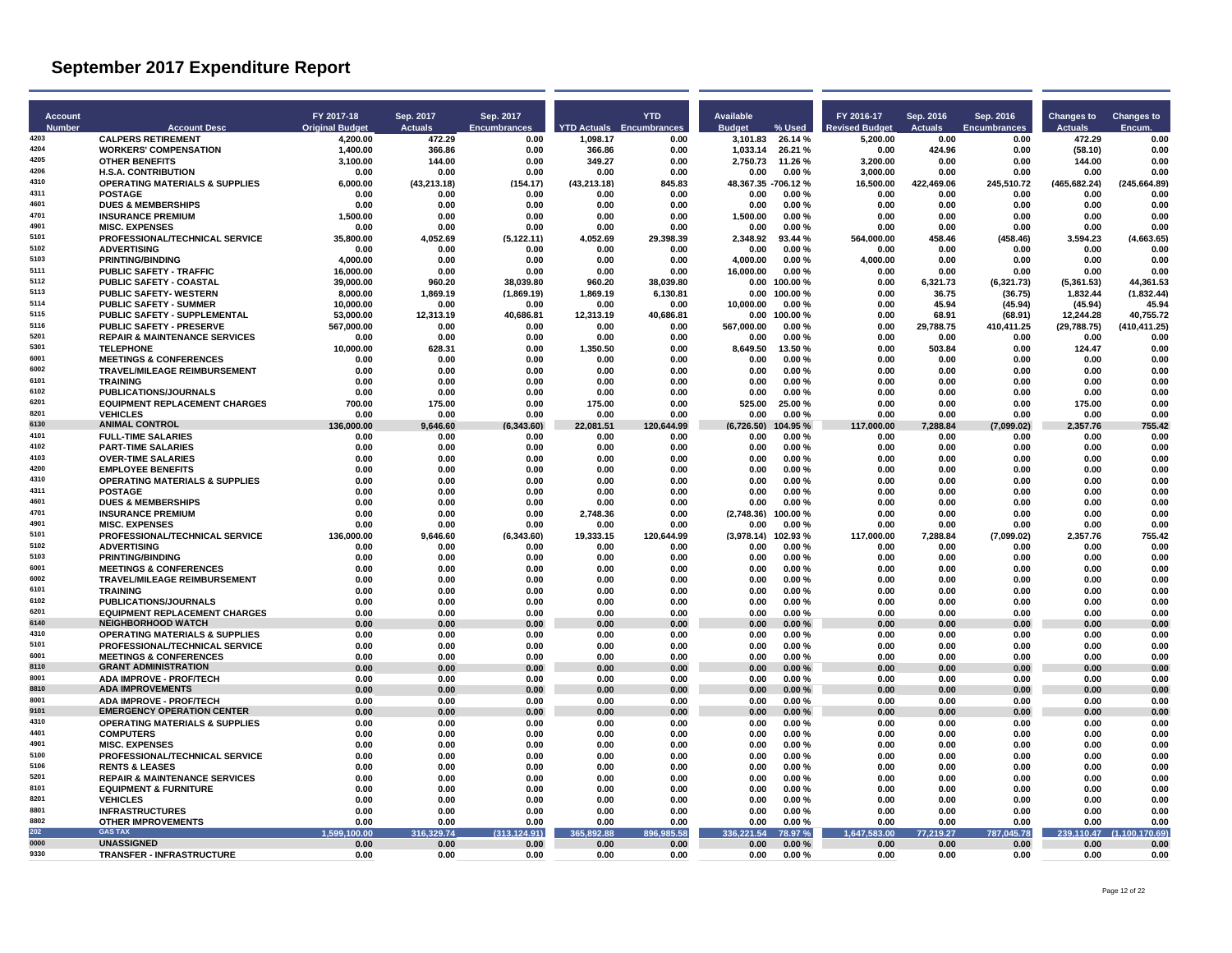| <b>Account</b><br><b>Number</b> | <b>Account Desc</b>                                                      | FY 2017-18<br><b>Original Budget</b> | Sep. 2017<br><b>Actuals</b> | Sep. 2017<br><b>Encumbrances</b> |                   | <b>YTD</b><br><b>YTD Actuals Encumbrances</b> | <b>Available</b><br>% Used<br><b>Budget</b> | FY 2016-17<br><b>Revised Budget</b> | Sep. 2016<br><b>Actuals</b> | Sep. 2016<br><b>Encumbrances</b> | <b>Changes to</b><br>Actuals | <b>Changes to</b><br>Encum. |
|---------------------------------|--------------------------------------------------------------------------|--------------------------------------|-----------------------------|----------------------------------|-------------------|-----------------------------------------------|---------------------------------------------|-------------------------------------|-----------------------------|----------------------------------|------------------------------|-----------------------------|
| 3120                            | <b>TRAFFIC SAFETY</b>                                                    | 30,000.00                            | 2.258.95                    | 0.00                             | 3.716.51          | 0.00                                          | 12.39 %<br>26.283.49                        | 18.500.00                           | 566.41                      | 90,000.00                        | 1.692.54                     | (90,000.00)                 |
| 4101                            | <b>FULL-TIME SALARIES</b>                                                | 0.00                                 | 0.00                        | 0.00                             | 0.00              | 0.00                                          | 0.00<br>0.00%                               | 0.00                                | 0.00                        | 0.00                             | 0.00                         | 0.00                        |
| 4102                            | <b>PART-TIME SALARIES</b>                                                | 0.00                                 | 0.00                        | 0.00                             | 0.00              | 0.00                                          | 0.00%<br>0.00                               | 0.00                                | 0.00                        | 0.00                             | 0.00                         | 0.00                        |
| 4103<br>4200                    | <b>OVER-TIME SALARIES</b><br><b>EMPLOYEE BENEFITS</b>                    | 0.00<br>0.00                         | 0.00<br>0.00                | 0.00<br>0.00                     | 0.00<br>0.00      | 0.00<br>0.00                                  | 0.00<br>0.00%<br>0.00<br>0.00%              | 0.00<br>0.00                        | 0.00<br>0.00                | 0.00<br>0.00                     | 0.00<br>0.00                 | 0.00<br>0.00                |
| 5101                            | PROFESSIONAL/TECHNICAL SERVICE                                           | 20.000.00                            | 0.00                        | 0.00                             | 0.00              | 0.00                                          | 20.000.00<br>0.00%                          | 8.500.00                            | 0.00                        | 0.00                             | 0.00                         | 0.00                        |
| 5201                            | <b>REPAIR &amp; MAINTENANCE SERVICES</b>                                 | 10,000.00                            | 0.00                        | 0.00                             | 0.00              | 0.00                                          | 10,000.00<br>0.00%                          | 10,000.00                           | (41.14)                     | 0.00                             | 41.14                        | 0.00                        |
| 5304                            | <b>ELECTRIC</b>                                                          | 0.00                                 | 2,258.95                    | 0.00                             | 3,716.51          | 0.00                                          | 100.00%<br>(3,716.51)                       | 0.00                                | 607.55                      | 0.00                             | 1,651.40                     | 0.00                        |
| 8802                            | <b>OTHER IMPROVEMENTS</b>                                                | 0.00                                 | 0.00                        | 0.00                             | 0.00              | 0.00                                          | 0.00%<br>0.00                               | 0.00                                | 0.00                        | 90.000.00                        | 0.00                         | (90.000.00)                 |
| 3170                            | <b>STREET PAVEMENT MAINTENANCE</b>                                       | 245,000.00                           | 56,153.00                   | (56, 153.00)                     | 56,153.00         | 188,847.00                                    | 0.00<br>100.00 %                            | 245,000.00                          | 0.00                        | 0.00                             | 56,153.00                    | (56, 153.00)                |
| 4101<br>4102                    | <b>FULL-TIME SALARIES</b><br><b>PART-TIME SALARIES</b>                   | 0.00<br>0.00                         | 0.00<br>0.00                | 0.00                             | 0.00<br>0.00      | 0.00<br>0.00                                  | 0.00%<br>0.00<br>0.00<br>0.00%              | 0.00<br>0.00                        | 0.00<br>0.00                | 0.00                             | 0.00<br>0.00                 | 0.00<br>0.00                |
| 4103                            | <b>OVER-TIME SALARIES</b>                                                | 0.00                                 | 0.00                        | 0.00<br>0.00                     | 0.00              | 0.00                                          | 0.00<br>0.00%                               | 0.00                                | 0.00                        | 0.00<br>0.00                     | 0.00                         | 0.00                        |
| 4200                            | <b>EMPLOYEE BENEFITS</b>                                                 | 0.00                                 | 0.00                        | 0.00                             | 0.00              | 0.00                                          | 0.00<br>0.00%                               | 0.00                                | 0.00                        | 0.00                             | 0.00                         | 0.00                        |
| 4310                            | <b>OPERATING MATERIALS &amp; SUPPLIES</b>                                | 0.00                                 | 0.00                        | 0.00                             | 0.00              | 0.00                                          | 0.00<br>0.00%                               | 0.00                                | 0.00                        | 0.00                             | 0.00                         | 0.00                        |
| 4311                            | <b>POSTAGE</b>                                                           | 0.00                                 | 0.00                        | 0.00                             | 0.00              | 0.00                                          | 0.00<br>0.00%                               | 0.00                                | 0.00                        | 0.00                             | 0.00                         | 0.00                        |
| 4901                            | <b>MISC. EXPENSES</b>                                                    | 0.00                                 | 0.00                        | 0.00                             | 0.00              | 0.00                                          | 0.00<br>0.00%                               | 0.00                                | 0.00                        | 0.00                             | 0.00                         | 0.00                        |
| 5101<br>5102                    | PROFESSIONAL/TECHNICAL SERVICE                                           | 0.00                                 | 0.00                        | 0.00                             | 0.00              | 0.00                                          | 0.00<br>0.00%                               | 0.00                                | 0.00                        | 0.00                             | 0.00                         | 0.00                        |
| 5103                            | <b>ADVERTISING</b><br><b>PRINTING/BINDING</b>                            | 0.00<br>0.00                         | 0.00<br>0.00                | 0.00<br>0.00                     | 0.00<br>0.00      | 0.00<br>0.00                                  | 0.00%<br>0.00<br>0.00<br>0.00%              | 0.00<br>0.00                        | 0.00<br>0.00                | 0.00<br>0.00                     | 0.00<br>0.00                 | 0.00<br>0.00                |
| 5201                            | <b>REPAIR &amp; MAINTENANCE SERVICES</b>                                 | 245,000.00                           | 56,153.00                   | (56, 153.00)                     | 56,153.00         | 188,847.00                                    | 100.00%<br>0.00                             | 245,000.00                          | 0.00                        | 0.00                             | 56.153.00                    | (56, 153.00)                |
| 3180                            | STREET LANDSCAPE MAINTENANCE                                             | 1.284.100.00                         | 71,763.79                   | (70.817.91)                      | 119.869.37        | 894.292.58                                    | 269,938.05<br>78.98%                        | 1.344.083.00                        | 76.652.86                   | 697,045.78                       | (4.889.07)                   | (767.863.69)                |
| 4101                            | <b>FULL-TIME SALARIES</b>                                                | 0.00                                 | 0.00                        | 0.00                             | 0.00              | 0.00                                          | 0.00<br>0.00%                               | 0.00                                | 0.00                        | 0.00                             | 0.00                         | 0.00                        |
| 4102                            | <b>PART-TIME SALARIES</b>                                                | 0.00                                 | 0.00                        | 0.00                             | 0.00              | 0.00                                          | 0.00<br>0.00%                               | 0.00                                | 0.00                        | 0.00                             | 0.00                         | 0.00                        |
| 4103                            | <b>OVER-TIME SALARIES</b>                                                | 0.00                                 | 0.00                        | 0.00                             | 0.00              | 0.00                                          | 0.00<br>0.00%                               | 0.00                                | 0.00                        | 0.00                             | 0.00                         | 0.00                        |
| 4200<br>4310                    | <b>EMPLOYEE BENEFITS</b>                                                 | 0.00                                 | 0.00                        | 0.00                             | 0.00              | 0.00                                          | 0.00<br>0.00%                               | 0.00                                | 0.00                        | 0.00                             | 0.00                         | 0.00                        |
| 4311                            | <b>OPERATING MATERIALS &amp; SUPPLIES</b><br><b>POSTAGE</b>              | 250,000.00<br>0.00                   | 2,591.99<br>0.00            | (2,526.83)<br>0.00               | 6,971.29<br>0.00  | 29,614.10<br>0.00                             | 213,414.61<br>14.63%<br>0.00<br>0.00%       | 160,000.00<br>0.00                  | 903.82<br>0.00              | (850.95)<br>0.00                 | 1,688.17<br>0.00             | (1,675.88)<br>0.00          |
| 4901                            | <b>MISC. EXPENSES</b>                                                    | 0.00                                 | 0.00                        | 0.00                             | 0.00              | 0.00                                          | 0.00%<br>0.00                               | 0.00                                | 0.00                        | 0.00                             | 0.00                         | 0.00                        |
| 5101                            | PROFESSIONAL/TECHNICAL SERVICE                                           | 15,000.00                            | 0.00                        | 0.00                             | 0.00              | 6,000.00                                      | 9,000.00<br>40.00 %                         | 15,000.00                           | 0.00                        | 0.00                             | 0.00                         | 0.00                        |
| 5102                            | <b>ADVERTISING</b>                                                       | 0.00                                 | 0.00                        | 0.00                             | 0.00              | 0.00                                          | 0.00<br>0.00%                               | 0.00                                | 0.00                        | 0.00                             | 0.00                         | 0.00                        |
| 5103                            | <b>PRINTING/BINDING</b>                                                  | 0.00                                 | 0.00                        | 0.00                             | 0.00              | 0.00                                          | 0.00<br>0.00%                               | 0.00                                | 0.00                        | 0.00                             | 0.00                         | 0.00                        |
| 5106<br>5201                    | <b>RENTS &amp; LEASES</b>                                                | 0.00                                 | 0.00                        | 0.00                             | 0.00              | 0.00                                          | 0.00%<br>0.00                               | 0.00                                | 0.00                        | 0.00                             | 0.00                         | 0.00                        |
| 5301                            | <b>REPAIR &amp; MAINTENANCE SERVICES</b><br><b>TELEPHONE</b>             | 913.100.00<br>0.00                   | 68.291.08<br>0.00           | (68, 291.08)<br>0.00             | 86.265.38<br>0.00 | 858.678.48<br>0.00                            | (31.843.86)<br>103.49%<br>0.00<br>0.00%     | 1.083.083.00<br>0.00                | 67.252.24<br>167.17         | 697.896.73<br>0.00               | 1.038.84<br>(167.17)         | (766,187.81)<br>0.00        |
| 5302                            | <b>WATER</b>                                                             | 100,000.00                           | 339.19                      | 0.00                             | 25,623.40         | 0.00                                          | 74,376.60<br>25.62%                         | 80,000.00                           | 7,876.64                    | 0.00                             | (7,537.45)                   | 0.00                        |
| 5303                            | GAS                                                                      | 0.00                                 | 0.00                        | 0.00                             | 0.00              | 0.00                                          | 0.00<br>0.00%                               | 0.00                                | 0.00                        | 0.00                             | 0.00                         | 0.00                        |
| 5304                            | <b>ELECTRIC</b>                                                          | 6.000.00                             | 541.53                      | 0.00                             | 1.009.30          | 0.00                                          | 4.990.70<br>16.82%                          | 6.000.00                            | 452.99                      | 0.00                             | 88.54                        | 0.00                        |
| 6201                            | <b>EQUIPMENT REPLACEMENT CHARGES</b>                                     | 0.00                                 | 0.00                        | 0.00                             | 0.00              | 0.00                                          | 0.00%<br>0.00                               | 0.00                                | 0.00                        | 0.00                             | 0.00                         | 0.00                        |
| 9330                            | <b>TRANSFER - INFRASTRUCTURE</b>                                         | 0.00                                 | 0.00                        | 0.00                             | 0.00              | 0.00                                          | 0.00<br>0.00%                               | 0.00                                | 0.00                        | 0.00                             | 0.00                         | 0.00                        |
| 3220<br>5201                    | <b>LANDSLIDE</b><br><b>REPAIR &amp; MAINTENANCE SERVICES</b>             | 40.000.00<br>40.000.00               | 0.00<br>0.00                | 0.00<br>0.00                     | 0.00<br>0.00      | 0.00<br>0.00                                  | 40,000.00<br>0.00%<br>40.000.00<br>0.00%    | 40.000.00<br>40.000.00              | 0.00<br>0.00                | 0.00<br>0.00                     | 0.00<br>0.00                 | 0.00<br>0.00                |
| 8801                            | <b>SIDEWALK REPAIR &amp; REPLACEMENT</b>                                 | 0.00                                 | 186,154.00                  | (186, 154.00)                    | 186,154.00        | (186, 154.00)                                 | 0.00%<br>0.00                               | 0.00                                | 0.00                        | 0.00                             | 186,154.00                   | (186, 154.00)               |
| 8006                            | SIDEWALK - INSPECTION SERVICES                                           | 0.00                                 | 2,606.00                    | (2,606.00)                       | 2,606.00          | (2,606.00)                                    | 0.00<br>0.00%                               | 0.00                                | 0.00                        | 0.00                             | 2,606.00                     | (2,606.00)                  |
| 8010                            | SIDEWALK - MAINTENANCE/REPAIRS                                           | 0.00                                 | 0.00                        | 0.00                             | 0.00              | 0.00                                          | 0.00<br>0.00%                               | 0.00                                | 0.00                        | 0.00                             | 0.00                         | 0.00                        |
| 8802                            | SIDEWALK REPAIR - OTHR IMPROV                                            | 0.00                                 | 183,548.00                  | (183, 548.00)                    | 183,548.00        | (183, 548.00)                                 | 0.00%<br>0.00                               | 0.00                                | 0.00                        | 0.00                             | 183,548.00                   | (183, 548.00)               |
| 8812<br>8802                    | HAWTHORNE BLVD. TRAFFIC SIGNAL                                           | 0.00                                 | 0.00                        | 0.00                             | 0.00              | 0.00                                          | 0.00<br>0.00%                               | 0.00                                | 0.00                        | 0.00                             | 0.00                         | 0.00                        |
| 203                             | <b>HAWTHORNE SYNCH - OTHER IMPROV</b><br><b>1972 ACT LANDSCAPE/LIGHT</b> | 0.00<br>0.00                         | 0.00<br>197.44              | 0.00<br>(197.44)                 | 0.00<br>197.44    | 0.00<br>2.339.49                              | 0.00<br>0.00%<br>(2,536.93)<br>00.00 %      | 0.00<br>273,720.00                  | 0.00<br>16.525.00           | 0.00<br>3.500.00                 | 0.00<br>(16, 327.56)         | 0.00<br>(3,697.44)          |
| 0000                            | <b>UNASSIGNED</b>                                                        | 0.00                                 | 197.44                      | (197.44)                         | 197.44            | 2,339.49                                      | (2,536.93)<br>100.00%                       | 273,720.00                          | 16,525.00                   | 3,500.00                         | (16, 327.56)                 | (3,697.44)                  |
| 4311                            | <b>POSTAGE</b>                                                           | 0.00                                 | 0.00                        | 0.00                             | 0.00              | 0.00                                          | 0.00<br>0.00%                               | 0.00                                | 0.00                        | 0.00                             | 0.00                         | 0.00                        |
| 5101                            | PROFESSIONAL/TECHNICAL SERVICE                                           | 0.00                                 | 0.00                        | 0.00                             | 0.00              | 0.00                                          | 0.00<br>0.00%                               | 11,600.00                           | 0.00                        | 3.500.00                         | 0.00                         | (3,500.00)                  |
| 5102                            | <b>ADVERTISING</b>                                                       | 0.00                                 | 0.00                        | 0.00                             | 0.00              | 0.00                                          | 0.00<br>0.00%                               | 500.00                              | 0.00                        | 0.00                             | 0.00                         | 0.00                        |
| 5103                            | <b>PRINTING/BINDING</b>                                                  | 0.00                                 | 0.00                        | 0.00                             | 0.00              | 0.00                                          | 0.00<br>0.00%                               | 0.00                                | 0.00                        | 0.00                             | 0.00                         | 0.00                        |
| 5107<br>5201                    | <b>LEGAL SERVICES - GENERAL</b>                                          | 0.00                                 | 0.00                        | 0.00                             | 0.00              | 0.00                                          | 0.00<br>0.00%                               | 0.00                                | 0.00                        | 0.00                             | 0.00                         | 0.00                        |
| 5304                            | <b>REPAIR &amp; MAINTENANCE SERVICES</b><br><b>ELECTRIC</b>              | 0.00<br>0.00                         | 197.44<br>0.00              | (197.44)<br>0.00                 | 197.44<br>0.00    | 2,339.49<br>0.00                              | (2,536.93)<br>100.00%<br>0.00<br>0.00%      | 194,520.00<br>1,000.00              | 0.00<br>0.00                | 0.00<br>0.00                     | 197.44<br>0.00               | (197.44)<br>0.00            |
| 6203                            | <b>ADMINISTRATIVE OVERHEAD</b>                                           | 0.00                                 | 0.00                        | 0.00                             | 0.00              | 0.00                                          | 0.00<br>0.00%                               | 66,100.00                           | 16,525.00                   | 0.00                             | (16, 525.00)                 | 0.00                        |
| 9202                            | <b>TRANSFER - STREET MAINTENANCE</b>                                     | 0.00                                 | 0.00                        | 0.00                             | 0.00              | 0.00                                          | 0.00<br>0.00%                               | 0.00                                | 0.00                        | 0.00                             | 0.00                         | 0.00                        |
| 9330                            | <b>TRANSFER - INFRASTRUCTURE</b>                                         | 0.00                                 | 0.00                        | 0.00                             | 0.00              | 0.00                                          | 0.00<br>0.00%                               | 0.00                                | 0.00                        | 0.00                             | 0.00                         | 0.00                        |
| 209                             | <b>EL PRADO LIGHTING DISTRICT</b>                                        | 800.00                               | 42.67                       | (42.67)                          | 42.67             | 505.56                                        | 251.77<br>68.50 %                           | 800.00                              | 0.00                        | 0.00                             | 42.67                        | (42.67)                     |
| 0000                            | <b>UNASSIGNED</b>                                                        | 800.00                               | 42.67                       | (42.67)                          | 42.67             | 505.56                                        | 251.77<br>68.50%                            | 800.00                              | 0.00                        | 0.00                             | 42.67                        | (42.67)                     |
| 5101<br>5201                    | PROFESSIONAL/TECHNICAL SERVICE                                           | 0.00                                 | 0.00                        | 0.00                             | 0.00              | 0.00                                          | 0.00<br>0.00%                               | 0.00                                | 0.00                        | 0.00                             | 0.00                         | 0.00                        |
| 5304                            | <b>REPAIR &amp; MAINTENANCE SERVICES</b><br><b>ELECTRIC</b>              | 500.00<br>300.00                     | 42.67<br>0.00               | (42.67)<br>0.00                  | 42.67<br>0.00     | 505.56<br>0.00                                | (48.23)<br>109.60%<br>300.00<br>0.00%       | 500.00<br>300.00                    | 0.00<br>0.00                | 0.00<br>0.00                     | 42.67<br>0.00                | (42.67)<br>0.00             |
| 211                             | <b>1911 ACT STREET LIGHTING</b>                                          | 1.487.000.00                         | 73,402.78                   | 0.00                             | 99.811.23         | 22.880.00                                     | 1.364.308.77<br>8.25 %                      | 487.000.00                          | 57,073.41                   | 13,975.95                        | 16.329.37                    | (13,975.95)                 |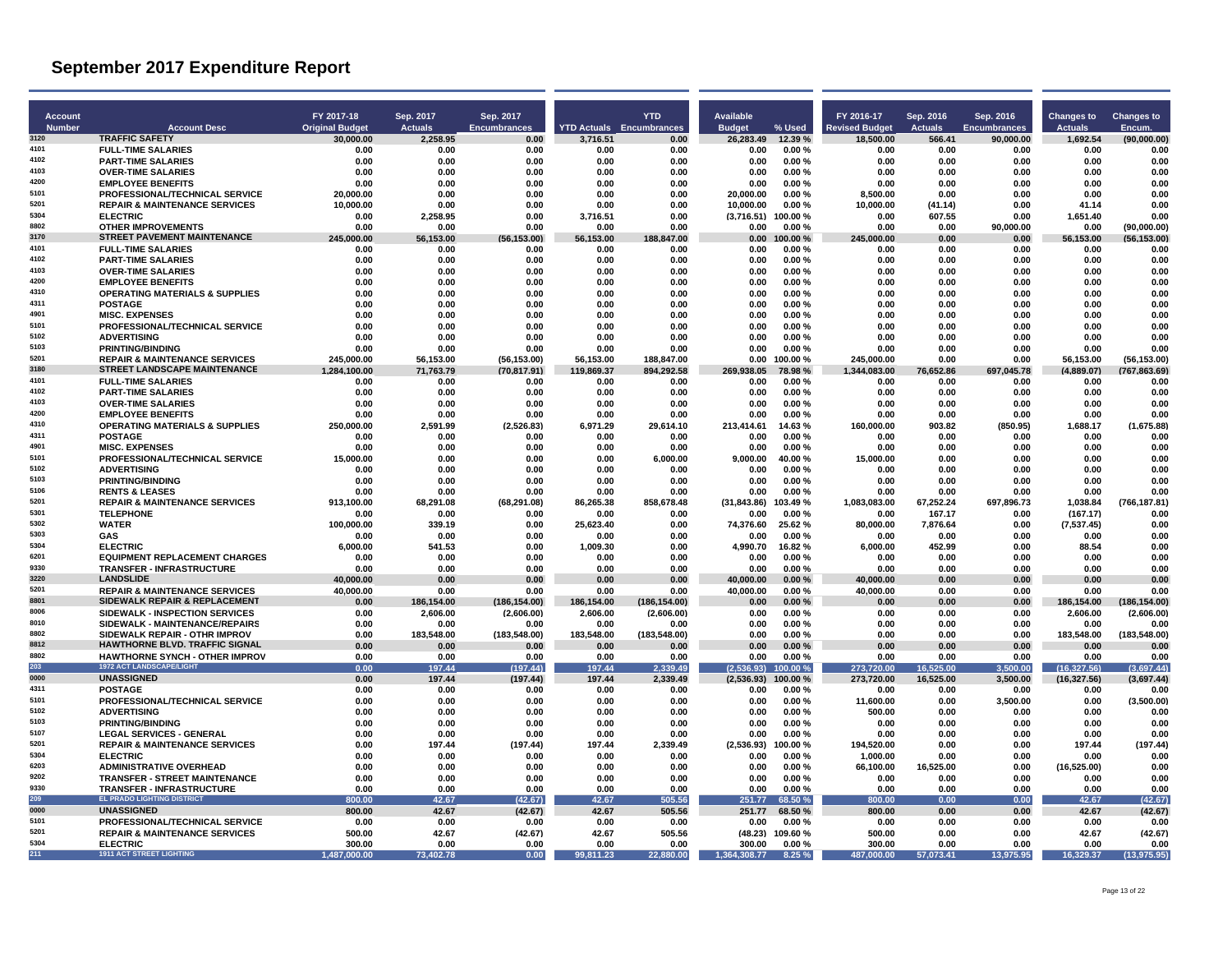| <b>Account</b><br><b>Number</b> | <b>Account Desc</b>                                                       | FY 2017-18<br><b>Original Budget</b> | Sep. 2017<br><b>Actuals</b> | Sep. 2017<br><b>Encumbrances</b> |                        | <b>YTD</b><br><b>YTD Actuals</b> Encumbrances | Available<br><b>Budget</b>        | $%$ Used           | FY 2016-17<br><b>Revised Budget</b> | Sep. 2016<br><b>Actuals</b> | Sep. 2016<br><b>Encumbrances</b> | Changes to<br><b>Actuals</b> | <b>Changes to</b><br>Encum. |
|---------------------------------|---------------------------------------------------------------------------|--------------------------------------|-----------------------------|----------------------------------|------------------------|-----------------------------------------------|-----------------------------------|--------------------|-------------------------------------|-----------------------------|----------------------------------|------------------------------|-----------------------------|
| 0000                            | <b>UNASSIGNED</b>                                                         | 1,487,000.00                         | 73,402.78                   | 0.00                             | 99,491.23              | 600.00                                        | 1,386,908.77                      | 6.73%              | 487,000.00                          | 57,073.41                   | 13,975.95                        | 16,329.37                    | (13, 975.95)                |
| 4310                            | <b>OPERATING MATERIALS &amp; SUPPLIES</b>                                 | 0.00                                 | 0.00                        | 0.00                             | 0.00                   | 0.00                                          | 0.00                              | 0.00%              | 0.00                                | 344.00                      | (344.00)                         | (344.00)                     | 344.00                      |
| 5101                            | PROFESSIONAL/TECHNICAL SERVICE                                            | 7.900.00                             | 0.00                        | 0.00                             | 0.00                   | 0.00                                          | 7.900.00                          | 0.00%              | 7.900.00                            | 0.00                        | 0.00                             | 0.00                         | 0.00                        |
| 5201<br>5304                    | <b>REPAIR &amp; MAINTENANCE SERVICES</b>                                  | 75,000.00                            | 0.00                        | 0.00                             | 0.00                   | 0.00                                          | 75,000.00                         | 0.00%              | 75,000.00                           | 10,680.05                   | 14,319.95                        | (10,680.05)                  | (14, 319.95)                |
| 6203                            | <b>ELECTRIC</b><br><b>ADMINISTRATIVE OVERHEAD</b>                         | 323,000.00                           | 53,127.78                   | 0.00<br>0.00                     | 79,216.23<br>20.275.00 | 600.00<br>0.00                                | 243,183.77<br>60.825.00           | 24.71%<br>25.00%   | 323,000.00                          | 25,774.36                   | 0.00<br>0.00                     | 27,353.42<br>0.00            | 0.00<br>0.00                |
| 8802                            | <b>OTHER IMPROVEMENTS</b>                                                 | 81,100.00<br>1.000.000.00            | 20,275.00<br>0.00           | 0.00                             | 0.00                   | 0.00                                          | 1.000.000.00                      | 0.00%              | 81,100.00<br>0.00                   | 20,275.00<br>0.00           | 0.00                             | 0.00                         | 0.00                        |
| 9202                            | <b>TRANSFER - STREET MAINTENANCE</b>                                      | 0.00                                 | 0.00                        | 0.00                             | 0.00                   | 0.00                                          | 0.00                              | 0.00%              | 0.00                                | 0.00                        | 0.00                             | 0.00                         | 0.00                        |
| 9330                            | <b>TRANSFER - INFRASTRUCTURE</b>                                          | 0.00                                 | 0.00                        | 0.00                             | 0.00                   | 0.00                                          | 0.00                              | 0.00%              | 0.00                                | 0.00                        | 0.00                             | 0.00                         | 0.00                        |
| 8411                            | <b>PVIC PARKING LOT LIGHTING</b>                                          | 0.00                                 | 0.00                        | 0.00                             | 0.00                   | 7.600.00                                      | (7,600.00)                        | 100.00%            | 0.00                                | 0.00                        | 0.00                             | 0.00                         | 0.00                        |
| 8403                            | <b>PARKS IMPROVEMENTS</b>                                                 | 0.00                                 | 0.00                        | 0.00                             | 0.00                   | 7,600.00                                      | (7,600.00)                        | 100.00%            | 0.00                                | 0.00                        | 0.00                             | 0.00                         | 0.00                        |
| 8821<br>8099                    | <b>STREET LIGHTS ACQUISITION</b><br><b>MISC./OTHER EXPENSES</b>           | 0.00<br>0.00                         | 0.00<br>0.00                | 0.00<br>0.00                     | 320.00<br>320.00       | 14,680.00<br>14.680.00                        | $(15,000.00)$ 100.00 %            |                    | 0.00<br>0.00                        | 0.00<br>0.00                | 0.00<br>0.00                     | 0.00<br>0.00                 | 0.00<br>0.00                |
| 212                             | <b>BEAUTIFICATION</b>                                                     | 475,000.00                           | 0.00                        | 0.00                             | 0.00                   | 17,320.00                                     | (15,000.00) 100.00%<br>457,680.00 | 3.65%              | 0.00                                | 0.00                        | 0.00                             | 0.00                         | 0.00                        |
| 0000                            | <b>UNASSIGNED</b>                                                         | 475,000.00                           | 0.00                        | 0.00                             | 0.00                   | 0.00                                          | 475,000.00                        | 0.00%              | 0.00                                | 0.00                        | 0.00                             | 0.00                         | 0.00                        |
| 4101                            | <b>FULL-TIME SALARIES</b>                                                 | 0.00                                 | 0.00                        | 0.00                             | 0.00                   | 0.00                                          | 0.00                              | $0.00 \%$          | 0.00                                | 0.00                        | 0.00                             | 0.00                         | 0.00                        |
| 4102                            | <b>PART-TIME SALARIES</b>                                                 | 0.00                                 | 0.00                        | 0.00                             | 0.00                   | 0.00                                          | 0.00                              | 0.00%              | 0.00                                | 0.00                        | 0.00                             | 0.00                         | 0.00                        |
| 4103                            | <b>OVER-TIME SALARIES</b>                                                 | 0.00                                 | 0.00                        | 0.00                             | 0.00                   | 0.00                                          | 0.00                              | 0.00%              | 0.00                                | 0.00                        | 0.00                             | 0.00                         | 0.00                        |
| 4200<br>4901                    | <b>EMPLOYEE BENEFITS</b>                                                  | 0.00                                 | 0.00                        | 0.00                             | 0.00<br>0.00           | 0.00                                          | 0.00<br>0.00                      | 0.00%              | 0.00                                | 0.00                        | 0.00<br>0.00                     | 0.00<br>0.00                 | 0.00                        |
| 5101                            | <b>MISC. EXPENSES</b><br>PROFESSIONAL/TECHNICAL SERVICE                   | 0.00<br>0.00                         | 0.00<br>0.00                | 0.00<br>0.00                     | 0.00                   | 0.00<br>0.00                                  | 0.00                              | 0.00%<br>0.00%     | 0.00<br>0.00                        | 0.00<br>0.00                | 0.00                             | 0.00                         | 0.00<br>0.00                |
| 6203                            | <b>ADMINISTRATIVE OVERHEAD</b>                                            | 0.00                                 | 0.00                        | 0.00                             | 0.00                   | 0.00                                          | 0.00                              | 0.00%              | 0.00                                | 0.00                        | 0.00                             | 0.00                         | 0.00                        |
| 8802                            | <b>OTHER IMPROVEMENTS</b>                                                 | 475.000.00                           | 0.00                        | 0.00                             | 0.00                   | 0.00                                          | 475.000.00                        | 0.00%              | 0.00                                | 0.00                        | 0.00                             | 0.00                         | 0.00                        |
| 9202                            | <b>TRANSFER - STREET MAINTENANCE</b>                                      | 0.00                                 | 0.00                        | 0.00                             | 0.00                   | 0.00                                          | 0.00                              | 0.00%              | 0.00                                | 0.00                        | 0.00                             | 0.00                         | 0.00                        |
| 9330                            | <b>TRANSFER - INFRASTRUCTURE</b>                                          | 0.00                                 | 0.00                        | 0.00                             | 0.00                   | 0.00                                          | 0.00                              | 0.00%              | 0.00                                | 0.00                        | 0.00                             | 0.00                         | 0.00                        |
| 8820                            | <b>PVDW MEDIAN IMPROVEMENT</b>                                            | 0.00                                 | 0.00                        | 0.00                             | 0.00                   | 17.320.00                                     | $(17.320.00)$ 100.00 %            |                    | 0.00                                | 0.00                        | 0.00                             | 0.00                         | 0.00                        |
| 8802<br>213                     | <b>OTHER IMPROVEMENTS</b><br><b>WASTE REDUCTION</b>                       | 0.00                                 | 0.00                        | 0.00                             | 0.00                   | 17,320.00                                     | (17,320.00) 100.00%               |                    | 0.00                                | 0.00                        | 0.00                             | 0.00                         | 0.00                        |
| 0000                            | <b>UNASSIGNED</b>                                                         | 290,700.00<br>290.700.00             | 39,164.24<br>39.164.24      | (24,787.20)<br>(24.787.20)       | 65,167.72<br>65.167.72 | 106,691.21<br>106.691.21                      | 118,841.07<br>118.841.07          | 59.12 %<br>59.12 % | 292,697.00<br>292.697.00            | 22,528.04<br>22.528.04      | 5,237.00<br>5.237.00             | 16,636.20<br>16.636.20       | (30,024.20)<br>(30.024.20)  |
| 4101                            | <b>FULL-TIME SALARIES</b>                                                 | 54,200.00                            | 6,166.11                    | 0.00                             | 14,223.48              | 0.00                                          | 39,976.52                         | 26.24 %            | 52,400.00                           | 3,954.54                    | 0.00                             | 2,211.57                     | 0.00                        |
| 4102                            | <b>PART-TIME SALARIES</b>                                                 | 0.00                                 | 0.00                        | 0.00                             | 0.00                   | 0.00                                          | 0.00                              | 0.00%              | 0.00                                | 0.00                        | 0.00                             | 0.00                         | 0.00                        |
| 4103                            | <b>OVER-TIME SALARIES</b>                                                 | 0.00                                 | 0.00                        | 0.00                             | 0.00                   | 0.00                                          | 0.00                              | $0.00 \%$          | 0.00                                | 0.00                        | 0.00                             | 0.00                         | 0.00                        |
| 4104                            | <b>EMPLOYEE BONUSES</b>                                                   | 0.00                                 | 0.00                        | 0.00                             | 0.00                   | 0.00                                          | 0.00                              | 0.00%              | 0.00                                | 0.00                        | 0.00                             | 0.00                         | 0.00                        |
| 4200                            | <b>EMPLOYEE BENEFITS</b>                                                  | 0.00                                 | 0.00                        | 0.00                             | 0.00                   | 0.00                                          | 0.00                              | 0.00%              | 1,200.00                            | 0.00                        | 0.00                             | 0.00                         | 0.00                        |
| 4201<br>4202                    | <b>HEALTH/DENTAL/VISION INSURANCE</b>                                     | 8.900.00                             | 2.522.58                    | 0.00                             | 5.088.39               | 0.00                                          | 3.811.61                          | 57.17%             | 9.100.00                            | 0.00                        | 0.00                             | 2.522.58                     | 0.00                        |
| 4203                            | <b>FICA/MEDICARE</b><br><b>CALPERS RETIREMENT</b>                         | 800.00<br>5,500.00                   | 81.47<br>614.70             | 0.00<br>0.00                     | 174.73<br>1,429.30     | 0.00<br>0.00                                  | 625.27<br>4.070.70                | 21.88%<br>25.98%   | 0.00<br>9,800.00                    | 0.00<br>398.18              | 0.00<br>0.00                     | 81.47<br>216.52              | 0.00<br>0.00                |
| 4204                            | <b>WORKERS' COMPENSATION</b>                                              | 1,200.00                             | 276.90                      | 0.00                             | 276.90                 | 0.00                                          | 923.10                            | 23.08%             | 0.00                                | 299.97                      | 0.00                             | (23.07)                      | 0.00                        |
| 4205                            | <b>OTHER BENEFITS</b>                                                     | 1.600.00                             | 90.00                       | 0.00                             | 221.35                 | 0.00                                          | 1.378.65                          | 13.81 %            | 0.00                                | 108.78                      | 0.00                             | (18.78)                      | 0.00                        |
| 4206                            | <b>H.S.A. CONTRIBUTION</b>                                                | 3.000.00                             | 692.28                      | 0.00                             | 1.615.32               | 0.00                                          | 1.384.68                          | 53.83%             | 1.500.00                            | 461.52                      | 0.00                             | 230.76                       | 0.00                        |
| 4207                            | <b>CALPERS UNFUNDED LIABILITIES</b>                                       | 6,600.00                             | 0.00                        | 0.00                             | 6,600.00               | 0.00                                          | 0.00                              | 100.00%            | 0.00                                | 6,691.13                    | 0.00                             | (6,691.13)                   | 0.00                        |
| 4310                            | <b>OPERATING MATERIALS &amp; SUPPLIES</b>                                 | 22.000.00                            | 157.32                      | 542.68                           | 157.32                 | 542.68                                        | 21.300.00                         | 3.18%              | 22.000.00                           | 0.00                        | 0.00                             | 157.32                       | 542.68                      |
| 4311<br>4601                    | <b>POSTAGE</b>                                                            | 6.000.00                             | 0.00                        | 0.00                             | 0.00                   | 6.000.00                                      | $0.00$ 100.00 %                   |                    | 6.000.00                            | 0.00                        | 0.00                             | 0.00                         | 0.00                        |
| 4701                            | <b>DUES &amp; MEMBERSHIPS</b><br><b>INSURANCE PREMIUM</b>                 | 700.00<br>0.00                       | 0.00<br>0.00                | 0.00<br>0.00                     | 145.00<br>0.00         | 0.00<br>0.00                                  | 555.00<br>0.00                    | 20.71 %<br>0.00%   | 700.00<br>3.000.00                  | 0.00<br>0.00                | 0.00<br>0.00                     | 0.00<br>0.00                 | 0.00<br>0.00                |
| 4901                            | <b>MISC. EXPENSES</b>                                                     | 14.300.00                            | 1.065.00                    | 0.00                             | 2.565.00               | 0.00                                          | 11.735.00                         | 17.94 %            | 14.500.00                           | 500.00                      | 0.00                             | 565.00                       | 0.00                        |
| 5101                            | PROFESSIONAL/TECHNICAL SERVICE                                            | 48,000.00                            | 1,962.00                    | (1,962.00)                       | 6,207.66               | 30,984.00                                     | 10.808.34                         | 77.48%             | 48,000.00                           | 5,838.00                    | (3,738.00)                       | (3,876.00)                   | 1,776.00                    |
| 5102                            | <b>ADVERTISING</b>                                                        | 12,000.00                            | 900.00                      | (900.00)                         | 1,800.00               | 18,300.00                                     | (8, 100.00)                       | 167.50%            | 5,500.00                            | 2,100.00                    | 2,100.00                         | (1,200.00)                   | (3,000.00)                  |
| 5103                            | <b>PRINTING/BINDING</b>                                                   | 12,000.00                            | 0.00                        | 0.00                             | 0.00                   | 0.00                                          | 12.000.00                         | 0.00%              | 12,000.00                           | 0.00                        | 6.875.00                         | 0.00                         | (6,875.00)                  |
| 5107                            | <b>LEGAL SERVICES - GENERAL</b>                                           | 0.00                                 | 0.00                        | 0.00                             | 0.00                   | 0.00                                          | 0.00                              | 0.00%              | 0.00                                | 0.00                        | 0.00                             | 0.00                         | 0.00                        |
| 5201<br>6001                    | <b>REPAIR &amp; MAINTENANCE SERVICES</b>                                  | 84,200.00                            | 22,467.88                   | (22, 467.88)                     | 22,467.88              | 50,864.53                                     | 10,867.59                         | 87.09%             | 97,097.00                           | 0.00                        | 0.00                             | 22,467.88                    | (22, 467.88)                |
| 6002                            | <b>MEETINGS &amp; CONFERENCES</b><br><b>TRAVEL/MILEAGE REIMBURSEMENT</b>  | 800.00<br>300.00                     | 18.00<br>0.00               | 0.00<br>0.00                     | 18.00<br>27.39         | 0.00<br>0.00                                  | 782.00<br>272.61                  | 2.25%<br>9.00%     | 800.00<br>500.00                    | 0.00<br>25.92               | 0.00<br>0.00                     | 18.00<br>(25.92)             | 0.00<br>0.00                |
| 6101                            | <b>TRAINING</b>                                                           | 0.00                                 | 0.00                        | 0.00                             | 0.00                   | 0.00                                          | 0.00                              | 0.00%              | 0.00                                | 0.00                        | 0.00                             | 0.00                         | 0.00                        |
| 6102                            | <b>PUBLICATIONS/JOURNALS</b>                                              | 0.00                                 | 0.00                        | 0.00                             | 0.00                   | 0.00                                          | 0.00                              | 0.00%              | 0.00                                | 0.00                        | 0.00                             | 0.00                         | 0.00                        |
| 6203                            | <b>ADMINISTRATIVE OVERHEAD</b>                                            | 8.600.00                             | 2.150.00                    | 0.00                             | 2.150.00               | 0.00                                          | 6.450.00                          | 25.00%             | 8.600.00                            | 2.150.00                    | 0.00                             | 0.00                         | 0.00                        |
| 9101                            | <b>TRANSFER - GENERAL FUND</b>                                            | 0.00                                 | 0.00                        | 0.00                             | 0.00                   | 0.00                                          | 0.00                              | 0.00%              | 0.00                                | 0.00                        | 0.00                             | 0.00                         | 0.00                        |
| 9202                            | TRANSFER - STREET MAINTENANCE                                             | 0.00                                 | 0.00                        | 0.00                             | 0.00                   | 0.00                                          | 0.00                              | 0.00%              | 0.00                                | 0.00                        | 0.00                             | 0.00                         | 0.00                        |
| 214                             | <b>AIR QUALITY MANAGEMENT</b>                                             | 50.000.00                            | 0.00                        | 0.00                             | 0.00                   | 50,000.00                                     | 0.00                              | 100.00%            | 50.000.00                           | 25.000.00                   | (25,000.00)                      | (25,000.00)                  | 25,000.00                   |
| 0000<br>4601                    | <b>UNASSIGNED</b>                                                         | 50.000.00                            | 0.00                        | 0.00                             | 0.00                   | 50,000.00                                     | 0.00                              | 100.00%            | 50.000.00                           | 25.000.00                   | (25,000.00)                      | (25,000.00)                  | 25.000.00                   |
| 5201                            | <b>DUES &amp; MEMBERSHIPS</b><br><b>REPAIR &amp; MAINTENANCE SERVICES</b> | 0.00<br>50,000.00                    | 0.00<br>0.00                | 0.00<br>0.00                     | 0.00<br>0.00           | 0.00<br>50,000.00                             | 0.00<br>0.00                      | 0.00%<br>100.00%   | 0.00<br>50.000.00                   | 0.00<br>25,000.00           | 0.00<br>(25,000.00)              | 0.00<br>(25.000.00)          | 0.00<br>25,000.00           |
| 8201                            | <b>VEHICLES</b>                                                           | 0.00                                 | 0.00                        | 0.00                             | 0.00                   | 0.00                                          | 0.00                              | 0.00%              | 0.00                                | 0.00                        | 0.00                             | 0.00                         | 0.00                        |
| 9330                            | TRANSFER - INFRASTRUCTURE                                                 | 0.00                                 | 0.00                        | 0.00                             | 0.00                   | 0.00                                          | 0.00                              | 0.00%              | 0.00                                | 0.00                        | 0.00                             | 0.00                         | 0.00                        |
| 215                             | <b>PROPOSITION C</b>                                                      | 600.000.00                           | 0.00                        | 0.00                             | 0.00                   | 582.000.00                                    | 18.000.00                         | 97.00 %            | 956,672.00                          | 0.00                        | 520,000.00                       | 0.00                         | (520,000.00)                |
| nnnn                            | <b>UNASSIGNED</b>                                                         | 600,000.00                           | 0.00                        | 0.00                             | 0.00                   | 0.00                                          | 600,000.00                        | 0.00%              | 956,672.00                          | 0.00                        | 520,000.00                       | 0.00                         | (520,000.00)                |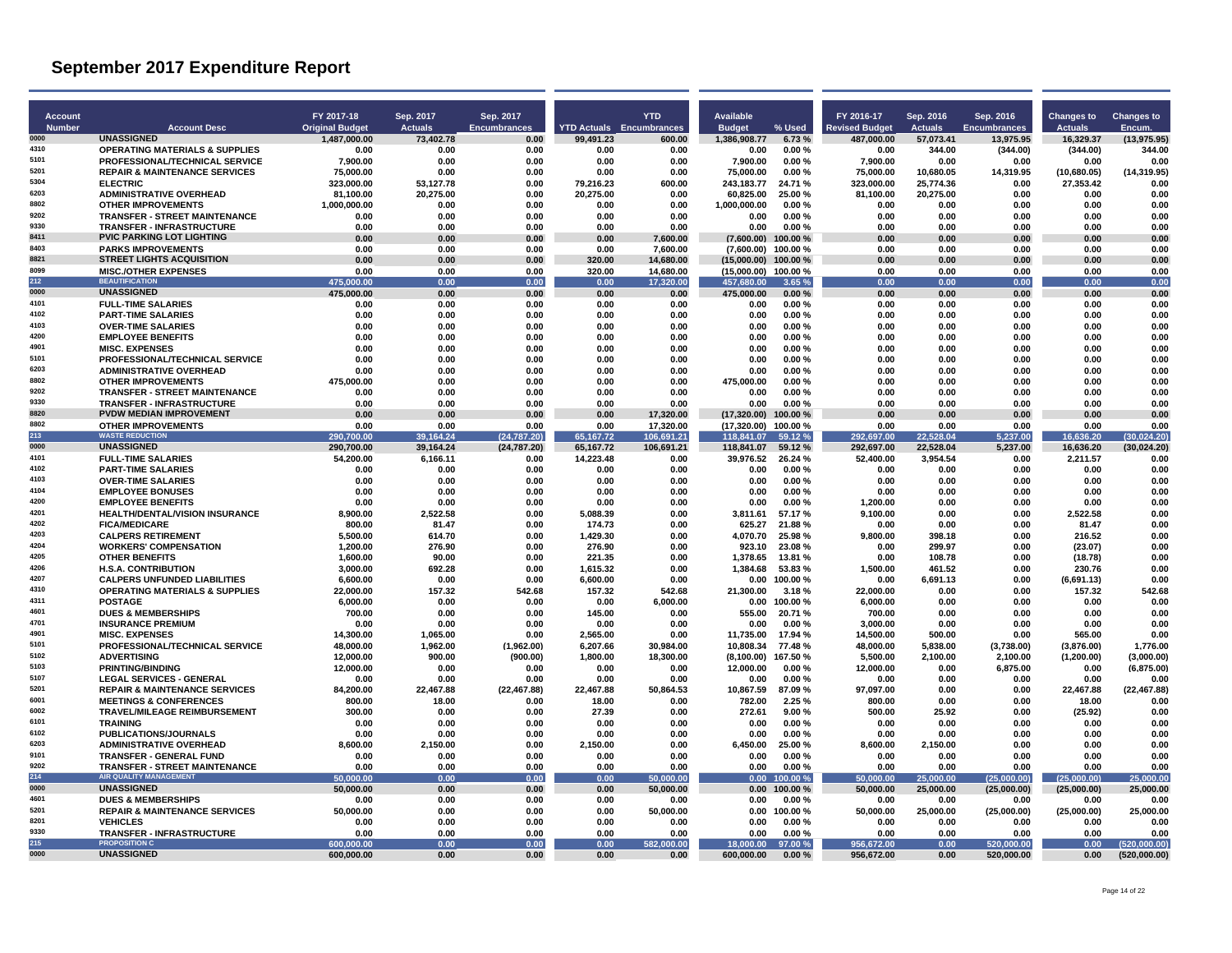| Account<br><b>Number</b> | <b>Account Desc</b>                                                              | FY 2017-18<br><b>Original Budget</b> | Sep. 2017<br><b>Actuals</b> | Sep. 2017<br><b>Encumbrances</b> |                        | <b>YTD</b><br><b>YTD Actuals Encumbrances</b> | <b>Available</b><br><b>Budget</b> | % Used             | FY 2016-17<br><b>evised Budget</b> | Sep. 2016<br><b>Actuals</b> | Sep. 2016<br><b>Encumbrances</b> | <b>Changes to</b><br><b>Actuals</b> | <b>Changes to</b><br>Encum |
|--------------------------|----------------------------------------------------------------------------------|--------------------------------------|-----------------------------|----------------------------------|------------------------|-----------------------------------------------|-----------------------------------|--------------------|------------------------------------|-----------------------------|----------------------------------|-------------------------------------|----------------------------|
| 4101                     | <b>FULL-TIME SALARIES</b>                                                        | 0.00                                 | 0.00                        | 0.00                             | 0.00                   | 0.00                                          | 0.00                              | 0.00%              | 0.00                               | 0.00                        | 0.00                             | 0.00                                | 0.00                       |
| 4200                     | <b>EMPLOYEE BENEFITS</b>                                                         | 0.00                                 | 0.00                        | 0.00                             | 0.00                   | 0.00                                          | 0.00                              | 0.00%              | 0.00                               | 0.00                        | 0.00                             | 0.00                                | 0.00                       |
| 5101<br>5201             | PROFESSIONAL/TECHNICAL SERVICE                                                   | 18.000.00                            | 0.00<br>0.00                | 0.00<br>0.00                     | 0.00                   | 0.00                                          | 18.000.00                         | 0.00%<br>0.00%     | 18.000.00                          | 0.00                        | 0.00                             | 0.00                                | 0.00                       |
| 9202                     | <b>REPAIR &amp; MAINTENANCE SERVICES</b><br><b>TRANSFER - STREET MAINTENANCE</b> | 582,000.00<br>0.00                   | 0.00                        | 0.00                             | 0.00<br>0.00           | 0.00<br>0.00                                  | 582,000.00<br>0.00                | 0.00%              | 938,672.00<br>0.00                 | 0.00<br>0.00                | 520,000.00<br>0.00               | 0.00<br>0.00                        | (520,000.00)<br>0.00       |
| 9330                     | <b>TRANSFER - INFRASTRUCTURE</b>                                                 | 0.00                                 | 0.00                        | 0.00                             | 0.00                   | 0.00                                          | 0.00                              | 0.00%              | 0.00                               | 0.00                        | 0.00                             | 0.00                                | 0.00                       |
| 8302                     | PORTUGUESE BEND RESURFACE                                                        | 0.00                                 | 0.00                        | 0.00                             | 0.00                   | 582.000.00                                    | (582.000.00)                      | 100.00%            | 0.00                               | 0.00                        | 0.00                             | 0.00                                | 0.00                       |
| 8006<br>8010             | <b>INSPECTION SERVICES</b>                                                       | 0.00                                 | 0.00                        | 0.00                             | 0.00                   | 0.00                                          | 0.00                              | 0.00%              | 0.00                               | 0.00                        | 0.00                             | 0.00                                | 0.00                       |
| 8802                     | <b>MAINTENANCE/REPAIRS</b><br><b>OTHER IMPROVEMENTS</b>                          | 0.00<br>0.00                         | 0.00<br>0.00                | 0.00<br>0.00                     | 0.00<br>0.00           | 582.000.00<br>0.00                            | (582.000.00)<br>0.00              | 100.00%<br>0.00%   | 0.00<br>0.00                       | 0.00<br>0.00                | 0.00<br>0.00                     | 0.00<br>0.00                        | 0.00<br>0.00               |
| 216                      | <b>PROPOSITION A</b>                                                             | 648,300.00                           | 806.31<br>41                | (41,8)<br>(6.31)                 | 64,797.11              | 556,502.89                                    | 27.000.00                         | 95.84 %            | 638,300.00                         | 305,657.00                  | (305, 657.00)                    | (263.850.69                         | 263,850.69                 |
| 0000                     | <b>UNASSIGNED</b>                                                                | 648,300.00                           | 0.00                        | 0.00                             | 0.00                   | 621,300.00                                    | 27,000.00                         | 95.84 %            | 638,300.00                         | 305,657.00                  | (305, 657.00)                    | (305, 657.00)                       | 305,657.00                 |
| 4101                     | <b>FULL-TIME SALARIES</b>                                                        | 0.00                                 | 0.00                        | 0.00                             | 0.00                   | 0.00                                          | 0.00                              | 0.00%              | 0.00                               | 0.00                        | 0.00                             | 0.00                                | 0.00                       |
| 4102<br>4103             | <b>PART-TIME SALARIES</b><br><b>OVER-TIME SALARIES</b>                           | 0.00<br>0.00                         | 0.00<br>0.00                | 0.00<br>0.00                     | 0.00<br>0.00           | 0.00<br>0.00                                  | 0.00<br>0.00                      | 0.00%<br>0.00%     | 0.00<br>0.00                       | 0.00<br>0.00                | 0.00<br>0.00                     | 0.00<br>0.00                        | 0.00<br>0.00               |
| 4200                     | <b>EMPLOYEE BENEFITS</b>                                                         | 0.00                                 | 0.00                        | 0.00                             | 0.00                   | 0.00                                          | 0.00                              | 0.00%              | 0.00                               | 0.00                        | 0.00                             | 0.00                                | 0.00                       |
| 4310                     | <b>OPERATING MATERIALS &amp; SUPPLIES</b>                                        | 0.00                                 | 0.00                        | 0.00                             | 0.00                   | 0.00                                          | 0.00                              | 0.00%              | 0.00                               | 0.00                        | 0.00                             | 0.00                                | 0.00                       |
| 4311                     | <b>POSTAGE</b>                                                                   | 0.00                                 | 0.00                        | 0.00                             | 0.00                   | 0.00                                          | 0.00                              | 0.00%              | 0.00                               | 0.00                        | 0.00                             | 0.00                                | 0.00                       |
| 4901<br>5102             | <b>MISC. EXPENSES</b>                                                            | 0.00                                 | 0.00                        | 0.00                             | 0.00                   | 0.00                                          | 0.00                              | 0.00%              | 0.00                               | 0.00                        | 0.00                             | 0.00                                | 0.00                       |
| 5103                     | <b>ADVERTISING</b><br><b>PRINTING/BINDING</b>                                    | 0.00<br>2,000.00                     | 0.00<br>0.00                | 0.00<br>0.00                     | 0.00<br>0.00           | 0.00<br>0.00                                  | 0.00<br>2.000.00                  | 0.00%<br>0.00%     | 0.00<br>2,000.00                   | 0.00<br>0.00                | 0.00<br>0.00                     | 0.00<br>0.00                        | 0.00<br>0.00               |
| 5201                     | <b>REPAIR &amp; MAINTENANCE SERVICES</b>                                         | 626.300.00                           | 0.00                        | 0.00                             | 0.00                   | 621.300.00                                    | 5.000.00                          | 99.20%             | 616.300.00                         | 305,657.00                  | (305, 657.00)                    | (305.657.00)                        | 305.657.00                 |
| 8802                     | <b>OTHER IMPROVEMENTS</b>                                                        | 20.000.00                            | 0.00                        | 0.00                             | 0.00                   | 0.00                                          | 20.000.00                         | 0.00%              | 20.000.00                          | 0.00                        | 0.00                             | 0.00                                | 0.00                       |
| 9203                     | <b>TRANSFER - 1972 ACT LANDSCAPE</b>                                             | 0.00                                 | 0.00                        | 0.00                             | 0.00                   | 0.00                                          | 0.00                              | 0.00%              | 0.00                               | 0.00                        | 0.00                             | 0.00                                | 0.00                       |
| 9330<br>8031             | TRANSFER - INFRASTRUCTURE<br><b>STREET IMPROVEMENTS</b>                          | 0.00                                 | 0.00                        | 0.00                             | 0.00                   | 0.00                                          | 0.00                              | 0.00%              | 0.00                               | 0.00                        | 0.00                             | 0.00                                | 0.00                       |
| 8802                     | <b>OTHER IMPROVEMENTS</b>                                                        | 0.00<br>0.00                         | 0.00<br>0.00                | 0.00<br>0.00                     | 0.00<br>0.00           | 0.00<br>0.00                                  | 0.00<br>0.00                      | 0.00%<br>0.00%     | 0.00<br>0.00                       | 0.00<br>0.00                | 0.00<br>0.00                     | 0.00<br>0.00                        | 0.00<br>0.00               |
| 8406                     | <b>LOWER HESSE PARK</b>                                                          | 0.00                                 | 0.00                        | 0.00                             | 0.00                   | 0.00                                          | 0.00                              | 0.00%              | 0.00                               | 0.00                        | 0.00                             | 0.00                                | 0.00                       |
| 8403                     | <b>LOWER HESSE - PARKS IMPROVE</b>                                               | 0.00                                 | 0.00                        | 0.00                             | 0.00                   | 0.00                                          | 0.00                              | 0.00%              | 0.00                               | 0.00                        | 0.00                             | 0.00                                | 0.00                       |
| 8803                     | <b>HAWTHORNE PEDESTRIAN LINKAGE</b>                                              | 0.00                                 | 41,806.31                   | (41.806.31)                      | 64.797.11              | (64.797.11)                                   | 0.00                              | $0.00 \%$          | 0.00                               | 0.00                        | 0.00                             | 41.806.31                           | (41.806.31)                |
| 8802<br>217              | <b>HAWTHORNE LINK - OTHER IMPROV</b><br><b>PUBLIC SAFETY GRANTS</b>              | 0.00<br>140.000.00                   | 41,806.31                   | (41,806.31)                      | 64,797.11              | (64, 797.11)                                  | 0.00<br>105.000.00                | 0.00%              | 0.00                               | 0.00                        | 0.00                             | 41,806.31                           | (41, 806.31)               |
| 0000                     | <b>UNASSIGNED</b>                                                                | 140,000.00                           | 35,000.00<br>35,000.00      | 0.00<br>0.00                     | 35,000.00<br>35,000.00 | 0.00<br>0.00                                  | 105,000.00                        | 25.00 %<br>25.00 % | 100,000.00<br>100,000.00           | 0.00<br>0.00                | 0.00<br>0.00                     | 35,000.00<br>35,000.00              | 0.00<br>0.00               |
| 4901                     | <b>MISC. EXPENSES</b>                                                            | 0.00                                 | 0.00                        | 0.00                             | 0.00                   | 0.00                                          | 0.00                              | 0.00%              | 0.00                               | 0.00                        | 0.00                             | 0.00                                | 0.00                       |
| 9101                     | TRANSFER - GENERAL FUND                                                          | 140,000.00                           | 35,000.00                   | 0.00                             | 35,000.00              | 0.00                                          | 105,000.00                        | 25.00 %            | 100,000.00                         | 0.00                        | 0.00                             | 35,000.00                           | 0.00                       |
| 218                      | <b>RDA HOUSING SET-ASIDE</b>                                                     | 0.00                                 | 0.00                        | 0.00                             | 0.00                   | 0.00                                          | 0.00                              | 0.00%              | 0.00                               | 0.00                        | 0.00                             | 0.00                                | 0.00                       |
| 0000<br>4901             | <b>UNASSIGNED</b><br><b>MISC. EXPENSES</b>                                       | 0.00<br>0.00                         | 0.00<br>0.00                | 0.00<br>0.00                     | 0.00<br>0.00           | 0.00<br>0.00                                  | 0.00<br>0.00                      | 0.00%<br>0.00%     | 0.00<br>0.00                       | 0.00<br>0.00                | 0.00<br>0.00                     | 0.00<br>0.00                        | 0.00<br>0.00               |
| 5101                     | PROFESSIONAL/TECHNICAL SERVICE                                                   | 0.00                                 | 0.00                        | 0.00                             | 0.00                   | 0.00                                          | 0.00                              | 0.00%              | 0.00                               | 0.00                        | 0.00                             | 0.00                                | 0.00                       |
| 8802                     | <b>OTHER IMPROVEMENTS</b>                                                        | 0.00                                 | 0.00                        | 0.00                             | 0.00                   | 0.00                                          | 0.00                              | 0.00%              | 0.00                               | 0.00                        | 0.00                             | 0.00                                | 0.00                       |
| 8803                     | <b>I AND</b>                                                                     | 0.00                                 | 0.00                        | 0.00                             | 0.00                   | 0.00                                          | 0.00                              | 0.00%              | 0.00                               | 0.00                        | 0.00                             | 0.00                                | 0.00                       |
| 9101<br>220              | <b>TRANSFER - GENERAL FUND</b><br><b>MEASURER</b>                                | 0.00<br>00.00<br>650.0               | 0.00<br>0.00                | 0.00                             | 0.00<br>0.00           | 0.00<br>0.00                                  | 0.00<br>650.000.00                | 0.00%<br>0.00%     | 0.00<br>0.00                       | 0.00<br>0.00                | 0.00                             | 0.00<br>0.00                        | 0.00<br>0.00               |
| 0000                     | <b>UNASSIGNED</b>                                                                | 650,000.00                           | 0.00                        | 0.00<br>0.00                     | 0.00                   | 0.00                                          | 650,000.00                        | 0.00%              | 0.00                               | 0.00                        | 0.00<br>0.00                     | 0.00                                | 0.00                       |
| 4101                     | <b>FULL-TIME SALARIES</b>                                                        | 0.00                                 | 0.00                        | 0.00                             | 0.00                   | 0.00                                          | 0.00                              | 0.00%              | 0.00                               | 0.00                        | 0.00                             | 0.00                                | 0.00                       |
| 4200                     | <b>EMPLOYEE BENEFITS</b>                                                         | 0.00                                 | 0.00                        | 0.00                             | 0.00                   | 0.00                                          | 0.00                              | 0.00%              | 0.00                               | 0.00                        | 0.00                             | 0.00                                | 0.00                       |
| 8802<br>9330             | <b>OTHER IMPROVEMENTS</b>                                                        | 650.000.00                           | 0.00                        | 0.00                             | 0.00                   | 0.00                                          | 650.000.00                        | 0.00%              | 0.00                               | 0.00                        | 0.00                             | 0.00                                | 0.00                       |
| 8801                     | <b>TRANSFER - INFRASTRUCTURE</b><br><b>SIDEWALK REPAIR &amp; REPLACEMENT</b>     | 0.00<br>0.00                         | 0.00<br>0.00                | 0.00<br>0.00                     | 0.00<br>0.00           | 0.00<br>0.00                                  | 0.00<br>0.00                      | 0.00%<br>0.00%     | 0.00<br>0.00                       | 0.00<br>0.00                | 0.00<br>0.00                     | 0.00<br>0.00                        | 0.00<br>0.00               |
| 8006                     | SIDEWALK - INSPECTION SERVICES                                                   | 0.00                                 | 0.00                        | 0.00                             | 0.00                   | 0.00                                          | 0.00                              | 0.00%              | 0.00                               | 0.00                        | 0.00                             | 0.00                                | 0.00                       |
| 8010                     | SIDEWALK - MAINTENANCE/REPAIRS                                                   | 0.00                                 | 0.00                        | 0.00                             | 0.00                   | 0.00                                          | 0.00                              | 0.00%              | 0.00                               | 0.00                        | 0.00                             | 0.00                                | 0.00                       |
| 8808                     | <b>CRENSHAW BLVD, REHAB</b>                                                      | 0.00                                 | 0.00                        | 0.00                             | 0.00                   | 0.00                                          | 0.00                              | 0.00%              | 0.00                               | 0.00                        | 0.00                             | 0.00                                | 0.00                       |
| 8004<br>8809             | <b>ARCHITECTURE DESIGN SERVICES</b><br><b>WESTERN AVE. TRAFFIC CONGEST</b>       | 0.00<br>0.00                         | 0.00<br>0.00                | 0.00<br>0.00                     | 0.00<br>0.00           | 0.00<br>0.00                                  | 0.00<br>0.00                      | 0.00%<br>0.00%     | 0.00<br>0.00                       | 0.00<br>0.00                | 0.00<br>0.00                     | 0.00<br>0.00                        | 0.00<br>0.00               |
| 8802                     | <b>OTHER IMPROVEMENTS</b>                                                        | 0.00                                 | 0.00                        | 0.00                             | 0.00                   | 0.00                                          | 0.00                              | 0.00%              | 0.00                               | 0.00                        | 0.00                             | 0.00                                | 0.00                       |
| 8810                     | <b>ADA IMPROVEMENTS</b>                                                          | 0.00                                 | 0.00                        | 0.00                             | 0.00                   | 0.00                                          | 0.00                              | 0.00%              | 0.00                               | 0.00                        | 0.00                             | 0.00                                | 0.00                       |
| 8006                     | SIDEWALK - INSPECTION SERVICES                                                   | 0.00                                 | 0.00                        | 0.00                             | 0.00                   | 0.00                                          | 0.00                              | 0.00%              | 0.00                               | 0.00                        | 0.00                             | 0.00                                | 0.00                       |
| 221                      | <b>MEASURE M</b>                                                                 | 536,200.00                           | 50,232,35                   | (57, 171.10)                     | 50,232.35              | 123.028.90                                    | 362.938.75                        | 32.31%             | 0.00                               | 0.00                        | 0.00                             | 50.232.35                           | (57, 171.10)               |
| 0000<br>5201             | <b>UNASSIGNED</b>                                                                | 536,200.00                           | 50,232.35                   | (57, 171.10)                     | 50,232.35              | 123,028.90                                    | 362,938.75                        | 32.31 %            | 0.00                               | 0.00                        | 0.00                             | 50,232.35                           | (57, 171.10)               |
| 5304                     | <b>REPAIR &amp; MAINTENANCE SERVICES</b><br><b>ELETRIC</b>                       | 535,200.00<br>1.000.00               | 50,232.35<br>0.00           | (57, 171.10)<br>0.00             | 50,232.35<br>0.00      | 123,028.90<br>0.00                            | 361,938.75<br>1.000.00            | 32.37 %<br>0.00%   | 0.00<br>0.00                       | 0.00<br>0.00                | 0.00<br>0.00                     | 50,232.35<br>0.00                   | (57, 171.10)<br>0.00       |
| 222                      | <b>HABITAT RESTORATION</b>                                                       | 174,300.00                           | 11,083.00                   | (4,930.00)                       | 47,158.00              | 133,295.00                                    | (6, 153.00)                       | $103.53\%$         | 166.500.00                         | 0.00                        | 0.00                             | 11,083.00                           | (4,930.00)                 |
| 0000                     | <b>UNASSIGNED</b>                                                                | 174,300.00                           | 11,083.00                   | (4,930.00)                       | 47,158.00              | 133,295.00                                    | (6, 153.00)                       | 103.53%            | 166,500.00                         | 0.00                        | 0.00                             | 11,083.00                           | (4,930.00)                 |
| 5101                     | PROFESSIONAL/TECHNICAL SERVICE                                                   | 155.300.00                           | 6.333.00                    | (180.00)                         | 37.658.00              | 123.795.00                                    | (6.153.00)                        | 103.96%            | 148.000.00                         | 0.00                        | 0.00                             | 6.333.00                            | (180.00)                   |
| 5201<br>8802             | <b>REPAIR &amp; MAINTENANCE SERVICES</b><br><b>OTHER IMPROVEMENTS</b>            | 19.000.00<br>0.00                    | 4,750.00<br>0.00            | (4,750.00)<br>0.00               | 9,500.00<br>0.00       | 9,500.00<br>0.00                              | 0.00<br>0.00                      | 100.00%<br>0.00%   | 18.500.00<br>0.00                  | 0.00<br>0.00                | 0.00<br>0.00                     | 4,750.00<br>0.00                    | (4,750.00)<br>0.00         |
|                          |                                                                                  |                                      |                             |                                  |                        |                                               |                                   |                    |                                    |                             |                                  |                                     |                            |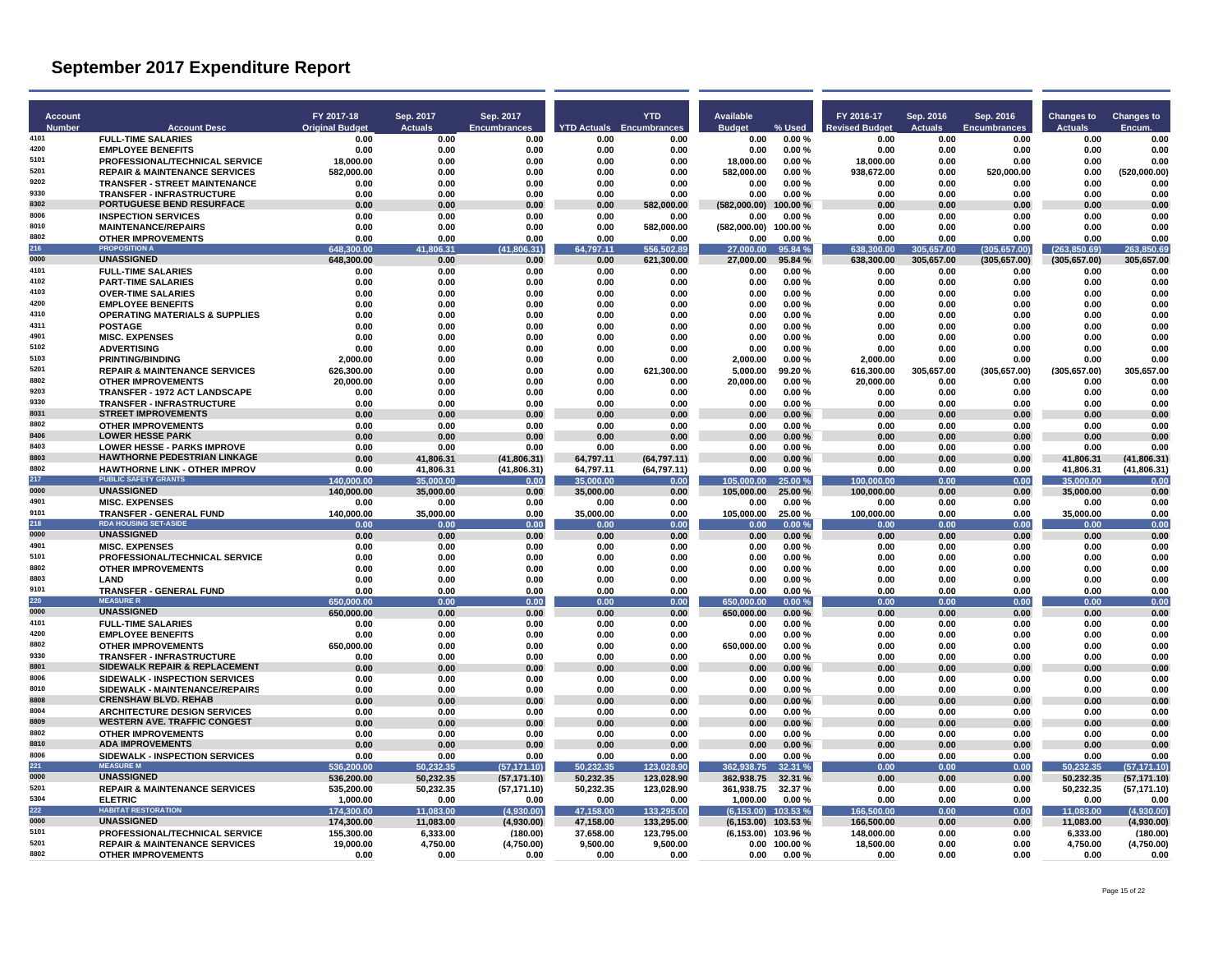| <b>Account</b><br><b>Number</b> |                                                                         | FY 2017-18<br><b>Original Budget</b> | Sep. 2017<br><b>Actuals</b> | Sep. 2017<br><b>Encumbrances</b> |                        | <b>YTD</b><br><b>YTD Actuals</b> Encumbrances | Available<br><b>Budget</b> | % Used               | FY 2016-17<br><b>Revised Budget</b> | Sep. 2016<br><b>Actuals</b> | Sep. 2016<br><b>Encumbrances</b> | <b>Changes to</b><br><b>Actuals</b> | <b>Changes to</b><br>Encum. |
|---------------------------------|-------------------------------------------------------------------------|--------------------------------------|-----------------------------|----------------------------------|------------------------|-----------------------------------------------|----------------------------|----------------------|-------------------------------------|-----------------------------|----------------------------------|-------------------------------------|-----------------------------|
| 223                             | <b>Account Desc</b><br><b>SUBREGION ONE MAINTENANCE</b>                 | 44.800.00                            | 2.115.09                    | (2,066.41)                       | 3.842.08               | 24.485.35                                     | 16.472.57                  | 63.23 %              | 44.800.00                           | 2.526.11                    | 8.185.98                         | (411.02)                            | (10.252.39)                 |
| 0000                            | <b>UNASSIGNED</b>                                                       | 44.800.00                            | 2.115.09                    | (2.066.41)                       | 3,842.08               | 24.485.35                                     | 16.472.57                  | 63.23 %              | 44.800.00                           | 2.526.11                    | 8.185.98                         | (411.02)                            | (10.252.39)                 |
| 5201<br>5302                    | <b>REPAIR &amp; MAINTENANCE SERVICES</b>                                | 24,000.00                            | 2,066.41                    | (2,066.41)                       | 2,066.41               | 24,485.35                                     | (2,551.76) 110.63%         |                      | 24,000.00                           | 1,692.91                    | 8,185.98                         | 373.50                              | (10, 252.39)                |
| 5304                            | <b>WATER</b><br><b>ELECTRIC</b>                                         | 20,000.00<br>800.00                  | 0.00<br>48.68               | 0.00<br>0.00                     | 1,676.36<br>99.31      | 0.00<br>0.00                                  | 18,323.64<br>700.69        | 8.38%<br>12.38%      | 20,000.00<br>800.00                 | 783.86<br>49.34             | 0.00<br>0.00                     | (783.86)<br>(0.66)                  | 0.00<br>0.00                |
| 224                             | <b>MEASURE A MAINTENANCE</b>                                            | 90.000.00                            | 22,500.00                   | 0.00                             | 22.500.00              | 0.00                                          | 67.500.00                  | 25.00 %              | 90.000.00                           | 0.00                        | 0.00                             | 22,500.00                           | 0.00                        |
| 0000                            | <b>UNASSIGNED</b>                                                       | 90,000.00                            | 22,500.00                   | 0.00                             | 22,500.00              | 0.00                                          | 67,500.00                  | 25.00 %              | 90,000.00                           | 0.00                        | 0.00                             | 22,500.00                           | 0.00                        |
| 5201                            | <b>REPAIR &amp; MAINTENANCE SERVICES</b>                                | 0.00                                 | 0.00                        | 0.00                             | 0.00                   | 0.00                                          | 0.00                       | 0.00%                | 0.00                                | 0.00                        | 0.00                             | 0.00                                | 0.00                        |
| 9101<br>225                     | <b>TRANSFER - GENERAL FUND</b><br><b>ABALONE COVE SEWER DISTRICT</b>    | 90.000.00<br>250,500.0               | 22.500.00<br>2.252.60       | 0.00<br>90.20)                   | 22.500.00<br>57,253.58 | 0.00<br>45.320.72                             | 67.500.00<br>147.925.70    | 25.00 %<br>40.95%    | 90.000.00<br>249.400.00             | 0.00<br>28.945.88           | 0.00<br>(24, 426.33)             | 22.500.00<br>(26.693.28)            | 0.00<br>24,336.13           |
| 0000                            | <b>UNASSIGNED</b>                                                       | 250,500.00                           | 2,252.60                    | (90.20)                          | 57,253.58              | 45,320.72                                     | 147,925.70                 | 40.95 %              | 249,400.00                          | 28,945.88                   | (24, 426.33)                     | (26, 693.28)                        | 24,336.13                   |
| 4101                            | <b>FULL-TIME SALARIES</b>                                               | 9.600.00                             | 474.59                      | 0.00                             | 2.007.79               | 0.00                                          | 7.592.21                   | 20.92 %              | 9.100.00                            | 700.96                      | 0.00                             | (226.37)                            | 0.00                        |
| 4102                            | <b>PART-TIME SALARIES</b>                                               | 0.00                                 | 0.00                        | 0.00                             | 0.00                   | 0.00                                          | 0.00                       | 0.00%                | 0.00                                | 0.00                        | 0.00                             | 0.00                                | 0.00                        |
| 4103<br>4104                    | <b>OVER-TIME SALARIES</b><br><b>EMPLOYEE BONUSES</b>                    | 0.00<br>0.00                         | 0.00<br>605.00              | 0.00<br>0.00                     | 0.00<br>605.00         | 0.00<br>0.00                                  | 0.00<br>(605.00)           | 0.00%<br>0.00%       | 0.00<br>0.00                        | 0.00<br>0.00                | 0.00<br>0.00                     | 0.00<br>605.00                      | 0.00<br>0.00                |
| 4200                            | <b>EMPLOYEE BENEFITS</b>                                                | 0.00                                 | 0.00                        | 0.00                             | 0.00                   | 0.00                                          | 0.00                       | 0.00%                | 200.00                              | 0.00                        | 0.00                             | 0.00                                | 0.00                        |
| 4201                            | <b>HEALTH/DENTAL/VISION INSURANCE</b>                                   | 1,000.00                             | 269.13                      | 0.00                             | 542.48                 | 0.00                                          | 457.52                     | 54.20%               | 1,100.00                            | 0.00                        | 0.00                             | 269.13                              | 0.00                        |
| 4202                            | <b>FICA/MEDICARE</b>                                                    | 100.00                               | 14.25                       | 0.00                             | 32.30                  | 0.00                                          | 67.70                      | 32.00 %              | 0.00                                | 0.00                        | 0.00                             | 14.25                               | 0.00                        |
| 4203<br>4204                    | <b>CALPERS RETIREMENT</b>                                               | 1.000.00                             | 108.96                      | 0.00                             | 253.35                 | 0.00                                          | 746.65                     | 25.30 %              | 1.700.00                            | 70.58                       | 0.00                             | 38.38                               | 0.00                        |
| 4205                            | <b>WORKERS' COMPENSATION</b><br><b>OTHER BENEFITS</b>                   | 200.00<br>300.00                     | 65.45<br>12.60              | 0.00<br>0.00                     | 65.45<br>31.47         | 0.00<br>0.00                                  | 134.55<br>268.53           | 32.50%<br>10.33 %    | 0.00<br>0.00                        | 50.00<br>17.18              | 0.00<br>0.00                     | 15.45<br>(4.58)                     | 0.00<br>0.00                |
| 4206                            | <b>H.S.A. CONTRIBUTION</b>                                              | 400.00                               | 0.00                        | 0.00                             | 0.00                   | 0.00                                          | 400.00                     | 0.00%                | 400.00                              | 0.00                        | 0.00                             | 0.00                                | 0.00                        |
| 4207                            | <b>CALPERS UNFUNDED LIABILITIES</b>                                     | 1.200.00                             | 0.00                        | 0.00                             | 1.200.00               | 0.00                                          | 0.00                       | 100.00%              | 0.00                                | 1.186.03                    | 0.00                             | (1, 186.03)                         | 0.00                        |
| 4701                            | <b>INSURANCE PREMIUM</b>                                                | 0.00                                 | 0.00                        | 0.00                             | 0.00                   | 0.00                                          | 0.00                       | $0.00 \%$            | 200.00                              | 0.00                        | 0.00                             | 0.00                                | 0.00                        |
| 5101                            | <b>PROFESSIONAL/TECHNICAL SERVICE</b>                                   | 9,100.00                             | 90.20                       | (90.20)                          | 2,636.40               | 2,338.60                                      | 4,125.00                   | 54.67%               | 9,100.00                            | 130.00                      | 2,120.00                         | (39.80)                             | (2,210.20)                  |
| 5102<br>520                     | <b>ADVERTISING</b><br><b>REPAIR &amp; MAINTENANCE SERVICES</b>          | 500.00<br>223.100.00                 | 0.00<br>0.00                | 0.00<br>0.00                     | 0.00<br>48.866.73      | 0.00<br>42.982.12                             | 500.00<br>131.251.15       | 0.00%<br>41.17%      | 500.00<br>223.100.00                | 0.00<br>26.546.33           | 0.00<br>(26, 546.33)             | 0.00<br>(26, 546.33)                | 0.00<br>26.546.33           |
| 5304                            | <b>ELECTRIC</b>                                                         | 4,000.00                             | 612.42                      | 0.00                             | 1,012.61               | 0.00                                          | 2,987.39                   | 25.33 %              | 4,000.00                            | 244.80                      | 0.00                             | 367.62                              | 0.00                        |
| 8802                            | <b>OTHER IMPROVEMENTS</b>                                               | 0.00                                 | 0.00                        | 0.00                             | 0.00                   | 0.00                                          | 0.00                       | 0.00%                | 0.00                                | 0.00                        | 0.00                             | 0.00                                | 0.00                        |
| 226                             | <b>RPV TV</b>                                                           | 0.00                                 | 0.00                        | 0.00                             | 0.00                   | 0.00                                          | 0.00                       | 0.00%                | 0.00                                | 0.00                        | 0.00                             | 0.00                                | 0.00                        |
| 0000                            | <b>UNASSIGNED</b>                                                       | 0.00                                 | 0.00                        | 0.00                             | 0.00                   | 0.00                                          | 0.00                       | 0.00%                | 0.00                                | 0.00                        | 0.00                             | 0.00                                | 0.00                        |
| 4102<br>4200                    | <b>PART-TIME SALARIES</b><br><b>EMPLOYEE BENEFITS</b>                   | 0.00<br>0.00                         | 0.00<br>0.00                | 0.00<br>0.00                     | 0.00<br>0.00           | 0.00<br>0.00                                  | 0.00<br>0.00               | 0.00%<br>0.00%       | 0.00<br>0.00                        | 0.00<br>0.00                | 0.00<br>0.00                     | 0.00<br>0.00                        | 0.00<br>0.00                |
| 4205                            | <b>OTHER BENEFITS</b>                                                   | 0.00                                 | 0.00                        | 0.00                             | 0.00                   | 0.00                                          | 0.00                       | 0.00%                | 0.00                                | 0.00                        | 0.00                             | 0.00                                | 0.00                        |
| 4310                            | <b>OPERATING MATERIALS &amp; SUPPLIES</b>                               | 0.00                                 | 0.00                        | 0.00                             | 0.00                   | 0.00                                          | 0.00                       | 0.00%                | 0.00                                | 0.00                        | 0.00                             | 0.00                                | 0.00                        |
| 4601                            | <b>DUES &amp; MEMBERSHIPS</b>                                           | 0.00                                 | 0.00                        | 0.00                             | 0.00                   | 0.00                                          | 0.00                       | 0.00%                | 0.00                                | 0.00                        | 0.00                             | 0.00                                | 0.00                        |
| 5101                            | PROFESSIONAL/TECHNICAL SERVICE                                          | 0.00                                 | 0.00                        | 0.00                             | 0.00                   | 0.00                                          | 0.00                       | 0.00%                | 0.00                                | 0.00                        | 0.00                             | 0.00                                | 0.00                        |
| 5201<br>6201                    | <b>REPAIR &amp; MAINTENANCE SERVICES</b>                                | 0.00<br>0.00                         | 0.00<br>0.00                | 0.00<br>0.00                     | 0.00<br>0.00           | 0.00                                          | 0.00<br>0.00               | 0.00%<br>0.00%       | 0.00<br>0.00                        | 0.00<br>0.00                | 0.00<br>0.00                     | 0.00<br>0.00                        | 0.00<br>0.00                |
| 6202                            | <b>EQUIPMENT REPLACEMENT CHARGES</b><br><b>EMPLOYEE BENEFIT CHARGES</b> | 0.00                                 | 0.00                        | 0.00                             | 0.00                   | 0.00<br>0.00                                  | 0.00                       | 0.00%                | 0.00                                | 0.00                        | 0.00                             | 0.00                                | 0.00                        |
| 9101                            | <b>TRANSFER - GENERAL FUND</b>                                          | 0.00                                 | 0.00                        | 0.00                             | 0.00                   | 0.00                                          | 0.00                       | 0.00%                | 0.00                                | 0.00                        | 0.00                             | 0.00                                | 0.00                        |
| 227                             | <b>GINSBURG CULTURAL ART BLD</b>                                        | 0.00                                 | 0.00                        | 0.00                             | 0.00                   | 0.00                                          | 0.00                       | 0.00%                | 0.00                                | 0.00                        | 0.00                             | 0.00                                | 0.00                        |
| 0000                            | <b>UNASSIGNED</b>                                                       | 0.00                                 | 0.00                        | 0.00                             | 0.00                   | 0.00                                          | 0.00                       | 0.00%                | 0.00                                | 0.00                        | 0.00                             | 0.00                                | 0.00                        |
| 4310<br>4901                    | <b>OPERATING MATERIALS &amp; SUPPLIES</b><br><b>MISC. EXPENSES</b>      | 0.00<br>0.00                         | 0.00<br>0.00                | 0.00<br>0.00                     | 0.00<br>0.00           | 0.00<br>0.00                                  | 0.00<br>0.00               | 0.00%<br>0.00%       | 0.00<br>0.00                        | 0.00<br>0.00                | 0.00<br>0.00                     | 0.00<br>0.00                        | 0.00<br>0.00                |
| 5101                            | PROFESSIONAL/TECHNICAL SERVICE                                          | 0.00                                 | 0.00                        | 0.00                             | 0.00                   | 0.00                                          | 0.00                       | 0.00%                | 0.00                                | 0.00                        | 0.00                             | 0.00                                | 0.00                        |
| 8802                            | <b>OTHER IMPROVEMENTS</b>                                               | 0.00                                 | 0.00                        | 0.00                             | 0.00                   | 0.00                                          | 0.00                       | 0.00%                | 0.00                                | 0.00                        | 0.00                             | 0.00                                | 0.00                        |
| 9330                            | <b>TRANSFER - INFRASTRUCTURE</b>                                        | 0.00                                 | 0.00                        | 0.00                             | 0.00                   | 0.00                                          | 0.00                       | 0.00%                | 0.00                                | 0.00                        | 0.00                             | 0.00                                | 0.00                        |
| 228                             | <b>DONOR RESTRICTED CONTRIBUTION</b>                                    | 305.<br>nn nr                        | 1.462.50                    | (345.14)                         | 1.462.50               | 4.654.86                                      | 298,882.64                 | 2.01%                | 460.000.00                          | 0.00                        | 0.00                             | 462.50                              | (345.14)                    |
| 0000<br>4310                    | <b>UNASSIGNED</b><br><b>OPERATING MATERIALS &amp; SUPPLIES</b>          | 5,000.00<br>5,000.00                 | 1,462.50<br>0.00            | (345.14)<br>1.117.36             | 1.462.50<br>0.00       | 4,654.86<br>6,117.36                          | (1, 117.36)<br>(1, 117.36) | 122.34 %<br>122.34 % | 460,000.00<br>5.000.00              | 0.00<br>0.00                | 0.00<br>0.00                     | 1,462.50<br>0.00                    | (345.14)<br>1.117.36        |
| 5101                            | PROFESSIONAL/TECHNICAL SERVICE                                          | 0.00                                 | 0.00                        | 0.00                             | 0.00                   | 0.00                                          | 0.00                       | 0.00%                | 0.00                                | 0.00                        | 0.00                             | 0.00                                | 0.00                        |
| $520^{\circ}$                   | <b>REPAIR &amp; MAINTENANCE SERVICES</b>                                | 0.00                                 | 1,462.50                    | (1,462.50)                       | 1.462.50               | (1,462.50)                                    | 0.00                       | 0.00%                | 0.00                                | 0.00                        | 0.00                             | 1.462.50                            | (1.462.50)                  |
| 9330                            | <b>TRANSFER - INFRASTRUCTURE</b>                                        | 0.00                                 | 0.00                        | 0.00                             | 0.00                   | 0.00                                          | 0.00                       | 0.00%                | 455.000.00                          | 0.00                        | 0.00                             | 0.00                                | 0.00                        |
| 8501<br>8004                    | <b>PVIC EXHIBIT REPLACEMENT</b>                                         | 300,000.00                           | 0.00                        | 0.00                             | 0.00                   | 0.00                                          | 300,000.00                 | 0.00%                | 0.00                                | 0.00                        | 0.00                             | 0.00                                | 0.00                        |
| 8403                            | <b>PVIC - ARCHITECTURE DESIGN</b><br><b>PARKS IMPROVEMENTS</b>          | 0.00<br>300,000.00                   | 0.00<br>0.00                | 0.00<br>0.00                     | 0.00<br>0.00           | 0.00<br>0.00                                  | 0.00<br>300,000.00         | 0.00%<br>0.00%       | 0.00<br>0.00                        | 0.00<br>0.00                | 0.00<br>0.00                     | 0.00<br>0.00                        | 0.00<br>0.00                |
| 285                             | IA PORTUGUESE BEND MAINTENANCE                                          | 114.900.00                           | 34,198.19                   | (31, 471.86)                     | 34.563.95              | 31.852.21                                     | 48.483.84                  | 57.80 %              | 114,900.00                          | 325.76                      | 39.494.00                        | 33.872.43                           | (70.965.86)                 |
| 0000                            | <b>UNASSIGNED</b>                                                       | 114,900.00                           | 34,198.19                   | (31, 471.86)                     | 34,563.95              | 31,852.21                                     | 48,483.84                  | 57.80 %              | 114,900.00                          | 325.76                      | 39,494.00                        | 33,872.43                           | (70, 965.86)                |
| 5101                            | <b>PROFESSIONAL/TECHNICAL SERVICE</b>                                   | 48,400.00                            | 0.00                        | 0.00                             | 0.00                   | 0.00                                          | 48.400.00                  | 0.00%                | 48.400.00                           | 0.00                        | 39,494.00                        | 0.00                                | (39, 494.00)                |
| 5201<br>5304                    | <b>REPAIR &amp; MAINTENANCE SERVICES</b>                                | 59.500.00                            | 33.784.36                   | (31.471.86)                      | 33.817.36              | 31.852.21                                     | (6.169.57) 110.37 %        |                      | 59.500.00                           | 0.00                        | 0.00                             | 33.784.36                           | (31.471.86)                 |
| 310                             | <b>ELECTRIC</b><br>CDB                                                  | 7,000.00<br>139.300.00               | 413.83<br>7,410.00          | 0.00<br>(2,5)<br>0.00)           | 746.59<br>7.885.00     | 0.00<br>40,735.00                             | 6,253.41<br>90.680.00      | 10.67%<br>34.90 %    | 7,000.00<br>343,000.00              | 325.76<br>0.00              | 0.00<br>11,210.00                | 88.07<br>7,410.00                   | 0.00<br>(13,800.00)         |
| 0000                            | <b>UNASSIGNED</b>                                                       | 0.00                                 | 4.820.00                    | 0.00                             | 4.820.00               | 0.00                                          | (4.820.00)                 | 100.00%              | 0.00                                | 0.00                        | 0.00                             | 4.820.00                            | 0.00                        |
| 4901                            | <b>MISC. EXPENSES</b>                                                   | 0.00                                 | 4,820.00                    | 0.00                             | 4,820.00               | 0.00                                          | (4.820.00)                 | 100.00%              | 0.00                                | 0.00                        | 0.00                             | 4.820.00                            | 0.00                        |
| 8802                            | <b>OTHER IMPROVEMENTS</b>                                               | 0.00                                 | 0.00                        | 0.00                             | 0.00                   | 0.00                                          | 0.00                       | 0.00%                | 0.00                                | 0.00                        | 0.00                             | 0.00                                | 0.00                        |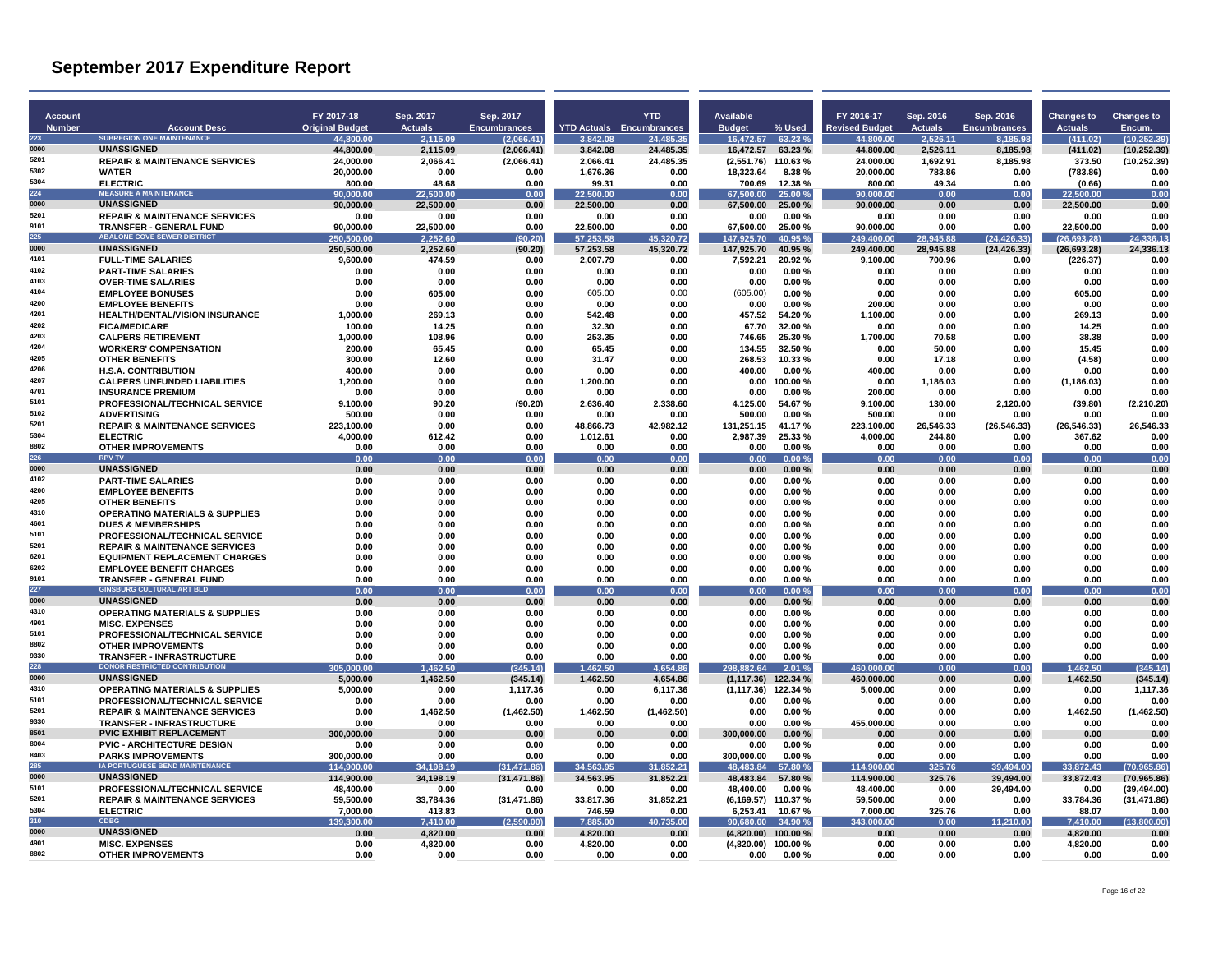| <b>Account</b> |                                                                 | FY 2017-18                 | Sep. 2017              | Sep. 2017                      |                      | <b>YTD</b>                      | Available                  |                    | FY 2016-17                    | Sep. 2016             | Sep. 2016                   | <b>Changes to</b>    | <b>Changes to</b>      |
|----------------|-----------------------------------------------------------------|----------------------------|------------------------|--------------------------------|----------------------|---------------------------------|----------------------------|--------------------|-------------------------------|-----------------------|-----------------------------|----------------------|------------------------|
| Number<br>9330 | <b>Account Desc</b><br>TRANSFER - INFRASTRUCTURE                | <b>Original Budget</b>     | <b>Actuals</b><br>0.00 | <b>Encumbrances</b>            | 0.00                 | <b>YTD Actuals Encumbrances</b> | <b>Budget</b><br>0.00      | % Used             | <b>Revised Budget</b><br>0.00 | <b>Actuals</b>        | <b>Encumbrances</b><br>0.00 | <b>Actuals</b>       | <b>Encum</b><br>0.00   |
| 8110           | <b>GRANT ADMINISTRATION</b>                                     | 0.00<br>0.00               | 0.00                   | 0.00<br>0.00                   | 0.00                 | 0.00<br>0.00                    | 0.00                       | 0.00%<br>0.00%     | 0.00                          | 0.00<br>0.00          | 0.00                        | 0.00<br>0.00         | 0.00                   |
| 4101           | <b>FULL-TIME SALARIES</b>                                       | 0.00                       | 0.00                   | 0.00                           | 0.00                 | 0.00                            | 0.00                       | 0.00%              | 0.00                          | 0.00                  | 0.00                        | 0.00                 | 0.00                   |
| 4102           | <b>PART-TIME SALARIES</b>                                       | 0.00                       | 0.00                   | 0.00                           | 0.00                 | 0.00                            | 0.00                       | 0.00%              | 0.00                          | 0.00                  | 0.00                        | 0.00                 | 0.00                   |
| 4103<br>4310   | <b>OVER-TIME SALARIES</b>                                       | 0.00                       | 0.00                   | 0.00                           | 0.00                 | 0.00                            | 0.00                       | 0.00%              | 0.00                          | 0.00                  | 0.00                        | 0.00                 | 0.00                   |
| 4311           | <b>OPERATING MATERIALS &amp; SUPPLIES</b><br><b>POSTAGE</b>     | 0.00<br>0.00               | 0.00<br>0.00           | 0.00<br>0.00                   | 0.00<br>0.00         | 0.00<br>0.00                    | 0.00<br>0.00               | 0.00%<br>0.00%     | 0.00<br>0.00                  | 0.00<br>0.00          | 0.00<br>0.00                | 0.00<br>0.00         | 0.00<br>0.00           |
| 5101           | PROFESSIONAL/TECHNICAL SERVICE                                  | 0.00                       | 0.00                   | 0.00                           | 0.00                 | 0.00                            | 0.00                       | 0.00%              | 0.00                          | 0.00                  | 0.00                        | 0.00                 | 0.00                   |
| 5102           | <b>ADVERTISING</b>                                              | 0.00                       | 0.00                   | 0.00                           | 0.00                 | 0.00                            | 0.00                       | 0.00%              | 0.00                          | 0.00                  | 0.00                        | 0.00                 | 0.00                   |
| 5103<br>8802   | <b>PRINTING/BINDING</b>                                         | 0.00                       | 0.00                   | 0.00                           | 0.00                 | 0.00                            | 0.00                       | 0.00%              | 0.00                          | 0.00                  | 0.00                        | 0.00                 | 0.00                   |
| 8413           | <b>OTHER IMPROVEMENTS</b><br>DEL CERRO PARK IMPROVEMENT         | 0.00<br>0.00               | 0.00<br>0.00           | 0.00<br>0.00                   | 0.00<br>0.00         | 0.00<br>0.00                    | 0.00<br>0.00               | 0.00%<br>0.00%     | 0.00<br>0.00                  | 0.00<br>0.00          | 0.00<br>0.00                | 0.00<br>0.00         | 0.00<br>0.00           |
| 8002           | <b>DEL CERRO - CONSTRUCT MGMT</b>                               | 0.00                       | 0.00                   | 0.00                           | 0.00                 | 0.00                            | 0.00                       | 0.00%              | 0.00                          | 0.00                  | 0.00                        | 0.00                 | 0.00                   |
| 8004           | DEL CERRO - ARCHITECT DESIGN                                    | 0.00                       | 0.00                   | 0.00                           | 0.00                 | 0.00                            | 0.00                       | 0.00%              | 0.00                          | 0.00                  | 0.00                        | 0.00                 | 0.00                   |
| 8403           | <b>DEL CERRO - PARKS IMPROVE</b>                                | 0.00                       | 0.00                   | 0.00                           | 0.00                 | 0.00                            | 0.00                       | 0.00%              | 0.00                          | 0.00                  | 0.00                        | 0.00                 | 0.00                   |
| 8810<br>4101   | <b>ADA IMPROVEMENTS</b><br><b>FULL-TIME SALARIES</b>            | 139,300.00<br>0.00         | 2,590.00<br>0.00       | (2,590.00)<br>0.00             | 3,065.00<br>0.00     | 40,735.00<br>0.00               | 95,500.00<br>0.00          | 31.44 %<br>0.00%   | 343,000.00<br>0.00            | 0.00<br>0.00          | 11,210.00<br>0.00           | 2,590.00<br>0.00     | (13,800.00)<br>0.00    |
| 4310           | <b>OPERATING MATERIALS &amp; SUPPLIES</b>                       | 0.00                       | 0.00                   | 0.00                           | 0.00                 | 0.00                            | 0.00                       | 0.00%              | 0.00                          | 0.00                  | 0.00                        | 0.00                 | 0.00                   |
| 5101           | PROFESSIONAL/TECHNICAL SERVICE                                  | 0.00                       | 0.00                   | 0.00                           | 0.00                 | 0.00                            | 0.00                       | 0.00%              | 0.00                          | 0.00                  | 0.00                        | 0.00                 | 0.00                   |
| 5102           | <b>ADVERTISING</b>                                              | 0.00                       | 0.00                   | 0.00                           | 0.00                 | 0.00                            | 0.00                       | 0.00%              | 0.00                          | 0.00                  | 0.00                        | 0.00                 | 0.00                   |
| 8001<br>8802   | <b>ADA IMPROV - PROF/TECH</b>                                   | 0.00                       | 0.00                   | 0.00                           | 0.00                 | 0.00                            | 0.00                       | 0.00%              | 0.00                          | 0.00                  | 0.00                        | 0.00                 | 0.00                   |
| 311            | <b>OTHER IMPROVEMENTS</b><br><b>CDBG-R</b>                      | 139,300.00<br>0.00         | 2.590.00<br>0.00       | (2,590.00)<br>0.00             | 3,065.00<br>0.01     | 40,735.00<br>0.00               | 95,500.00<br>0.00          | 31.44 %<br>0.00%   | 343,000.00<br>0.00            | 0.00<br>0.00          | 11,210.00<br>0.00           | 2.590.00<br>0.00     | (13,800.00)<br>0.00    |
| 0000           | <b>UNASSIGNED</b>                                               | 0.00                       | 0.00                   | 0.00                           | 0.00                 | 0.00                            | 0.00                       | 0.00%              | 0.00                          | 0.00                  | 0.00                        | 0.00                 | 0.00                   |
| 5101           | PROFESSIONAL/TECHNICAL SERVICE                                  | 0.00                       | 0.00                   | 0.00                           | 0.00                 | 0.00                            | 0.00                       | 0.00%              | 0.00                          | 0.00                  | 0.00                        | 0.00                 | 0.00                   |
| 5102           | <b>ADVERTISING</b>                                              | 0.00                       | 0.00                   | 0.00                           | 0.00                 | 0.00                            | 0.00                       | 0.00%              | 0.00                          | 0.00                  | 0.00                        | 0.00                 | 0.00                   |
| 8801<br>330    | <b>INFRASTRUCTURES</b><br><b>INFRASTRUCTURE IMPROVEMENTS</b>    | 0.00<br>5.664.400.00       | 0.00<br>1,184,184,34   | 0.00<br>(1, 189, 31)<br>83.71) | 0.00<br>1,373,336.38 | 0.00<br>356,572.25              | 0.00<br>3.934,491.37       | 0.00%<br>30.54 %   | 0.00<br>11,694,908.00         | 0.00<br>50.28<br>138. | 0.00<br>3,330,793.16        | 0.00<br>1,046,034.06 | 0.00<br>4,520,176.87)  |
| 0000           | <b>UNASSIGNED</b>                                               | 0.00                       | 0.00                   | 0.00                           | 0.00                 | 0.00                            | 0.00                       | 0.00%              | 0.00                          | 0.00                  | 0.00                        | 0.00                 | 0.00                   |
| 9501           | <b>TRANSFER - WATER QUALITY</b>                                 | 0.00                       | 0.00                   | 0.00                           | 0.00                 | 0.00                            | 0.00                       | 0.00%              | 0.00                          | 0.00                  | 0.00                        | 0.00                 | 0.00                   |
| 9681           | <b>TRANSFER - EQUIPMENT REPLACE</b>                             | 0.00                       | 0.00                   | 0.00                           | 0.00                 | 0.00                            | 0.00                       | 0.00%              | 0.00                          | 0.00                  | 0.00                        | 0.00                 | 0.00                   |
| 8001<br>8001   | PAVEMENT MANAGEMENT PROGRAM<br><b>PAVEMENT PROG - PROF/TECH</b> | 0.00<br>0.00               | 0.00<br>0.00           | 0.00<br>0.00                   | 0.00<br>0.00         | 0.00<br>0.00                    | 0.00<br>0.00               | 0.00%<br>0.00%     | 0.00<br>0.00                  | 0.00<br>0.00          | 0.00<br>0.00                | 0.00<br>0.00         | 0.00<br>0.00           |
| 8802           | <b>PUBLIC FAC - OTHER IMPROVE</b>                               | 0.00                       | 0.00                   | 0.00                           | 0.00                 | 0.00                            | 0.00                       | 0.00%              | 0.00                          | 0.00                  | 0.00                        | 0.00                 | 0.00                   |
| 8031           | <b>STREET IMPROVEMENTS</b>                                      | 4,050,000.00               | 5,959.25               | 18,870.75                      | 5,959.25             | 18,870.75                       | 4,025,170.00               | 0.61%              | 9,709,908.00                  | 20,082.80             | 2,978,590.20                | (14, 123.55)         | (2,959,719.45)         |
| 4101           | <b>FULL-TIME SALARIES</b>                                       | 0.00                       | 0.00                   | 0.00                           | 0.00                 | 0.00                            | 0.00                       | 0.00%              | 0.00                          | 0.00                  | 0.00                        | 0.00                 | 0.00                   |
| 4103<br>4200   | <b>OVER-TIME SALARIES</b><br><b>EMPLOYEE BENEFITS</b>           | 0.00                       | 0.00                   | 0.00                           | 0.00                 | 0.00                            | 0.00                       | 0.00%              | 0.00                          | 0.00                  | 0.00                        | 0.00                 | 0.00                   |
| 5101           | <b>PROFESSIONAL/TECHNICAL SERVICE</b>                           | 0.00<br>90.000.00          | 0.00<br>0.00           | 0.00<br>0.00                   | 0.00<br>0.00         | 0.00<br>0.00                    | 0.00<br>90.000.00          | 0.00%<br>0.00%     | 0.00<br>10.487.00             | 0.00<br>16,437.10     | 0.00<br>114.049.90          | 0.00<br>(16, 437.10) | 0.00<br>(114.049.90)   |
| 5201           | <b>REPAIR &amp; MAINTENANCE SERVICES</b>                        | 0.00                       | 0.00                   | 0.00                           | 0.00                 | 0.00                            | 0.00                       | $0.00 \%$          | 0.00                          | 0.00                  | 0.00                        | 0.00                 | 0.00                   |
| 8001           | <b>PROFESSIONAL/TECH SERVICES</b>                               | 0.00                       | 0.00                   | 0.00                           | 0.00                 | 0.00                            | 0.00                       | 0.00%              | 0.00                          | 0.00                  | 0.00                        | 0.00                 | 0.00                   |
| 8099<br>8802   | STREET IMP MISC/OTHER EXPENSES                                  | 0.00                       | 0.00                   | 0.00                           | 0.00                 | 0.00                            | 0.00                       | 0.00%              | 0.00                          | 0.00                  | 0.00                        | 0.00                 | 0.00                   |
| 8032           | <b>OTHER IMPROVEMENTS</b><br><b>STORM DRAIN IMPROVEMENTS</b>    | 3.960.000.00<br>251.100.00 | 5.959.25<br>0.00       | 18,870.75<br>0.00              | 5.959.25<br>0.00     | 18,870.75<br>0.00               | 3.935.170.00<br>251.100.00 | 0.63%<br>0.00%     | 9.699.421.00<br>460.000.00    | 3.645.70<br>0.00      | 2,864,540.30<br>0.00        | 2.313.55<br>0.00     | (2.845.669.55)<br>0.00 |
| 5101           | PROFESSIONAL/TECHNICAL SERVICE                                  | 0.00                       | 0.00                   | 0.00                           | 0.00                 | 0.00                            | 0.00                       | 0.00%              | 0.00                          | 0.00                  | 0.00                        | 0.00                 | 0.00                   |
| 8801           | <b>INFRASTRUCTURES</b>                                          | 0.00                       | 0.00                   | 0.00                           | 0.00                 | 0.00                            | 0.00                       | 0.00%              | 0.00                          | 0.00                  | 0.00                        | 0.00                 | 0.00                   |
| 8802           | <b>OTHER IMPROVEMENTS</b>                                       | 251.100.00                 | 0.00                   | 0.00                           | 0.00                 | 0.00                            | 251.100.00                 | 0.00%              | 460.000.00                    | 0.00                  | 0.00                        | 0.00                 | 0.00                   |
| 8033<br>4101   | PARKS, TRAIL&OPEN SPACE IMPRO<br><b>FULL-TIME SALARIES</b>      | 200,000.00                 | 0.00<br>0.00           | 0.00<br>0.00                   | 0.00<br>0.00         | 5.000.00                        | 195.000.00<br>0.00         | 2.50%<br>$0.00 \%$ | 225,000.00                    | 96,306.44<br>0.00     | 273,964.00<br>0.00          | (96.306.44)<br>0.00  | (273.964.00)<br>0.00   |
| 4200           | <b>EMPLOYEE BENEFITS</b>                                        | 0.00<br>0.00               | 0.00                   | 0.00                           | 0.00                 | 0.00<br>0.00                    | 0.00                       | 0.00%              | 0.00<br>0.00                  | 0.00                  | 0.00                        | 0.00                 | 0.00                   |
| 5101           | <b>PROFESSIONAL/TECHNICAL SERVICE</b>                           | 0.00                       | 0.00                   | 0.00                           | 0.00                 | 0.00                            | 0.00                       | 0.00%              | 0.00                          | 0.00                  | 103,700.00                  | 0.00                 | (103,700.00            |
| 8401           | <b>BUILDINGS</b>                                                | 0.00                       | 0.00                   | 0.00                           | 0.00                 | 0.00                            | 0.00                       | 0.00%              | 0.00                          | 0.00                  | 0.00                        | 0.00                 | 0.00                   |
| 8801<br>8802   | <b>INFRASTRUCTURES</b>                                          | 0.00                       | 0.00                   | 0.00                           | 0.00                 | 0.00                            | 0.00                       | 0.00%              | 0.00                          | 0.00                  | 0.00                        | 0.00                 | 0.00                   |
| 8803           | <b>OTHER IMPROVEMENTS</b><br><b>I AND</b>                       | 200.000.00<br>0.00         | 0.00<br>0.00           | 0.00<br>0.00                   | 0.00<br>0.00         | 5.000.00<br>0.00                | 195.000.00<br>0.00         | 2.50%<br>0.00%     | 225.000.00<br>0.00            | 96.306.44<br>0.00     | 170.264.00<br>0.00          | (96.306.44)<br>0.00  | (170.264.00)<br>0.00   |
| 8035           | <b>SEWER IMPROVEMENTS</b>                                       | 175,000.00                 | 0.00                   | 0.00                           | 0.00                 | 0.00                            | 175,000.00                 | 0.00%              | 200,000.00                    | 0.00                  | 0.00                        | 0.00                 | 0.00                   |
| 5101           | PROFESSIONAL/TECHNICAL SERVICE                                  | 175,000.00                 | 0.00                   | 0.00                           | 0.00                 | 0.00                            | 175.000.00                 | 0.00%              | 0.00                          | 0.00                  | 0.00                        | 0.00                 | 0.00                   |
| 8801<br>8802   | <b>INFRASTRUCTURES</b>                                          | 0.00                       | 0.00                   | 0.00                           | 0.00                 | 0.00                            | 0.00                       | 0.00%              | 0.00                          | 0.00                  | 0.00                        | 0.00                 | 0.00                   |
| 8036           | <b>OTHER IMPROVEMENTS</b><br><b>BUILDING IMPROVEMENTS</b>       | 0.00<br>260.000.00         | 0.00<br>0.00           | 0.00<br>0.00                   | 0.00<br>0.00         | 0.00<br>0.00                    | 0.00<br>260.000.00         | 0.00%<br>0.00%     | 200,000.00<br>305.000.00      | 0.00<br>0.00          | 0.00<br>0.00                | 0.00<br>0.00         | 0.00<br>0.00           |
| 4311           | <b>POSTAGE</b>                                                  | 0.00                       | 0.00                   | 0.00                           | 0.00                 | 0.00                            | 0.00                       | 0.00%              | 0.00                          | 0.00                  | 0.00                        | 0.00                 | 0.00                   |
| 5101           | PROFESSIONAL/TECHNICAL SERVICE                                  | 0.00                       | 0.00                   | 0.00                           | 0.00                 | 0.00                            | 0.00                       | 0.00%              | 0.00                          | 0.00                  | 0.00                        | 0.00                 | 0.00                   |
| 5103           | <b>PRINTING/BINDING</b>                                         | 0.00                       | 0.00                   | 0.00                           | 0.00                 | 0.00                            | 0.00                       | 0.00%              | 0.00                          | 0.00                  | 0.00                        | 0.00                 | 0.00                   |
| 8101<br>8802   | <b>EQUIPMENT &amp; FURNITURE</b><br><b>OTHER IMPROVEMENTS</b>   | 0.00                       | 0.00                   | 0.00                           | 0.00                 | 0.00                            | 0.00                       | 0.00%              | 0.00                          | 0.00                  | 0.00                        | 0.00                 | 0.00                   |
| 8043           | <b>LANDSLIDE IMPROVEMENTS</b>                                   | 260.000.00<br>140,000.00   | 0.00<br>0.00           | 0.00<br>0.00                   | 0.00<br>0.00         | 0.00<br>0.00                    | 260.000.00<br>140,000.00   | 0.00%<br>0.00%     | 305.000.00<br>525,000.00      | 0.00<br>21,761.04     | 0.00<br>(21, 761.04)        | 0.00<br>(21,761.04)  | 0.00<br>21,761.04      |
|                |                                                                 |                            |                        |                                |                      |                                 |                            |                    |                               |                       |                             |                      |                        |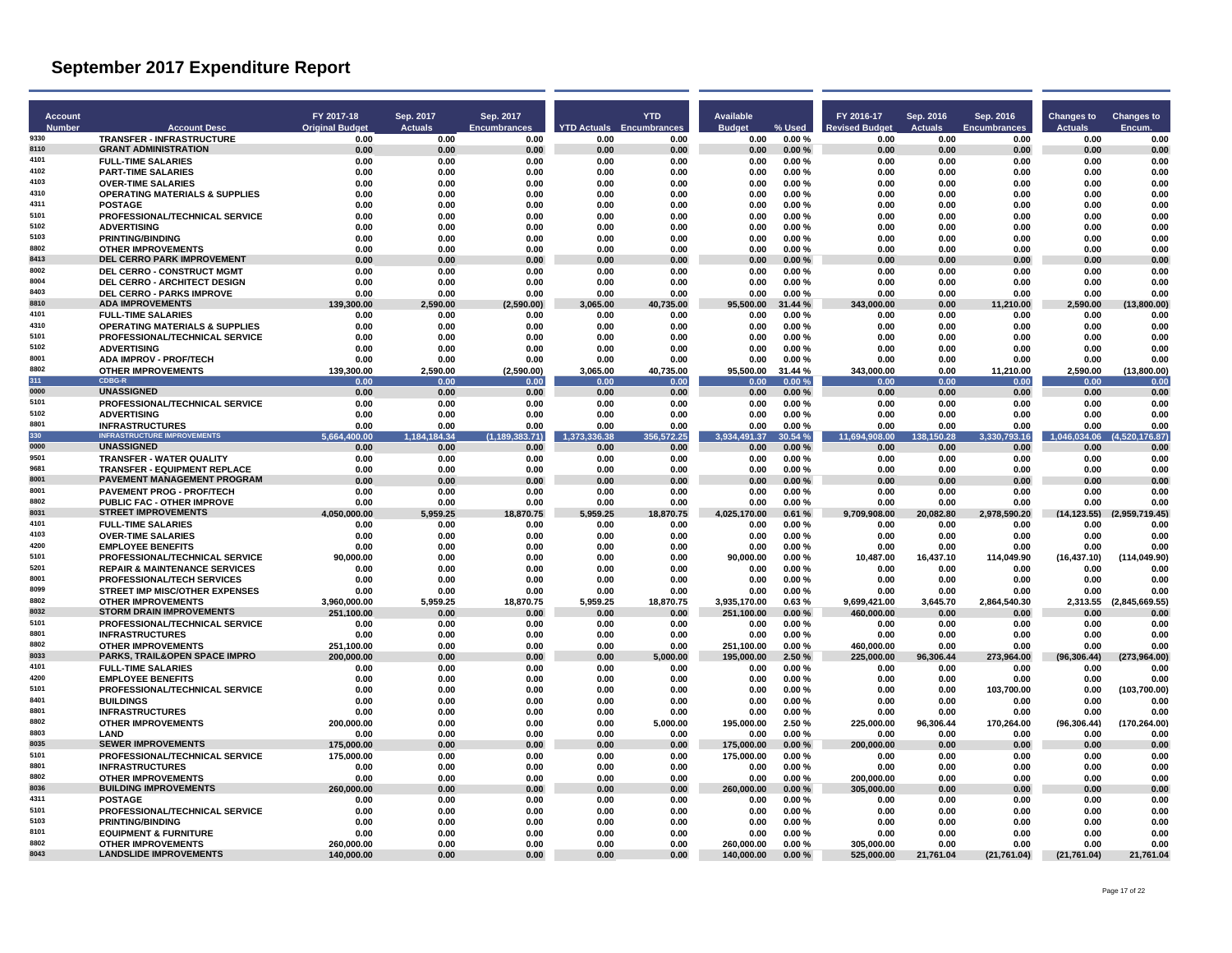| <b>Account</b> |                                                                                  | FY 2017-18             | Sep. 2017         | Sep. 2017            |                  | <b>YTD</b>                      | Available           |                  | FY 2016-17    | Sep. 2016      | Sep. 2016           | <b>Changes to</b> | <b>Changes to</b>    |
|----------------|----------------------------------------------------------------------------------|------------------------|-------------------|----------------------|------------------|---------------------------------|---------------------|------------------|---------------|----------------|---------------------|-------------------|----------------------|
| Number         | <b>Account Desc</b>                                                              | <b>Original Budget</b> | <b>Actuals</b>    | <b>Encumbrances</b>  |                  | <b>YTD Actuals Encumbrances</b> | <b>Budget</b>       | % Used           | evised Budget | <b>Actuals</b> | <b>Encumbrances</b> | <b>Actuals</b>    | Encum                |
| 5101<br>5102   | PROFESSIONAL/TECHNICAL SERVICE                                                   | 40,000.00              | 0.00              | 0.00                 | 0.00             | 0.00                            | 40,000.00           | 0.00%            | 75,000.00     | 0.00           | 0.00                | 0.00              | 0.00                 |
| 5103           | <b>ADVERTISING</b><br><b>PRINTING/BINDING</b>                                    | 0.00<br>0.00           | 0.00<br>0.00      | 0.00<br>0.00         | 0.00<br>0.00     | 0.00<br>0.00                    | 0.00<br>0.00        | 0.00%<br>0.00%   | 0.00<br>0.00  | 0.00<br>0.00   | 0.00<br>0.00        | 0.00<br>0.00      | 0.00<br>0.00         |
| 8802           | <b>OTHER IMPROVEMENTS</b>                                                        | 100,000.00             | 0.00              | 0.00                 | 0.00             | 0.00                            | 100,000.00          | 0.00%            | 450,000.00    | 21,761.04      | (21,761.04)         | (21, 761.04)      | 21,761.04            |
| 8101           | <b>ENGINEERING REV/LABOR COMP</b>                                                | 0.00                   | 0.00              | 0.00                 | 0.00             | 0.00                            | 0.00                | 0.00%            | 0.00          | 0.00           | 0.00                | 0.00              | 0.00                 |
| 8001           | <b>ENGINNEERING REVIEW - PROF/TECH</b>                                           | 0.00                   | 0.00              | 0.00                 | 0.00             | 0.00                            | 0.00                | 0.00%            | 0.00          | 0.00           | 0.00                | 0.00              | 0.00                 |
| 8102           | <b>INFRASTRUCTURE MGMT.PLAN</b>                                                  | 0.00                   | 0.00              | 0.00                 | 0.00             | 0.00                            | 0.00                | 0.00%            | 0.00          | 0.00           | 0.00                | 0.00              | 0.00                 |
| 8001<br>8103   | <b>IMP - PROFESSIONAL /TECH</b><br>SANITARY SEWER CAP ANALYSIS                   | 0.00<br>0.00           | 0.00<br>0.00      | 0.00<br>0.00         | 0.00<br>0.00     | 0.00<br>0.00                    | 0.00<br>0.00        | 0.00%<br>0.00%   | 0.00<br>0.00  | 0.00<br>0.00   | 0.00<br>0.00        | 0.00<br>0.00      | 0.00<br>0.00         |
| 8001           | <b>SANITARY SEWER - PROF/TECH</b>                                                | 0.00                   | 0.00              | 0.00                 | 0.00             | 0.00                            | 0.00                | 0.00%            | 0.00          | 0.00           | 0.00                | 0.00              | 0.00                 |
| 8110           | <b>GRANT ADMINISTRATION</b>                                                      | 155,000.00             | 0.00              | 25.000.00            | 0.00             | 25,000.00                       | 130.000.00          | 16.13%           | 270,000.00    | 0.00           | 100,000.00          | 0.00              | (75,000.00)          |
| 4101           | <b>FULL-TIME SALARIES</b>                                                        | 0.00                   | 0.00              | 0.00                 | 0.00             | 0.00                            | 0.00                | 0.00%            | 0.00          | 0.00           | 0.00                | 0.00              | 0.00                 |
| 4102           | <b>PART-TIME SALARIES</b>                                                        | 0.00                   | 0.00              | 0.00                 | 0.00             | 0.00                            | 0.00                | $0.00 \%$        | 0.00          | 0.00           | 0.00                | 0.00              | 0.00                 |
| 4103<br>4200   | <b>OVER-TIME SALARIES</b>                                                        | 0.00                   | 0.00              | 0.00                 | 0.00             | 0.00                            | 0.00                | 0.00%            | 0.00          | 0.00           | 0.00                | 0.00              | 0.00                 |
| 4310           | <b>EMPLOYEE BENEFITS</b><br><b>OPERATING MATERIALS &amp; SUPPLIES</b>            | 0.00<br>0.00           | 0.00<br>0.00      | 0.00<br>0.00         | 0.00<br>0.00     | 0.00<br>0.00                    | 0.00<br>0.00        | 0.00%<br>0.00%   | 0.00<br>0.00  | 0.00<br>0.00   | 0.00<br>0.00        | 0.00<br>0.00      | 0.00<br>0.00         |
| 4311           | <b>POSTAGE</b>                                                                   | 0.00                   | 0.00              | 0.00                 | 0.00             | 0.00                            | 0.00                | 0.00%            | 0.00          | 0.00           | 0.00                | 0.00              | 0.00                 |
| 4901           | <b>MISC. EXPENSES</b>                                                            | 0.00                   | 0.00              | 0.00                 | 0.00             | 0.00                            | 0.00                | 0.00%            | 0.00          | 0.00           | 0.00                | 0.00              | 0.00                 |
| 5101           | PROFESSIONAL/TECHNICAL SERVICE                                                   | 155,000.00             | 0.00              | 0.00                 | 0.00             | 0.00                            | 155.000.00          | 0.00%            | 270,000.00    | 0.00           | 100.000.00          | 0.00              | (100,000.00)         |
| 5102           | <b>ADVERTISING</b>                                                               | 0.00                   | 0.00              | 0.00                 | 0.00             | 0.00                            | 0.00                | 0.00%            | 0.00          | 0.00           | 0.00                | 0.00              | 0.00                 |
| 5103<br>5201   | <b>PRINTING/BINDING</b>                                                          | 0.00                   | 0.00              | 0.00                 | 0.00             | 0.00                            | 0.00                | 0.00%            | 0.00          | 0.00           | 0.00                | 0.00              | 0.00                 |
| 8001           | <b>REPAIR &amp; MAINTENANCE SERVICES</b><br><b>GRANT ADMIN - PROFESSION/TECH</b> | 0.00<br>0.00           | 0.00<br>0.00      | 0.00<br>25.000.00    | 0.00<br>0.00     | 0.00<br>25.000.00               | 0.00<br>(25.000.00) | 0.00%<br>100.00% | 0.00<br>0.00  | 0.00<br>0.00   | 0.00<br>0.00        | 0.00<br>0.00      | 0.00<br>25.000.00    |
| 8802           | <b>OTHER IMPROVEMENTS</b>                                                        | 0.00                   | 0.00              | 0.00                 | 0.00             | 0.00                            | 0.00                | 0.00%            | 0.00          | 0.00           | 0.00                | 0.00              | 0.00                 |
| 8202           | <b>ACLAD SEWER REHAB PROGRAM</b>                                                 | 0.00                   | 0.00              | 0.00                 | 0.00             | 0.00                            | 0.00                | 0.00%            | 0.00          | 0.00           | 0.00                | 0.00              | 0.00                 |
| 8806           | <b>ACLAD - LANDSLIDE IMPROVEMENT</b>                                             | 0.00                   | 0.00              | 0.00                 | 0.00             | 0.00                            | 0.00                | 0.00%            | 0.00          | 0.00           | 0.00                | 0.00              | 0.00                 |
| 8203           | <b>ACLAD SEWER RATE STUDY</b>                                                    | 0.00                   | 0.00              | 0.00                 | 0.00             | 0.00                            | 0.00                | 0.00%            | 0.00          | 0.00           | 0.00                | 0.00              | 0.00                 |
| 8001<br>8301   | <b>ACLAD - PROFESSIONAL/TECH</b><br><b>PVDS REALIGNMENT - EAST END</b>           | 0.00<br>0.00           | 0.00<br>0.00      | 0.00<br>0.00         | 0.00<br>0.00     | 0.00<br>0.00                    | 0.00<br>0.00        | 0.00%<br>0.00%   | 0.00<br>0.00  | 0.00<br>0.00   | 0.00<br>0.00        | 0.00<br>0.00      | 0.00<br>0.00         |
| 8003           | <b>PVDS - ENVIRONMENTAL REVIEW</b>                                               | 0.00                   | 0.00              | 0.00                 | 0.00             | 0.00                            | 0.00                | 0.00%            | 0.00          | 0.00           | 0.00                | 0.00              | 0.00                 |
| 8802           | <b>PVDS - OTHER IMPROVE</b>                                                      | 0.00                   | 0.00              | 0.00                 | 0.00             | 0.00                            | 0.00                | 0.00%            | 0.00          | 0.00           | 0.00                | 0.00              | 0.00                 |
| 8303           | PB LANDSLIDE DEWATERING WELLS                                                    | 0.00                   | 0.00              | 0.00                 | 0.00             | 0.00                            | 0.00                | 0.00%            | 0.00          | 0.00           | 0.00                | 0.00              | 0.00                 |
| 8001           | <b>DEWATERING WELLS - PROF/TECH</b>                                              | 0.00                   | 0.00              | 0.00                 | 0.00             | 0.00                            | 0.00                | 0.00%            | 0.00          | 0.00           | 0.00                | 0.00              | 0.00                 |
| 8002<br>8802   | <b>DEWATERING - CONSTRUCTION MGMT</b>                                            | 0.00                   | 0.00              | 0.00                 | 0.00             | 0.00                            | 0.00                | $0.00 \%$        | 0.00          | 0.00           | 0.00                | 0.00              | 0.00                 |
| 8304           | <b>DEWATERING - OTHER IMPROVE</b><br>PB LANDSLIDE AREA STRATEGIC                 | 0.00<br>0.00           | 0.00<br>0.00      | 0.00<br>0.00         | 0.00<br>7.520.00 | 0.00<br>27.480.00               | 0.00<br>(35.000.00) | 0.00%<br>100.00% | 0.00<br>0.00  | 0.00<br>0.00   | 0.00<br>0.00        | 0.00<br>0.00      | 0.00<br>0.00         |
| 8001           | <b>LANDSLIDE - PROF/TECH</b>                                                     | 0.00                   | 0.00              | 0.00                 | 7,520.00         | 27.480.00                       | (35,000.00)         | 100.00%          | 0.00          | 0.00           | 0.00                | 0.00              | 0.00                 |
| 8403           | <b>SUNNYSIDE RIDGE TRAIL</b>                                                     | 0.00                   | 0.00              | 0.00                 | 0.00             | 0.00                            | 0.00                | 0.00%            | 0.00          | 0.00           | 0.00                | 0.00              | 0.00                 |
| 8001           | <b>SUNNYSIDE RIDGE - PROF/TECH</b>                                               | 0.00                   | 0.00              | 0.00                 | 0.00             | 0.00                            | 0.00                | 0.00%            | 0.00          | 0.00           | 0.00                | 0.00              | 0.00                 |
| 8002           | SUNNYSIDE RIDGE - CONSTR MGMT                                                    | 0.00                   | 0.00              | 0.00                 | 0.00             | 0.00                            | 0.00                | 0.00%            | 0.00          | 0.00           | 0.00                | 0.00              | 0.00                 |
| 8099<br>8404   | SUNNYSIDE RIDGE - MISC./OTHER<br><b>SUNNYSIDE RIDGE - TRAILS IMPRV</b>           | 0.00                   | 0.00              | 0.00                 | 0.00<br>0.00     | 0.00                            | 0.00                | 0.00%            | 0.00          | 0.00           | 0.00                | 0.00<br>0.00      | 0.00                 |
| 8404           | <b>COASTAL BLUFF FENCE</b>                                                       | 0.00<br>0.00           | 0.00<br>37,484.00 | 0.00<br>(37, 484.00) | 37,484.00        | 0.00<br>(37, 484.00)            | 0.00<br>0.00        | 0.00%<br>0.00%   | 0.00<br>0.00  | 0.00<br>0.00   | 0.00<br>0.00        | 37.484.00         | 0.00<br>(37, 484.00) |
| 8099           | <b>COASTAL B MISC./OTHER EXPENSES</b>                                            | 0.00                   | 0.00              | 0.00                 | 0.00             | 0.00                            | 0.00                | 0.00%            | 0.00          | 0.00           | 0.00                | 0.00              | 0.00                 |
| 8404           | <b>COASTAL BLUFF - TRAILS IMPROVE</b>                                            | 0.00                   | 37,484.00         | (37, 484.00)         | 37,484.00        | (37, 484.00)                    | 0.00                | 0.00%            | 0.00          | 0.00           | 0.00                | 37,484.00         | (37, 484.00)         |
| 8802           | <b>COASTAL BLUFF - OTHER IMPROVE</b>                                             | 0.00                   | 0.00              | 0.00                 | 0.00             | 0.00                            | 0.00                | 0.00%            | 0.00          | 0.00           | 0.00                | 0.00              | 0.00                 |
| 8405           | <b>LADERA LINDA COMMUNITY CNTR</b>                                               | 0.00                   | 0.00              | 0.00                 | 9.871.00         | (9.871.00)                      | 0.00                | 0.00%            | 0.00          | 0.00           | 0.00                | 0.00              | 0.00                 |
| 8001<br>8004   | LL MASTER PLAN - PROF/TECH<br><b>LLINDA PLAN - ARCHITECT DESIGN</b>              | 0.00<br>0.00           | 0.00<br>0.00      | 0.00<br>0.00         | 0.00<br>9,871.00 | 0.00<br>(9,871.00)              | 0.00<br>0.00        | 0.00%<br>0.00%   | 0.00<br>0.00  | 0.00<br>0.00   | 0.00<br>0.00        | 0.00<br>0.00      | 0.00<br>0.00         |
| 8406           | <b>LOWER HESSE PARK</b>                                                          | 0.00                   | 0.00              | 0.00                 | 0.00             | 0.00                            | 0.00                | 0.00%            | 0.00          | 0.00           | 0.00                | 0.00              | 0.00                 |
| 8403           | <b>LOWER HESSE - PARKS IMPROV</b>                                                | 0.00                   | 0.00              | 0.00                 | 0.00             | 0.00                            | 0.00                | 0.00%            | 0.00          | 0.00           | 0.00                | 0.00              | 0.00                 |
| 8411           | <b>PVIC PARKING LOT LIGHTING</b>                                                 | 0.00                   | 0.00              | 0.00                 | 0.00             | 0.00                            | 0.00                | 0.00%            | 0.00          | 0.00           | 0.00                | 0.00              | 0.00                 |
| 8802           | <b>PVIC - OTHER IMPROVEMENTS</b>                                                 | 0.00                   | 0.00              | 0.00                 | 0.00             | 0.00                            | 0.00                | $0.00 \%$        | 0.00          | 0.00           | 0.00                | 0.00              | 0.00                 |
| 8412           | <b>ADA IMPROVEMENT - HESSE PARK</b>                                              | 0.00                   | 0.00              | 0.00                 | 0.00             | 0.00                            | 0.00                | 0.00%            | 0.00          | 0.00           | 0.00                | 0.00              | 0.00                 |
| 8004<br>8413   | <b>ADA HESSE - ARCHITECT DESIGN</b><br><b>DEL CERRO PARK IMPROVEMENT</b>         | 0.00<br>0.00           | 0.00<br>0.00      | 0.00<br>0.00         | 0.00<br>0.00     | 0.00<br>0.00                    | 0.00<br>0.00        | 0.00%<br>0.00%   | 0.00<br>0.00  | 0.00<br>0.00   | 0.00<br>0.00        | 0.00<br>0.00      | 0.00<br>0.00         |
| 8004           | <b>DEL CERRO - ARCHITECT DESIGN</b>                                              | 0.00                   | 0.00              | 0.00                 | 0.00             | 0.00                            | 0.00                | 0.00%            | 0.00          | 0.00           | 0.00                | 0.00              | 0.00                 |
| 8501           | <b>PVIC EXHIBIT REPLACEMENT</b>                                                  | 0.00                   | 0.00              | 0.00                 | 0.00             | 88,043.00                       | (88,043.00)         | 100.00%          | 0.00          | 0.00           | 0.00                | 0.00              | 0.00                 |
| 8099           | <b>PVIC - MISC./OTHER EXPENSES</b>                                               | 0.00                   | 0.00              | 0.00                 | 0.00             | 0.00                            | 0.00                | 0.00%            | 0.00          | 0.00           | 0.00                | 0.00              | 0.00                 |
| 8402           | <b>PVIC - BUILDING IMPROVEMENTS</b>                                              | 0.00                   | 0.00              | 0.00                 | 0.00             | 88,043.00                       | (88,043.00)         | 100.00%          | 0.00          | 0.00           | 0.00                | 0.00              | 0.00                 |
| 8502<br>8004   | <b>RPVTV BUILDING IMPROVEMENT</b>                                                | 149.800.00             | 0.00              | 0.00                 | 0.00             | 0.00                            | 149.800.00          | 0.00%            | 0.00          | 0.00           | 0.00                | 0.00              | 0.00                 |
| 8099           | <b>RPVTV - ARCHITECTURE DESIGN</b><br><b>RPVTV - MISC./OTHER EXPENSES</b>        | 0.00<br>0.00           | 0.00<br>0.00      | 0.00<br>0.00         | 0.00<br>0.00     | 0.00<br>0.00                    | 0.00<br>0.00        | 0.00%<br>0.00%   | 0.00<br>0.00  | 0.00<br>0.00   | 0.00<br>0.00        | 0.00<br>0.00      | 0.00<br>0.00         |
| 8402           | <b>RPVTV - BUILDING IMPROVEMENTS</b>                                             | 149.800.00             | 0.00              | 0.00                 | 0.00             | 0.00                            | 149.800.00          | 0.00%            | 0.00          | 0.00           | 0.00                | 0.00              | 0.00                 |
| 8503           | <b>CIVIC CENTER</b>                                                              | 237.300.00             | 0.00              | 0.00                 | 0.00             | 0.00                            | 237.300.00          | 0.00%            | 0.00          | 0.00           | 0.00                | 0.00              | 0.00                 |
| 8009           | <b>CIVIC CENTER - PROJECT DEV</b>                                                | 0.00                   | 0.00              | 0.00                 | 0.00             | 0.00                            | 0.00                | 0.00%            | 0.00          | 0.00           | 0.00                | 0.00              | 0.00                 |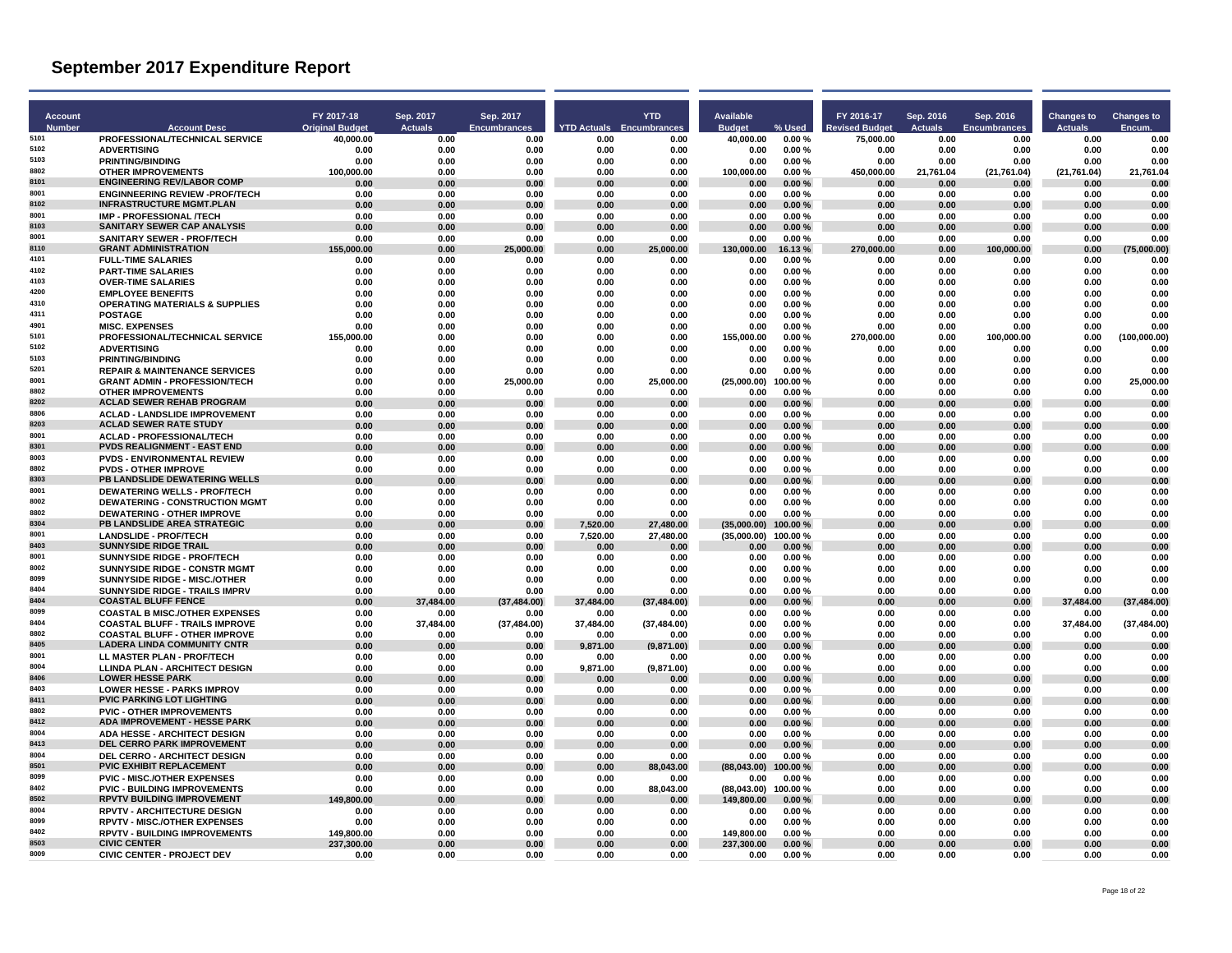| Account       |                                                                                   | FY 2017-18               | Sep. 2017               | Sep. 2017                     |                         | <b>YTD</b>                      | <b>Available</b>         |                  | FY 2016-17    | Sep. 2016      | Sep. 2016           | <b>Changes to</b>       | <b>Changes to</b>           |
|---------------|-----------------------------------------------------------------------------------|--------------------------|-------------------------|-------------------------------|-------------------------|---------------------------------|--------------------------|------------------|---------------|----------------|---------------------|-------------------------|-----------------------------|
| <b>Number</b> | <b>Account Desc</b>                                                               | <b>Original Budget</b>   | <b>Actuals</b>          | <b>Encumbrances</b>           |                         | <b>YTD Actuals Encumbrances</b> | <b>Budget</b>            | % Used           | evised Budget | <b>Actuals</b> | <b>Encumbrances</b> | <b>Actuals</b>          | Encum                       |
| 8099<br>8402  | <b>CIVIC CENTER - MISC./OTHER</b>                                                 | 0.00                     | 0.00                    | 0.00                          | 0.00                    | 0.00                            | 0.00                     | 0.00%            | 0.00          | 0.00           | 0.00                | 0.00                    | 0.00                        |
| 8504          | <b>CIVIC CENTER - BUILDING IMPROVE</b><br><b>CITYWIDE ADA TRANSITION PLAN</b>     | 237,300.00<br>0.00       | 0.00<br>512.48          | 0.00<br>(512.48)              | 0.00<br>512.48          | 0.00<br>4.487.52                | 237.300.00<br>(5.000.00) | 0.00%<br>100.00% | 0.00<br>0.00  | 0.00<br>0.00   | 0.00<br>0.00        | 0.00<br>512.48          | 0.00<br>(512.48)            |
| 8004          | <b>ADA - ARCHITECTURE DESIGN</b>                                                  | 0.00                     | 0.00                    | 0.00                          | 0.00                    | 0.00                            | 0.00                     | 0.00%            | 0.00          | 0.00           | 0.00                | 0.00                    | 0.00                        |
| 8802          | <b>CITY ADA TRANS - OTHER IMPROVE</b>                                             | 0.00                     | 512.48                  | (512.48)                      | 512.48                  | 4,487.52                        | (5,000.00)               | 100.00%          | 0.00          | 0.00           | 0.00                | 512.48                  | (512.48)                    |
| 8707          | <b>STORM DRAIN DEFICIENCY IMPRO</b>                                               | 0.00                     | 0.00                    | 0.00                          | 0.00                    | 0.00                            | 0.00                     | 0.00%            | 0.00          | 0.00           | 0.00                | 0.00                    | 0.00                        |
| 8802<br>8807  | <b>SDDIP - OTHER IMPROVEMENTS</b><br><b>SDDIP - STORMWATER IMPROVE</b>            | 0.00                     | 0.00                    | 0.00                          | 0.00                    | 0.00                            | 0.00                     | 0.00%            | 0.00          | 0.00           | 0.00                | 0.00                    | 0.00                        |
| 8709          | <b>CONNECTOR PIPE SCREENS</b>                                                     | 0.00<br>0.00             | 0.00<br>0.00            | 0.00<br>0.00                  | 0.00<br>0.00            | 0.00<br>0.00                    | 0.00<br>0.00             | 0.00%<br>0.00%   | 0.00<br>0.00  | 0.00<br>0.00   | 0.00<br>0.00        | 0.00<br>0.00            | 0.00<br>0.00                |
| 8807          | <b>CONNECTOR PIPE - STORMWATER</b>                                                | 0.00                     | 0.00                    | 0.00                          | 0.00                    | 0.00                            | 0.00                     | 0.00%            | 0.00          | 0.00           | 0.00                | 0.00                    | 0.00                        |
| 8803          | HAWTHORNE PEDESTRIAN LINKAGE                                                      | 0.00                     | 240,405.69              | (240, 405.69)                 | 395.237.23              | (373, 237.23)                   | (22.000.00)              | 100.00%          | 0.00          | 0.00           | 0.00                | 240,405.69              | (240, 405.69)               |
| 8001          | <b>HAWTHORNE PED PROF/TECH</b>                                                    | 0.00                     | 0.00                    | 0.00                          | 0.00                    | 0.00                            | 0.00                     | 0.00%            | 0.00          | 0.00           | 0.00                | 0.00                    | 0.00                        |
| 8002<br>8004  | <b>HAWTHORNE LINK - CONST MGMT</b>                                                | 0.00                     | 6,944.00                | (6.944.00)                    | 33.386.50               | (11, 386.50)                    | (22,000.00)              | 100.00%          | 0.00          | 0.00           | 0.00                | 6.944.00                | (6.944.00)                  |
| 8802          | <b>HAWTHORNE LINK ARCHITECT DSGN</b><br><b>HAWTHORNE LINK - OTHER IMPROV</b>      | 0.00<br>0.00             | 0.00<br>233,461.69      | 0.00<br>(233, 461.69)         | 0.00<br>361,850.73      | 0.00<br>(361, 850.73)           | 0.00<br>0.00             | 0.00%<br>0.00%   | 0.00<br>0.00  | 0.00<br>0.00   | 0.00<br>0.00        | 0.00<br>233,461.69      | 0.00<br>(233, 461.69)       |
| 8804          | <b>HAWTHORNE BLVD. BEAUTIFICATION</b>                                             | 0.00                     | 0.00                    | 0.00                          | 0.00                    | 0.00                            | 0.00                     | 0.00%            | 0.00          | 0.00           | 0.00                | 0.00                    | 0.00                        |
| 8802          | <b>HAWTHORNE BEAUTY OTHER IMPROVE</b>                                             | 0.00                     | 0.00                    | 0.00                          | 0.00                    | 0.00                            | 0.00                     | 0.00%            | 0.00          | 0.00           | 0.00                | 0.00                    | 0.00                        |
| 8805          | <b>MIRALESTE ARTERIAL ST. REHAB</b>                                               | 0.00                     | 544,979.20              | (544, 979.20)                 | 544,979.20              | (544, 979.20)                   | 0.00                     | 0.00%            | 0.00          | 0.00           | 0.00                | 544,979.20              | (544,979.20)                |
| 8004<br>8006  | <b>MIRALESTE - ARCHITECT DESIGN</b><br><b>MIRALESTE - INSPECTION SVS</b>          | 0.00                     | 0.00                    | 0.00                          | 0.00<br>28.123.70       | 0.00                            | 0.00<br>0.00             | 0.00%<br>0.00%   | 0.00          | 0.00           | 0.00                | 0.00<br>28.123.70       | 0.00<br>(28.123.70)         |
| 8804          | MIRALESTE - ARTERIAL ST IMPROV                                                    | 0.00<br>0.00             | 28.123.70<br>516,855.50 | (28, 123.70)<br>(516, 855.50) | 516,855.50              | (28, 123.70)<br>(516, 855.50)   | 0.00                     | 0.00%            | 0.00<br>0.00  | 0.00<br>0.00   | 0.00<br>0.00        | 516,855.50              | (516, 855.50)               |
| 8806          | <b>PVDS BIKE LANE IMPROVEMENTS</b>                                                | 0.00                     | 0.00                    | 0.00                          | 0.00                    | 0.00                            | 0.00                     | 0.00%            | 0.00          | 0.00           | 0.00                | 0.00                    | 0.00                        |
| 8005          | <b>BIKE LANE - ENGINEERING DESIGN</b>                                             | 0.00                     | 0.00                    | 0.00                          | 0.00                    | 0.00                            | 0.00                     | 0.00%            | 0.00          | 0.00           | 0.00                | 0.00                    | 0.00                        |
| 8802          | <b>PVDS BIKE - OTHER IMPROVE</b>                                                  | 0.00                     | 0.00                    | 0.00                          | 0.00                    | 0.00                            | 0.00                     | 0.00%            | 0.00          | 0.00           | 0.00                | 0.00                    | 0.00                        |
| 8807          | <b>PVDE AT BRONCO IMPROVEMENTS</b>                                                | 46.200.00                | 0.00                    | 0.00                          | 0.00                    | 0.00                            | 46.200.00                | 0.00%            | 0.00          | 0.00           | 0.00                | 0.00                    | 0.00                        |
| 8802<br>8805  | <b>PVDE BRONCO - OTHER IMPROVE</b><br><b>PVDE @ BRONCO - RES ST IMPROV</b>        | 0.00                     | 0.00<br>0.00            | 0.00<br>0.00                  | 0.00<br>0.00            | 0.00                            | 0.00<br>46,200.00        | 0.00%<br>0.00%   | 0.00<br>0.00  | 0.00<br>0.00   | 0.00<br>0.00        | 0.00<br>0.00            | 0.00                        |
| 8811          | <b>ARTERIAL WALLS &amp; FENCES REPL</b>                                           | 46,200.00<br>0.00        | 0.00                    | 0.00                          | 16.929.50               | 0.00<br>8.070.50                | (25.000.00)              | 100.00%          | 0.00          | 0.00           | 0.00                | 0.00                    | 0.00<br>0.00                |
| 8802          | <b>ARTERIAL WALL - OTHER IMPROVE</b>                                              | 0.00                     | 0.00                    | 0.00                          | 16.929.50               | 8.070.50                        | (25,000.00)              | 100.00%          | 0.00          | 0.00           | 0.00                | 0.00                    | 0.00                        |
| 8812          | HAWTHORNE BLVD. TRAFFIC SIGNAL                                                    | 0.00                     | 0.00                    | 0.00                          | 0.00                    | 0.00                            | 0.00                     | 0.00%            | 0.00          | 0.00           | 0.00                | 0.00                    | 0.00                        |
| 8001          | <b>PROFESSIONAL/TECH SERVICES</b>                                                 | 0.00                     | 0.00                    | 0.00                          | 0.00                    | 0.00                            | 0.00                     | 0.00%            |               | 0.00           | 0.00                | 0.00                    | 0.00                        |
| 8002<br>8006  | <b>HAWTHORNE SYNCH - CONSTR MGMT</b><br><b>HAWTHORNE SYNCH - INSPECTION</b>       | 0.00<br>0.00             | 0.00<br>0.00            | 0.00<br>0.00                  | 0.00<br>0.00            | 0.00<br>0.00                    | 0.00<br>0.00             | 0.00%<br>0.00%   | 0.00<br>0.00  | 0.00<br>0.00   | 0.00<br>0.00        | 0.00<br>0.00            | 0.00<br>0.00                |
| 8099          | <b>HAWTHORN SYNCH - MISC./EXP</b>                                                 | 0.00                     | 0.00                    | 0.00                          | 0.00                    | 0.00                            | 0.00                     | 0.00%            | 0.00          | 0.00           | 0.00                | 0.00                    | 0.00                        |
| 8802          | <b>HAWTHORNE SYNCH - OTHER IMPROV</b>                                             | 0.00                     | 0.00                    | 0.00                          | 0.00                    | 0.00                            | 0.00                     | 0.00%            | 0.00          | 0.00           | 0.00                | 0.00                    | 0.00                        |
| 8814          | PVDE GUARDRAIL REPLACEMENT                                                        | 0.00                     | 19,061.70               | (19,061.70)                   | 19.061.70               | (19,061.70)                     | 0.00                     | 0.00%            | 0.00          | 0.00           | 0.00                | 19.061.70               | (19,061.70)                 |
| 8002          | <b>PVDE GUARDRAIL - CONSTR MGMT</b>                                               | 0.00                     | 0.00                    | 0.00                          | 0.00                    | 0.00                            | 0.00                     | 0.00%            | 0.00          | 0.00           | 0.00                | 0.00                    | 0.00                        |
| 8005<br>8802  | <b>PVDE GUARDRAIL - ENGINEER SRVS</b>                                             | 0.00                     | 0.00                    | 0.00                          | 0.00                    | 0.00                            | 0.00                     | 0.00%            | 0.00          | 0.00           | 0.00                | 0.00                    | 0.00                        |
| 8817          | <b>PVDE GUARDRAIL - OTHER IMPROV</b><br>STREET REHAB CYCLE 1 - AREA 7             | 0.00<br>0.00             | 19,061.70<br>335.782.02 | (19,061.70)<br>(390, 811.39)  | 19.061.70<br>335,782.02 | (19,061.70)<br>1,164,253.61     | 0.00<br>(1,500,035.63)   | 0.00%<br>100.00% | 0.00<br>0.00  | 0.00<br>0.00   | 0.00<br>0.00        | 19.061.70<br>335.782.02 | (19,061.70)<br>(390.811.39) |
| 8004          | <b>AREA 7 - ARCHITECTURE DESIGN</b>                                               | 0.00                     | 32,359.02               | (87, 388.39)                  | 32,359.02               | (87, 388.39)                    | 55,029.37                | 100.00%          | 0.00          | 0.00           | 0.00                | 32,359.02               | (87, 388.39)                |
| 8099          | <b>AREA 7 - MISCJOTHER EXPENSES</b>                                               | 0.00                     | 0.00                    | 0.00                          | 0.00                    | 0.00                            | 0.00                     | 0.00%            | 0.00          | 0.00           | 0.00                | 0.00                    | 0.00                        |
| 8805          | <b>AREA 7 - RESIDENT ST IMPRVMNT</b>                                              | 0.00                     | 303,423.00              | (303, 423.00)                 | 303,423.00              | 1,251,642.00                    | (1,555,065.00)           | 100.00%          | 0.00          | 0.00           | 0.00                | 303,423.00              | (303, 423.00)               |
| 8818<br>8004  | STREET REHAB CYCLE 2 - AREA 8                                                     | 0.00                     | 0.00                    | 0.00                          | 0.00                    | 0.00                            | 0.00                     | 0.00%            | 0.00          | 0.00           | 0.00                | 0.00                    | 0.00                        |
| 8822          | <b>AREA 8 - ARCHITECT DESIGN</b><br><b>WESTERN AVE. ALPR</b>                      | 0.00<br>0.00             | 0.00<br>0.00            | 0.00<br>0.00                  | 0.00<br>0.00            | 0.00<br>0.00                    | 0.00<br>0.00             | 0.00%<br>0.00%   | 0.00<br>0.00  | 0.00<br>0.00   | 0.00<br>0.00        | 0.00<br>0.00            | 0.00<br>0.00                |
| 8099          | <b>WESTERN ALPR - MISC. EXPENSES</b>                                              | 0.00                     | 0.00                    | 0.00                          | 0.00                    | 0.00                            | 0.00                     | 0.00%            | 0.00          | 0.00           | 0.00                | 0.00                    | 0.00                        |
| 8823          | <b>CREST RD. EMBANKMENT REPAIR</b>                                                | 0.00                     | 0.00                    | 0.00                          | 0.00                    | 0.00                            | 0.00                     | 0.00%            | 0.00          | 0.00           | 0.00                | 0.00                    | 0.00                        |
| 8010          | <b>CREST RD. EMBANK - REPAIRS</b>                                                 | 0.00                     | 0.00                    | 0.00                          | 0.00                    | 0.00                            | 0.00                     | 0.00%            | 0.00          | 0.00           | 0.00                | 0.00                    | 0.00                        |
| 8826<br>8002  | STREET REHAB CYCLE 7-AREA 2&6                                                     | 0.00                     | 0.00                    | 0.00                          | 0.00                    | 0.00                            | 0.00                     | 0.00%            | 0.00          | 0.00           | 0.00                | 0.00                    | 0.00                        |
| 8004          | <b>AREA 2&amp;6 - CONSTRUCTION MGMT</b><br><b>AREA 2&amp;6 - ARCHITECT DESIGN</b> | 0.00<br>0.00             | 0.00<br>0.00            | 0.00<br>0.00                  | 0.00<br>0.00            | 0.00<br>0.00                    | 0.00<br>0.00             | 0.00%<br>0.00%   | 0.00<br>0.00  | 0.00<br>0.00   | 0.00<br>0.00        | 0.00<br>0.00            | 0.00<br>0.00                |
| 8805          | AREA 2&6 - RESIDENTIAL ST IMPR                                                    | 0.00                     | 0.00                    | 0.00                          | 0.00                    | 0.00                            | 0.00                     | 0.00%            | 0.00          | 0.00           | 0.00                | 0.00                    | 0.00                        |
| 331           | <b>FEDERAL GRANTS</b>                                                             | 1.131.300.00             | 0.00                    | 0.00                          | 0.00                    | 0.00                            | 1.131.300.00             | 0.00%            | 0.00          | 0.00           | 0.00                | 0.00                    | 0.00                        |
| 8806          | <b>PVDS BIKE LANE IMPROVEMENTS</b>                                                | 678.500.00               | 0.00                    | 0.00                          | 0.00                    | 0.00                            | 678.500.00               | 0.00%            | 0.00          | 0.00           | 0.00                | 0.00                    | 0.00                        |
| 8805<br>8807  | <b>RESIDENTIAL STREET IMPRVMNT</b>                                                | 678,500.00               | 0.00                    | 0.00                          | 0.00                    | 0.00                            | 678,500.00               | 0.00%            | 0.00          | 0.00           | 0.00                | 0.00                    | 0.00                        |
| 8805          | <b>PVDE AT BRONCO IMPROVEMENTS</b><br><b>RESIDENTIAL STREET IMPRVMNT</b>          | 452,800.00<br>452,800.00 | 0.00<br>0.00            | 0.00<br>0.00                  | 0.00<br>0.00            | 0.00<br>0.00                    | 452,800.00<br>452,800.00 | 0.00%<br>0.00%   | 0.00<br>0.00  | 0.00<br>0.00   | 0.00<br>0.00        | 0.00<br>0.00            | 0.00<br>0.00                |
| 332           | <b>STATE GRANTS</b>                                                               | 600.000.00               | 0.00                    | 0.00                          | 0.00                    | 0.00                            | 600.000.00               | 0.00%            | 0.00          | 0.00           | 0.00                | 0.00                    | 0.00                        |
| 0000          | <b>UNASSIGNED</b>                                                                 | 600,000.00               | 0.00                    | 0.00                          | 0.00                    | 0.00                            | 600,000.00               | 0.00%            | 0.00          | 0.00           | 0.00                | 0.00                    | 0.00                        |
| 8802          | <b>OTHER IMPROVEMENTS</b>                                                         | 600,000.00               | 0.00                    | 0.00                          | 0.00                    | 0.00                            | 600,000.00               | 0.00%            | 0.00          | 0.00           | 0.00                | 0.00                    | 0.00                        |
| 8709          | <b>CONNECTOR PIPE SCREENS</b>                                                     | 0.00                     | 0.00                    | 0.00                          | 0.00                    | 0.00                            | 0.00                     | 0.00%            | 0.00          | 0.00           | 0.00                | 0.00                    | 0.00                        |
| 8807<br>8825  | <b>STORMWATER IMPROVEMENTS</b><br><b>CREST ROAD REHAB</b>                         | 0.00<br>0.00             | 0.00<br>0.00            | 0.00<br>0.00                  | 0.00<br>0.00            | 0.00                            | 0.00<br>0.00             | 0.00%<br>0.00%   | 0.00<br>0.00  | 0.00<br>0.00   | 0.00<br>0.00        | 0.00<br>0.00            | 0.00<br>0.00                |
| 8805          | <b>CREST RD REHAB - RES ST IMPROV</b>                                             | 0.00                     | 0.00                    | 0.00                          | 0.00                    | 0.00<br>0.00                    | 0.00                     | 0.00%            | 0.00          | 0.00           | 0.00                | 0.00                    | 0.00                        |
| 334           | <b>QUIMBY PARK DEVELOPMENT</b>                                                    | 650,000.00               | 0.00                    | 0.00                          | 45.930.00               | (45.930.00)                     | 650,000.00               | 0.00%            | 1.002.575.00  | 0.00           | 0.00                | 0.00                    | 0.00                        |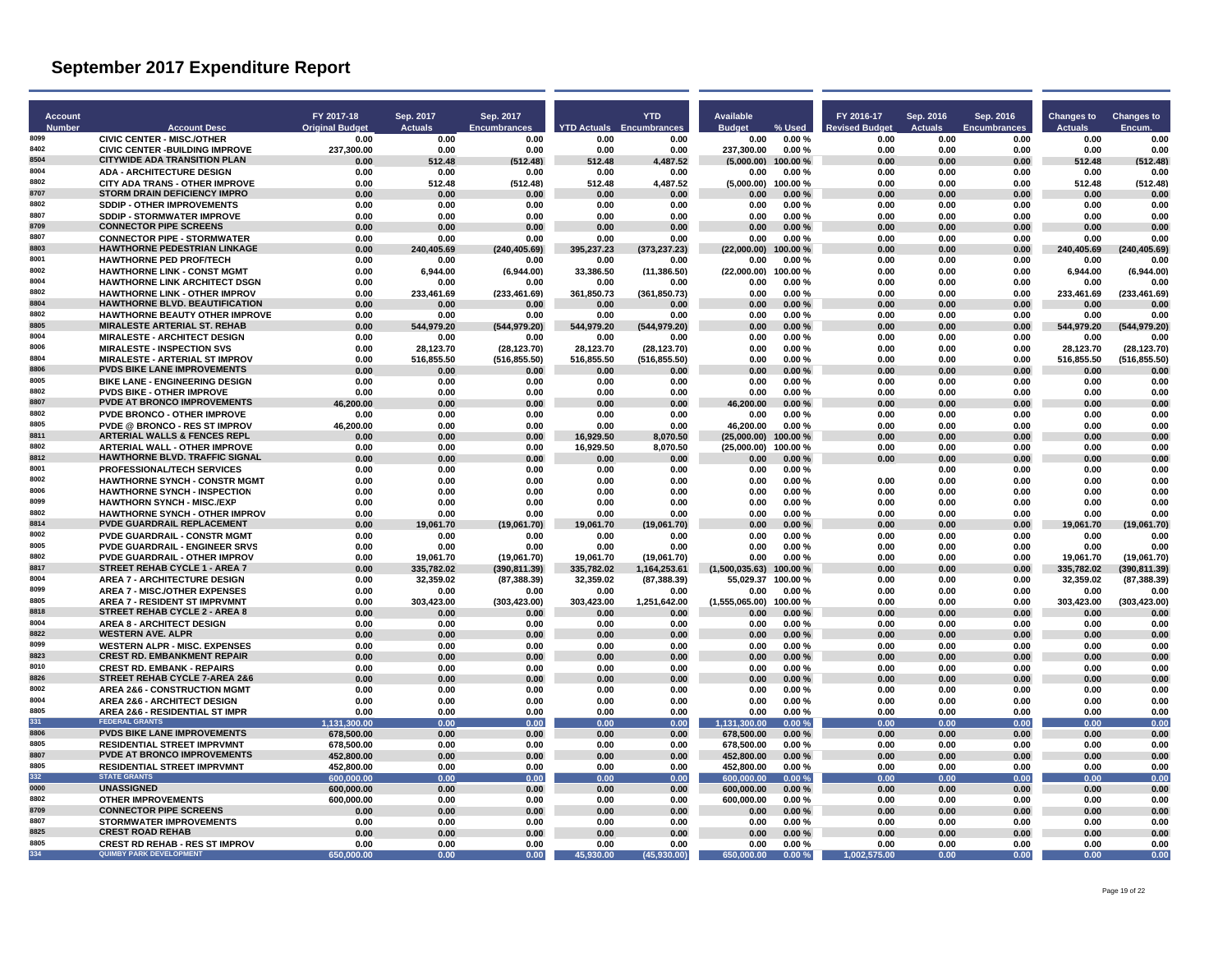| <b>Account</b><br><b>Number</b> | <b>Account Desc</b>                                                    | FY 2017-18<br><b>Original Budget</b> | Sep. 2017<br><b>Actuals</b> | Sep. 2017<br><b>Encumbrances</b> | <b>YTD Actuals</b> Encumbrances | <b>YTD</b>   | <b>Available</b><br><b>Budget</b> | % Used         | FY 2016-17<br><b>Revised Budget</b> | Sep. 2016<br><b>Actuals</b> | Sep. 2016<br><b>Encumbrances</b> | <b>Changes to</b><br><b>Actuals</b> | <b>Changes to</b><br>Encum. |
|---------------------------------|------------------------------------------------------------------------|--------------------------------------|-----------------------------|----------------------------------|---------------------------------|--------------|-----------------------------------|----------------|-------------------------------------|-----------------------------|----------------------------------|-------------------------------------|-----------------------------|
| 0000                            | <b>UNASSIGNED</b>                                                      | 650,000.00                           | 0.00                        | 0.00                             | 0.00                            | 0.00         | 650,000.00                        | 0.00%          | 1,002,575.00                        | 0.00                        | 0.00                             | 0.00                                | 0.00                        |
| 5100                            | PROFESSIONAL/TECHNICAL SERVICE                                         | 0.00                                 | 0.00                        | 0.00                             | 0.00                            | 0.00         | 0.00                              | 0.00%          | 0.00                                | 0.00                        | 0.00                             | 0.00                                | 0.00                        |
| 5101                            | PROFESSIONAL/TECHNICAL SERVICE                                         | 0.00                                 | 0.00                        | 0.00                             | 0.00                            | 0.00         | 0.00                              | 0.00%          | 0.00                                | 0.00                        | 0.00                             | 0.00                                | 0.00                        |
| 8801<br>8802                    | <b>INFRASTRUCTURES</b>                                                 | 0.00                                 | 0.00                        | 0.00                             | 0.00                            | 0.00         | 0.00                              | 0.00%          | 0.00                                | 0.00                        | 0.00                             | 0.00                                | 0.00                        |
| 9330                            | <b>OTHER IMPROVEMENTS</b><br><b>TRANSFER - INFRASTRUCTURE</b>          | 650,000.00<br>0.00                   | 0.00<br>0.00                | 0.00<br>0.00                     | 0.00<br>0.00                    | 0.00<br>0.00 | 650,000.00<br>0.00                | 0.00%<br>0.00% | 1,002,575.00<br>0.00                | 0.00<br>0.00                | 0.00<br>0.00                     | 0.00<br>0.00                        | 0.00<br>0.00                |
| 8402                            | <b>EASTVIEW PARK - DOG PARK</b>                                        | 0.00                                 | 0.00                        | 0.00                             | 45.930.00                       | (45,930.00)  | 0.00                              | 0.00%          | 0.00                                | 0.00                        | 0.00                             | 0.00                                | 0.00                        |
| 8403                            | <b>EASTVIEW DOG PARKS IMPROVE</b>                                      | 0.00                                 | 0.00                        | 0.00                             | 45,930.00                       | (45,930.00)  | 0.00                              | 0.00%          | 0.00                                | 0.00                        | 0.00                             | 0.00                                | 0.00                        |
| 8802                            | <b>OTHER IMPROVEMENTS</b>                                              | 0.00                                 | 0.00                        | 0.00                             | 0.00                            | 0.00         | 0.00                              | 0.00%          | 0.00                                | 0.00                        | 0.00                             | 0.00                                | 0.00                        |
| 8405                            | <b>LADERA LINDA COMMUNITY CNTR</b>                                     | 0.00                                 | 0.00                        | 0.00                             | 0.00                            | 0.00         | 0.00                              | 0.00%          | 0.00                                | 0.00                        | 0.00                             | 0.00                                | 0.00                        |
| 8004<br>8402                    | <b>ARCHITECTURE DESIGN SERVICES</b>                                    | 0.00                                 | 0.00                        | 0.00                             | 0.00                            | 0.00         | 0.00                              | 0.00%          | 0.00                                | 0.00                        | 0.00                             | 0.00                                | 0.00                        |
| 8406                            | <b>BUILDING IMPROVEMENTS</b><br><b>LOWER HESSE PARK</b>                | 0.00                                 | 0.00<br>0.00                | 0.00                             | 0.00<br>0.00                    | 0.00<br>0.00 | 0.00<br>0.00                      | 0.00%<br>0.00% | 0.00<br>0.00                        | 0.00<br>0.00                | 0.00                             | 0.00<br>0.00                        | 0.00<br>0.00                |
| 8002                            | <b>LOWER HESSE - CONSTR MGMT</b>                                       | 0.00<br>0.00                         | 0.00                        | 0.00<br>0.00                     | 0.00                            | 0.00         | 0.00                              | 0.00%          | 0.00                                | 0.00                        | 0.00<br>0.00                     | 0.00                                | 0.00                        |
| 8004                            | <b>ARCHITECTURE DESIGN SERVICES</b>                                    | 0.00                                 | 0.00                        | 0.00                             | 0.00                            | 0.00         | 0.00                              | 0.00%          | 0.00                                | 0.00                        | 0.00                             | 0.00                                | 0.00                        |
| 8006                            | <b>LOWER HESSE - INSPECTION</b>                                        | 0.00                                 | 0.00                        | 0.00                             | 0.00                            | 0.00         | 0.00                              | 0.00%          | 0.00                                | 0.00                        | 0.00                             | 0.00                                | 0.00                        |
| 8403                            | <b>LOWER HESSE - PARKS IMPROVE</b>                                     | 0.00                                 | 0.00                        | 0.00                             | 0.00                            | 0.00         | 0.00                              | 0.00%          | 0.00                                | 0.00                        | 0.00                             | 0.00                                | 0.00                        |
| 8802                            | <b>OTHER IMPROVEMENTS</b>                                              | 0.00                                 | 0.00                        | 0.00                             | 0.00                            | 0.00         | 0.00                              | 0.00%          | 0.00                                | 0.00                        | 0.00                             | 0.00                                | 0.00                        |
| 8407                            | <b>ABALONE COVE BEACH</b>                                              | 0.00                                 | 0.00                        | 0.00                             | 0.00                            | 0.00         | 0.00                              | 0.00%          | 0.00                                | 0.00                        | 0.00                             | 0.00                                | 0.00                        |
| 8404<br>8802                    | <b>TRAILS/OPEN SPACE IMPROVEMNT</b>                                    | 0.00                                 | 0.00                        | 0.00                             | 0.00                            | 0.00         | 0.00                              | 0.00%          | 0.00                                | 0.00                        | 0.00                             | 0.00                                | 0.00                        |
| 8410                            | <b>OTHER IMPROVEMENTS</b><br><b>CONESTOGA TRAIL CONNECTION</b>         | 0.00<br>0.00                         | 0.00<br>0.00                | 0.00<br>0.00                     | 0.00<br>0.00                    | 0.00<br>0.00 | 0.00<br>0.00                      | 0.00%<br>0.00% | 0.00<br>0.00                        | 0.00<br>0.00                | 0.00<br>0.00                     | 0.00<br>0.00                        | 0.00<br>0.00                |
| 8004                            | <b>ARCHITECTURE DESIGN SERVICES</b>                                    | 0.00                                 | 0.00                        | 0.00                             | 0.00                            | 0.00         | 0.00                              | 0.00%          | 0.00                                | 0.00                        | 0.00                             | 0.00                                | 0.00                        |
| 8404                            | <b>TRAILS/OPEN SPACE IMPROVEMNT</b>                                    | 0.00                                 | 0.00                        | 0.00                             | 0.00                            | 0.00         | 0.00                              | 0.00%          | 0.00                                | 0.00                        | 0.00                             | 0.00                                | 0.00                        |
| 336                             | <b>LOW-MODERATE INCOME HOUSING</b>                                     | 0.00                                 | 0.00                        | 0.00                             | 0.00                            | 0.00         | 0.00                              | 0.00%          | 0.00                                | 0.00                        | 0.00                             | 0.00                                | 0.00                        |
| 0000                            | <b>UNASSIGNED</b>                                                      | 0.00                                 | 0.00                        | 0.00                             | 0.00                            | 0.00         | 0.00                              | 0.00%          | 0.00                                | 0.00                        | 0.00                             | 0.00                                | 0.00                        |
| 5101                            | PROFESSIONAL/TECHNICAL SERVICE                                         | 0.00                                 | 0.00                        | 0.00                             | 0.00                            | 0.00         | 0.00                              | 0.00%          | 0.00                                | 0.00                        | 0.00                             | 0.00                                | 0.00                        |
| 5201<br>8802                    | <b>REPAIR &amp; MAINTENANCE SERVICES</b>                               | 0.00                                 | 0.00                        | 0.00                             | 0.00                            | 0.00         | 0.00                              | 0.00%          | 0.00                                | 0.00                        | 0.00                             | 0.00                                | 0.00                        |
| 8803                            | <b>OTHER IMPROVEMENTS</b><br><b>I AND</b>                              | 0.00<br>0.00                         | 0.00<br>0.00                | 0.00<br>0.00                     | 0.00<br>0.00                    | 0.00<br>0.00 | 0.00<br>0.00                      | 0.00%<br>0.00% | 0.00<br>0.00                        | 0.00<br>0.00                | 0.00<br>0.00                     | 0.00<br>0.00                        | 0.00<br>0.00                |
| 9330                            | <b>TRANSFER - INFRASTRUCTURE</b>                                       | 0.00                                 | 0.00                        | 0.00                             | 0.00                            | 0.00         | 0.00                              | 0.00%          | 0.00                                | 0.00                        | 0.00                             | 0.00                                | 0.00                        |
| 337                             | <b>AFFORDABLE HOUSING PROJECTS</b>                                     | 0.00                                 | 0.00                        | 0.00                             | 0.00                            | 0.00         | 0.00                              | 0.00%          | 0.00                                | 0.00                        | 0.00                             | 0.00                                | 0.00                        |
| 0000                            | <b>UNASSIGNED</b>                                                      | 0.00                                 | 0.00                        | 0.00                             | 0.00                            | 0.00         | 0.00                              | 0.00%          | 0.00                                | 0.00                        | 0.00                             | 0.00                                | 0.00                        |
| 5101                            | PROFESSIONAL/TECHNICAL SERVICE                                         | 0.00                                 | 0.00                        | 0.00                             | 0.00                            | 0.00         | 0.00                              | 0.00%          | 0.00                                | 0.00                        | 0.00                             | 0.00                                | 0.00                        |
| 5201                            | <b>REPAIR &amp; MAINTENANCE SERVICES</b>                               | 0.00                                 | 0.00                        | 0.00                             | 0.00                            | 0.00         | 0.00                              | 0.00%          | 0.00                                | 0.00                        | 0.00                             | 0.00                                | 0.00                        |
| 8802<br>8803                    | <b>OTHER IMPROVEMENTS</b>                                              | 0.00                                 | 0.00                        | 0.00                             | 0.00                            | 0.00         | 0.00                              | 0.00%          | 0.00                                | 0.00                        | 0.00                             | 0.00                                | 0.00                        |
| 9330                            | LAND<br>TRANSFER - INFRASTRUCTURE                                      | 0.00<br>0.00                         | 0.00<br>0.00                | 0.00<br>0.00                     | 0.00<br>0.00                    | 0.00<br>0.00 | 0.00<br>0.00                      | 0.00%<br>0.00% | 0.00<br>0.00                        | 0.00<br>0.00                | 0.00<br>0.00                     | 0.00<br>0.00                        | 0.00<br>0.00                |
| 338                             | <b>DEV IMPACT MITIGATION (EET)</b>                                     | 0.00                                 | 0.00                        | 0.00                             | 0.00                            | 0.00         | 0.00                              | 0.00%          | 770.137.00                          | 0.00                        | 0.00                             | 0.00                                | 0.00                        |
| 0000                            | <b>UNASSIGNED</b>                                                      | 0.00                                 | 0.00                        | 0.00                             | 0.00                            | 0.00         | 0.00                              | 0.00%          | 770.137.00                          | 0.00                        | 0.00                             | 0.00                                | 0.00                        |
| 4310                            | <b>OPERATING MATERIALS &amp; SUPPLIES</b>                              | 0.00                                 | 0.00                        | 0.00                             | 0.00                            | 0.00         | 0.00                              | 0.00%          | 0.00                                | 0.00                        | 0.00                             | 0.00                                | 0.00                        |
| 5101                            | PROFESSIONAL/TECHNICAL SERVICE                                         | 0.00                                 | 0.00                        | 0.00                             | 0.00                            | 0.00         | 0.00                              | 0.00%          | 0.00                                | 0.00                        | 0.00                             | 0.00                                | 0.00                        |
| 8099<br>8801                    | <b>MISC./OTHER EXPENSES</b>                                            | 0.00                                 | 0.00                        | 0.00                             | 0.00                            | 0.00         | 0.00                              | 0.00%          | 0.00                                | 0.00                        | 0.00                             | 0.00                                | 0.00                        |
| 8802                            | <b>INFRASTRUCTURES</b><br><b>OTHER IMPROVEMENTS</b>                    | 0.00<br>0.00                         | 0.00<br>0.00                | 0.00<br>0.00                     | 0.00<br>0.00                    | 0.00<br>0.00 | 0.00<br>0.00                      | 0.00%<br>0.00% | 0.00<br>770.137.00                  | 0.00<br>0.00                | 0.00<br>0.00                     | 0.00<br>0.00                        | 0.00<br>0.00                |
| 8803                            | <b>I AND</b>                                                           | 0.00                                 | 0.00                        | 0.00                             | 0.00                            | 0.00         | 0.00                              | 0.00%          | 0.00                                | 0.00                        | 0.00                             | 0.00                                | 0.00                        |
| 9330                            | <b>TRANSFER - INFRASTRUCTURE</b>                                       | 0.00                                 | 0.00                        | 0.00                             | 0.00                            | 0.00         | 0.00                              | 0.00%          | 0.00                                | 0.00                        | 0.00                             | 0.00                                | 0.00                        |
| 339                             | <b>MEASURE A CAPITAL</b>                                               | 0.00                                 | 0.00                        | 0.00                             | 0.00                            | 0.00         | 0.00                              | 0.00%          | 0.00                                | 0.00                        | 0.00                             | 0.00                                | 0.00                        |
| 0000                            | <b>UNASSIGNED</b>                                                      | 0.00                                 | 0.00                        | 0.00                             | 0.00                            | 0.00         | 0.00                              | 0.00%          | 0.00                                | 0.00                        | 0.00                             | 0.00                                | 0.00                        |
| 5101<br>8801                    | PROFESSIONAL/TECHNICAL SERVICE                                         | 0.00                                 | 0.00                        | 0.00                             | 0.00                            | 0.00         | 0.00                              | 0.00%          | 0.00                                | 0.00                        | 0.00                             | 0.00                                | 0.00                        |
| 8802                            | <b>INFRASTRUCTURES</b><br><b>OTHER IMPROVEMENTS</b>                    | 0.00<br>0.00                         | 0.00<br>0.00                | 0.00<br>0.00                     | 0.00<br>0.00                    | 0.00<br>0.00 | 0.00<br>0.00                      | 0.00%<br>0.00% | 0.00<br>0.00                        | 0.00<br>0.00                | 0.00<br>0.00                     | 0.00<br>0.00                        | 0.00<br>0.00                |
| 9330                            | <b>TRANSFER - INFRASTRUCTURE</b>                                       | 0.00                                 | 0.00                        | 0.00                             | 0.00                            | 0.00         | 0.00                              | 0.00%          | 0.00                                | 0.00                        | 0.00                             | 0.00                                | 0.00                        |
| 340                             | <b>BICYCLE/PEDESTRIAN ACCESS</b>                                       | 82,500.00                            | 0.00                        | 0.00                             | 0.00                            | 0.00         | 82,500.00                         | 0.00%          | 82.500.00                           | 0.00                        | 0.00                             | 0.00                                | 0.00                        |
| 0000                            | <b>UNASSIGNED</b>                                                      | 82.500.00                            | 0.00                        | 0.00                             | 0.00                            | 0.00         | 82.500.00                         | 0.00%          | 82.500.00                           | 0.00                        | 0.00                             | 0.00                                | 0.00                        |
| 4901                            | <b>MISC. EXPENSES</b>                                                  | 0.00                                 | 0.00                        | 0.00                             | 0.00                            | 0.00         | 0.00                              | 0.00%          | 0.00                                | 0.00                        | 0.00                             | 0.00                                | 0.00                        |
| 8802                            | <b>OTHER IMPROVEMENTS</b>                                              | 82,500.00                            | 0.00                        | 0.00                             | 0.00                            | 0.00         | 82,500.00                         | 0.00%          | 82.500.00                           | 0.00                        | 0.00                             | 0.00                                | 0.00                        |
| 9330<br>8817                    | <b>TRANSFER - INFRASTRUCTURE</b><br><b>STREET REHAB CYCLE 1 - AREA</b> | 0.00                                 | 0.00                        | 0.00                             | 0.00                            | 0.00         | 0.00                              | 0.00%          | 0.00                                | 0.00                        | 0.00                             | 0.00                                | 0.00                        |
| 8805                            | <b>AREA 7 - RESIDENT ST IMPRVMNT</b>                                   | 0.00<br>0.00                         | 0.00<br>0.00                | 0.00<br>0.00                     | 0.00<br>0.00                    | 0.00<br>0.00 | 0.00<br>0.00                      | 0.00%<br>0.00% | 0.00<br>0.00                        | 0.00<br>0.00                | 0.00<br>0.00                     | 0.00<br>0.00                        | 0.00<br>0.00                |
| 341                             | <b>UTILITY UNDERGROUNDING</b>                                          | 0.00                                 | 0.00                        | 0.00                             | 0.00                            | 0.00         | 0.00                              | 0.00%          | 0.00                                | 0.00                        | 0.00                             | 0.00                                | 0.00                        |
| 0000                            | <b>UNASSIGNED</b>                                                      | 0.00                                 | 0.00                        | 0.00                             | 0.00                            | 0.00         | 0.00                              | 0.00%          | 0.00                                | 0.00                        | 0.00                             | 0.00                                | 0.00                        |
| 5101                            | PROFESSIONAL/TECHNICAL SERVICE                                         | 0.00                                 | 0.00                        | 0.00                             | 0.00                            | 0.00         | 0.00                              | 0.00%          | 0.00                                | 0.00                        | 0.00                             | 0.00                                | 0.00                        |
| 8801                            | <b>INFRASTRUCTURES</b>                                                 | 0.00                                 | 0.00                        | 0.00                             | 0.00                            | 0.00         | 0.00                              | 0.00%          | 0.00                                | 0.00                        | 0.00                             | 0.00                                | 0.00                        |
| 8802                            | <b>OTHER IMPROVEMENTS</b>                                              | 0.00                                 | 0.00                        | 0.00                             | 0.00                            | 0.00         | 0.00                              | 0.00%          | 0.00                                | 0.00                        | 0.00                             | 0.00                                | 0.00                        |
| 9330                            | <b>TRANSFER - INFRASTRUCTURE</b>                                       | 0.00                                 | 0.00                        | 0.00                             | 0.00                            | 0.00         | 0.00                              | 0.00%          | 0.00                                | 0.00                        | 0.00                             | 0.00                                | 0.00                        |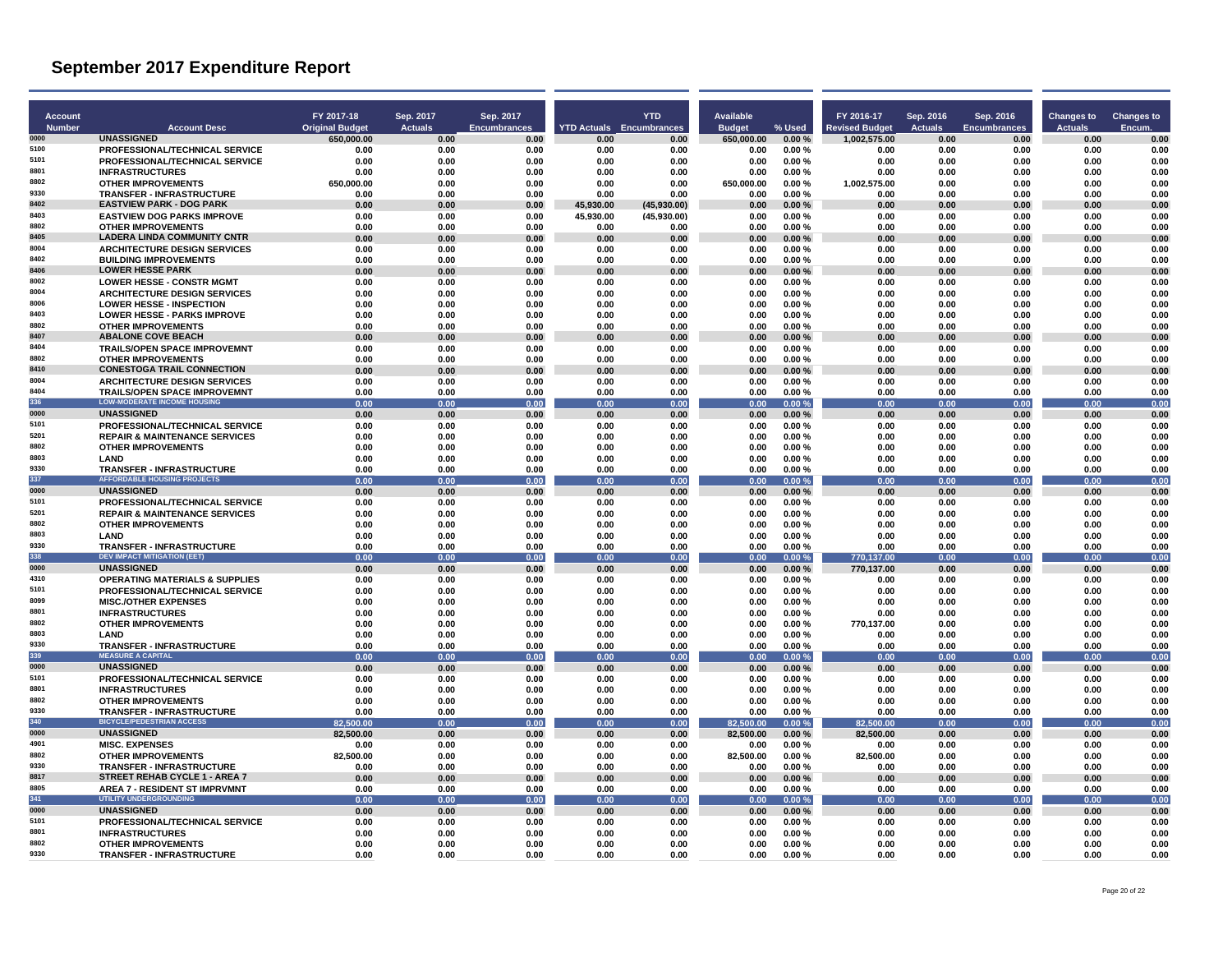| <b>Account</b><br><b>Number</b> | <b>Account Desc</b>                                                        | FY 2017-18<br><b>Original Budget</b> | Sep. 2017<br><b>Actuals</b> | Sep. 2017<br><b>Encumbrances</b> | <b>YTD Actuals</b> Encumbrances | <b>YTD</b>            | Available<br><b>Budget</b> | % Used             | FY 2016-17<br><b>Revised Budget</b> | Sep. 2016<br><b>Actuals</b> | Sep. 2016<br><b>Encumbrances</b> | Changes to<br><b>Actuals</b> | <b>Changes to</b><br>Encum. |
|---------------------------------|----------------------------------------------------------------------------|--------------------------------------|-----------------------------|----------------------------------|---------------------------------|-----------------------|----------------------------|--------------------|-------------------------------------|-----------------------------|----------------------------------|------------------------------|-----------------------------|
| 342                             | <b>ROADWAY BEAUTIFICATION</b>                                              | 0.00                                 | 0.00                        | 0.00                             | 0.00                            | 0.00                  | 0.00                       | 0.00%              | 0.00                                | 0.00                        | 0.00                             | 0.00                         | 0.00                        |
| 0000                            | <b>UNASSIGNED</b>                                                          | 0.00                                 | 0.00                        | 0.00                             | 0.00                            | 0.00                  | 0.00                       | 0.00%              | 0.00                                | 0.00                        | 0.00                             | 0.00                         | 0.00                        |
| 5101                            | PROFESSIONAL/TECHNICAL SERVICE                                             | 0.00                                 | 0.00                        | 0.00                             | 0.00                            | 0.00                  | 0.00                       | 0.00%              | 0.00                                | 0.00                        | 0.00                             | 0.00                         | 0.00                        |
| 8801<br>8802                    | <b>INFRASTRUCTURES</b><br><b>OTHER IMPROVEMENTS</b>                        | 0.00<br>0.00                         | 0.00<br>0.00                | 0.00<br>0.00                     | 0.00<br>0.00                    | 0.00<br>0.00          | 0.00<br>0.00               | 0.00%<br>0.00%     | 0.00<br>0.00                        | 0.00<br>0.00                | 0.00<br>0.00                     | 0.00<br>0.00                 | 0.00<br>0.00                |
| 9330                            | <b>TRANSFER - INFRASTRUCTURE</b>                                           | 0.00                                 | 0.00                        | 0.00                             | 0.00                            | 0.00                  | 0.00                       | 0.00%              | 0.00                                | 0.00                        | 0.00                             | 0.00                         | 0.00                        |
| 375                             | <b>RDA PORTUGUESE BEND PROJECTS</b>                                        | 0.00                                 | 0.00                        | 0.00                             | 0.00                            | 0.00                  | 0.00                       | 0.00%              | 0.00                                | 0.00                        | 0.00                             | 0.00                         | 0.00                        |
| 0000                            | <b>UNASSIGNED</b>                                                          | 0.00                                 | 0.00                        | 0.00                             | 0.00                            | 0.00                  | 0.00                       | 0.00%              | 0.00                                | 0.00                        | 0.00                             | 0.00                         | 0.00                        |
| 4310<br>4601                    | <b>OPERATING MATERIALS &amp; SUPPLIES</b><br><b>DUES &amp; MEMBERSHIPS</b> | 0.00                                 | 0.00<br>0.00                | 0.00                             | 0.00                            | 0.00                  | 0.00<br>0.00               | 0.00%<br>0.00%     | 0.00                                | 0.00                        | 0.00                             | 0.00<br>0.00                 | 0.00                        |
| 4701                            | <b>INSURANCE PREMIUM</b>                                                   | 0.00<br>0.00                         | 0.00                        | 0.00<br>0.00                     | 0.00<br>0.00                    | 0.00<br>0.00          | 0.00                       | 0.00%              | 0.00<br>0.00                        | 0.00<br>0.00                | 0.00<br>0.00                     | 0.00                         | 0.00<br>0.00                |
| 5101                            | PROFESSIONAL/TECHNICAL SERVICE                                             | 0.00                                 | 0.00                        | 0.00                             | 0.00                            | 0.00                  | 0.00                       | 0.00%              | 0.00                                | 0.00                        | 0.00                             | 0.00                         | 0.00                        |
| 5107                            | <b>LEGAL SERVICES - GENERAL</b>                                            | 0.00                                 | 0.00                        | 0.00                             | 0.00                            | 0.00                  | 0.00                       | 0.00%              | 0.00                                | 0.00                        | 0.00                             | 0.00                         | 0.00                        |
| 8802<br>9330                    | <b>OTHER IMPROVEMENTS</b>                                                  | 0.00                                 | 0.00                        | 0.00                             | 0.00                            | 0.00                  | 0.00                       | 0.00%              | 0.00                                | 0.00                        | 0.00                             | 0.00                         | 0.00                        |
| 380                             | <b>TRANSFER - INFRASTRUCTURE</b><br><b>RDA ABALONE COVE PROJECTS</b>       | 0.00<br>0.00                         | 0.00<br>0.00                | 0.00<br>0.00                     | 0.00<br>0.00                    | 0.00<br>0.00          | 0.00<br>0.00               | 0.00%<br>0.00%     | 0.00<br>0.00                        | 0.00<br>0.00                | 0.00<br>0.00                     | 0.00<br>0.00                 | 0.00<br>0.00                |
| 0000                            | <b>UNASSIGNED</b>                                                          | 0.00                                 | 0.00                        | 0.00                             | 0.00                            | 0.00                  | 0.00                       | 0.00%              | 0.00                                | 0.00                        | 0.00                             | 0.00                         | 0.00                        |
| 5101                            | <b>PROFESSIONAL/TECHNICAL SERVICE</b>                                      | 0.00                                 | 0.00                        | 0.00                             | 0.00                            | 0.00                  | 0.00                       | 0.00%              | 0.00                                | 0.00                        | 0.00                             | 0.00                         | 0.00                        |
| 5107                            | <b>LEGAL SERVICES - GENERAL</b>                                            | 0.00                                 | 0.00                        | 0.00                             | 0.00                            | 0.00                  | 0.00                       | 0.00%              | 0.00                                | 0.00                        | 0.00                             | 0.00                         | 0.00                        |
| 8802<br>9330                    | <b>OTHER IMPROVEMENTS</b>                                                  | 0.00                                 | 0.00                        | 0.00                             | 0.00                            | 0.00                  | 0.00                       | 0.00%              | 0.00                                | 0.00                        | 0.00                             | 0.00                         | 0.00                        |
| 410                             | <b>TRANSFER - INFRASTRUCTURE</b><br><b>RDA DEBT SERVICI</b>                | 0.00<br>0.00                         | 0.00<br>0.00                | 0.00<br>0.00                     | 0.00<br>0.01                    | 0.00<br>0.00          | 0.00<br>0.00               | 0.00%<br>0.00 %    | 0.00<br>0.00                        | 0.00<br>0.00                | 0.00<br>0.00                     | 0.00<br>0.0                  | 0.00<br>0.00                |
| 0000                            | <b>UNASSIGNED</b>                                                          | 0.00                                 | 0.00                        | 0.00                             | 0.00                            | 0.00                  | 0.00                       | 0.00%              | 0.00                                | 0.00                        | 0.00                             | 0.00                         | 0.00                        |
| 4901                            | <b>MISC. EXPENSES</b>                                                      | 0.00                                 | 0.00                        | 0.00                             | 0.00                            | 0.00                  | 0.00                       | 0.00%              | 0.00                                | 0.00                        | 0.00                             | 0.00                         | 0.00                        |
| 5101                            | <b>PROFESSIONAL/TECHNICAL SERVICE</b>                                      | 0.00                                 | 0.00                        | 0.00                             | 0.00                            | 0.00                  | 0.00                       | 0.00%              | 0.00                                | 0.00                        | 0.00                             | 0.00                         | 0.00                        |
| 5105<br>7101                    | <b>INTEREST EXPENSES</b><br><b>PRINCIPAL</b>                               | 0.00                                 | 0.00                        | 0.00                             | 0.00<br>0.00                    | 0.00                  | 0.00<br>0.00               | 0.00%<br>0.00%     | 0.00                                | 0.00                        | 0.00                             | 0.00<br>0.00                 | 0.00                        |
| 7102                            | <b>INTEREST EXPENSES</b>                                                   | 0.00<br>0.00                         | 0.00<br>0.00                | 0.00<br>0.00                     | 0.00                            | 0.00<br>0.00          | 0.00                       | 0.00%              | 0.00<br>0.00                        | 0.00<br>0.00                | 0.00<br>0.00                     | 0.00                         | 0.00<br>0.00                |
| 9101                            | <b>TRANSFER - GENERAL FUND</b>                                             | 0.00                                 | 0.00                        | 0.00                             | 0.00                            | 0.00                  | 0.00                       | 0.00%              | 0.00                                | 0.00                        | 0.00                             | 0.00                         | 0.00                        |
| 501                             | <b>WATER QUALITY/FLOOD PROTECTION</b>                                      | 0.00                                 | 370,294.83                  | (0.50)<br>(369, 8)               | 526,704.57                      | (525, 650.50)         | (1,054.07)                 | 100.00 %           | 3.444.140.00                        | 138,000.27                  | (106, 093.93)                    | 232.294.56                   | (263, 756.57)               |
| 0000<br>4101                    | <b>UNASSIGNED</b>                                                          | 0.00                                 | 444.33                      | 0.00                             | 1,054.07                        | 0.00                  | (1,054.07)                 | 100.00%            | 3,444,140.00                        | 138,000.27                  | (106, 093.93)                    | (137, 555.94)                | 106,093.93                  |
| 4103                            | <b>FULL-TIME SALARIES</b><br><b>OVER-TIME SALARIES</b>                     | 0.00<br>0.00                         | 0.00<br>0.00                | 0.00<br>0.00                     | 0.00<br>0.00                    | 0.00<br>0.00          | 0.00<br>0.00               | 0.00%<br>100.00%   | 114.500.00<br>0.00                  | 8,643.60<br>0.00            | 0.00<br>0.00                     | (8,643.60)<br>0.00           | 0.00<br>0.00                |
| 4200                            | <b>EMPLOYEE BENEFITS</b>                                                   | 0.00                                 | 0.00                        | 0.00                             | 0.00                            | 0.00                  | 0.00                       | 0.00%              | 2,600.00                            | 0.00                        | 0.00                             | 0.00                         | 0.00                        |
| 4201                            | <b>HEALTH/DENTAL/VISION INSURANCE</b>                                      | 0.00                                 | 294.33                      | 0.00                             | 904.07                          | 0.00                  | (904.07)                   | 100.00%            | 8.000.00                            | 223.30                      | 0.00                             | 71.03                        | 0.00                        |
| 4202                            | <b>FICA/MEDICARE</b>                                                       | 0.00                                 | 0.00                        | 0.00                             | 0.00                            | 0.00                  | 0.00                       | 100.00%            | 0.00                                | 0.00                        | 0.00                             | 0.00                         | 0.00                        |
| 4203<br>4204                    | <b>CALPERS RETIREMENT</b>                                                  | 0.00                                 | 0.00                        | 0.00                             | 0.00                            | 0.00                  | 0.00                       | 0.00%              | 20,000.00                           | 839.22                      | 0.00                             | (839.22)                     | 0.00                        |
| 4205                            | <b>WORKERS' COMPENSATION</b><br><b>OTHER BENEFITS</b>                      | 0.00<br>0.00                         | 0.00<br>0.00                | 0.00<br>0.00                     | 0.00<br>0.00                    | 0.00<br>0.00          | 0.00<br>0.00               | 0.00%<br>0.00%     | 0.00<br>0.00                        | 649.94<br>230.70            | 0.00<br>0.00                     | (649.94)<br>(230.70)         | 0.00<br>0.00                |
| 4206                            | <b>H.S.A. CONTRIBUTION</b>                                                 | 0.00                                 | 0.00                        | 0.00                             | 0.00                            | 0.00                  | 0.00                       | 0.00%              | 1.400.00                            | 692.28                      | 0.00                             | (692.28)                     | 0.00                        |
| 4207                            | <b>CALPERS UNFUNDED LIABILITIES</b>                                        | 0.00                                 | 0.00                        | 0.00                             | 0.00                            | 0.00                  | 0.00                       | 0.00%              | 0.00                                | 13,127.30                   | 0.00                             | (13, 127.30)                 | 0.00                        |
| 4310                            | <b>OPERATING MATERIALS &amp; SUPPLIES</b>                                  | 0.00                                 | 0.00                        | 0.00                             | 0.00                            | 0.00                  | 0.00                       | 0.00%              | 0.00                                | 0.00                        | 0.00                             | 0.00                         | 0.00                        |
| 4701<br>4801                    | <b>INSURANCE PREMIUM</b>                                                   | 0.00                                 | 0.00                        | 0.00                             | 0.00                            | 0.00                  | 0.00                       | 0.00%              | 3.300.00                            | 0.00                        | 0.00                             | 0.00                         | 0.00                        |
| 4901                            | <b>FURNITURE &amp; EQUIPMENT DEP</b><br><b>MISC. EXPENSES</b>              | 0.00<br>0.00                         | 0.00<br>0.00                | 0.00<br>0.00                     | 0.00<br>0.00                    | 0.00<br>0.00          | 0.00<br>0.00               | 0.00%<br>0.00%     | 0.00<br>0.00                        | 0.00<br>0.00                | 0.00<br>0.00                     | 0.00<br>0.00                 | 0.00<br>0.00                |
| 5101                            | <b>PROFESSIONAL/TECHNICAL SERVICE</b>                                      | 0.00                                 | 0.00                        | 0.00                             | 0.00                            | 0.00                  | 0.00                       | 0.00%              | 0.00                                | 16,890.25                   | (16,890.25)                      | (16.890.25)                  | 16.890.25                   |
| 5102                            | <b>ADVERTISING</b>                                                         | 0.00                                 | 0.00                        | 0.00                             | 0.00                            | 0.00                  | 0.00                       | 0.00%              | 0.00                                | 0.00                        | 0.00                             | 0.00                         | 0.00                        |
| 5103                            | <b>PRINTING/BINDING</b>                                                    | 0.00                                 | 0.00                        | 0.00                             | 0.00                            | 0.00                  | 0.00                       | 0.00%              | 0.00                                | 0.00                        | 0.00                             | 0.00                         | 0.00                        |
| 5201<br>8099                    | <b>REPAIR &amp; MAINTENANCE SERVICES</b><br><b>MISC./OTHER EXPENSES</b>    | 0.00<br>0.00                         | 0.00<br>0.00                | 0.00<br>0.00                     | 0.00<br>0.00                    | 0.00<br>0.00          | 0.00<br>0.00               | 0.00%<br>0.00%     | 0.00<br>0.00                        | 0.00<br>0.00                | 0.00<br>0.00                     | 0.00<br>0.00                 | 0.00<br>0.00                |
| 8802                            | <b>OTHER IMPROVEMENTS</b>                                                  | 0.00                                 | 150.00                      | 0.00                             | 150.00                          | 0.00                  | (150.00)                   | 100.00%            | 3,294,340.00                        | 96,703.68                   | (89, 203.68)                     | (96, 553.68)                 | 89,203.68                   |
| 8803                            | LAND                                                                       | 0.00                                 | 0.00                        | 0.00                             | 0.00                            | 0.00                  | 0.00                       | 0.00%              | 0.00                                | 0.00                        | 0.00                             | 0.00                         | 0.00                        |
| 9330                            | <b>TRANSFER - INFRASTRUCTURE</b>                                           | 0.00                                 | 0.00                        | 0.00                             | 0.00                            | 0.00                  | 0.00                       | 0.00%              | 0.00                                | 0.00                        | 0.00                             | 0.00                         | 0.00                        |
| 8701<br>8002                    | <b>STORM DRAIN LINING PROGRAM</b>                                          | 0.00                                 | 0.00                        | 0.00                             | 0.00                            | 0.00                  | 0.00                       | 0.00%              | 0.00                                | 0.00                        | 0.00                             | 0.00                         | 0.00                        |
| 8006                            | STORM DRAIN LINING - CONSTMGMT<br><b>STORM DRAIN LINING-INSPECTION</b>     | 0.00<br>0.00                         | 0.00<br>0.00                | 0.00<br>0.00                     | 0.00<br>0.00                    | 0.00<br>0.00          | 0.00<br>0.00               | 0.00%<br>$0.00 \%$ | 0.00<br>0.00                        | 0.00<br>0.00                | 0.00<br>0.00                     | 0.00<br>0.00                 | 0.00<br>0.00                |
| 8807                            | <b>STORM DRAIN LINING IMPROVEMENT</b>                                      | 0.00                                 | 0.00                        | 0.00                             | 0.00                            | 0.00                  | 0.00                       | 0.00%              | 0.00                                | 0.00                        | 0.00                             | 0.00                         | 0.00                        |
| 8702                            | STORM DRAIN POINT REPAIR PROG                                              | 0.00                                 | 346,135.50                  | (346, 135.50)                    | 501,005.50                      | (501,005.50)          | 0.00                       | 0.00%              | 0.00                                | 0.00                        | 0.00                             | 346,135.50                   | (346, 135.50)               |
| 8004                            | POINT REPAIR - ARCHITECT DSGN                                              | 0.00                                 | 11,778.00                   | (11,778.00)                      | 11,778.00                       | (11,778.00)           | 0.00                       | 0.00%              | 0.00                                | 0.00                        | 0.00                             | 11,778.00                    | (11,778.00)                 |
| 8006<br>8807                    | <b>POINT REPAIR - INSPECTION</b>                                           | 0.00                                 | 14,307.50                   | (14, 307.50)                     | 14,307.50                       | (14, 307.50)          | 0.00                       | 0.00%              | 0.00                                | 0.00                        | 0.00                             | 14.307.50                    | (14, 307.50)                |
| 8706                            | POINT REPAIR PROJECT IMPROVE<br><b>ALTAMIRA CANYON CULVERT MOD</b>         | 0.00<br>0.00                         | 320,050.00<br>0.00          | (320, 050.00)<br>0.00            | 474,920.00<br>0.00              | (474, 920.00)<br>0.00 | 0.00<br>0.00               | 0.00%<br>0.00%     | 0.00<br>0.00                        | 0.00<br>0.00                | 0.00<br>0.00                     | 320,050.00<br>0.00           | (320, 050.00)<br>0.00       |
| 8004                            | <b>ALTAMIRA CULVERT MOD - DESIGN</b>                                       | 0.00                                 | 0.00                        | 0.00                             | 0.00                            | 0.00                  | 0.00                       | 0.00%              | 0.00                                | 0.00                        | 0.00                             | 0.00                         | 0.00                        |
| 8807                            | <b>ALTAMIRA - STORMWATER IMPROVE</b>                                       | 0.00                                 | 0.00                        | 0.00                             | 0.00                            | 0.00                  | 0.00                       | 0.00%              | 0.00                                | 0.00                        | 0.00                             | 0.00                         | 0.00                        |
| 8707                            | <b>STORM DRAIN DEFICIENCY IMPRO</b>                                        | 0.00                                 | 23,715.00                   | (23,715.00)                      | 24,645.00                       | (24, 645.00)          | 0.00                       | 0.00%              | 0.00                                | 0.00                        | 0.00                             | 23,715.00                    | (23,715.00)                 |
| 8002                            | SDDIP CONSTRUCTION MGMT.                                                   | 0.00                                 | 23,715.00                   | (23,715.00)                      | 24,645.00                       | (24, 645.00)          | 0.00                       | $0.00 \%$          | 0.00                                | 0.00                        | 0.00                             | 23,715.00                    | (23,715.00)                 |